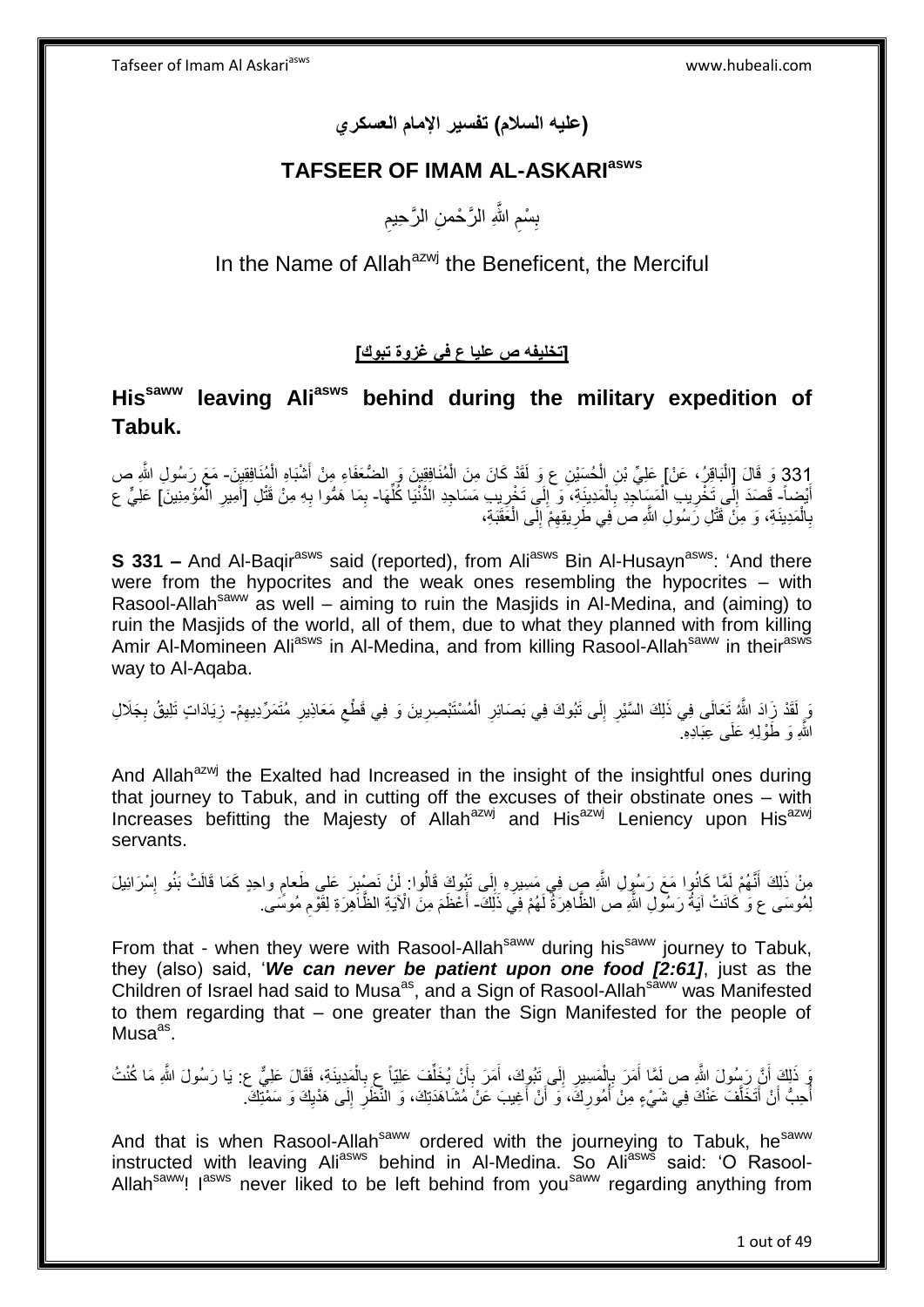Tafseer of Imam Al Askariasws www.hubeali.com

yoursaww affairs, and that lasws should be absent from witnessing you, and looking at your<sup>saww</sup> guidance and hearing you<sup>saww</sup>.

فَقَالَ رَسُولُ اللَّهِ صِ: يَا عَلِيُّ أَ مَا تَرْضَى أَنْ تَكُونَ مِنِّي بِمَنْزِلَةِ هَارُونَ مِنْ مُوسَى إِلَّا أَنَّهُ لَا نَنِيَّ بَعْدِي، تُقِيمُ يَا عَلِيُّ فَإِنَّ لَكَ َ  $\frac{1}{2}$ لَ ¦ ِ َ َ  $\frac{1}{2}$ ِ ∫<br>} فِي مُقَامِكَ مِنَ الْأَجْرِ - مِثْلَ ٱلَّذِي يَكُونُ لَكَ لَوْ خَرَجْتَ مَّعَ رَسُولِ اللَّهِ ص، وَ لَكَ مِثْلُ أُجُورِ كُلِّ مَنْ خَرَجَ مَعَ رَسُولِ اللَّهِ ص ه ِ ا<br>ا **ٔ** مُوْقِذًا طَائِعاً، وَ إِنَّ لَكَ عَلَيَّ-ِ

So Rasool-Allah<sup>saww</sup> said: 'O Ali<sup>asws</sup>! Are you<sup>asws</sup> not pleased that you<sup>asws</sup> happen to be from me<sup>saww</sup> at the status of Haroun<sup>as</sup> from Musa<sup>as</sup>, except that there would be no Prophet<sup>as</sup> after me<sup>saww</sup>? Stay, O Ali<sup>asws</sup>, for there would be for you<sup>asws</sup> in your<sup>asws</sup> staying, from the Recompense, similar to that which would have happened to be for you<sup>asws</sup> if you<sup>asws</sup> had come out along with Rasool-Allah<sup>saww</sup>, and for you<sup>asws</sup> would be similar to the Recompenses of everyone who is with Rasool-Allah<sup>saww</sup>, convinced, obedient, and that would be for you<sup>asws</sup> Ali<sup>asws</sup>.

يَا عَلِيُّ أَنْ أَسْأَلَ اللَّهَ بِمَحَبَّتِكَ أَنْ تُشَاهِدَ مِنْ مُحَمَّدٍ سَمْتَهُ فِي سَائِرِ أَحْوَالِهِ، إِنَّ اللَّهَ يَأْمُرُ جَبْرَئِيلَ فِي جَمِيعِ مَسِيرِنَا هَذَا أَنْ ِ َ َ َ ِ َ ِ َ ِ ِ ْ َبِرْفَعَ ٱلْأَرْضِ الَّتِي نَسِيرُ عَلَيْهَا، وَ الْأَرْضَ الَّتِي تَكُونُ أَنْثَ عَلَيْهَا، وَ يُقَوِّيَ بَصَرَكَ حَتَّى تُشَاهِدَ مُحَمَّدًا وَ أَصْحَابَهُ- فِي سَائِرِ ه ه َ ِ ْ أُخْوَالِكَ وَ أَخْوَالِهِمّْ، فَلاَ يَفُوتُكَ الْأُنْسُ مِنْ رُؤْيَتِهِ ۖ وَ رُؤْيَةِ أَصْحَابِهِ، وَ يُغْنِبِكَ ذَلِكَ عَنِ الْمُكَاتَبَةِ وَ الْمُرَاسَلَةِ **∶** َ ِ َ َ ْ

O Ali<sup>asws</sup>, I<sup>saww</sup> shall ask Allah<sup>azwj</sup> by your<sup>asws</sup> Love that you<sup>asws</sup> should witness from Muhammad<sup>saww</sup>, in his<sup>saww</sup> way in the rest of his<sup>saww</sup> states. Allah<sup>azwj</sup> should Command Jibraeel<sup>as</sup> in the entirety of this journey of ours<sup>saww</sup> that he<sup>as</sup> raises the ground which we<sup>saww</sup> travel upon, and the ground which you<sup>asws</sup> happen to be upon, and strengthen your<sup>asws</sup> vision until you<sup>asws</sup> witness Muhammad<sup>saww</sup> and his<sup>saww</sup> companions, in the rest of your<sup>asws</sup> situations and their situations. Therefore, no closeness would be lost from your<sup>asws</sup> visualising him<sup>saww</sup> and visualising his<sup>saww</sup> companions, and that would make you<sup>asws</sup> needless from the letter-writing and messages'.

فَقَاءَ رَجُلٌ مِنْ مَجْلِسِ زَيْنِ الْعَابِدِينَ ع لَمَّا ذَكَرَ هَذَا- وَ قَالَ لَهُ: يَا ابْنَ رَسُولِ اللَّهِ كَيْفَ يَكُونُ هَذَا لِعَلِيٍّ إِنَّمَا يَكُونُ هَذَا **ِ** ْ ِ لِلْأَنْبِيَاءِ، لَا لِغَيْرِ هِمْ! ِ **!** 

So a man from the gathering of Zayn Al-Abideen<sup>asws</sup> stood up, when he<sup>asws</sup> mentioned this, and said to him<sup>asws</sup>, 'O son<sup>asws</sup> of Rasool-Allah<sup>saww</sup>! How can this happen to be for Ali<sup>asws</sup>? But rather, this happens for the Prophets<sup>as</sup>, not for others!'

فَقَالَ زَيْنُ الْعَابِدِينَ عِ: هَذَا هُوَ مُعْجِزَةٌ لِمُحَمَّدٍ رَسُولِ اللَّهِ ص لَا لِغَيْرِهِ، لِأَنَّ اللَّهَ تَعَالَى لَمَّا رَفَعَهُ بِدُعَاءِ مُحَمَّدٍ، زَادَ فِي نُورِهِ **ٍ ∣** ْ ِ ِ لَ أَيْضاً بِدُعَاءِ مُحَمَّدٍ خَثَّى شَاهَدَ مَا شَاهَدَ، وَ أَدْرَكَ مَا أَدْرَكَ. ِ َ َ َ

So Zayn Al-Abideen<sup>asws</sup> said: 'This, it is a miracle for Muhammad<sup>saww</sup>, Rasool<sup>saww</sup> of Allah<sup>azwj</sup>, not for other than him<sup>saww</sup>, because Allah<sup>azwj</sup> the Exalted, when He<sup>azwj</sup> Raised him<sup>asws</sup> by the supplication of Muhammad<sup>saww</sup>, Increased in his<sup>asws</sup> light by the supplication of Muhammad<sup>saww</sup> until he<sup>asws</sup> witnessed what he<sup>asws</sup> witnessed, and realised what he<sup>asws</sup> realised'.

ثُمَّ قَالَ الْبَاقِرُ ع: [ِيَا عَبْدَ اللَّهِ] مَا أَكْثَرَ ظُلْمَ [كَثِيرٍ مِنْ] هَذِهِ الْأُمَّةٍ لِحَلِيِّ بْنِ أَبِي طَالِبٍ ع، وَ أَقَلَّ إِنْصَافَهُمْ لَهُ! يَمْنَعُونَ عَلِيّاً مَا ْ ْ ة<br>أ َ ِ َ َ يُعْطُونَهُ سَائِرَ الصَّحَابَةِ وَ عَلِّيٌّ عِ أَفْضَلُهُمْ، فَكَيْفَ يَمْنَعُونَ مَنْزِلَةً يُعْطُّونَهَا غَيْرَهُ ان<br>ا َ **∶** 

Then Al-Baqir<sup>asws</sup> said: 'O Abdullah! How often so many from this community are unjust to Aliasws Bin Abu Talib<sup>asws</sup>, and how little is their fairness to him<sup>asws</sup>! They are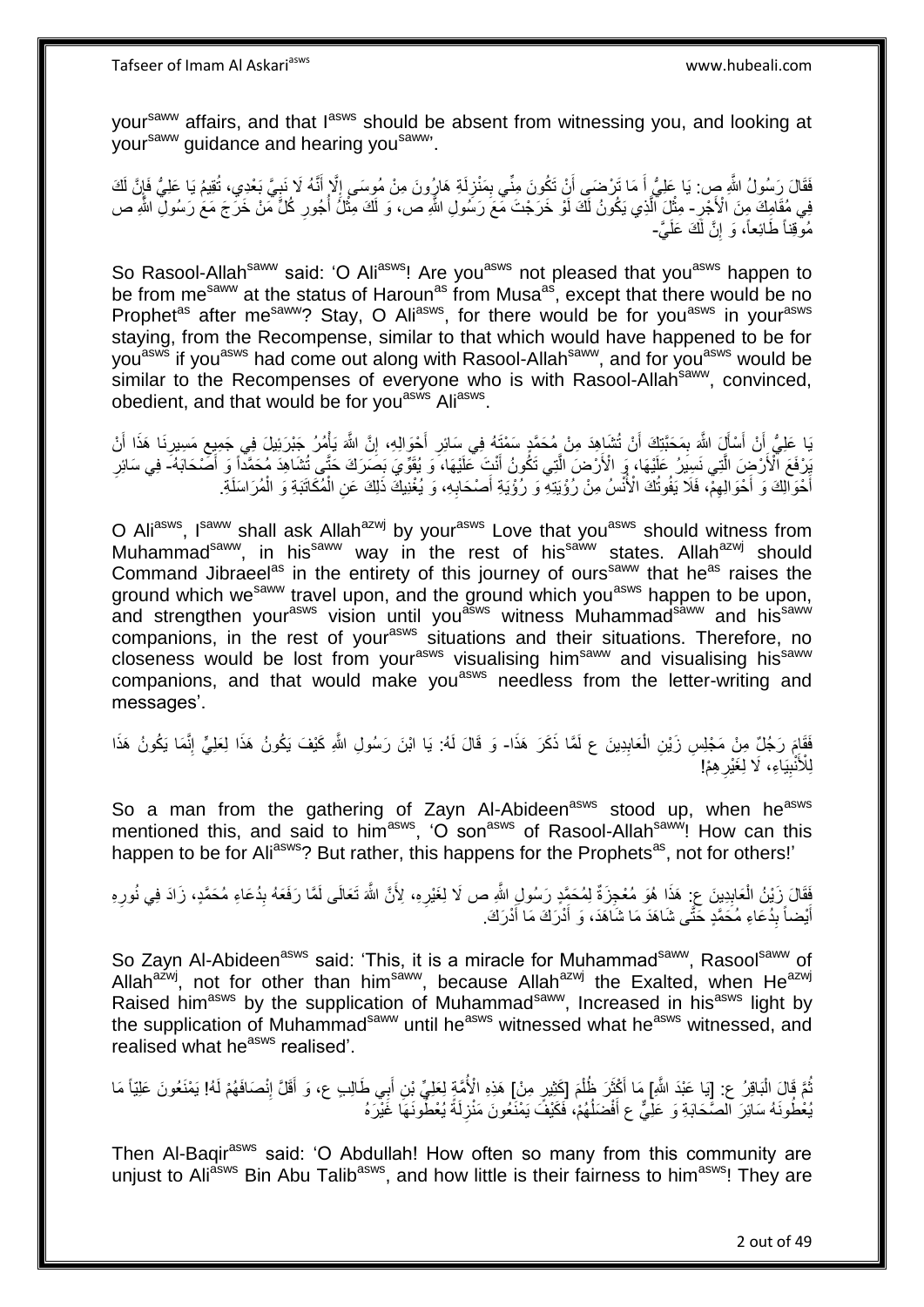denying Aliasws what they are accepting for the rest of the companions, and (although) Aliasws is the most superior of them. So how can they be denying a status which they are accepting for others?'

ِ ْفِيلَ: وَ كَيْفَ ذَاكَ يَا ابْنَ رَسُولِ اللَّهِ قَالَ: لِأَنَّكُمْ نَتَوَلَّوْنَ مُحِبِّي أَبِي بَكْرِ بْنِ أَبِي قُحَافَةَ، وَ نَبَرَّءُونَ مِنْ أَعْدَائِهِ كَائِناً مَنْ كَانَ، وَ َ ه َ َ ِ كَذَلِكَ نَتَوَلَّوْنَ عُمَرَ بْنِ الْخَطَّابِ، وَ تَبَرَّءُونِ مِنْ أَعْدَائِهِ كَإِنَّنَا مَنْ كَانَ، وَ نَتَّوَلَّوْنَ عُثْمَانَ بِْنَ عَفَّانَ، وَ تَبَرَّءُونَ مِنْ أَعْدَائِهِ **ٔ** ه َ ْ ه َ ا<br>ا كَائِناً مَنْ كَانَ، حَتَّى إِذَا صَارَ ۖ إِلَى عَلِيِّ بْنِ أَبِي طَالِبٍ ع قَالُوا: نَتَوَلَّى مُحِبِّيهِ وَ لَا نَتَبَرَّأُ مِنْ أَعْدَائِهِ، بَلْ نُحِبُّهُمْ! َ  $\frac{1}{2}$ َ

It was said, 'And how is that so, O son<sup>asws</sup> of Rasool-Allah<sup>saww</sup>?' He<sup>asws</sup> said: 'Because they are befriending the ones who love Abu Bakr Bin Abu Qohafa and they are disavowing from his enemies, whoever he may be. And similar to that, they are befriending Umar Bin Khattab and are disavowing from his enemies, whoever it may be. And they are befriending Usman Bin Affan and they are disavowing from his enemies whoever it may be, until when they come to Aliasws Bin Abu Talibasws, they are saying, 'We love those that love him<sup>asws</sup>, and (but) we do not disavow from his<sup>asws</sup> enemies. But, (instead) we love them!'

وَ كَيْفَ يَجُوزُ هَذَا لَهُمْ وَ رَِسُولُ اللَّهِ ص يَقُولُ فِي عَلِيٍّ. «اللَّهُمَّ وَالِ مَنْ وَالاهُ، وَ عادِ مَنْ عَادَاهُ، وَ انْصُرْ مَنْ نَصَرَهُ، وَ ه اخْذُلْ مَنْ خَذَلَهُ» أَ فَتَرَ ٰاهُمْ لَا يُعَادُونَ مَنْ عَادَاهُ [وَ ۖ لَا يَخْذُلُونَ مَنْ] خَذَلَهُ! لَيْسَ هَذَا بِإِنْصَافٍ! لَ ُ ِ ِ لَ

And how can this be allowable for them, and Rasool-Allah<sup>saww</sup> is saying regarding Aliasws: 'O Allah<sup>azwj</sup>! Befriend the one who befriends him<sup>asws</sup>, and be Inimical to the one who is inimical to him<sup>asws</sup>, and Help the one who helps him<sup>asws</sup>, and Abandon the one who abandons him<sup>asws</sup>'! So, are you not seeing that they are not being inimical to the one who is inimical to him<sup>asws</sup>, nor are they abandoning the one who abandoned him<sup>asws</sup>! This is not with fairness!

نُّمَّ أُخْرَى أَنَّهُمْ إِذَا ذُكِرَ لَهُمْ مَا اِخْتَصِّ اللَّهُ بِهِ عَلِيّاً ع بِدُعَاءِ رَسُولِ اللَّهِ صِ وَ كَرَامَتِهِ عَلَى رِبِّهِ تَعَالَى، جَحَدُوهُ، وَ هُمْ يَقْبَلُونَ ِ **∶** َ .<br>ا ُ ه مَاٰ يَذْكُّرُ ۖ لَهُمْ فِيَ غَيْرِهِ مِنَ الصَّحَابَةِ فَمَا الَّذِي مَنَعَ عَلِيّاً ع مَا جَعَلَهُ لِسَائِرِ أَصْحَابَ رَسُولِ اللَّهِ ص **∶** َ ِ

Then, another (thing). They, when it is mentioned to them what Allah<sup>azwj</sup> Particularised Ali<sup>asws</sup> with by the supplication of Rasool-Allah<sup>saww</sup> and his<sup>asws</sup> prestige to his<sup>asws</sup> Lord<sup>azwj</sup> the Exalted, they are rejecting it, and they are accepting what is mentioned to them regarding others from the companions. So what is that which prevents Aliasws what is made to be for the rest of the companions of Rasool-.<br>Allah<sup>saww</sup>?

هَذَا عُمَرُ بْنُ الْخَطَّابِ إِذَا قِيلَ لَهُمْ: إِنَّهُ كَانَ عَلَى الْمِنْبَرِ بِالْمَدِينَةِ يَخْطُبُ- إِذْ نَادَى فِي خِلَالِ خُطْبَتِهِ: يَا سَارِيَةُ، الْجَنَلَ، وَ ْ ْ ِ ِ ْ יִי (ו ْ ِ **ٔ** عَجِبَتِ الْصِّحَابَةُ وَ قَالُواْ: مَا هَذَا مِنَ الْكَلامِ الَّذِي فِي هَذِّهِ الْخُطْبَةِ! فَلَمَّا قَضَى الْخُطْبَةَ وَ الصَّلَاةَ قَالُوا: مَا قَوْلُكَ فِي خُطْبَتِكَ ه ِ أ يَا سَارِيَةُ الْجَبَلَ ْ ِ

This is Umar Bin Al-Khattab. When it is said to them that he was upon the pulpit, addressing (the people) in Al-Medina, when he called out in the middle of his sermon, 'O battalion of the mountain!' And the companions wondered and they said, 'This is not from the speech of this sermon!' So when they finished the sermon and the *Salat*, they said, 'What was your speech in your sermon, 'O battalion of the mountain!'?'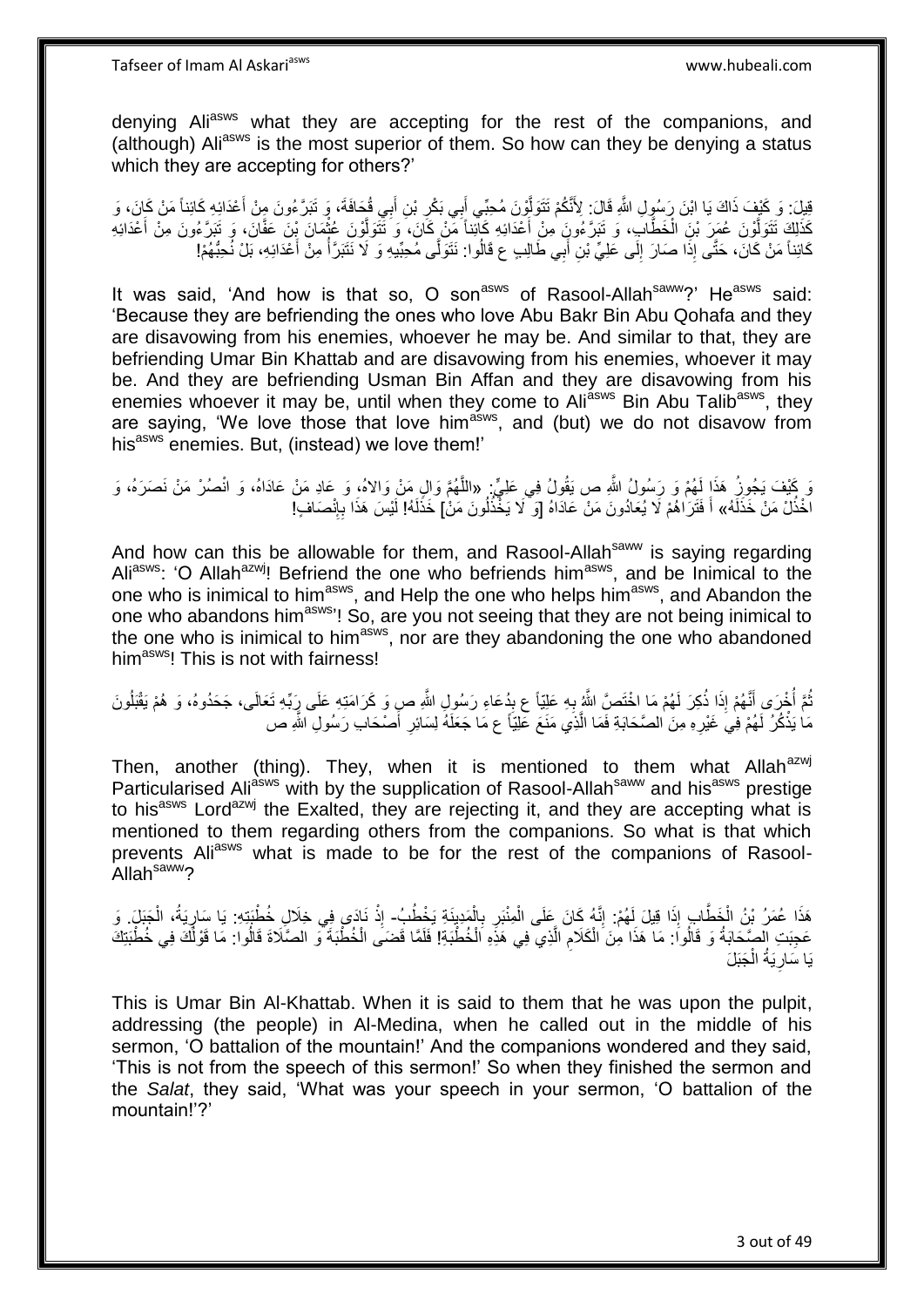فَقَالَ: اعْلَمُوا أَنِّي- وَ أَنَا أَخْطُبُ- رَمَيْتُ بِبَصَرِي نَحْوَ النَّاحِيَةِ الَّتِي خَرَجَ فِيهَا إِخْوَانُكُمْ- إِلَى غَرْبِرِ الْكَافِرِينَ بِنَهَاوَنْدَ، وَ عَلَيْهِمْ<br>يون داخلوس اللَّي - وَ إِنَّذَا يَجْبُ بِ َ َ ן<br>יי ه ِ ِ ِ ِ ْ **∶** ِ ِسَعْدُ بْنُ أَبِي وَقَالِّسٍ، فَفَتَحَ اللَّهُ لِيَ الْأَسْتَانَ وَ الْحُجُبَ، وَ قَوَّى بَصَرِّي خَتَّى رَأَيْتُهُمْ- وَ قَدِ اصْطَفُوا بَيْنَ يَدَيِّ جُنَلٍ هُنَاكَ، وَ قَدْ ْ َ جَاءَ بَعْضَ ٱلْمُُقَالِ لِيَدُورُوا خَلْفَ سَارِيَةَ، وَ سَائِرِ مَنْ مَعَهُ مِنَ الْمُسْلِمِينَ، فَيُحِيطُوا بِهِمْ فَيَقْتُلُوهُمْ، ِ ْ ِ ِ ْ **∶** ُ

So he said, 'Know that I – and while I was addressing  $-1$  glanced with my sight towards the area wherein your brethren went out to attack the *Kafirs* at Nahawand, and upon them (as a commander) was Sa'ad Bin Abu Waqas. So Allah<sup>azwj</sup> Opened for me the coverings and the veils and Strengthened my vision until I saw them – and they had lined upon in front of the mountain over there. And some of the *Kafirs* had come to encircle behind the battalion and the rest of the ones who were with him from the Muslims, so they could encompass them and kill them.

فَقُلْتُ «يَا سَارِيَةُ، الْجَنِلَ» لِلَيَلَّجِئَ إِلَيْهِ- فَيَمْنَعَهُمْ ذَلِكَ مِنْ أَنٍْ يُحِيطُوا بِهِ ثُمَّ يُقَاتِلُوا، وَ مَنَعَ اللَّهُ إِخْوَانَكُمُ الْمُؤْمِنِينَ أَكْتَافَ ْ ْ ِ لَ ِ َ ْ ا<br>: ُ ِ َ ِ الْكَافِرِينَ وَ فَتَحَ اللَّهُ عَلَيْهِمْ بِلَادَهُمْ، ۖ فَاَحْفَظْ هَذَا الْوَقُّتَ فَسَيَرُكُّ اللَّهُ عَلَيْكُمُ الْخَبَرَ بِذَٰلِكَ. ْ ْ ْ ِ ِ

So I said, 'O battalion of the mountain!' in order to (tell him to seek) shelter, thus preventing them from encompassing him, then he could fight back. And Allah<sup>azwj</sup> Prevented your Momineen brethren of being defeated by the *Kafirs*, and Allah<sup>azwj</sup> Made them victorious upon their cities. So, memorise this time, and Allah<sup>azwj</sup> would be Returning the news of that to you all'.

> وَ كَانَ بَيْنَ الْمَدِينَةِ وَ نَهَاوَنْدَ مَسِيرَةُ أَكْثَرَ مِنْ خَمْسِينَ يَوْماً. ة<br>أ َ ْ

And between Al-Medina and Nahawand was a travel distance of more than fifty days.

قَالَ الْبَاقِرُ ع: فَإِذَا كَانَ هَذَا لِعُمَرَ فَكَيْفَ لَا يَكُونُ مِثْلُ هَذَا لِعَلِيِّ بْنِ أَبِي طَالِبِ ع وَ لَكِنَّهُمْ قَوْمٌ لَا يُنْصِفُونَ، بَلْ يُكَابِرُونَ. ْ :<br>ا ِ َ

Al-Bagir<sup>asws</sup> said: 'So what this can happen for Umar, then how can similar to this not happen to be for Aliasws Bin Abu Talib<sup>asws</sup>? But they are a people who are not being fair. But they are being stubborn'.

ثُمَّ عَادَ الْبَاقِرُ عِ إِلَى حَدِيِثِهِ. عَنْ عَلِيِّ بْنِ الْحُسَيْنِ ع قَالَ: فَكَانَ اللَّهُ تَعَالَى يَرْفَعُ الْبِقَاعَ- الَّتِي عَلَيْهَا مُحَمَّدٌ ص وَ يَسِيرُ فِيهَا، ِ ْ ْ  $\frac{1}{2}$ :<br>ا ُ ه لِعَلِيِّ بْنِ أَبِي طَّالِبَ ع حَتَّى يُشَاهِدَهُمْ عَلَى أَحْوَالِهِمْ ۚ ِ َ َ

Then Al-Baqir<sup>asws</sup> returned to his<sup>asws</sup> Hadeeth from Ali<sup>asws</sup> Bin Al-Husayn<sup>asws</sup>. He<sup>asws</sup> said: 'It was so that Allah<sup>azwj</sup> the Exalted Raised the spot upon which was Muhammad<sup>saww</sup> and he<sup>saww</sup> travelled in it, for Ali<sup>asws</sup> Bin Abu Talib<sup>asws</sup>, until he<sup>asws</sup> witnessed them upon their situations.

قَالَ عَلِيٌّ ع: وَ إِنَّ رَسُولَ اللَّهِ ص كَانَ كُلَّمَا أَرَادَ غَزْوَةً- وَرَّى بِغَيْرِهَا إِلَّا غَزَاةَ تَبُوكَ، فَإِنَّهُ عَرَّفَهُمْ أَنَّهُ يُرِيدُهَا! وَ أَمَرَهُمْ أَنْ َ ه יִי, ِ ِ ِ ِ َ ا∣<br>ِ∘ َ َ يَتَزَوَّدُواً لَهَا

Ali<sup>asws</sup> said: 'And it was so that whenever Rasool-Allah<sup>saww</sup> intended a militarv expedition, concealed (his<sup>saww</sup> intended target) with something else, except for the military expedition of Tabuk, for he<sup>saww</sup> made them recognise that it was what he<sup>saww</sup> intended, and he<sup>saww</sup> ordered them that they should make provisions for it.

فَتَزَوَّدُوا لَهَا دَقِيقاً يَخْتَبِزُونَهُ فِي طَرِيقِهِمْ، وَ لَحْماً مَالِحاً وَ عَسَلًا وَ تَمْراً، وَ كَانَ زَادُهُمْ كَثِيراً، لِأَنَّ رَسُولَ اللَّهِ ص كَانَ حَتَّهُمْ ِ ِ ׇ֧֖֧֓֝֓֝֓<u>֓</u> ه عَلَى الثَّزَوُّدِ- لِبُعْدِ الشُّقَّةِ وَ صُنُّوبَةِ الْمَفَاوِزِ، وَ قِلَّةِ مَا بِهَا مِنَ الْخَيْرَاتِ. ْ **∶** ه **∶** ْ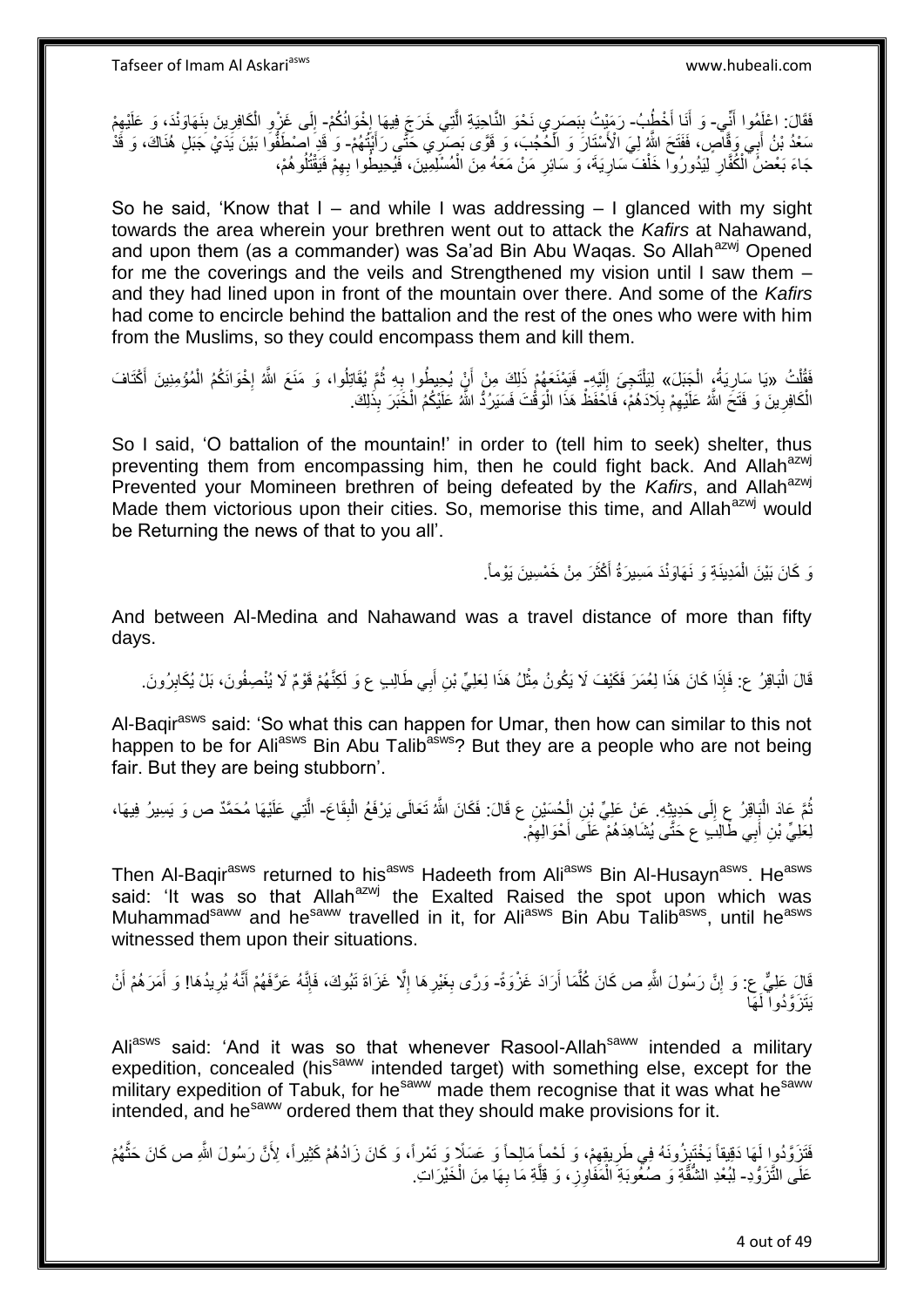So they provided flour for it to make bread in their way, and salted meat, and honey, and dates. And their provisions were a lot, because Rasool-Allahsaww had urged them upon the provisions due to the difficulties of the distance and difficulties of the environment, and scarcity of what is therein from the goodness.

فَسَارُوٍا أَيَّاماً، وَ عَتَقَ طَعَامُهُمْ، وَ ضَاقَتْ مِنْ بَقَايَاهُ صُدُورُهُمْ، فَأَحَبُّوا طَعَاماً طَرِيّاً فَقَالَ قَوْمٌ مِنْهُمْ. يَا رَسُولَ اللَّهِ قَدْ سَئِمْنَا َ ِ َ هَذَا الَّذِي مَعَنَا مِنَ الطَّعَامِ، فَقَدْ عَتَقَ وَ صَارَ يَابِساً وَ كَانَ يُرِيحُ وَ لَا صَبْرَ لَنَا عَلَيْهِ ِ ِ ه

So they travelled for days, and their foodstuff started going off and their chests were constricted from its remaining, and they loved fresh food. A group from them said, 'O Rasool-Allah<sup>saww</sup>! We are fed up from this which is with us, from the foodstuff, for it has gone off and become bad, and it smells, and there is no patience for us upon it'.

فَقَالَ رَسُولُ اللَّهِ ص: «وَ مَا مَعَكُمْ» قَالُوا: خُبْزٌ وَ لَحْمٌ قَدِيدٌ مَالِحٌ وَ عَسَلٌ وَ تَمْرٌ.

So Rasool-Allah<sup>saww</sup> said: 'And what is with you?' They said, 'Bread, and cured salted meat, and honey and dates'.

فَقَالَ رَسُولُ النَّهِ ص: فَأَنْتُمُ الْآنَ كَقَوْمٍ مُوسَى لَمَّا قَالُوا لَهُ لَنْ نَصْبِرَ عَلَى طَعامٍ واحِدٍ، فَمَا الَّذِي تُرِيدُونَ قَالُوا: نُرِيدُ لَحْماً<br>يَرَسَعُ بَعَلَيْهِ مَعْ مَعْ مَعْ الْآنَ كَقَوْمٍ مُوس ِ َ ِ لَ ِ ِ ه طَرِيّاً قَدِيداً، وَ لَحْماً مَشْوِيّاً مِنْ لُحُومِ الطَّيْرِ ، وَ مِنَ الْحَلْوَاءِ الْمَعْمُولَِ. **∶ ∶** ْ ْ ْ **ٍ** ِ :<br>ا

So Rasool-Allah<sup>saww</sup> said: 'Then you at the moment, are like the people of Musa<sup>as</sup>, when they said, '*We can never be patient upon one food [2:61]*. So what is that which you desire?' They said, 'We want fresh cured meat, and grilled meat from the flesh of the birds, and from the sweets, the (freshly) made'.

فَقَالَ رَسُولُ اللَّهِ صِ: وَ لَكِنَّكُمْ تُخَالِفُونَ فِي هَذِهِ الْوَاحِدَةِ بَنِي إِسْرَائِيلَ، لِأَنَّهُمْ أَرَادُوٍا الْبَقْلَ وَ الْقُلْعَاءَ- وَ الْفُومَ وَ الْعَدَسَ وَ ْ َ ِ ْ ه ْ ْ ْ الْبَصَلَ، فَاسْتَبْدَلُوا الَّذِي هُوَ أَدْنى بِالَّذِي هُوَ خَيْرٌ، وَ أَنْتُمْ تَسْتَبْدِلُونَ الَّذِي هُوَ أَفْضَلُ بِالَّذِي هُوَ دُونَهُ، وَ سَوْفَ أَسْأَلُهُ لَكُمْ رَبِّي ِ َ ه  $\overline{a}$ َ َ ه ِ َ ه َ ه **∶** 

Rasool-Allah<sup>saww</sup> said: 'But you are differing in this one (from) the Children of Israel, because they wanted the herbs and the cucumbers, and the garlic, and the lentils, and the onions. Thus, they (wanted to) replace that which was good by that which was worse, and you are (desire to) replace that which is superior by that which is below it, and soon Isaww shall ask mysaww Lordazwj for you all'.

قَالُوا: يَا رَسُولَ اِللَّهِ فَإِنَّ فِينَا مَنْ يَطْلُبُ مِِثْلَ مَا طَلَبُوا مِنْ بَقْلِها وَ قِثَّائِها وَ فُومِها وَ عَدَسِها وَ بَصَلِها فَقَالَ رَسُولُ اللَّهِ ص: ه ْ ُ ِ فَسَوْفَ يُعْطِيكُمُ اللَّهُ ذَلِكَ- بِدُعَاءِ رَسُولِ اللَّهِ، فَاَمِنُوا بِهِ وَ صَدِّقُوهُ. **∶ ∣** 

So they said, 'O Rasool-Allah<sup>saww</sup>! Among us (also) are ones who seek similar to what they sought *of its herbs, and its cucumbers, and its garlic, and its lentils,*  and its onions [2:61]. So Rasool-Allah<sup>saww</sup> said: 'Soon Allah<sup>azwj</sup> would Give you that, by a supplication of Rasool-Allah<sup>saww</sup>, therefore believe in him<sup>saww</sup> and ratify  $him<sup>saww</sup>$ 

نُمَّ قَالَ لَهُمْ رَسُولُ اللَّهِ ص: يَا عِبَادَ اللَّهِ- إِنَّ قَوْمَ عِيسَى لَمَّا سَأَلُوا عِيسَى أَنْ يُنَزِّلَ عَلَيْهِمْ مَائِدَةً مِنَ السَّمَاءِ- قَالَ اللَّهُ تَعَالَى: ُ ِ َ َ ِ إِنِّي مُنَزِّلُها ۚ عَلَيْكُمْ- فَمَنْ يَكْفُرْ بَعْدُ مِنْكُمْ فَإِنَّي أُعَذِّبُهُ عَذاباً- لا أُعَذِّبُهُ أَحَداً مِنَ الْعالَمِينَ ُ ِ ا<br>أ ׀ו<br>ِי َ ْ

Then Rasool-Allah<sup>saww</sup> said to them: 'O servants of Allah<sup>azwj</sup>! The people of Isa<sup>as</sup>, when they asked Isa<sup>as</sup> that he<sup>as</sup> descends food to them from the sky, Allah<sup>azwj</sup> the Exalted Said: '*Allah said: Surely I will Send it down to you, but whoever shall*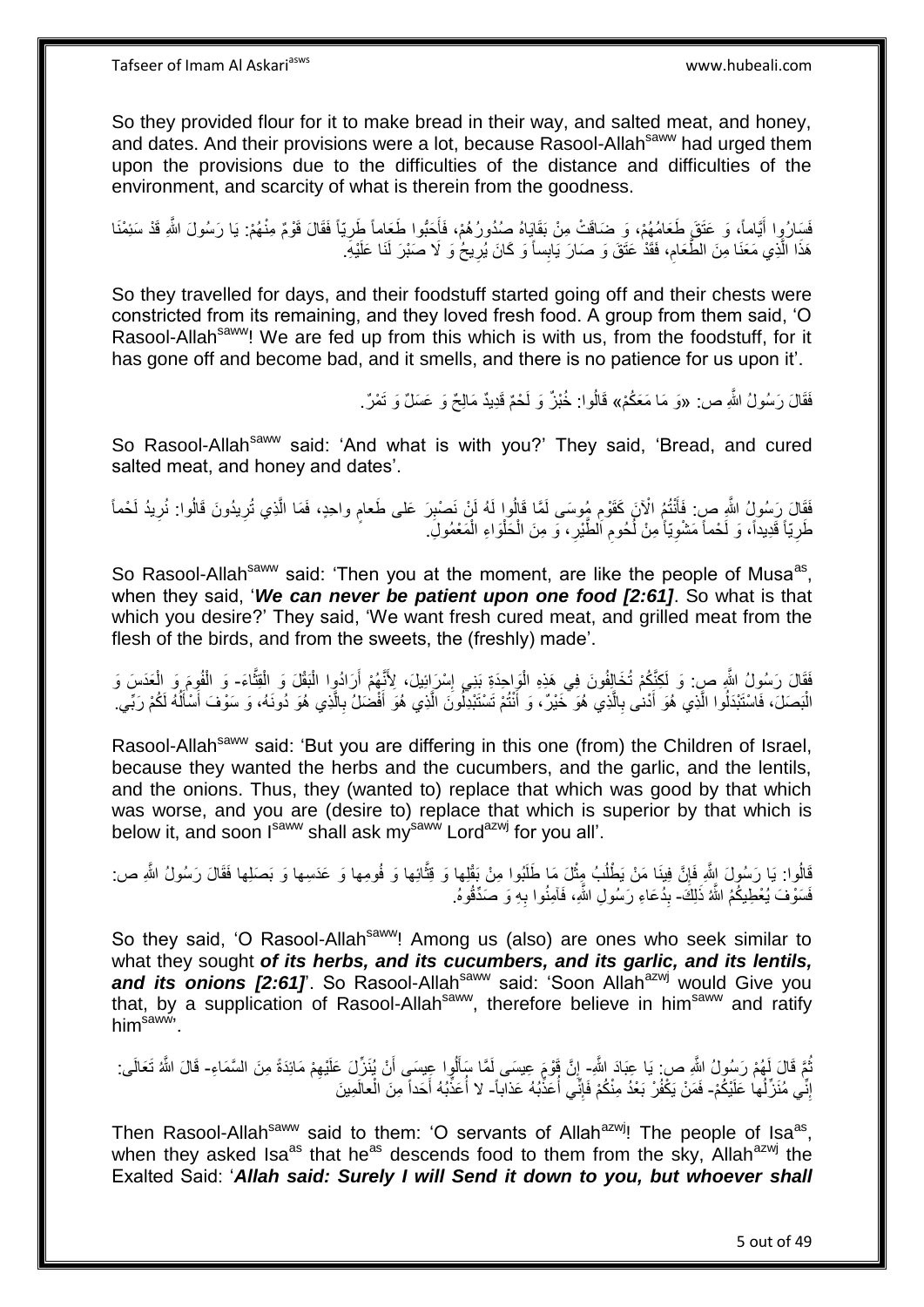*disbelieve afterwards from among you, surely I will Punish him with such a Punishment with which I have not Punished anyone from among the nations [5:115]*.

فَأَنْزَلَهَا عَلَيْهِمْ، فَمَنْ كَفَرَ بَعْدُ مِنْهُمْ مَسَخَهُ اللَّهُ إِمَّا خِنْزِيراً، وَ إِمَّا ذُبّا وَ إِمَّا هِرّاً، وَ إِمَّا عَلَى صُورَةِ بَعْضٍ مِنَ ِ ِ ِ َ ِ ِ ِ ِ **∶** الطُّيُورِ - وَ اَلذُّوَابٍّ الَّذِي فِي الْبَرِّ وَ ٰالْبَحْرِ حَتَّى مُسِخُواَ عَلَى أَرْبَعِمِائَةِ نَوْعٍ مِنَ الْمَسْخِ  $\zeta$ ْ ٍ اُ **∶** ْ ْ ه

So He<sup>azwj</sup> did Send it down upon them, and the one from who committed *Kufr* afterwards, Allah<sup>azwj</sup> Transformed him to either a pig, or a monkey, or a bear, or a cat, or upon an image of some of the birds and the animals which are in the land and the sea, to the extent that  $He^{azwj}$  Transformed (them) upon a variety of four hundred transformations.

فَإِنَّ مُحَمَّداً رَسُولَ اللَّهِ لَا يَسْتَنْزِلُ لَكُمْ مَا سَأَلْتُمُوهُ مِنَ السَّمَاءِ- حَتَّى يَحِلَّ بِكَافِرِكُمْ مَا حَلَّ بِكُفَّارِ قَوْمٍ عِيسَى ع، وَ إِنَّ مُحَمَّداً ْ َ ِ ِ ِ ِ ِ ِ **∶** ِ أَرَّ أَفُ بِكُمْ مِنْ أَنْ يُعَرِّضَكُمْ لِذَلِكَ َ ِ َ اً

So. Muhammad<sup>saww</sup> is a Rasool<sup>saww</sup> of Allah<sup>azwj</sup>. He<sup>saww</sup> will not cause to descend from the sky what you are asking for, until it gets released with your *Kafirs* what was released with the *Kafirs* of the people of Isa<sup>as</sup>, and that Muhammad<sup>saww</sup> is more understanding with you all than that he<sup>saww</sup> should expose you all to that'.

ثُمَّ نَظَرَ رَسُولُ اللَّهِ ص إِلَى طَائِرٍ فِي الْهَوَاءِ- فَقَالَ لِبَعْضِ أَصْحَابِهِ: قُلْ لِهَذَا الطَّائِرِ: إِنَّ رَسُولَ اللَّهِ ص يَأْمُرُكَ أَنْ نَقَعَ عَلَى ْ ∣∣<br>∶ ِ ِ ِ َ َ ْ الْأَرْضِ فَقَالَهَا فَوَقَعَ.

Then Rasool-Allah<sup>saww</sup> looked at the birds in the air, and he<sup>saww</sup> said to one of his<sup>saww</sup> companions: 'Say to this bird that Rasool-Allah<sup>saww</sup> is ordering you to fall upon the ground'. So he said it, and it fell down.

نُّمَّ قَالَ رَسُولُ اللَّهِ ص: يَا أَيُّهَا الطَّائِرُ إِنَّ اللَّهَ يَأْمُرُكَ أَنْ تَكْبُرَ ، وَ تَزْدَادَ عِظَماً فَكَبُرَ ، فَازْدَادَ عِظَماً حَتَّى صَارَ كَالثَّلِّ الْعَظِيمِ اُ ْ ِ َ ُ ِ ْ

Then Rasool-Allah<sup>saww</sup> said: 'O you bird! Allah<sup>azwj</sup> is Commanding you that you to be bigger and increase in bones'. So it became bigger and increased bones until it became like a large hill.

َ ُمَّ قَالَ رَسُولُ اللَّهِ صِ لِأَصْحَابِهِ: أَحِيطُوا بِهِ. فَأَحَاطُوا بِهِ، وَ كَانَ عِظَمُ ذَلِكَ الطَّائِرِ أَنَّ أَصْحَابَ رَسُولِ اللَّهِ ص وَ هُمْ فَوْقَ **∶** َ **∶ ∶** َ َ ِ عَشْرَةِ آلَافٍ اصْطَفُّوا حَوْلَهُ فَاسْتَدَارَ صَفُّهُمْ

Then Rasool-Allah<sup>saww</sup> said to his<sup>saww</sup> companions: 'Encircle it'. So they encircled it, and the greatness of that bird was such that the companions of Rasool-Allah<sup>saww</sup> and (although) they were above ten thousand – they lined upon around it and their rows encircled it.

نُّمَّ قَالَ رَسُولُ اللَّهِ ص: يَا أَيُّهَا الطَّائِرُ- إِنَّ اللَّهَ يَأْمُرُكَ أَنْ تُفَارِقَكَ أَجْنِحَتُكَ وَ زَغَبُكَ وَ رِيشُكَ. فَفَارَقَهُ ذَلِكَ أَجْمَعُ، وَ بَقِيَ َ ُ َ ْ ِ َ ِ َ **ٍ** الْطَّائِرُ لَحْماً عَلَى عَظْمٍ، وَ جِلْدُهُ فَوْقَهُ. ْ ٍ

Then Rasool-Allah<sup>saww</sup> said: 'O you bird! Allah<sup>azwj</sup> Commands you that you should separate your wings, and your fluff and your feathers'. So it separated all that, and the bird remained as flesh upon bones, and its skin was above it.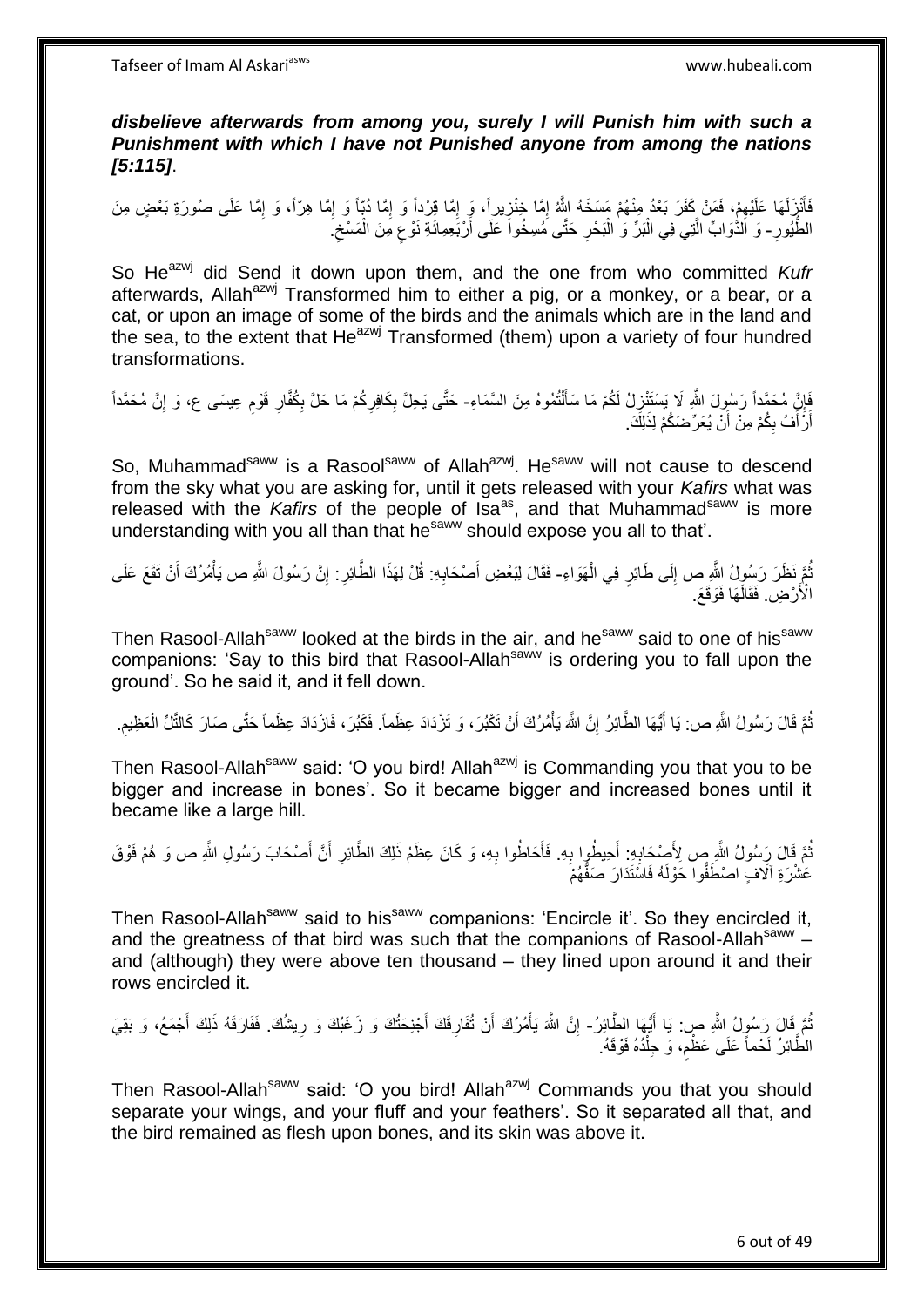فَقَالَ رَسُولُ اللَّهِ صِ: إِنَّ اللَّهَ يَأْمُرُكَ أَنْ يُفَارِقَكَ- أَيُّهَا الطَّائِرُ- عِظَامُ بَدَنِكَ وَ رِجْلَيْكَ وَ مِنْقَارُكَ. فَفَارَقَهُ ذَلِكَ أَجْمَعُ، وَ صَارَ ِ َ ْ ِ **∶** َ حَوْلَ الطَّاَئِرِ ، وَ الْقَوْمُ خَوْلَ ذَلِكَ أَجْمَعَ ْ ِ

So Rasool-Allah<sup>saww</sup> said: 'Allah<sup>azwj</sup> Commands you, O you bird, that you separate the bones of your body, and your feet, and your beak'. So it separated all that, and these became around the bird, and the people were around all that.

نُّمَّ قَالَ رَسُولُ اللَّهِ ص: إِنَّ اللَّهِ تَعَالَى يَأْمُرُ هَذِهِ الْعِظَامَ- أَنْ تَعُودَ قِتَّاءً فَعَادَتْ كَمَا قَالَ- ثُمَّ قَالَ: إِنَّ اللَّهَ تَعَالَى يَأْمُرُ هَذِهِ ْ ْ ِ ه اُ ْ ِ ُ الْأَجْنِحَةَ- وَ الزَّغَبَ وَ الرِّيَشَ أَنْ تَعُودَ بَقْلًا وَ بَصَلًا وَ فُوماً وَ أَنْوَاعَ الْبُقُولِ. فَعَادَتْ كَمَا قَالَ. ْ َ اً

Then Rasool-Allah<sup>saww</sup> said: 'Allah<sup>azwj</sup> the Exalted Commands these bones that they become cucumbers'. So they became just as he<sup>saww</sup> said. Then he<sup>saww</sup> said: 'Allah<sup>azwj</sup> the Exalted Commands these wings, and the fluff, and the feathers that they become herbs, and onions, and garlic, and a variety of vegetables'. So they became just as he<sup>saww</sup> said.

نُّمَّ قَالَ رَسُولُ اللَّهِ ص: يَا عِبَادَ اللَّهِ- ضَعُوا الْآنَ أَيْدِيَكُمْ عَلَيْهَا، فَمَزِّقُوا مِنْهَا بِأَيْدِيكُمْ، وَ قَطَّعُوا مِنْهَا بِسَكَاكِينِكُمْ فَكُلُوهُ. فَفَعَلُوا ـ ُ ِ َ **∶** َ اُ

Then Rasool-Allah<sup>saww</sup> said: 'O servants of Allah<sup>azwj</sup>! Now place your hands upon it, and tear off from it with your hands, and cut from it with your knives, and eat it!' So they did.

فَقَالَ بَعْضٍ الْمُنَافِقِينَ وَ هُوَ يَأْكُلُ: إِنَّ مُحَمَّداً يَزْعُمُ [أَنَ] فِي الْجَذَّةِ طُيُوراً يَأْكُلُ مِنْهَا الْجِنَانِيُّ مِنْ جَانِبِ لَهُ قَدِيداً، وَ مِنْ جَانِبِ َ ِ **ٔ** ْ ْ ة<br>أ ْ [لَهُ] مَشْوِيّاً، فَهَلَّا أَرَانَا نَظِيرَ ذَلِكَ فِي الدُّنْيَا! اُ ِ

One of the hypocrites said, and he was eating, 'Muhammad<sup>saww</sup> claims that in the Paradise would be such birds, the inhabitants of it would be eating cured meat from it from one side of it, and grilled meat from (another) side of it. But we cannot see a match of that in the world!'

فَأَوْصَلِ اللَّهُ عِلْمَ ذَلِكَ إِلَى قَلْبِ مُحَمَّدٍ، فَقَالَ: عِبَادَ اللَّهِ لِيَأْخُذُ كُلُّ وَاحِدٍ مِنْكُمْ لُقْمَتَهُ وَ لِيَقُلْ : «بِسْمِ اللَّهِ الرَّحْسِ الرَّحِيمِ، وَ صَلَّى ْ  $\frac{1}{2}$ ْ ز<br>و ْ ُ **ٔ** ْ ِ ِ ِ ه اللَّهُ عَلَى مُحَمَّدٍ وَ اَلِهِ الطَّيِّبِينَ» وَ لَيَصْنعْ لُقْهَتَهُ فِي فِيهِ، فَإِنَّهُ يَجِدُ طَعْمَ مَا يَشَاءُ قَدِيداً، وَ إِنْ شَاءَ مَشْوِيّاً، وَ إِنْ شَاءَ مَرَقاً **!** ِ ِ ه ِ طَبِيخاً، ۖ وَ إِنْ شَاءَ سَائِرَ مَا َشَاءَ مِنْ أَلْوَالِۖ الطَّبِيخِ، أَوْ مَا شَاءَ مِنْ أَلْوَانِ الْحَلْوَاءِ. ِ **!** ْ ْ ْ َ َ  $\zeta$ ِ :<br>ا َ

So Allah<sup>azwj</sup> Transmitted the knowledge of that to the heart of Muhammad<sup>saww</sup>, and he<sup>saww</sup> said: 'Servants of Allah<sup>azwj</sup>! Let each one of you take a morsel and let him say, 'In the Name of Allah<sup>azwj</sup> the Beneficent, the Merciful, and may Allah<sup>azwj</sup> Send Salawat upon Muhammad<sup>saww</sup> and his<sup>saww</sup> goodly Progeny<sup>asws</sup>', and let him place the morsel in his mouth, so he would find the taste of whatever he so desires – cured (meat), and if he so desire, grilled, and if he so desires cooked broth, and if he so desires, the rest of whatever he desired from the types of the cooking, of whatever he desires from the types of the sweets'.

فَفَعُلُوا ذَلِكَ، فَوَجَدُوا الْأَمْرَ- كَمَا قَالَ رَسُولُ اللَّهِ ص حَتَّى شَبِعُوا. فَقَالُوا: يَا رَسُولَ اللَّهِ شَبِعْنَا، وَ نَحْتَاجُ إِلَى مَاءٍ نَشْرَبُهُ. **∶** ِ ِ

So they did that, and they found the matter  $-$  just as Rasool-Allah<sup>saww</sup> said, until they were satiated. Then they said, 'O Rasool-Allah<sup>saww</sup>! Allah<sup>azwj</sup> Satiated us, and we are needy to water we can drink it'.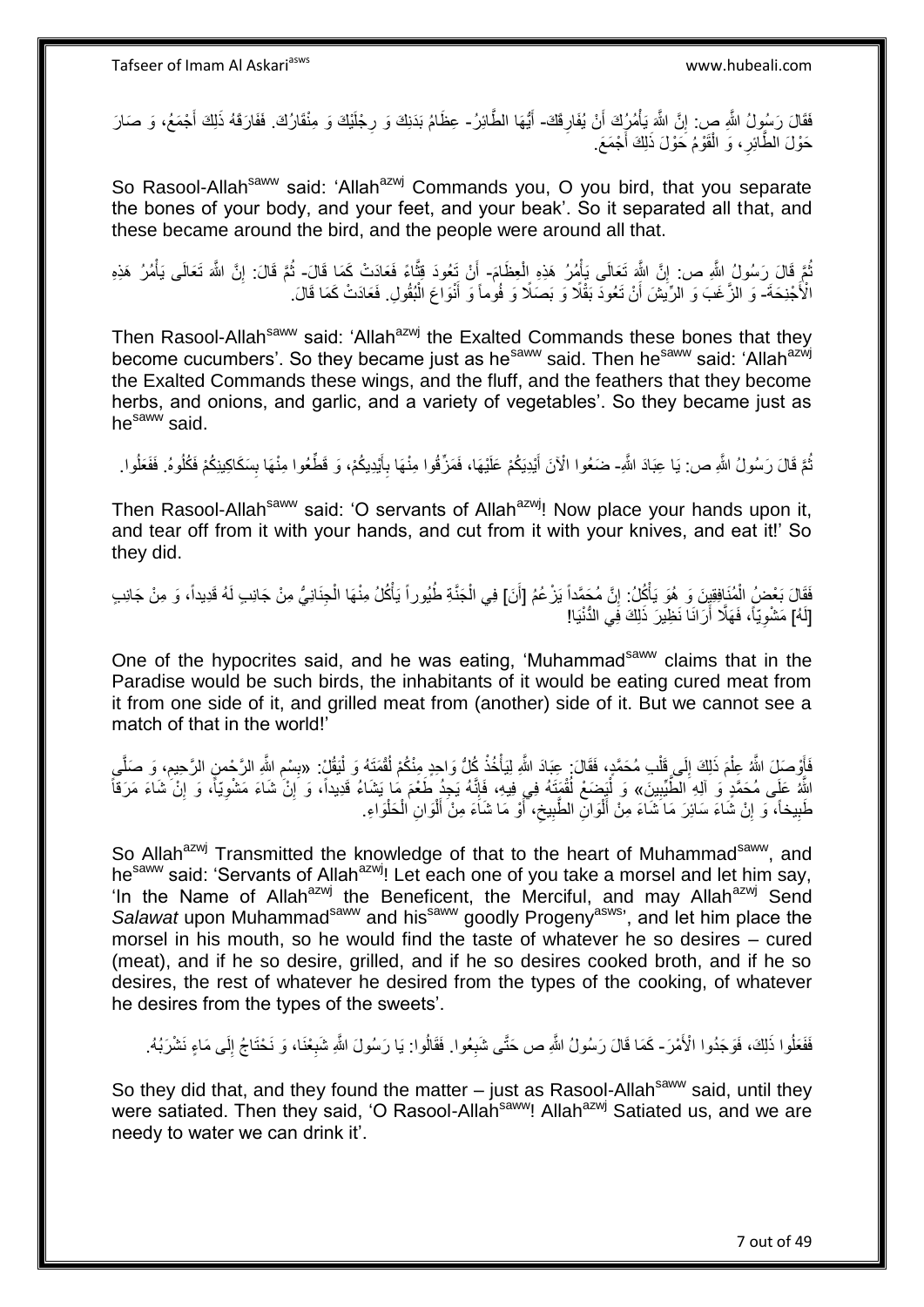فَقَالَ رَسُولُ اللَّهِ صِن أَ وَ لَا تُرِيدُونَ اللَّذِنَ أَ وَ لَا تُرِيدُونَ سَائِرَ الْأَشْرِبَةِ قَالُوا: بِلَى يَا رَسُولَ اللَّهِ فِينَا مَنْ يُرِيِدُ ذَلِكَ. فَقَالَ **∶** َ ه **∶** َ ِ ِ رَسُولُ اللَّهِ ص: لِلَيَأْخُذْ كُلُّ وَاحِدَ مِنْكُمْ لُقْمَةً مِنْهَا، فَيَضَعُهَا فِي فِيهِ وَ لَيَقُلَّ: «بِسْمِ اللَّهِ الرَّحْمنِ الرَّحِيمِ، وَ صَلَّى اللَّهُ عَلَى مُحَمَّدٍ ْ ا<br>ا ْ .<br>أ ِ ِ ِ نَ آلِهِ الطَّيِّبِينَ» فَإِنَّهُ يَسْتَحِيلُ فِي فِيهِ مَا يُرِيدُ، إِنْ أَرَادَ مَاءً أَوَّ لَبَناً أَوْ شَرَاباً مِنَ الْأَشْرِيَةِ **!** ِ َ َ ِ ِ ِ

So Rasool-Allah<sup>saww</sup> said: 'And don't you fancy the milk? And don't you fancy the rest of the drinks?' They said, 'Yes, O Rasool-Allah<sup>saww</sup>! Among us are ones who want that'. So Rasool-Allah<sup>saww</sup> said: 'Let each one of you take a morsel from it, and place it in his mouth, and let him say, 'In the Name of Allah $^{a}$ zwj the Beneficent, the Merciful, and may Allah Send Salat upon Muhammad<sup>saww</sup> and his<sup>saww</sup> goodly Progeny<sup>asws</sup>', so it would be released in his mouth whatever he wants – if he wants water, or milk, or a drink from the drinks'.

فَفَعَلُوا، فَوَجَدُوا الْأَمْرَ عَلَى مَا قَالَ رَسُولُ اللَّهِ صِ

So they did, and they found the matter to be as what Rasool-Allah<sup>saww</sup> said.

نُمَّ قَالَ رَسُولُ اللَّهِ صِ: إِنَّ اللَّهَ يَأْمُرُكَ - أَيُّهَا الطَّائِرُ - أَنْ تَعُودَ كَمَا كُنْتَ، وَ يَأْمُرُ هَذِهِ الْأَجْذِحَةَ وَ الْمِنْقَارَ - وَ الرِّيشَ وَ الزَّغَبَ ْ ِ ا<br>أ الَّتِي قَدِ اسْتَحَالَتْ إِلَى الْبَقْلِ- وَ الْقِتَّاءِ وَ الْبَصِلِ وَ الْفُومِ- أَنْ تَعُودَ جَنَاحاً وَ رِيشاً وَ عَظْماً- كَمَا كَانَتْ عَلَى قَدْرِ قَالَبِهَا. :<br>ا  $\frac{1}{2}$ ِ ْ ْ ه ِ َ ِ ِ فَانْقَلَّبَتْ وَ عَادَتْ أَجْنِحَةً وَ رِيشاً وَ زَغَباً وَ عِظَاماً، ثُمَّ تَرَكَّبَتْ عَلَى قَدْرِ الطَّائِرِ كَمَا كَانَتْ. **∶** َ **∶ ∶** ُ

Then Rasool-Allah<sup>saww</sup> said: 'Allah<sup>azwj</sup> Commands you – O you bird – that you become just as you were (beforehand), and Commands these wings, and the beak, and the feathers, and the fluff which had converted to the vegetables, and the cucumbers, and the onions, and the garlic – that they should return to be wings, and feathers, and bones – just as they were upon a measurement of its moulding'. So it was converted, and its wings, and its feathers, and its fluff, and its bones returned, then they mounted upon a measurement of the bird, just as they had been.

ثُمَّ قَالَ رَسُولٍُ اللَّهِ صِ: أَيُّهَا الطَّائِرُ - إِنَّ اللَّهَ بَأْمُرُ الرُّوحَ الَّتِي كَانَتْ فِيكَ فَخَرَجَتْ أَنْ تَعُودَ إِلَيْكَ. فَعَادَتْ رَوْحُهَا فِي جَسَدِهَا. َ ُ لَ ِ َ ه ْ ِ ثُمَّ قَالَ ص! ۖ أَيُّهَا الطَّاَئِرُ - ۚ إِنَّ اللَّهَ يَأْمُرُكَ ۖ أَنْ نَقُومَ فَتَطِّيرَ ۚ كَمَا كَّنْتَ تَطِيرُ ۖ. َ ُ َ ْ ِ

Then Rasool-Allah<sup>saww</sup> said: 'O you bird! Allah<sup>azwj</sup> Commands the soul which was inside you which exited, that it should return back to you'. So its soul returned inside its body. Then he<sup>saww</sup> said: 'O you bird! Allah<sup>azwj</sup> Commands you that you should arise and fly away just as you used to fly'.

ْفَقَامَ فَطَارَ فِي الْهَوَاءِ وَ هُمْ يَنْظُرُونَ إِلَيْهِ، ثُمَّ نَظَرُوا إِلَى مَا بَيْنَ أَيْدِيهِمْ، فَإِذَا لَمْ يَبْقَ هُنَاكَ مِنْ ذَلِكَ الْبَقْلِ وَ الْقِتَّاءِ- وَ الْبَصَلِ وَ ِ َ ِ ان<br>المقام المقام المقام المقام المقام المقام المقام المقام المقام المقام المقام المقام المقام المقام المقام المقا لَ  $\frac{1}{2}$ ْ ه ْ ْ الْفُوم شَيْءٌ. ِ ْ

So the bird flew into the air and they were looking on at it. Then they looked at what was in front of them, and there had not remained over there anything from the herbs, and the cucumbers, and the onions, and the garlic'.

> الْحَمْدُ لِلَّهِ رَبِّ الْعالَمِينَ وَ صَلَّى اللَّهُ عَلَى مُحَمَّدٍ وَ آلِهِ الطَّّيِّبِينَ [الطَّاهِرِينَ الْأَخْيَارِ .]. ْ ِ ِ **!**

The Praise is for Allah<sup>azwj</sup>, Lord<sup>azwj</sup> of the worlds, and *Salawat* of Allah<sup>azwj</sup> be upon Muhammad<sup>saww</sup> and his<sup>saww</sup> goodly Progeny<sup>asws</sup>, the Clean, and the Chosen.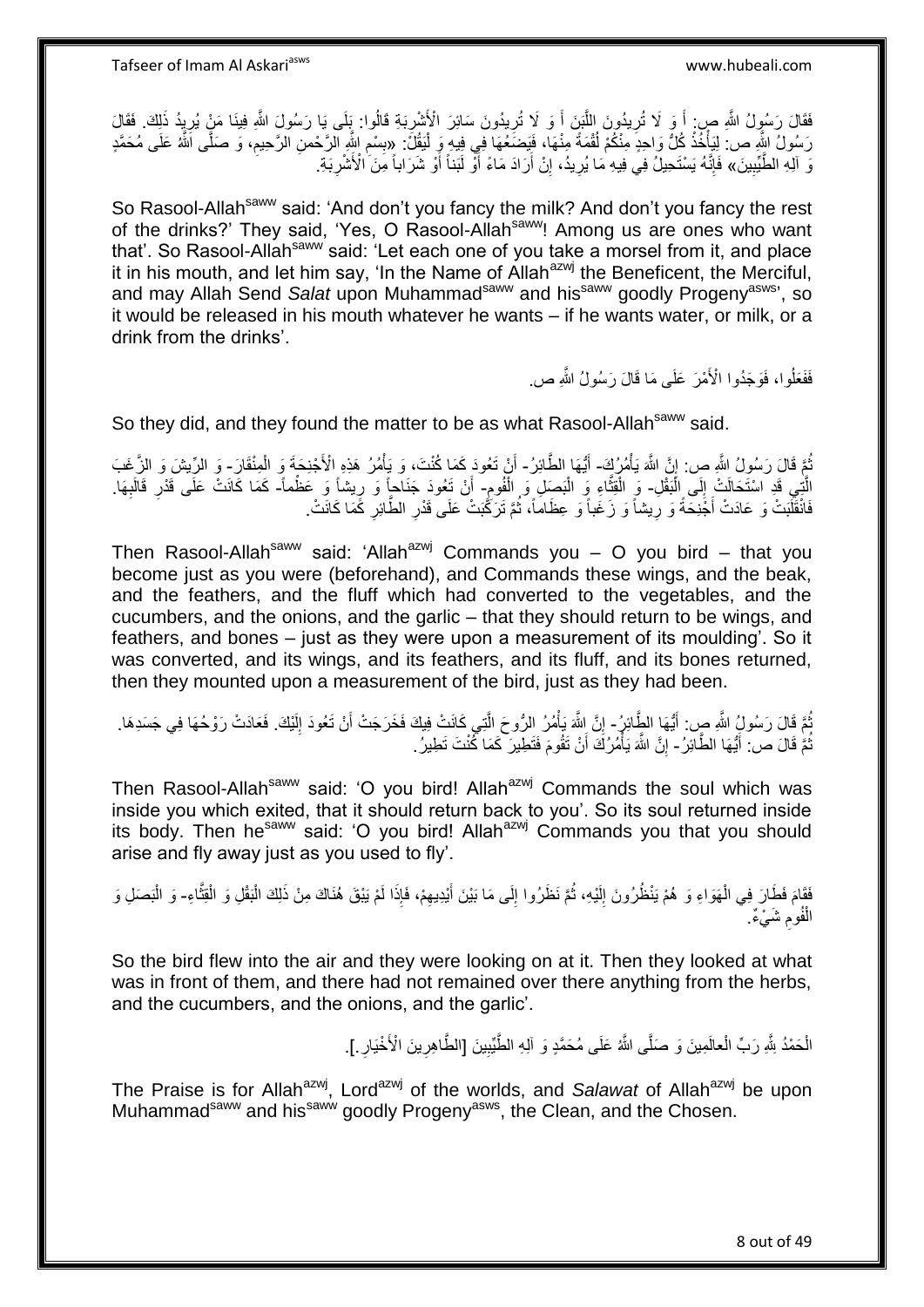### **]خاتمة[**

## **CONCLUSION**

]تم الجزء اْلول من تفسير اإلمام الحسن بن علي بن محمد- بن علي بن موسى بن جعفر بن محمد- بن علي بن الحسين بن علي بن أبي طالب صلوات َّللا و سَلمه عليهم أجمعين.

The first part is completed, from the Tafseer of the Imam Al-Hassan Al-Askari<sup>asws</sup> Bin Ali<sup>asws</sup> Bin Muhammad<sup>asws</sup> Bin Ali<sup>asws</sup> Bin Musa<sup>asws</sup> Bin Ja'far<sup>asws</sup> Bin Muhammad<sup>asws</sup> Bin Ali<sup>asws</sup> Bin Al-Husayn<sup>asws</sup> Bin Ali<sup>asws</sup> Bin Abu Talib<sup>asws</sup>, may the Salawat of Allah<sup>azwj</sup> and His<sup>azwj</sup> Greetings be upon all of them<sup>asws</sup>.

و قد وفقني َّللا إلتمام هذا الجزء من تفسير اإلمام عليه و على ابنه و آبائه الطيبين السَلم، مما وجدنا مرتبا من أول الحمد إلى هذه اْلية من سورة البقرة.

And Allah<sup>azwj</sup> has Harmonised me with the completion of this part from the Tafseer of the Imam<sup>asws</sup>, may the greetings be upon him<sup>asws</sup> and his<sup>asws</sup> son<sup>asws</sup> and hisasws forefathers<sup>asws</sup>, from what we found in order, from the beginning of (Surah) Al-Hamd up to this Verse from Surah Al-Baqarah.

و يتلوه شيء آخر من هذا التفسير- مما وجد مفقودا مطلع اْلية، ساقطا من اْلية المزبورة إليها- بقدر ثلث جزء من اْلجزاء الثَلثين للقرآن تقريبا.

And another thing follows it from the end of this Tafseer, from what we found from reviewing the missing Verses. There is silence from the Verses sectioned to it, of a measurement of a third part from the thirty parts of the Quran approximately.

و نرجو َّللا أن يرزقنا الوصول إلى تمام هذا التفسير- الجليل العظيم الكبير المتضمن لمعارف اْلعراف- الذين َّل يعرف َّللا إَّل بسبيل معرفتهم- الحاو، لعلومهم و أسرارهم و إشاراتهم و تلويحاتهم- بحسب مراتبهم و مقاماتهم- من إمامتهم و بشريتهم إلى حقائقهم.

And we hope to Allah<sup>azwj</sup> that He<sup>azwj</sup> Graces us the arrival to the complete of this Tafseer, the majestic, the magnificent, the great, containing the well-known understandings which Allah<sup>azwj</sup> will not Cause to understand except by the way of their<sup>asws</sup> understanding – the overwhelmed of their<sup>asws</sup> knowledge, and their<sup>asws</sup> secrets, and their<sup>asws</sup> indications, and their<sup>asws</sup> definitions, by a reckoning of their<sup>asws</sup> ranks and their<sup>asws</sup> positions – from their<sup>asws</sup> Imamate and with their<sup>asws</sup> Laws to their<sup>asws</sup> realities.

و نسأل َّللا بحقهم الواجب على ربهم- أن يدخلنا في جملة العارفين بهم و بحقهم، و في زمرة المرحومين بشفاعتهم- إنه أرحم الراحمين و أكرم اْلكرمين.

And we ask Allah<sup>azwj</sup> by their<sup>asws</sup> Obligatory rights upon their<sup>asws</sup> Lord<sup>azwj</sup>, that He<sup>azwj</sup> Enter us into the total of those that recognise them<sup>asws</sup> and their<sup>asws</sup> rights, and in the group of the ones Mercied by their<sup>asws</sup> intercession  $-$  He<sup>azwj</sup> is the Most Merciful of the merciful ones, and Most Benevolent of the benevolent ones.

و قد وفقني الله سبحانه لكتابة هذا الجزء- و إتمامه في عشرين من شهر ذي الحجة الحرام- من شهور سنة 1314].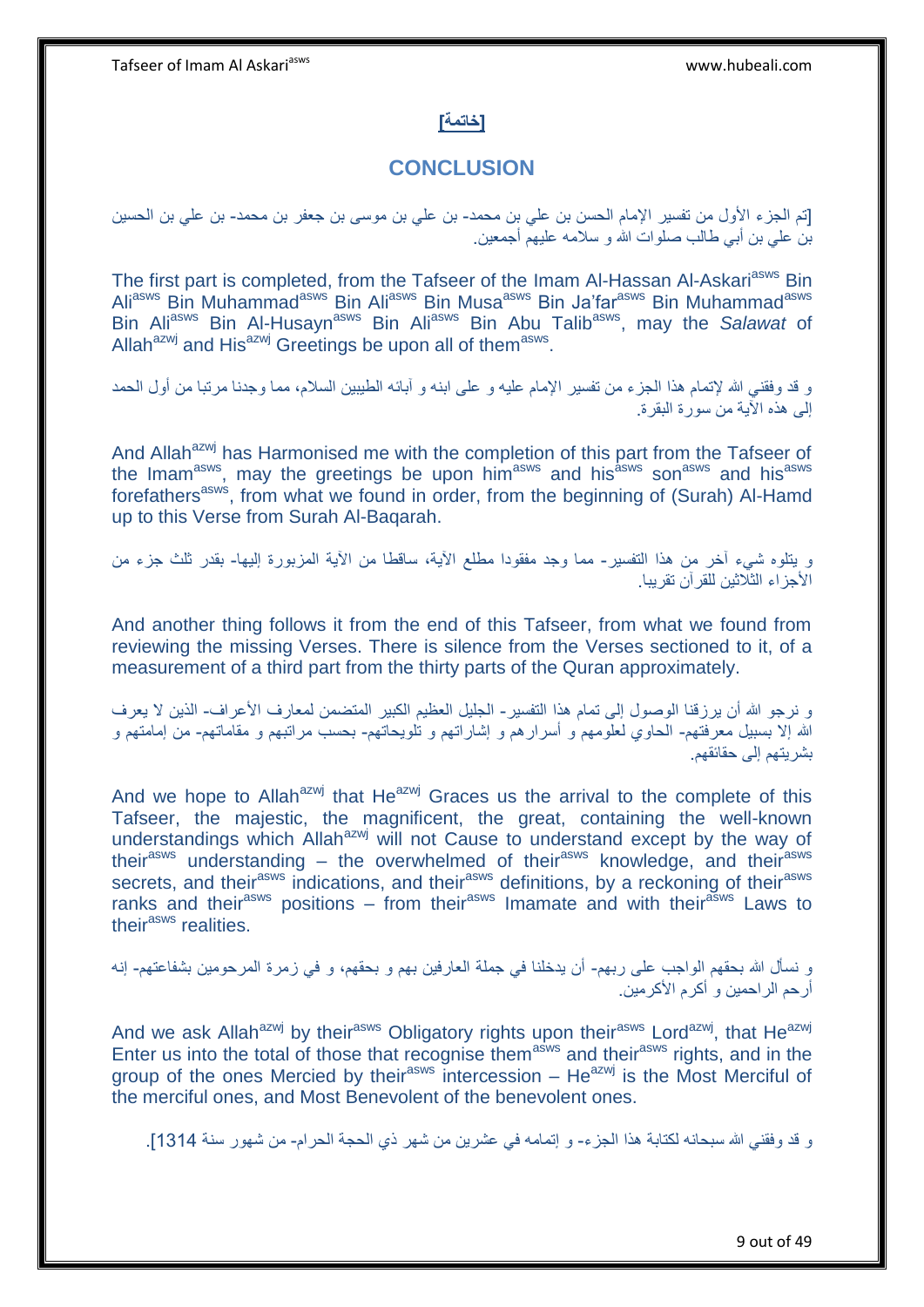And Allah<sup>azwj</sup> the Glorious has Harmonised me to the writing of this part and completing it during the twentieth of the month of Zil Hija, the Sacred, from the months of the year 1314.

> ِ [بِسْمِ اللَّهِ الرَّحْمنِ الرَّحِيمِ شيء آخر من هذا التفسير، من هذه السورة، مما وجد مفقودا مطلع الأية. ِ ِ

In the Name of Allah<sup>azwj</sup> the Beneficent, the Merciful. Another thing from this Tafseer, from this Chapter (Surah Al-Baqarah), from what we found to have been lost, while reviewing the Verses: -

332 ثُمَّ قَالَ: يَا أَمَةُ- إِنَّ قَوْلَ اللَّهِ عَذَّ وَ جَلَّ فِي الصَّفَا وَ الْمَرْوَةِ حَقٌّ فَمَنْ حَجَّ الْبَيْتَ أَوِ اعْتَمَرَ- فَلا جُناحَ عَلَيْهِ أَنْ يَطِّوَّفَ َ َ ْ ْ ِ َ بِهِما وَ مُنْ نَطَوَّع خَيْراً فَأَكْثِرِي الطَّوَافَ، فَإِنَّ اللَّهَ شاكِرٌ لِصَنِيعِهِ بِحُسْنِ جَزَائِهِ، عَلِيمٌ بِنِيَّتِهِ، وَ عَلَى حَسَب ذَلِكَ يُعَظُّمُ ثَوَابَهُ، َ ِ ِ ِ َ وَ يُكْرِمُ مَآبَهُ. ِ

**S 332 -** Then he (Imam Hassan Al-Askari<sup>asws</sup>) said: 'O community! The Words of Allah<sup>azwj</sup> Mighty and Majestic regarding Al-Safa and Al-Marwa are true, so whoever *performs Hajj of the House or Umrah, there is no blame on him if he goes does Tawaaf of both of them; and the one who does is voluntarily, it is better* – so frequent the *Tawaaf*, *for Allah is Grateful [2:158]* – to His<sup>azwj</sup> guest with the excellent of His<sup>azwj</sup> Recompense, Knowing of his intentions, and upon a reckoning of that He<sup>azwj</sup> would Magnify his Rewards and Make honourable his ending.

يَا أَمَةُ! هَذَا رَسُولُ النَّهِ قَدْ شَرَّفَنِي بِبُنُوَّةِ عَلِيِّ بْنِ أَبِي طَالِبٍ ع، فَاشْكُرِي نِعَمَ النَّهِ الْمَجْلِيلَةَ عَلَيْكِ، فَإِنَّ مَنْ شَكَرَ النِّعَمَ اسْتَحَقَّ َ َ ِ ْ مَزِيدَهَا، كَمَا أَنَّ مَنْ كَفَرَهَا اسْتَحَقُّ حِرْمَانَهَا. اً **∶** 

O community! This Rasool-Allah<sup>saww</sup> has ennobled me<sup>asws</sup>, with the sonship of Ali<sup>asws</sup> Bin Abu Talib<sup>asws</sup>, therefore be grateful for the Majestic Bounty of Allah<sup>azwj</sup> upon you, for the one who is grateful of the Bounty, would be deserving of its increase, just as the one who denies it would be deserving of its deprivation.

فَقِيلَ ذَلِكَ أَيْضاً بَعْدُ لِرَسُولِ اللَّهِ فَقَالَ رَسُولُ اللَّهِ صٍ سَيَخْرُجُ مِنْهُ كُبَرَاءُ، وَ سَيَكُونُ أَبَا عِدَّةٍ مِنَ الْأَئِمَّةِ الطَّاهِرِينَ، وَ أَبَا َ َ ِ َ الْقَائِمِ مِنْ آلِّ مُحَمَّدٍ الَّذِي يَمْلَأُ الْأَرْضَ قِسْطاً وَ عَدْلًا كَمَا مُلِئَتْ ظُلُماً وَ جَوْراً ه ِ ْ ْ

So that was said as well to Rasool-Allah<sup>saww</sup>, and Rasool-Allah<sup>saww</sup> said: 'There would be coming out from him<sup>saww</sup> great ones and would be a father<sup>asws</sup> of a number of the Imams<sup>asws</sup>, the clean ones, and father<sup>asws</sup> of Al-Qaim<sup>asws</sup> from the Progeny<sup>asws</sup> of Muhammad<sup>saww</sup> who would fill the earth with equity and justice just as it would have been filled with injustice and tyranny (beforehand)'.

ؚ<br>ا قولِه عز و حِلٍ إِنَّ الَّذِينَ يَكْتُمُونَ ما أَنْزَلْنا مِنَ الْبَيِّناتِ وَ الْهُدى مِنْ بَحْدٍ ما بَيَّنَّاهُ لِلنَّاسِ فِي الْكِتابِ أُولئِكَ يَلْعَنُهُمُ اللَّهُ وَ يَلْعَنُهُمُ ْ ْ َ ه ِ ْ ْ ْ اُ اللَّاعِنُونَ إِلَّا الَّذِينَ تابُوا وَ أَصْلَحُوا وَ بَيَّنُوا فَأُولَٰئِكَ أَتُوبُ عَلَيْهِمْ وَ أَنَا النَّوَّابُ الرَّحِيمُ َ ِ َ ر<br>ا َ ه ِ

The Words of the Mighty and Majestic: *Surely those who are concealing what We Revealed from the clear Proofs and the Guidance after having Clarified it for the people in the Book, those Allah will Curse them, and the cursing ones will curse them (too) [2:159]* 

*Surely those who are concealing what We Revealed from the clear Proofs and the Guidance after having Clarified it for the people in the Book. Those (are the*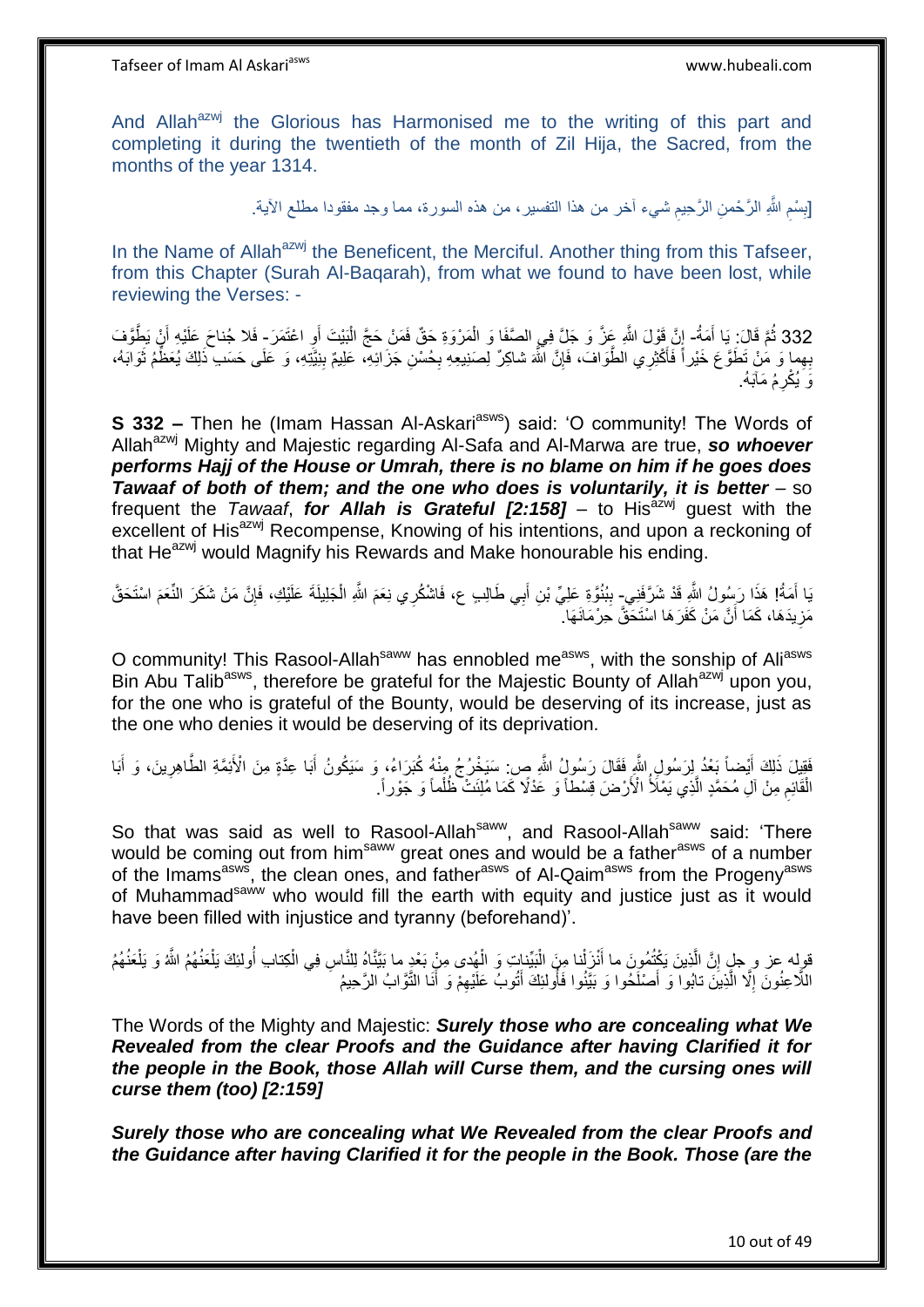Tafseer of Imam Al Askariasws www.hubeali.com

### *ones) Allah will Curse, and the cursing ones (with the understand of the cursing) will curse them (too) [2:159]*

333 قَالَ الْإِمَامُ عِ قَوْلُهُ عَنَّ وَ جَلَّ: إِنَّ الَّذِينَ يَكُْتُمُونَ ما أَنْزَلْنا مِنَ الْبَيِّناتِ مِنْ صِفَةٍ مُحَمَّدٍ وَ صِفَةٍ عَلِيٍّ وَ حِلْيَتِهِ وَ الْهُدى ْ ْ **المناسب** َ ه יֲ<br>י ا<br>ا مِنْ بَعْدِ ما بَيَّنَّاهُ لِلنَّاسِ فِي الْكِتابِ [قَالَ: ] وَ الَّذِي أَنْزَلْنَاهُ مِنْ [بَعْدِ] الْهُدَى، هُوَ مَا أَظْهَرْنَاهُ مِنَ الْآيَاتِ عَلَى فَضْلِهِمْ وَ مَحَلِّهِمْ. ْ ْ ْ ِ ِّ ِ

**S 333 - Imam Hassan Al-Askari<sup>asws</sup> said: 'The Words of the Mighty and Majestic** *Surely those who are concealing what We Revealed from the clear Proofs [2:159]* – from the description of Muhammad<sup>saww</sup> and the description of Ali<sup>asws</sup> and their<sup>asws</sup> features, and the Guidance after having Clarified it for the people in the **Book** - and that which was Revealed afterwards – is the Guidance. It is what We<sup>azwj</sup> Manifested from the signs of their<sup>asws</sup> merits and their positions.

كَالْغَمَامَةِ الَّذِي كَانَتْ تُظِلُّ رَسُولَ الثَّهِ ص فِي أَسْفَارِهِ، وَ الْمِيَاهِ الْأُجَاجَةِ الَّذِي كَانَتْ تَعْذُبُ فِي الْآبَارِ- وَ الْمَوَارِدِ بِبُصَاقِهِ وَ ه ْ **∶** اُ، ه ْ ِ ِ ِ الْأَشْجَارِ الَّتِي كَانَتْ تَتَهَدَّلُ ثِمَارٌ هَا بِنُزُولِهِ تَخْتَهَا- وَ الْعَاهَاتِ الَّتِي كَانَتْ تَزُولُ عَمَّنْ يَمْسَحُ يَدَهُ عَلَيْهِ- أَوْ يَنْفُثُ بُصَاقَهُ فِيهَا. ه ِ **∣** ه ْ َ

Like the cloud which shaded Rasool-Allah<sup>saww</sup> in his<sup>saww</sup> journeys, and the salty water of the wells which turned sweet by his<sup>saww</sup> saliva, and the trees which used to lower their fruits when he<sup>saww</sup> sat by them, and the disabilities which passed away when hesaww touched them by hissaww hand, or by hissaww saliva.

رَ كَالْآيَاتِ الَّذِي ظَهَرَتْ عِلَى عِلمٍّ ع مِنْ تَسْلِيمِ الْجِبَالِ- وَ الصُّخُورِ وَ الْأَشْجَارِ قَائِلَةً: «يَا وَلِيَّ اللَّهِ، وَ يَا خَلِيفَةَ رَسُولِ اللَّهِ ْ ِ ه ِ ֢֧֦֧֦֧֦֧֦֚ صٍ» وَ السُّمُومِ الْقَاتِلَةِ الَّتِي نَتَاوَلِّهَا مَنْ سَمَّى بِاسْمِهِ عَلَيْهَا- وَ لَمْ يُصِبْهُ بَلَاؤُهَا) وَ الْأَفْعَالِ الْغَظِيمَةِ ۚ مِنَ التِّلَالِ وَ الْخِبَالِ ْ ْ ْ ِ ه ْ ِ ْ الَّتِي قَلَعَهَا وَ رَمَّى بِهَا كَالْحَصَاةِ الصَّغِيرَةِ، وَ كَالْعَاهَاتِ الَّتِي زَالَتْ بِدُعَائِهِ، وَ الْآفَاتِ وَ الْبَلَايَا الَّتِي حَلَّتْ بِالْأَصِحَّاءِ بِدُعَائِهِ، ِ ه ْ ْ ِ ِ ِ ه نَ سَّائِرِ هَا مِمَّا خَصَّهُ اللَّهُ تَعَالَى بِهِ مِنْ فَضَائِلِهِ. ِ ِ

And like the Signs which were manifested upon Ali<sup>asws</sup> from the salutations of the mountain and the rocks and the trees who said: 'O Guardian from Allah $a^{2}$ , and O Caliph of Rasool-Allah<sup>saww</sup>!' And the killer poison which the one who took it by naming his<sup>asws</sup> name over it, its scourge did not affect him; and the great deeds from the hills and the mountains which he<sup>asws</sup> uprooted and threw them like the small pebbles; like the disabilities which were removed by his<sup>asws</sup> supplications, and the calamities and the affliction which were released with the healthy ones by his<sup>asws</sup> (negative) supplications, and the rest of these from what Allan<sup>azwj</sup> the Exalted Particularised him<sup>asws</sup> with, from his<sup>asws</sup> merits.

> فَهَذَا مِنَ الْهُدَى الَّذِي بَيَّنَهُ اللَّهُ لِلنَّاسِ فِي كِتَابِهِ، ْ ِ ه

So this is from the Guidance which Allah<sup>azwj</sup> **Clarified it for the people in the Book**.

نُّمَّ قَالَ: أُولَٰئِكَ [أَيْ أُولَٰئِكَ] الْكَاتِمُونَ لِهَذٍهِ الصِّفَاتِ مِنْ مُحَمَّدٍ ص وَ مِنْ عَلِيٍّ ع الْمُخْفُونَ لَهَا عَنْ طَالِبِيهَا- الَّذِينَ يَلْزَمُهُمْ ُ َ ِ ْ ْ ه إِنْدَاؤُ هَا لَهُمْ عِنْدَ زَوَالِ التَّقِيَّةِ يَلْعَنُهُمُ اللَّهُ يَلْعَنُ الْكَاتِمِينَ ْ <u>֖֚֚֚֓</u> ْ ْ

Then He<sup>azwj</sup> Said *those –* those, the ones concealing these descriptions of Muhammad<sup>asws</sup> and of Ali<sup>asws</sup>, the ones fearing for it from the ones seeking it, those upon whom its manifesting was necessitated during the removal of Dissimulation, *Allah will Curse them* – Curse the concealing ones.

وَ يَلْعَنُهُمُ اللَّاعِنُونَ. فِيهِ وُجُوهٌ: مِنْهَا يَلْعَنُهُمُ اللَّاعِنُونَ أَنَّهُ لَيْسَ أَحَدٌ مُحِقّاً كَانَ أَوْ مُبْطِلًا إِلَّا وَ هُوَ يَقُولُ: لَعَنَ اللَّهُ الظَّالِمِينَ ْ ِ َ َ َ الْكَاتِمِينَ لِلْحَقِّ، ْ ْ

11 out of 49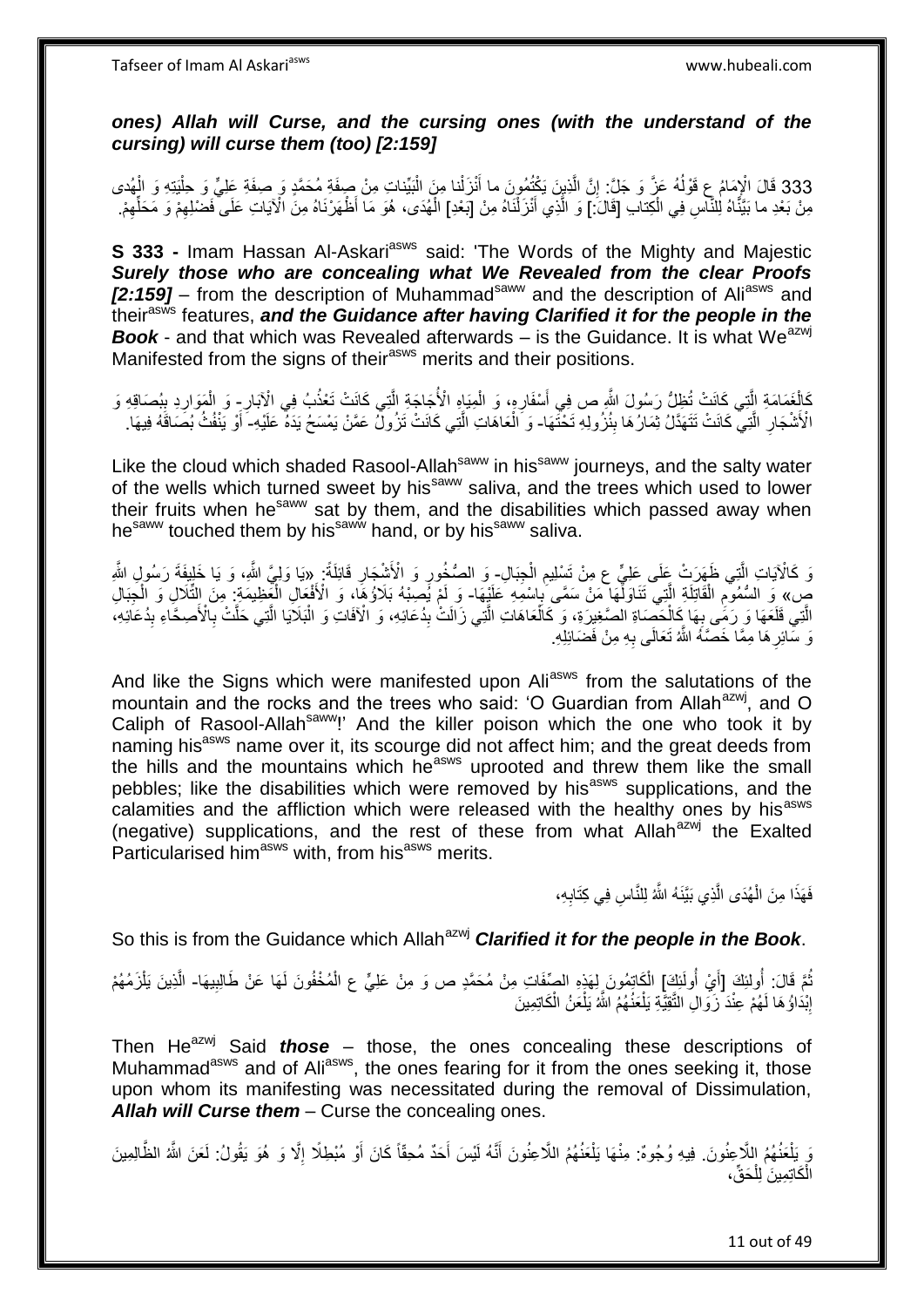**and the cursing ones will curse them (too) [2:159]** – regarding it are (various) aspects. From it, *the cursing ones will curse them (too)* - there isn't anyone, whether he was right or false, except he would be saying, 'May Allah<sup>azwj</sup> Curse the unjust ones, the concealers of the Truth'.

إِنَّ الظَّالِمَ الْكَاتِمَ لِلْحَقِّ ذَلِكَ يَقُولُ أَيْضاً- لَعَنَ اللَّهُ الظَّالِمِينَ الْكَاتِمِينَ، فَهُمْ عَلَى هَذَا الْمَعْنَى فِي لَعْنِ كُلِّ اللَّاعِنِينَ، وَ فِي لَعْنِ َ ْ ْ ِ ْ ْ لَ أَنْفُسِهِمْ. ِ َ

The unjust one, the concealer of that truth will also be saying, "Curse of Allah<sup>azwj</sup> be on the unjust, the concealers'. They would be upon this meaning, in the cursing of every cursing ones, and in cursing themselves.

نَ مِنْهَا: أَنَّ الِاثْنَيْنِ إِذَا ضَجَرَ بَعْضُهُمَا عَلَى بَعْضٍ- وَ تَلَاعَنَا ارْتَفَعَتِ اللَّعْنَتَانِ، فَاسْتَأْذَنَنَا رَبَّهُمَا فِي الْوُثُوعِ لِمَنْ بُعِثَتَا عَلَيْهِ. ْ َ َ ِ ْ ْ ه

And from it are the two, when one of them is annoyed upon the other and they both curse each other. The two curses get elevated and they seek Permission of their Lord<sup>azwj</sup> regarding the falling upon the ones who sent them.

ِ فَقَالَ اللَّهُ عَزَّ وَ جَلٍّ لِلْمَلَائِكَةِ: انْظُرُوا، فَإِنْ كَانَ اللَّاعِنُ أَهْلًا لِلَّعْنِ وَ لَيْسَ الْمَقْصِمُودُ بِهِ أَهْلًا- فَأَنْزِلُوهُمَا جَمِيعاً بِاللَّاعِنِ. وَ إِنْ ْ ه َ ا ْ َ ِ ِ َ ِ كَانَ اِلْمُشَارُ إِلَيْهِ أَهْلًا، وَ لَيْسَ اللَّاعِنُ أَهْلًا فَوَجّهُوهُمَا إِلَيْهِ. وَ إِنَّ كَانَا جَمِيعاً لَهَا أَهْلًا، فَوَجّهُوا لَعْنَ هَذَا إِلَى ذَلِكَ، وَ وَجّهُوا لَ ِ َ َ لَ  $\frac{1}{2}$ ْ ِ َ لَ ِ مْنَ ذَلِكَ إِلَى َهَذَا.  $\frac{1}{2}$ لَ

So Allah<sup>azwj</sup> Mighty and Majestic Says to the Angels: "Look! So if it was such that the cursing ones is (himself) deserving of the curse, and the one intended with it isn't deserving of it, then descend both of these together upon the cursing one. And if it was such that the indicated one is deserving of it and the cursing one isn't, so divert both of these towards him. And if it was such that both of them were deserving of it, then divert the curse of this to that one, and divert the curse of that one to this one.

وَ إِنْ لَمْ يَكُنْ وَاحِدٌ مِنْهُمَا لَهَا أَهْلًا لِإِيمَانِهِمَا، وَ إِنَّ الضَّجَرَ أَحْوَجَهُمَا إِلَى ذَلِكَ، فَوَجّهُوا اللَّعْنَتَيْنِ إِلَى الْيَهُودِ الْكَاتِمِينَ نَعْتَ ِ ْ ِ ه ِ َ ِ  $\zeta$ َ ْ مُحَمَّدٍ وَ صِفَنَهُ ص وَ ذِكْرَ عَلِيٍّ ع وَ حِلْيَنَهُ، وَ إِلَى النَّوَاصِدِ الْكَاتِمِينَ لِفَضْلِ عَلِيٍّ، وَ الدَّافِعِينَ لِفَضْلَهِ. ْ  $\frac{1}{2}$ :<br>إ

And if none of the two are deserving of it due to their *Eman*, and that the annoyance made them needy to that, so divert both the curses to the Jews, the concealers of the attributes of Muhammad<sup>saww</sup> and his<sup>saww</sup> description, and the mention of Aliasws and his<sup>asws</sup> features, and (divert the curses) to the *Nasibis*, the concealers of the merits of Ali<sup>asws</sup>, and the repellers of his<sup>asws</sup> merits".

ُمَّ قَالَ اللَّهُ عَزَّ وَ جَلَّ: إِلَّا الَّذِينَ تابُوا مِنْ كِثْمَانِهِ وَ أَصْلَحُوا أَعْمَالَهُمْ، وَ أَصْلَحُوا مَا كَانُوا أَفْسَدُوهُ بِسُوءِ التَّأْوِيلِ- فَجَحَدُوا بِهِ ه ِ ِ ْ ¦ َ َ َ ِ فَضْلَ الْفَاضِلِ وَ اسْتِحْقَاقَ الْمُجِقِ وَ بَيِّنُوا مَا ذَكَرَهُ اللَّهُ تَعَالَى- مِنْ نَعْتِ مُحَمَّدٍ ص وَ صفَتِهِ وَ مِنْ ذِكْرِ عَلِيٍّ عَ وَ حِلْيَتِهِ، وَ مَا<br>يَجْمَعُكُمْ الْفَاضِلِ وَ اسْتِحْقَاقَ الْمُجِقِ ْ **∶** ْ ذَكَرَهُ رَسُولُ اللَّهِ ص فَأُولئِكَ أَتُوبَ عَلَيْهِمْ أَقْبَلُ تَوْبَتَهُمْ وَ أَنَا النَّوَّابُ الرَّحِيمُ. َ ُ َ

Then Allah<sup>azwj</sup> Mighty and Majestic Said *Except those who repent* – the ones who concealed it, *and amend* – their deeds, and correct what they had been spoiling by the evil interpretation, so they rejected by it the merits of the meritorious one and rights of the rightful ones, and make manifest – what Allah<sup>azwj</sup> the Exalted Mentioned from the attributes of Muhammad<sup>saww</sup> and his<sup>saww</sup> description, and from the Mention of Ali<sup>asws</sup> and his<sup>asws</sup> features, and what Rasool-Allah<sup>azwj</sup> mentioned, so *those, I will Turn to them* – Accept their repentance, *and I am the Oft-turning, the Merciful [2:160]*.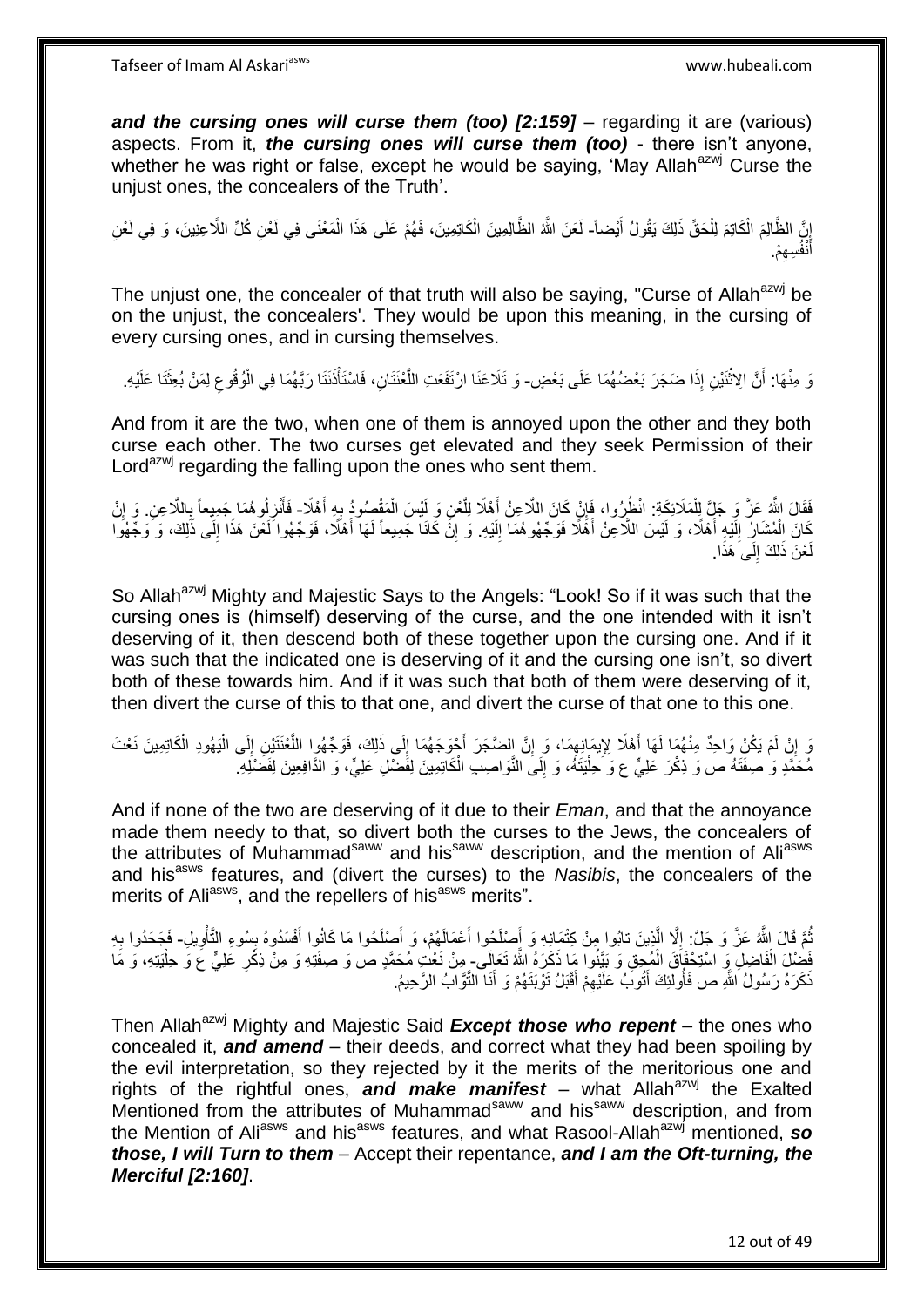هقوله عز و جل إِنَّ الَّذِينَ كَفَرُوا وَ ماتُوا وَ هُمْ كُفَّارٌ أُولئِكَ عَلَيْهِمْ لَغْنَةُ الثَّهِ وَ الْمَلائِكَةِ وَ النَّاسِ أَجْمَعِينَ خالِدِينَ فِيها لا يُخَفَّفُ ِ َ ْ ِ ُ عَنْهُمُ الْعَذابُ وَ لَا هُمْ يُنْظَرُونَ ْ

The Words of the Mighty and Majestic: *Surely those who are disbelieving and are dying while they are Kafirs, those, upon them is the Curse of Allah and the Angels and the people altogether. [2:161]*

### *They will be in it eternally. The Punishment will not be Lightened from them nor would they be Respited [2:162]*

334 قَالَ الْإِمَامُ عِ قَالَ اللَّهُ تَعَالَى: إِنَّ الَّذِينَ كَفَرُوا بِاللَّهِ فِي رَدِّهِمْ نُنُوَّةٍ مُحَمَّدٍ ص، وَ وَلَايَةَ عَلِيِّ بْنِ أَبِي طَالِبٍ عِ وَ ماتُوا<br>وَيَا الْإِمَامُ عَلَيْهِ الْإِمَامُ عَلَيْهِ بِ ∶<br>∶ َ ِ ه ِ وَ هُمْ كُفَّارٍ ۚ عَمَىٰ كُفْرِ هِمْ أُولِئِكَ عَلَيْهِمْ لَعْنَةُ اللَّهِ يُوجِبُ اللَّهُ تَعَالَى لَهُمُ الْبُعْدَ مِنَ الرَّحْمَةِ، وِ السُّحْقَ مِنَّ الْثُّوَابِ وَ الْمَلاَئِكَةِ وَ **∶** ِ ْ .<br>ا جَلِّيْهِمْ لَعْنَةُ الْمَلَّائِكَةَ يَلْجِنُونَهُمْ وَ النَّاسِ أَجْمَعِينَ وَ لَعْنَةُ النَّاسِ أَجْمَعِينَ كُلٌّ يَلْعَنُهُمْ- لِأَنَّ كُلَّ الْمَاْمُورِينَ الْمَنْهِيِّينَ يَلْعَنُونَ ْ ْ ِ ْ َ ِ ْ ِ **ٔ** ْ ْ الْكَافِرِٰينَ، وَ الْكَافِرُونَ أَيْضاً يَقُولُونَ: لَعَنَ اللَّهُ الْكَافِرِين، **∶** ْ َ ْ ِ ْ

**S 334 -** The Imam (Hassan Al-Askari<sup>asws</sup>) said: 'Allah<sup>azwj</sup> the Exalted Said Surely *those who are disbelieving* – in Allah<sup>azwj</sup> during their rejection of the Prophet-hood of Muhammad<sup>saww</sup> and the Wilayah of Ali<sup>asws</sup> Bin Abu Talib<sup>asws</sup>, and are dying while *they are Kafirs* – upon their *Kufr*, *those, upon them is the Curse of Allah* – Allah $a^{2}$  the Exalted Obligated for them the remoteness from the Mercy and the annihilation of the Rewards, *and the Angels* – and upon them are the curses of the Angels cursing them, *and the people altogether* – and the curses of the people in the entirety, everyone cursing them, because every enjoiner (of the good) and the forbidders (of the evil) are cursing the *Kafirs*, and the *Kafirs* as well are saying, 'May Allah<sup>azwj</sup> Curse the *Kafirs'*.

### فَهُمْ فِي لَعْنِ أَنْفُسِهِمْ أَيْضِاً خالِدِينَ فِيها فِي اللَّعْنَةِ، فِي نَارِ جَهَنَّمَ لا يُخَفَّفُ عَنْهُمُ الْعَذابُ يَوْماً وَ لَا سَاعَةً وَ لا هُمْ يُنْظَرُونَ لَا ِ ه َ ِ َ ْ يُؤَخَّرُونَ سَاعَةً، وَ لَا يُخَلُ بِهِمُ الْعَذَابُ. ْ

Thus, they are in cursing themselves as well. *They will be in it eternally* – in the curse, in the Fire of Hell, *The Punishment will not be Lightened from them* – neither for a day nor for a moment, *nor would they be Respited [2:162]* – they would not be delayed for a moment, nor would the Punishment be vacated from them.

335 قَالَ عَلِيُّ بْنُ الْحُسَيْنِ ع: قَالَ رَسُولُ اللَّهِ ص إِنَّ هَؤُلَاءِ الْكَاتِمِينَ لِصِفَةِ [مُحَمَّدٍ] رَسُولِ اللَّهِ، وَ الْجَاحِدِينَ لِحِلْيَةِ عَلِيٍّ ْ ْ ِ ْ وَ لِّيِّ اللَّهِ-

**S 335 -** Ali<sup>asws</sup> Bin Al-Husayn<sup>asws</sup> said: 'Rasool-Allah<sup>saww</sup> said: 'They are the concealers of the description of Muhammad<sup>saww</sup> as being Rasool-Allah<sup>saww</sup>, and the rejecters of the features of Ali<sup>asws</sup>, as being the Guardian of Allah<sup>azwj</sup>.

إِذَا أَتَاهُمْ مَلَكُ الْمَوْتِ لِيَقْبِضَ أَرْوَاحَهُمْ، أَتَاهُمْ بِأَفْظَعِ الْمَنَاظِرِ، وَ أَقْبَحِ الْوُجُوهِ، فَيُحِيطُ بِهِمْ عِنْدَ نَرْعِ أَرْوَاحِهِمْ مَرَدَةُ َ ِ ْ ِ َ ِ ْ ِ َ ِ َ ِ ْ َ ِ ِ ثَنَيَاطِنِنِهِمُ - الَّذِينَ كَانُوا يَعْرِفُونَهُمْ، ثُمَّ يَقُولُ مَلَكُ الْمَوْتِ؟ أَبْشِرِي أَيَّتُهَا النَّفْسُ الْخَبِيثَةُ- الْكَافِرَةُ بِرَبِّهَا بِجَحْدِ نُبُّوَةِ نَبِيِّهِ، وَ إِمَامَةِ ْ ្ញ ِ ه َ ِ ْ َ ן<br>יִ ِ ِ ِ ْ عَلِيٍّ وَصَلِّيْهِ بِلَعْذَةٍ مِنَ اللَّهِ وَ غَضْبِهِ، لَ ِ ِ

When the Angel of death comes to them in order to capture their souls, come to them with the horrible of sights. So there encompass with them during the capture of their souls, the apostate of their Satans<sup> $a$ </sup>, those whom they were recognizing (in the world). Then the Angels of death is saying, 'Receive bad news, O you wicked soul!

13 out of 49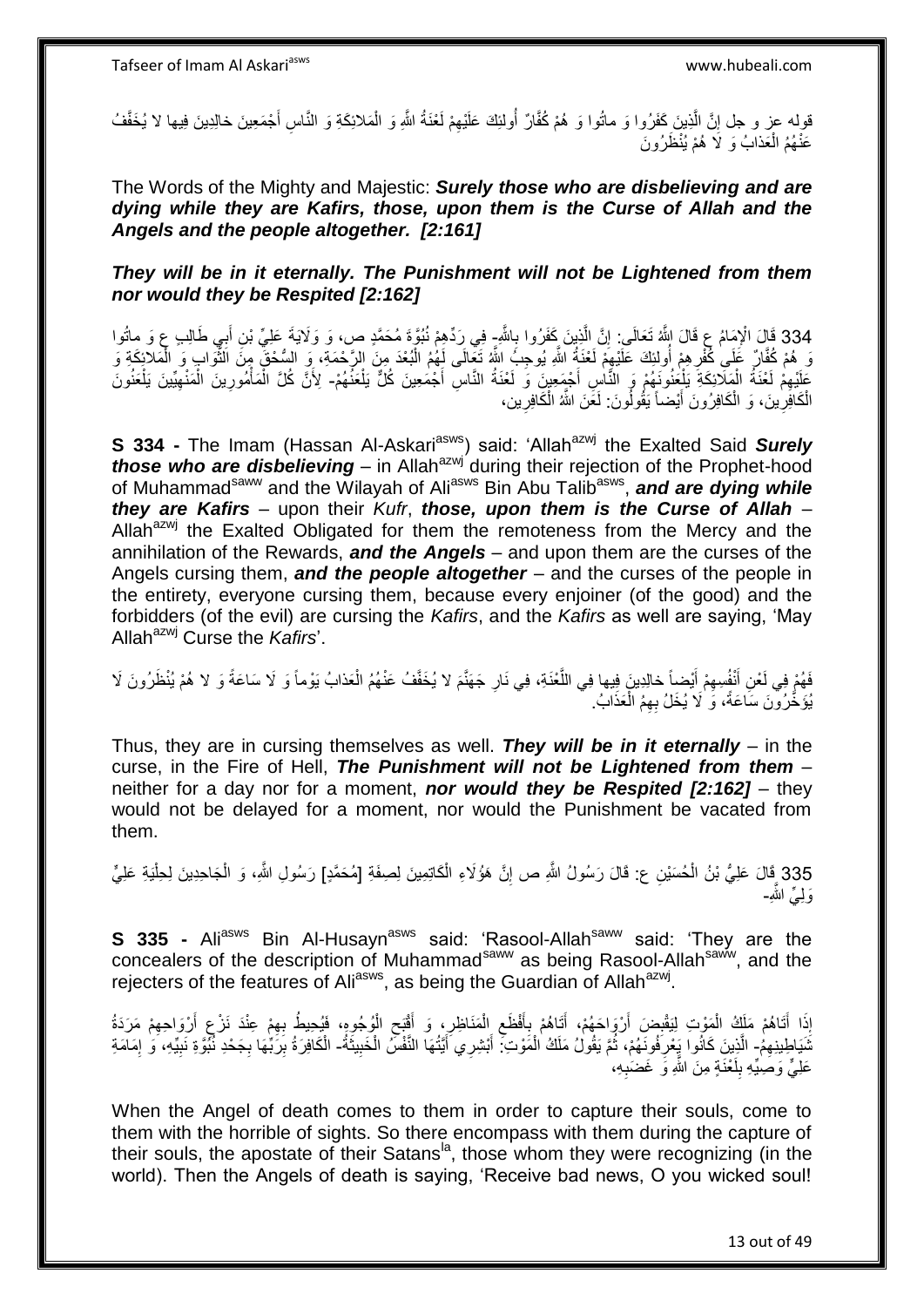Tafseer of Imam Al Askariasws www.hubeali.com

The disbeliever with its Lord<sup>azwj</sup>, and with the rejection of the Prophet-hood of His<sup>azwj</sup> Prophet<sup>saww</sup>, and the Imamate of Ali<sup>asws</sup> his<sup>saww</sup> successor<sup>asws</sup>, the one with the Curse from Allah<sup>azwj</sup> and His<sup>azwj</sup> Wrath!'

نُّمَّ يَقُولُ: إِرْفَعْ رَأْسَكَ وَ طَرْفَكَ وَ انْظُرْ، [فَيَنْظُرُ] فَيَرَى دُونَ الْعَرْشِ مُحَمَّداً ص عَلَى سِرِيرٍ- بَيْنَ يَدَيْ عَرْشِ الرِّحْمَنِ، وَ ِ ْ **ٔ** يَرَى عَلِيّاً ع عَلَى كُرْسِيٍّ بَيْنَ يَدَيْهِ، وَ سَائِرِ الْأَئِمَّةِ عِ عَلَى مَرَ اتِبِهِمُ الشَّرِيفَةِ بِحَضْرَتِهِ، ثُمَّ يَرَنًى الْجِنَانَ قَدْ فُتِحَتْ أَبْوَابُهَا، وَ َ ْ ُ ِ ِ ِ يَرَى الْقُصُورَ وَ الدَّرَجَاتِ وَ الْمَنَازِلَ- الَّتِي تَقْصُرُ عَنَّمَا أَمَانِيُّ الْمُتَمَنِّينَ، **∶** ْ ْ َ ه

Then he (the Angel of death) is saying: 'Raise your head and your eyes and look!' So he looks and he sees below the Throne, Muhammad<sup>saww</sup> being upon a couch in front of the Throne of the Beneficent, and he sees Ali<sup>asws</sup> upon a chair in front of him<sup>saww</sup>, and the rest of the Imams<sup>asws</sup> upon their<sup>asws</sup> noble ranks in his<sup>asws</sup> presence. Then he sees the Gardens with their gates having been opened, and he sees the castles, and the levels, and the houses which the desires of the desiring ones fall short of.

فَيَقُولُ لَهُ: إَوْ كُنْتَ لِأُولَئِكَ مُوَالِياً- كَانَتْ رُوحُكَ يَعْرُجُ بِهَا إِلَى حَضْرَتِهِمْ، وَ كَانَ يَكُونُ مَأْوَاكَ فِي تِلْكَ الْجِنَانِ، وَ كَانَتْ ْ ْ ْ ِ ِ ِ تَكُونُ مَذَازِلُكَ فِيهَا، ُ **∶** 

So he (the Angel of death) is saying to him: 'Had you been a friend of theirs<sup>asws</sup>, your soul, I would have ascended with it to their<sup>asws</sup> presence, and your dwelling would be in those Gardens, and your house would have happened to be in it.

رَ إِنْ كُنْتَ عَلَى مُخَالَفَتِهِمْ، فَقَدْ حُرِمْتَ [عَلَى] حَضْرَتِهِمْ، وَ مُنِعْتَ مُجَاوَرَتَهُمْ، وَ تِلْكَ مَنَازِلُكَ، وَ أُولَئِكَ مُجَاوِرُوكَ وَ ِ ِ ِ ْ ِ ِ اُ ُ ِ مُقَارِبُوكَ، فَانْظُرْ ۚ فَيُرْفَعُ لَٰهُ عَنْ حُجَٰبِ الْهَاوِيَةِ، فَيَرَاهَا بِمَا فِيهَا مِنْ بَلَايَاهَا وَ ذُوَاهِيهَا- وَ عَقَارِبِهَا وَ حَيَّاتِهَا وَ أَفَاعِيهَا وَ ֢֧֦֧֦֧֦֢֦֦֢֦֦֚֜ ِ ِ ْ َ ِ ِ ضُرُوبِ عَذَابِهَا وَ أَنْكَالِهَا فَيُقَالُ لَهُ: فَتِلْكَ إِذَنْ مَنَازِلُكَ. َ **∶** ُ **∶** ْ

And since you were upon their<sup>asws</sup> opposition, so (now) you have been prohibited to be in their<sup>asws</sup> presence, and forbidden from their<sup>asws</sup> vicinity, and those (over there) are your houses, and your neighbours, and your near ones, so look!' So a veil from the abyss is lifted from it, and he sees it with whatever is in it from its ordeals, and its boiling waters, and its scorpions, and its serpents, and its snakes, and the varieties of its Punishments and its cruelties, and it is said to him: 'So these, then, are your destinations'.

نُّمَّ تَمَثَّلُ لَهُ شَيَاطِينُهُ- هِؤُلَاءِ الَّذِينَ كَانُوا يُغْوُونَهُ وَ يَقْبَلُ مِنْهُمْ- مُقَرَّنِينَ مَعَهُ هُنَاكَ فِي تِلْكَ الْأَصْفَادِ وَ الْأَغْلَالِ، فَيَكُونُ مَوْتُهُ ه ه ْ اُ بِأَشَدٍّ حَسْرَةٍ وَ أَعْظَم أَسَفٍ ِ اُ، ِ َ

Then his Satans<sup>la</sup> are resembled to him, those who used to deceive him and he used to accept from them. They would be paired with him over there in those handcuffs and the shackles. Thus, his death would happen to be an intense regret and a great sorrow (for him)''.

> قوله عز و جل وَ اِلهُكُمْ اِلهٌ واحِدٌ لا إِلهَ إِلَّا هُوَ الرَّحْمنُ الرَّحِيمُ ِ  $\frac{1}{2}$ ِ  $\frac{1}{2}$

The Words of Mighty and Majestic: *And your God is one God! There is no god except Him; He is the Beneficent, the Merciful [2:163]*

336 قَالَ الْإِمَامُ عِ وَ إِلهُكُمْ الَّذِي أَكْرَمَ مُحَمَّداً صٍ وَ عَلِيّاً عِ بِالْفَضِيلَةِ وَ أَكْرَمَ آلَهُمَا الطَّيِّبِينَ بِالْخِلَافَةِ، وَ أَكْرَمَ شِيعَتَهُمْ َ ْ ِ ِ َ ْ ه ِ بِالرَّوْحِ وَ الرَّبُمَانِۖ وَ الْمَكَرَامَةِ وَ الرِّصْنُوَانِ إِلٰهٌ واحِدٌ لَا شَرِيكَ لَهُ وَ لَا نَظِيرَ وَ لَا عَدِيلَ. ْ  $\zeta$ ِ ∣∣<br>ِ ِ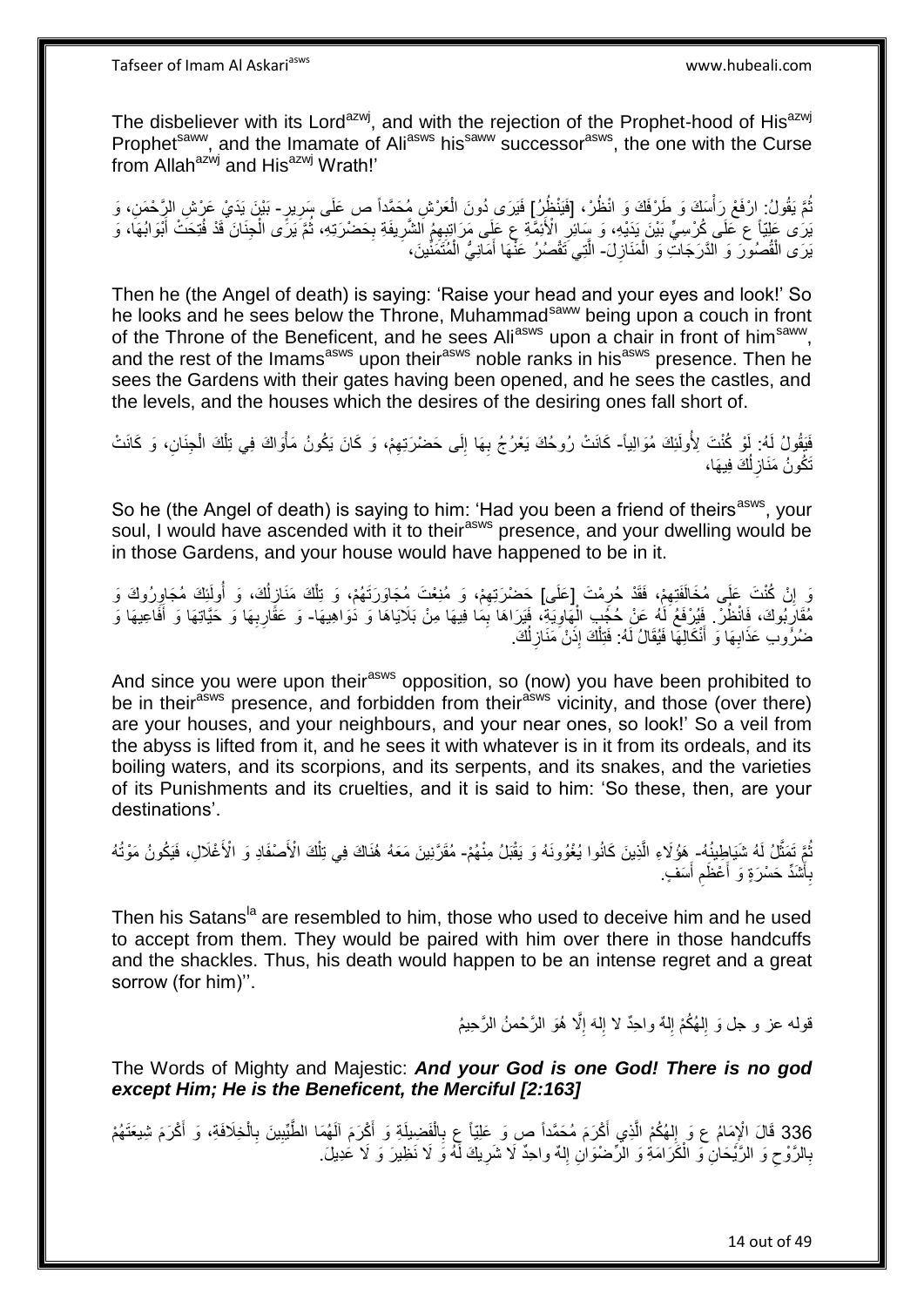**S 336 -** The Imam (Hassan Al-Askari<sup>asws</sup>) said: 'And your God - the One Who Honoured Muhammad<sup>saww</sup> and Ali<sup>asws</sup> with the merits and Honoured their<sup>asws</sup> goodly Progeny<sup>asws</sup> with the Caliphate, and Honoured their<sup>asws</sup> Shias with the tranquillity and the fragrance (cool breezes of Paradise), and the Prestige, and the (Divine) Pleasure, *is one God!* – there being no associates for Him<sup>azwj</sup> nor a peer, nor an equal.

لا إِلهَ إِلَّا هُوَ الْخَالِقُ، الْبَارِئُ، الْمُصَوِّرُ، الرَّازِقُ، الْبَاسِطُ، الْمُغْنِي، الْمُغْنِيُ، الْمُغِزُّ، الْمُذِلُّ الرَّحْمنُ يَرْزُقُ مُؤْمِنَهُمْ وَ ْ ِ :<br>ا ْ  $\ddot{\phantom{a}}$ ِ ْ ْ ْ ْ :<br>ا كَافِرَ هُمْ، وَ صَالِحَهُمْ وَ طَالِحَهُمْ، لَا يَقْطَعُ عَنْهُمْ مَوَادَّ فَضْلِهِ وَ رِزْقِهِ، وَ إِنِ انْقَطَعُوا هُمْ عَنْ طَاعَتِهِ. **∶** 

*There is no god except Him* – the Creator, the Maker, the Designer, the Sustainer, the Extender, the Enricher, the Impoverer, the Honourer, the Disgracer. *the Beneficent* – Sustaining their *Momineen* and their *Kafirs*, and their righteous ones and their wicked ones. He<sup>azwj</sup> does not Cut-off from them the items of His<sup>azwj</sup> Grace and His<sup>azwj</sup> sustenance, and even if they cut Him<sup>azwj</sup> off from His<sup>azwj</sup> obedience.

الرَّحِيمُ بِعِبَادِهِ الْمُؤْمِنِينَ مِنْ شِيعَةِ آلِ مُحَمَّدٍ ص وَسَّعَ لَهُمْ فِي الثَّقِيَّةِ يُجَاهِرُونَ بِإِظْهَارِ مُوَالاةِ أَوْلِيَاءِ اللَّهِ- وَ مُعَادَاةِ أَعْدَائِهِ إِذَا ْ ِ َ ِ ِ ِ َ قَدَرُوا، وَ يَسْتُرُونَـهَا إِذَا عَجَزُوا.

**The Merciful** – with His<sup>azwj</sup> Momineen servants from the Shias of the Progeny<sup>asws</sup> of Muhammad<sup>saww</sup>, and Expands for them regarding (the scope) of the dissimulation they can be open with the displaying the friendship of the Guardians<sup>asws</sup> of Allah<sup>azwj</sup> and enmity to His<sup>azwj</sup> enemies, whenever they are able to, and they can be veiling it when they are frustrated (from doing so).

337 قَالَ رَسُولُ اللَّهِ ص وَ لَوْ شَاءَ لَحَرَّمَ عَلَيْكُمُ الثَّقِيَّةَ، وَ أَمَرَكُمْ بِالصَّبْرِ عَلَى مَا يَنَالُكُمْ مِنْ أَعْذَائِكُمْ عِنْدَ إِظْهَارِكُمُ الْحَقَّ. أَلَا<br>337 قَالَ رَسُولُ اللَّهِ ص وَ لَوْ شَاء َ ْ ِ َ **∶** َ فَأَعْظَمُ فَرَائِضٍ اللَّهِ تَعَالَى عَلَيْكُمْ- يَعْدَ فَرْضِ مُوَالاتِنَا وَ مِعَادَاةِ أَعْدَائِنَا- اسْتِعْمَالُ التَّقِيَّةِ عَلَى أَنْفُسِكُمْ وَ إِخْوَانِكُمْ [وَ مَعَارِفِكُمْ، َ **∶** َ ِ نَ قَضَاءِ حُقُوقِ إِخْوَانِكُمْ] فِي اللَّهِ. أَلَا وَ إِنَّ اللَّهَ يَغْفِرُ كُلَّ ذَنْبِ بَعْدَ ذَلِكَ وَ لَا يَسْتَقْصِي. **∶** ِ َ

**S 337 -** Rasool-Allah<sup>saww</sup> said: 'And had He<sup>azwj</sup> so Desired, He<sup>azwj</sup> would have Prohibited the dissimulation upon you, and (but instead) He<sup>azwj</sup> Commanded you with the patience upon what you are facing from your enemies during the manifestation of the Truth. Indeed! The greatest of the Impositions of Allah<sup>azwj</sup> upon you all, after the necessitation of our<sup>asws</sup> friendship and the enmity of our<sup>asws</sup> enemies, is the utilisation of the *Taqiyya* (dissimulation) upon yourselves and your brethren, and your acquaintances, and the fulfilment of the rights of your brethren for the Sake of Allah<sup>azwj</sup>. Indeed! And He<sup>azwj</sup> will Forgive every sin after that and will not Inquire.

فَأَهًا هَذَانِ فَقُلْ مَنْ يَنْجُو مِنْهُمَا- إِلَّا بَعْدَ مَسٍّ عَذَابٍ شَدِيدٍ، إِلَّا أَنْ يَكُونَ لَهُمْ مَظَالِمُ عَلَى النَّوَاصِبِ وَ الْكُفَّارِ، فَيَكُونُ عَذَابُ َ َ ِ ِ ِ هَذَيْنِ عَلَى أُولَئِكَ الْكُفَّارِ وَ النَّوَاصِدِ قِصَاصاً بِمَا لَكُمْ عَلَيْهِمْ مِنَ الْحُقُوقِ، وَ مَا لَهُمْ إِلَيْكُمْ مِنَ الظَّلْمِ، فَاتَّقُوا اللَّهَ وَ لَا تَتَعَرَّضُوا لَ ِ ْ ِ ِ ِ ُ :<br>ن ِ ْ لِمَقْتِ اللَّهِ بِتَرْكِ النَّقِيَّةِ، وَ النَّقْصِيرِ فِي حُقُوقِ إِخْوَانِكُمُ الْمُؤْمِنِينَ. **!** ْ **∶** ِ

So as for these two (the neglecter of the *Taqiyya* and the neglecter of the rights), so the least one of the two would be rescued only after having touched by the severe Punishment, unless if there happens to be for them (certain) injustices against the Nasibis and the *Kafirs*, so the Punishment of these two would occur upon those *Kafirs* and the Nasibis as a retaliation with for if you all against them from the rights. And whatever is for them (*Kafirs* and the Nasibis) from the injustices, so fear Allah<sup>azwj</sup> and do not be exposing yourselves to the Detestation of Allah<sup>azwj</sup> by neglecting the *Taqiyya*, and the deficiencies regarding the rights of your Momineen brethren'.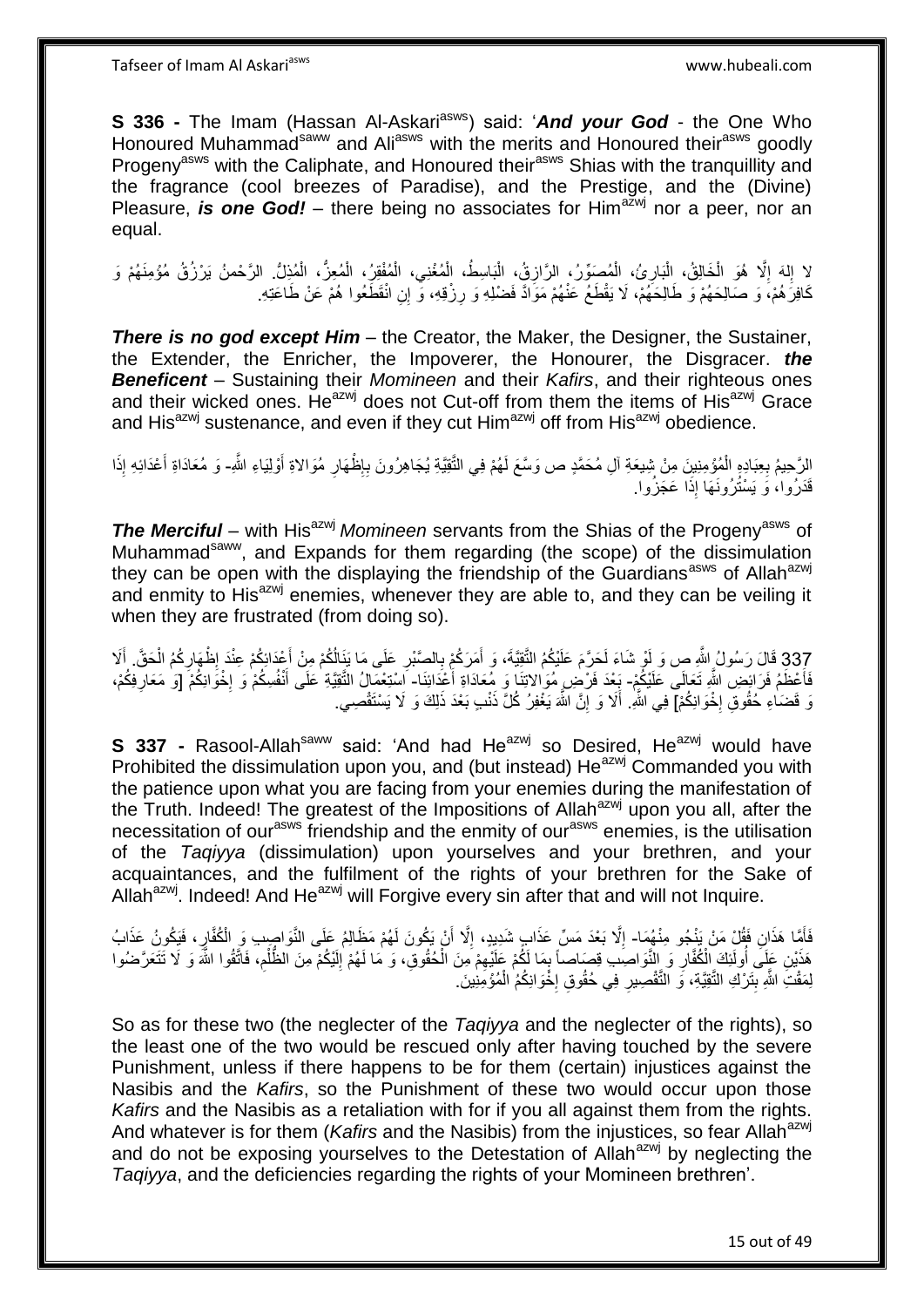قوله عز و جل إِنَّ فِي خَلْقِ السَّماواتِ وَ الْإَرْضِ وَ اخْتِلافِ اللَّيْلِ وَ النَّهارِ وَ الْفُلْكِ الَّتِي تَجْرِي فِي الْبَحْرِ بِما يَنْفَعُ النَّاسَ وَ ِ ِ ْ ه ْ ْ ِ ه ْ **֝** مَا أَنْزَلَ اللَّهُ مِنَ اَلْسَمَاتِهِ مِنْ ماءٍ فَأَخْيا بِهِ الْأَرْضَ بَعْدَ مَوْتِها وَ بَثَّ فِيها مِنْ كُلِّ دَابَّةٍ وَ تَّصْرِيَفُ الرِّياحِ وَّ السَّحَابِ الْمُسَخَّرِ ِ ا<br>است َ ْ ِ ِ بَيْنَ السَّماءِ وَ الْأَرْضِ لَآياتٍ لِقَوْمٍ يَعْقِلُونَ ֧֧֧֧֧֧֧֧֓֝֟֓֝֓֝֓֝֬֟֓֓֓֟֓֓֟֓֓<del>֓</del>֧֓

*Surely in the Creation of the skies and the earth, and the interchange of the night and the day, and the ships which sail in the sea with what benefits the people, and what Allah Sends down from the sky, from a water, so the earth is revived by it after its death, and the dispersal therein from every animal, and the changing of the winds, and the clouds subservient between the sky and the earth, there are signs for a people who are understanding [2:164]*

338 قَالَ الْإِمَامُ عِ لَمَّا تَوَعَّدَ رَسُولُ اللَّهِ صِ الْيَهُودَ وَ النَّوَاصِبَ فِي جَحْدِ النُّبُوَّةِ وَ الْخِلَافَةِ، قَالَ مَرَدَةُ الْيَهُودِ وَ عُتَاةُ<br>نَقَّدَ الْجَمَعَ الْجَمَعَ الْمَسْرَةِ فَيَسْتَقِيَّةِ ْ ْ ا<br>ا النَّوَاصِبِ: مَنْ هَذَا الَّذِي يَنْصُرُ مُحَمَّداً وَ عَلِيّاً عَلَى أَعْدَائِهِمَا فَأَنْزَلَ اللَّهُ عَزَّ وَ جَلَ إِنَّ فِي خَلْقِ السَّماواتِ وَ الْأَرْضِ بِلَا عُمُدٍ َ ِ َ ه ْ ِ ِ مِنْ تَحْتِهَا تَمْنَعُهَا مِنَ السُّقُوطِ، وَ لَا عِلَاقَةَ مِنْ فَوْقِهَا تَحْبِسُهَا مِنَ الْوُقُوعِ عَلَيْكُمْ، ِ ْ **∣** 

**S 338 -** The Imam (Hassan Al-Askari<sup>asws</sup>) said: 'When Rasool-Allah<sup>saww</sup> threatened the Jews and the *Nasibis* regarding the rejection of the Prophet-hood and the Caliphate, the apostate Jews and the sarcastic *Nasibis* said, 'Who is this who is helping Muhammad<sup>saww</sup> and Ali<sup>asws</sup> against their<sup>asws</sup> enemies?' So Allah<sup>azwj</sup> Mighty and Majestic Revealed *Surely in the Creation of the skies and the earth* – without there being a pillar from beneath these preventing it from the falling, nor a connection from above it withholding it from falling upon you all.

وَ أَنْتُمْ يَا أَيُّهَا الْعِبَادُ وَ الْإِمَاءُ أُسَرَائِي فِي قَبْضَنَتِي، الْأَرْضُ مِنْ تَحْتِكُمْ لَا مَنْجَي لَكُمْ مِنْهَا أَيْنَ هَرَبْتُمْ، وَ السَّمَاءُ مِنْ فَوْقِكُمْ لَا<br>وَيَنْتُمْ يَا أَيُّهَا الْعِبَارُ وَ ا<br>ا ْ َ َ ِ مَحِيصَ لَكُمْ عَنْهَا أَيْنَ ذَهَبْتُمْ، فَإِنْ [شِئْتُ أَهْلَكْتُكُمْ بِهَذِهِ، وَ إِنْ] شِئْتُ أَهْلَكْتُكُمْ بِتِلْكَ َ ِ َ ِ ْ **∣** َ

And you, O you servants and maids, are My $a^{2}$  captives in My $a^{2}$  Grip. The earth from under you will not be a rescuer for you from it. Where will you flee to? And the sky from above you will not be an avoidance for you from it. Where will you go to? So if  $I^{azwj}$  so Desire to,  $I^{azwj}$  can Destroy you all with this one, and if  $I^{azwj}$  so Desire to, Isaww can Destroy you all with that one.

ُمَّ فِي السَّمَاوَاتِ مِنَ الشَّمْسِ الْمُنِيرَةِ فِي نَهَارِكُمْ لِتَنْتَشِرُوا فِي مَعَايِشِكُمْ، وَ مِنَ الْقَمَرِ الْمُضِيءِ لَكُمْ فِي لَيْلِكُمْ- لِتَبْصُرُوا فِي ِ ْ ْ ِ ْ ِ ظُّلُمَاتِّهِ، وَ أَلْجَئُوكُمْ بِالاسْتِرَاحَةِ بِالْظُّلْمَةِ ۖ إِلَى تَرْكِ مُوَاصَلَةِ الْكَدِّ الَّذِي يَنْهَكُ أَبْدَانَكُمْ. ْ ِ ِ ْ َ ُ َ ه ْ  $\frac{1}{2}$ 

Then, in the skies, from the sun shining during your day, you are dispersing regarding your livelihoods, and from the moon illuminating for you during your nights, you are seeing in your darkness, and it is compelling you by the tranquil darkness to leave the resumption of the drudgery which exhausts your bodies.

اً وَ اِخْتِلاف اللَّيْلِ وَ النَّهارِ الْمُتَتَابِعَيْنِ- اِلْكَاذَيْنِ عَلَيْكُمْ بِالْعَجَائِبِ الَّتِي يُحَدِّثُهَا رَبُّكُمْ- فِي عَالَمِهِ مِنْ إِسْعَادٍ وَ إِشْقَاءٍ، وَ إِعْزَازٍ وَ ِ ْ ِ ُ ه ْ ِ ِ ِ ِ إِذْلَالٍ وَ إِغْنَاءٍ وَ إِفْقَارٍ، وَ صَيْفٍ وَ شِتَاءٍ، وَ خَرِيفٍ وَ رَبِيعٍ، وَ خِصْبٍ وَ قَحْطٍ، وَ خُوْفٍ وَ أَمْنٍ **∶ ! ∶ ׀** ِ **ٔ** َ

*And the interchange of the night and the day* – the successive alternation upon you with the wonders which your Lord<sup>azwj</sup> Innovates in His<sup>azwj</sup> universe, from the fortunate, and the wretched, and the honourable and the disgraceful, and the rich and the poor, and the summer and the winter, and autumn and the spring, and the harvest and the drought, and the fear and the security.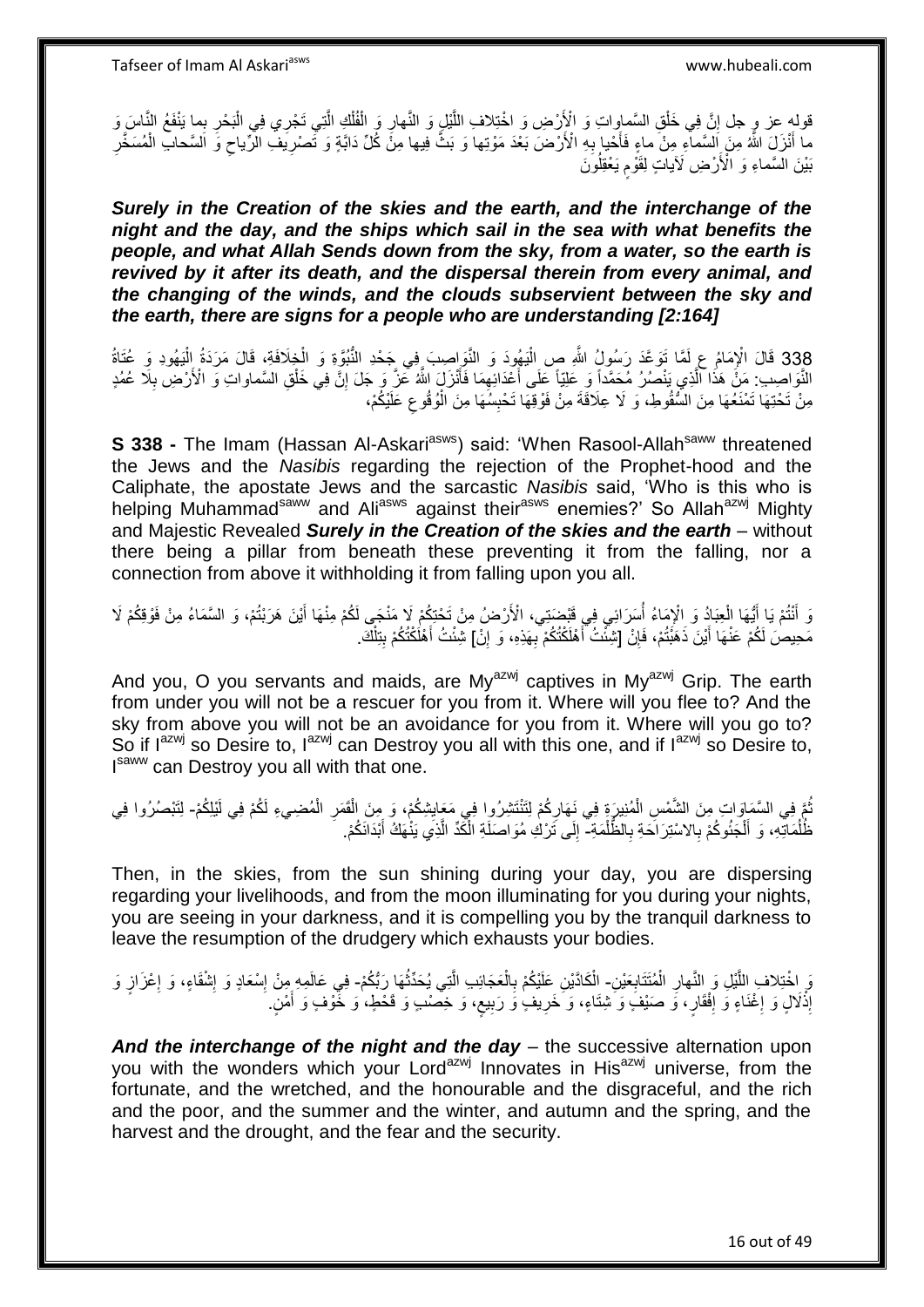وَ الْفُلْكِ الَّتِي تَجْرِي فِي الْبَحْرِ بِما يَنْفَعُ النَّاسَ الَّتِي جَعَلَهَا اللَّهُ مَطَايَاكُمْ لَا تَهْدَأُ لَيْلًا وَ لَا ذَوا اللَّهُ مَا تَقْضِيكُمْ عَلَفًا وَ لَا مَاءً،<br>وَ الْفُلْكِ الَّتِي تَجْرِي فِي الْبَ **∶** :<br>ا ه ْ ْ لَ يَ كَفَاكُمْ بِالرِّّبَاحِ مَثُونَةً تَسْيِيرِ هَا بِقُواكُمْ- الَّتِي كَانَتْ لَا تَقُومُ لَهَا لَوْ رَكَدُتْ عَنْهَا الرِّيَاحُ- لِتَمَامِ مَصَالِحِكُمْ وَ مَنْافِعِكُمْ وَ بُلُوغِكُمْ **ِ** ِ **!** ِ ِ ه ِ الْحَوَائِجَ لِأَنْفُسِكُمْ. ْ

And the ships which sail in the sea with what benefits the people - Which Allah<sup>azwj</sup> has Made to be obedient to you, neither wavering by night nor by day, neither asking you for the grass (feed) nor the water. And He<sup>azwj</sup> Suffice you all with the wind as an assistant to sail it with your strengths - which otherwise would not have been strong enough for it if the winds had stood still - in order to complete your betterment and your benefits, and your reaching the needs for yourselves.

َو ما أَنْزَلَ اللَّهِ مِنَ السَّماءِ مِنْ ماءٍ وَابِلَا وَ هَطْلًا وَ رَذَاذِاً لَا يُنْزِلِ عَلَيْكُمْ دَفْعَةً وَاحِدَةً- فَيُغْرِقَكُمْ وَ يُهْلِكَ مَعَايِشَكُمْ، لَكِنَّهُ يُنْزِلُ ِ ¦ ِ ِ ِ مُتَفَرِّقاً مِنْ عَلا- حَتَّى يَعُمَّ الْأَوْهَادَ وَ الْثِّلَالَ وَ الْقُلَاعَ. فَأَحْيا بِهِ الْأَرْضَ بَعْدَ مَوْتِها فَيُخْرِجُ نَبَاتَهَا وَ حُبُوبَهَا وَ ثِمَارَهَا. ْ ِ ِ َ

*And what Allah Sends down from the sky, from a water* – a barrage, and a downpour, and a sprinkle, not descending upon you in one go, so it would drown you and destroy your dwellings. But it descends separately from high above until it fills up the valleys and the hillocks and the high ground. *So the earth is revived by it after its death* – So its vegetation comes out, (along with) its grains and its fruits.

وَ بَثِّ فِيها مِنْ كُلِّ دَابَّةٍ مِنْهَا مَا هُوَ لِأَكْلِكُمْ وَ مَعَايِشِكُمْ، وَ مِنْهَا سِبَاعٌ ضَارِيَةٌ حَافِظَةٌ عَلَيْكُمْ وَ لِأَنْعَامِكُمْ، لِئَلَّا تُشَدَّ عَلَيْكُمْ ِ ِ خَوْفاً مِنِ افْتِرَاسِهَا.

*And the dispersal therein from every animal* – from these are what is for your consumption, and your livelihood, and from these are the predatory wild animals, ferocious, a preservation upon you and for your cattle, perhaps they would withdraw to you out of fear from being its prey.

ِ وَ تَصْرِيفِ الرِّيِاحِ الْمُرَبِّيَةِ لِحُبُوبِكُمُ، الْمُبْلِغَةِ لِثِمَارِكُمْ، النَّافِيَةِ لِرَكْدِ الْهَوَاءِ وَ الْأَقْتَارِ عَنْكُمْ وَ السَّحابِ الْوَاقِفِ الْمُسَخَّرِ الْمُذَلَّلِ ِ ْ **∶** ْ ِ ِ ْ ه ْ ِ ْ بَيْنَ السَّمَاءِ وَ الْأَزْضِ يَحْمِلُ أَمْطَارَكُما، وَ يَجْرِي بِإِذْنِ اللَّهِ وَ يَصُبُّهَا حِينَ يُؤْمَرُ **ٔ** ِ َ

*And the changing of the winds* – the nourisher of your seeds, the ripener of your fruits, the negator of stagnation of the atmosphere, and the reducer of tiredness from you, *and the clouds* – the ones paused, *subservient* – the humbled, *between the*  sky and the earth – carrying its rain and they flow, by the Permission of Allah<sup>azwj</sup>, and pour it wherever Commanded to.

لَاياتٍ دَلَائِلَ وَاضِحَاتٍ لِقَوْمِ يَعْقِلُونَ يَتَفَكَّرُونَ بِعُقُولِهِمْ أَنَّ مِنْ هَذِهِ الْعَجَائِبِ مِنْ آثَارِ قُذْرِيَهِ، قَادِرٌ عَلَى نُصْرَةِ مُحَمَّدٍ وَ عَلِيٍّ ُ ֧֧֖֚֚֓֝֝֓֝ ្ន َ ْ َ  $\ddot{\xi}$ ِ يَ آلِهِمَا ع عَلَى مَنْ تَأَذَّاهُمَأْ وَ جَعَلَ الْعَاقِبَةَ الْحَمِيدَةَ لَمَنْ يُوَالِيهِ، فَإِنَّ الْمُجَازَاةَ لَيْسَتُّ عَلَى الدُّنْيَا، وَ إِنَّمَا هِيَ [عَلَى] الْأَخِرَةِ-֪֧֧֧֧֧֧֧֦֪֪֪֪֪֪֪֪֪֪֘֝֟֓֟֓֟֓֟֟֟֓֟֓֟֓֟֓֟֓֟֓֟֓֟֓֟֓֟֓֟֓֟֓֟֟֓֟֓֟֓֟֓֟֓֟֓֟֓֟֓֟֓֟֓֟֓֞֟֝֬֞֟֝ ِ ْ ∣ļ ْ الَّتِي يَدُومٌ نَعِيمُهَا وَ لَا يَبِيدُ عَذَابُهَا. **!** ه

*There are signs* – clear evidence, *for a people who are understanding* – pondering by their intellects that from these wonders there is One<sup>azwj</sup> Whose Power is Impacted, is Able upon helping Muhammad<sup>saww</sup> and Ali<sup>asws</sup> and their<sup>asws</sup> Progeny<sup>asws</sup>, against the one who hurts them<sup>asws</sup>, and Make the end-result praiseworthy for the one who befriends them<sup>asws</sup>, for the Recompense isn't upon the world, but rather, it is upon the Hereafter which, its Bliss is ever-lasting, and its Punishments will not be terminated''.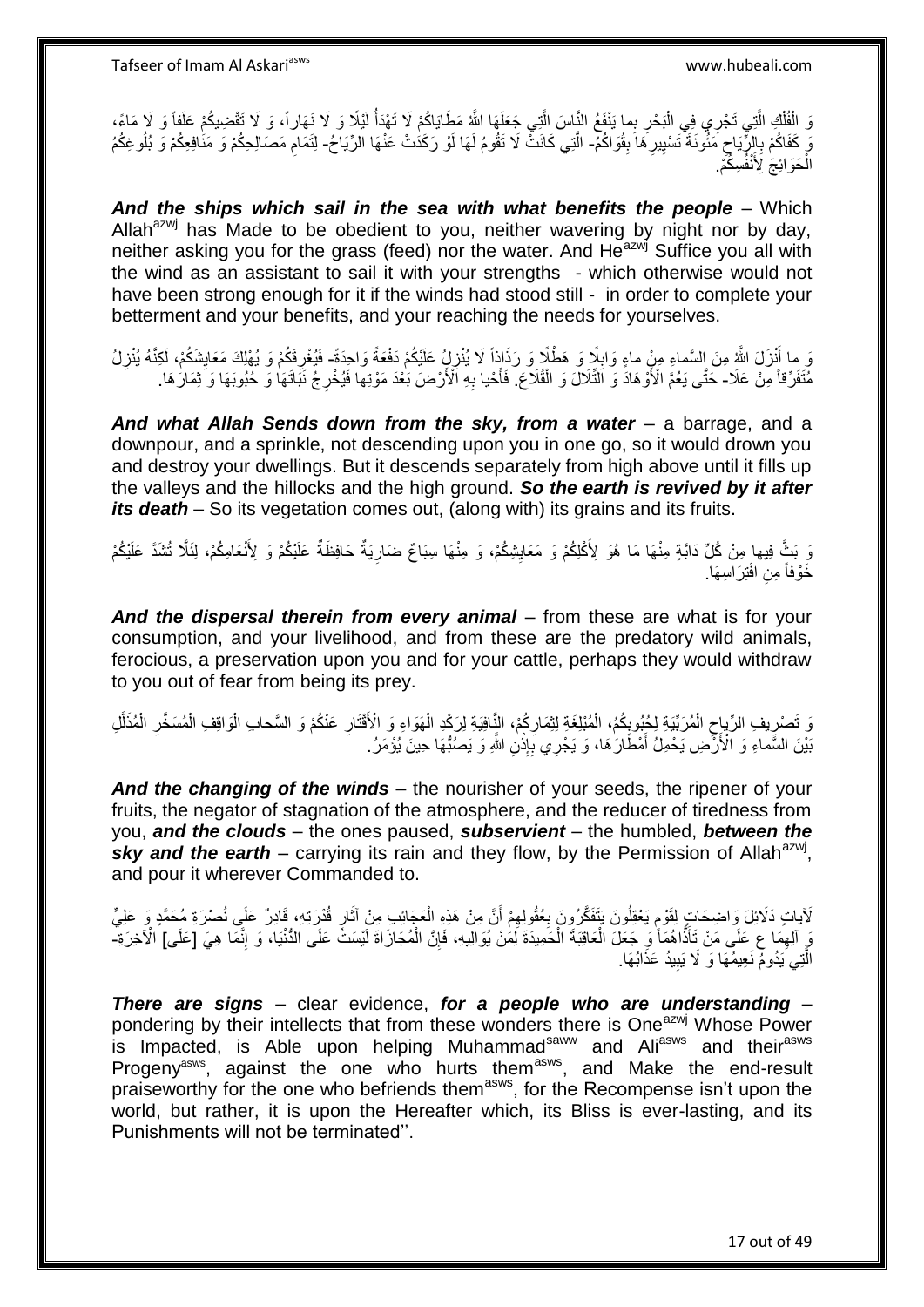339 قَالَ رَسُولُ اللَّهِ ص عَجَباً لِلْعَبْدِ الْمُؤْمِنِ مِنْ شِيعَةِ مُحَمَّدٍ وَ عَلِيٍّ عِ أَنْ يُنْصَرَرَ فِي الدُّنْيَا عَلَى أَعْدَائِهِ، فَقَدْ جُمِعَ لَهُ خَيْرُ َ ْ ْ الذَّارَيْنِ، وَ إِنَّ مَا امْتُحِنَ فِي الدُّنْيَا ذُخِرَ لَهُ فِي الْأَخِرَةِ، مَا [لَا] يَكُونُ لِّمِحْنَتِهِ فِي الذُّنْيَا قَدْرٌ - عِنْدَ إِصْنافَتِهَا إِلَى نَعِيمِ الْأَخِرَةِ، <u>֖֚֚֚֚֚֚֚֓</u> ِ ِ ِ

**S 339 –** Rasool-Allah<sup>saww</sup> said: 'I<sup>saww</sup> wonder at the Momin servant from the Shias of Muhammad<sup>saww</sup> and Ali<sup>asws</sup>, that he is helped in the word against his enemies, so there has been gathered for him the good of the two Houses (world and the Hereafter), and that whatever he had been Tried with in the world has been hoarded for him in the Hereafter, what does not happen to a comparison for his efforts in the world, due to its multiplication to the Bounties of the Hereafter.

وَ كَذَلِكَ عَجَدٍاً لِلْعَبْدِ إِلْمُخَالِفٍ لَنَا أَهْلَ الْبَيْتِ، إِنْ خُذِلَ فِي الدُّنْيَا، وَ غُلِبَ بِأَيْدِي الْمُؤْمِنِينَ، فَقَدْ جُمِعَ لَهُ عَذَابُ الدَّارَيْنِ، وَ إِنْ ْ َ ِ ِ :<br>ا َ ْ ْ ِ اُمْهِلَ فِي الدُّنْيَا، وَ أُخِّرَ عَنْهُ عَذَابُهَا- كَانَ لَهُ فِي الْإِخِرَةِ مِنْ عَجَائِبِ الْعَذَابِ، وَ ضُرُوبِ الْعِقَابِ، مَا يَوَدُّ لَوْ كَانَ فِي الدُّنْيَا ا<br>ا ِ ُ ْ ْ مُسْلِماً، وَ مَا لَا قَدْرَ لِنِعَمِ الدُّنْيَا الَّذِي كَانَتْ لَهُ- عِنْدَ الْإِصْمَافَةِ إِلَى تِلْكَ الْبَلَايَا. ِ ْ ْ ِ

And similar to that, Isaww wonder at the servant, an adversary of ours<sup>asws</sup>, the People<sup>asws</sup> of the Household, that he is abandoned in the world and is overcome at the hands of the Momineen, so there has been gathered for him the punishments of the two Houses (world and the Hereafter), and that he is given respite in the world and its punishments is delayed from him – there would be for him in the Hereafter from the strange Punishments, and the cruel Punishments, what would make him covet, if only he had been a Muslim in the world, and there is no comparison to the bounties of the world which used to be for him – with the multiplication to those afflictions.

فَلَوْ أَنَّ أَحْسَنَ إِلنَّاسِ نَعِيماً فِي الدُّنْيَا، وَ أَطْوَلَهُمْ فِيهَا عُمُراً مِنْ مُخَالِفِينَا، غُمِسَ بَوْمَ الْقِيَامَةِ فِي النَّارِ غَمْسَةً، ثُمَّ سُئِلَ هَلْ ْ َ ُ ِ قِيتَ نَعِيماً قَطَّ لَقَالَ: لَا. لَ

And even if he was the most excellent of the people with bounties in the world, and the longest of them in life-span therein from being our<sup>asws</sup> adversary, he would be immersed into the Fire with an immersion on the Day of Judgment. Then he would be asked, 'Did you achieve any bliss at all?' He would say, 'No'.

وَ أَنَّ أَشَدَّ النَّاسِ عَيْشِاً فِي الدُّنْيَا، وَ أَعْظَمَهُمْ بَلَاءً مِنْ مُوَافِقِينَا وَ شِيعَتِنَا، غُمِسَ يَوْمَ الْقِيَامَةِ فِي الْجَنَّةِ غَمْسَةً، ثُمَّ سُئِلَ هَلْ َ َ َ ُ ْ ْ قِيتَ بُوُّساً [قَطَّ] لَقَالَ: لَا لَ

And even if he was of the most difficult of lives of the people in the world, and of the greatest of them in afflictions, from our<sup>asws</sup> compatible ones and our<sup>asws</sup> Shias, he would be immersed on the Day of Judgment into the Paradise with an immersion. Then he would be asked, 'Did you face any evil at all?' He would say, 'No'.

> فَمَا ظَنُّكُمْ بِنَعِيمٍ وَ بُؤْسٍ هَذِهِ صِفَتُهُمَا، فَذَلِكَ النَّعِيمُ فَاطْلُبُوهُ، وَ ذَلِكَ الْعَذَابُ فَاتَّقُوهُ. ٍ **ِ** ْ ا<br>ا

So, whatever you are thinking of with the bounties and evils, these are their descriptions. Thus, that is the Bliss, therefore seek it, and that is the punishment, so fear it!'

قوِله عز و جل وَ مِنَ النَّاسِ مَنْ يَتَّخِذُ مِنْ دُونِ اللَّهِ أَنْداداً يُجِبُّونَهُمْ كَحُبِّ اللَّهِ وَ الَّذِينَ آمَنُوا أَشَدُّ جُبًّا لِلَّهِ وَ لَوْ يَرَى الَّذِينَ َ ه َ ه َفِلَهُوا إِذْ يَرَوْنَ الْعَذابَ أَنَّ اَلْقُوَّةَ شَّرِيعًا وَ أَنَّ اللَّهَ شَدِيدُ الْعَذابِ إِذْ تَبَرَّأَ الَّذِينَ اتُّبِعُوا مِنَ الَّذِينَ اتَّبَعُوا وَ رَأَوُا الْعَذابَ وَ اُ ْ ْ <u>ٔ</u> ْ َ ه ِ ه َ **ٔ** ْ ْقَطَّعَتْ بِهِمْ الْأَسْبابُ وَبِ قالَ الَّذِينَ اتَّبَعُوا لَوْ أَنَّ لَنَا كَرَّةً فَنَتَبَرَّأَ مِنْهُمْ كَما تَبَرَّؤُا مِنَّا كَذَلِكَ يُرِيهِمُ اللَّهُ أَعْمالَهُمْ حَسَراتِ عَلَيْهِمْ وَ َ اً ه ِ ِ َ ِ ما هُمْ بِخَارِجِينَ مِنَ النَّارِ

18 out of 49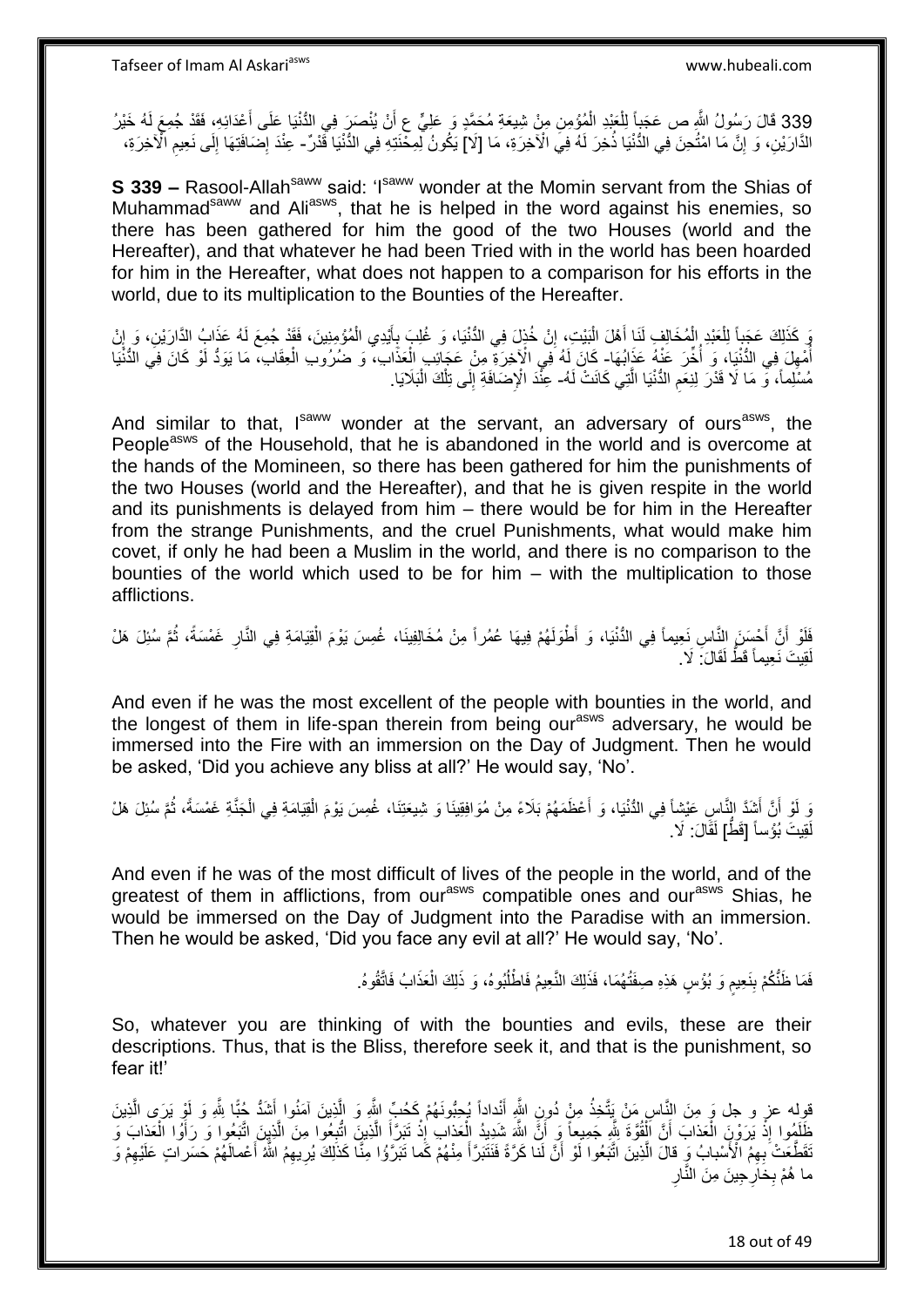Tafseer of Imam Al Askariasws www.hubeali.com

The Words of the Mighty and Majestic: *And from the people there are ones who take rivals besides Allah. They are loving them like the love for Allah; and those who are believing are more intense in love for Allah; and if they could see, those who are being unjust, when they would be seeing the Punishment that the Strength is for Allah in its entirety, and that Allah is Severe of the Punishment [2:165]* 

*When those who were followed shall disavow from those who followed (them), and they see the Punishment, and the reasons are cut off with them [2:166]*

*And those who followed shall say: 'If only there was a return for us, we would disavow from them just as they are disavowing from us. Like that, Allah will Show their deeds to them as regrets upon them, and they will not be exiting from the Fire [2:167]*

340 قَالَ الْإِمَامُ عِ قَالَ اللَّهُ عَنَّ وَ جَلَّ لَمَا آمَنَ الْمُؤْمِنُونَ، وَ قَبِلَ وَلَايَةَ مُحَمَّدٍ وَ عَلِيٍّ عِ الْعَاقِلُونَ، وَ صَدَّ عَنْهَا الْمُعَانِدُونَ وَ<br>20 تَبَعَّلُ الْإِمَامُ عَلَيْهِ مِنْ الْمَرْ ْ ْ ِ ْ مِنَ النَّاسِ يَا مُحَمَّدٌ مَنْ يَتَّخِذُ مِنْ دُوِنِ اللَّهِ أَنْداداً أَعْدَاءَ يَجْعَلُونَهُمْ اللَّهِ أَمْثَالاً يُجِبُّونَهُمْ كَحُبٍّ اللَّهِ يُحِبُّونَ تِلْكَ الْأَنْدَادَ مِنَ الْأَصْنَامِ َ َ َ َ ِ ْ ِ كَحَّبِّهِمْ شِّهِ وَ الَّذِينَ آمَنُوا أَشَدُّ حُبًّا شِّهِ مِنْ هَؤُلَاءِ الْمُتَّخِذِينَ الْأَنْدَادُ مَعَ اللَّهِ، لِأَنَّ الْمُؤْمِنِينَ يَرَوْنَ الرُّبُوبِيَّةَ شِّهِ وَحْدَهُ لَا يُشْرِكُونَ ِ ِ َ ه ِ ْ ْ ِ ِه ]ب [. **∶** 

**S 340 –** The Imam (Hassan Al-Askari<sup>asws</sup>) said: 'Allah<sup>azwj</sup> Mighty and Majestic Said when the *Momineen* expressed belief and accepted the Wilayah of Muhammad<sup>saww</sup> and Ali<sup>asws</sup>, the intellectuals, and the enemies blocked from, **And from the people** – O Muhammad<sup>saww</sup> - *there are ones who take rivals besides Allah* – enemies, making the out to be resemblances of Allah<sup>azwj</sup>, They are loving them like the love for Allah – they are loving those rivals from the idols, like their love for Allah<sup>azwj</sup>, and *those who are believing are more intense in love for Allah* – than those takers of the rivals (objects of worship) with Allah<sup>azwj</sup>, because the *Momineen* are seeing the Lordship of Allah<sup>azwj</sup> Alone, not associating with Him<sup>azwj</sup>.

نُمَّ قَالَ: يَا مُحَمَّدُ وَ لَوْ بَرَى الَّذِينَ ظَلَمُوا بِاتِّخَاذِ الْأَصِنْنَامِ أَنْدَاداً وَ اتِّخَاذِ الْمُقَالِرِ وَ الْفُجَّالِ أَهْثَالاً لِمُحَمَّدٍ وَ عَلِيٍّ عِ إِذْ يَرَوْنَ َ ِ .<br>ة ه َ َ ِ ْ ِ **ٔ** الْمَذابَ حِينَ بَرَوْنَ الْعَذَابَ الْوَاقِعَ بِهِمْ- لِكُفْرِهِمْ وَ عِنَادِهِمْ أَنَّ الْقُوَّةَ لِلَّهِ جَمِيعاً يَغْلَمُونَ أَنَّ الْقُوَّةَ لِلَّهِ يُعَذِّبُ مَنْ يَشْنَاءُ، وَ يُكْرِمُ ِ :<br>ا ِ ْ اُ ْ ِ مَنْ يَشَاءُ، ۚ لَا قُوَّةً لِلْكُفَّارِ يَمْتَنِعُونَ بِهَا مِنْ عَذَابِهِ وَ أَنَّ اللَّهَ شَدِيدُ الْعَذاب وَ يَعْلَمُونَ أَنَّ اللَّهَ شَدِيدُ الْعَنَادَ مَعَ أَ **∶ ∶** ِ ْ ْ َ اللَّهِ.

Then He<sup>azwj</sup> Said: 'O Muhammad<sup>saww</sup>! and *if they could see, those who are being unjust*, by the taking of the rivals (objects of worship), and the taking of the *Kafirs* and the immoral ones, resemblances to Muhammad<sup>saww</sup> and Ali<sup>asws</sup>, when they would be seeing the Punishment - when they would be seeing the Punishment occurring with them due to their *Kufr* and their enmity, *that the Strength is for Allah in its entirety* – they would be knowing that the Strength is for Allah<sup>azwj</sup>. He<sup>azwj</sup> can Punish whoever Heazwj so Desires to, and Heazwj can Honour whoever Heazwj so Desires to, there is no strength for the *Kafirs* they can be preventing with it from His<sup>azwj</sup> Punishment, **and that Allah is Severe of the Punishment [2:165]**, and they would be knowing that Allah<sup>azwj</sup> is Severe of the Punishment to the one who takes rivals (objects of worship) with Allah<sup>azwj</sup>.

نُّمَّ قَالَ: إِذْ نَبَرَأَ الَّذِينَ إِتُّبِعُوا لَوْ رَأَى هَؤُلَاءِ الْكُفَّارُ الَّذِينَ اتَّخَذُوا الْأَنْدَادَ جِينَ تَبَرَّأَ الَّذِينَ اتُّبِعُوا الرُّوَسَاءُ مِنَ الَّذِينَ اتَّبَعُوا ه **∶** ه َ **ٔ ∶** ه َ ه الزَّ عَايَا وَ الْأَنْبَاعَ وَ تَقَطَّعَتْ بِهِمُ الْأَسْبابُ فَنِيَتْ حِيَلُهُمْ، وَ لَّا يَقْدِرُونَ عَلَى النَّجَاةِ مِنْ عَذَابِ اللَّهِ بِشَيْءٍ ِ ا<br>ا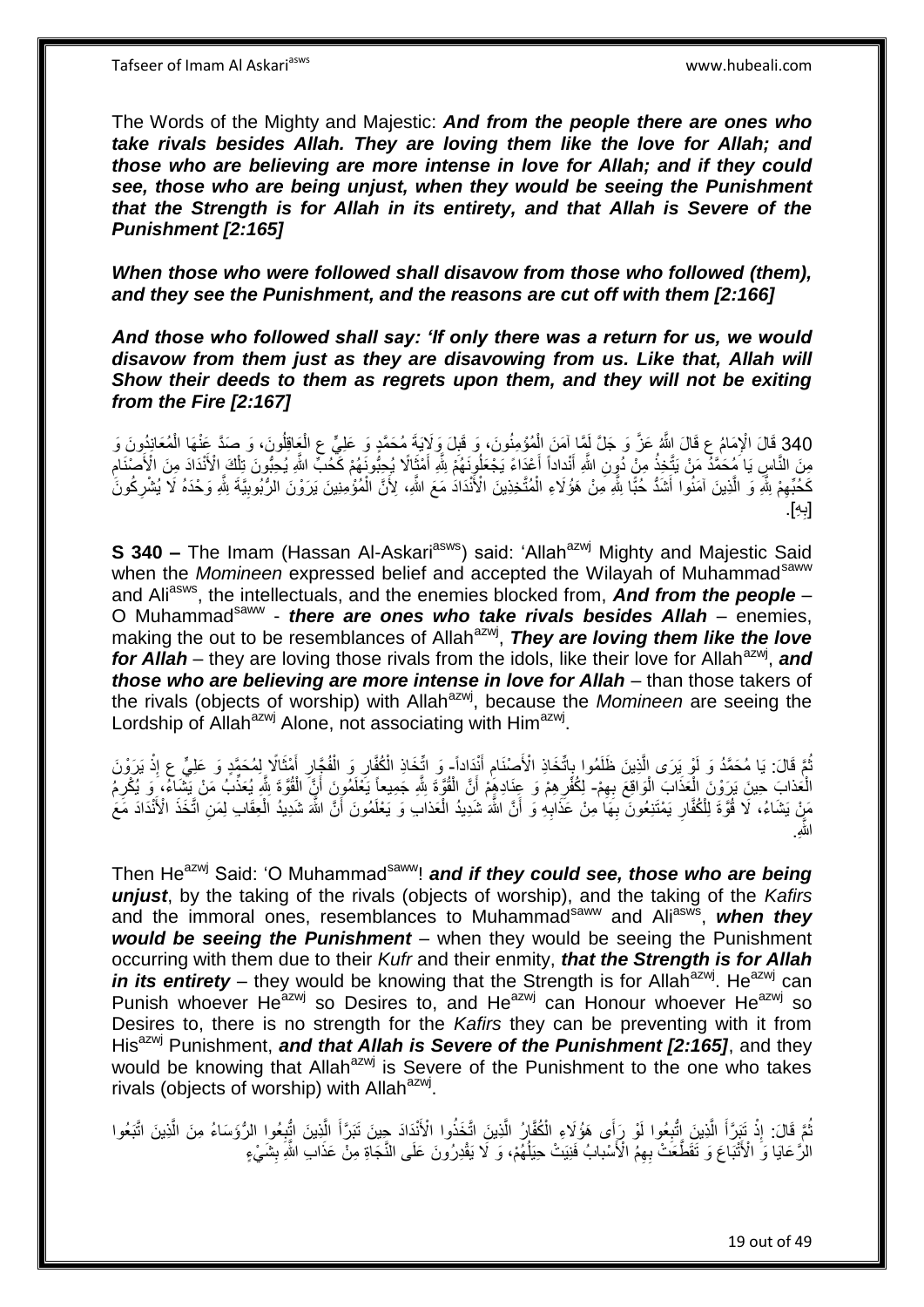Tafseer of Imam Al Askariasws www.hubeali.com

Then  $He^{azwj}$  Said: When those who were followed shall disavow – if they see, those *Kafirs* who were taking rivals (objects of worship), when the chiefs they followed, (start) disavowing, *from those who followed (them)* – the citizens and the followers, *and the reasons are cut off with them* – and their gimmicks perish, and they are not able upon the salvation from the Punishment of Allah<sup>azwj</sup> by anything.

رَ قالَ الَّذِينَ اتَّبَعُوا الْأَتْبَاعُ لَوْ أَنَّ لَنا كَرَّةً يَتَمَنَّوْنَ لَوْ كَانَ لَهُمْ كَرَّةٌ: رَجْعَةٌ إِلَى الدُّنْيَا فَنَتَبَرَّأَ مِنْهُمْ هُنَاكَ كَما تَبَرَّؤُا مِنَّا هَاهُنَا. َ ِ َ

*And those who followed shall say:* - i.e. the followers, *'If only there was a return for us* – they would be wishing, if only these was a return for them, a return to the world, *we would disavow from them* – over there (in the world), *just as they are disavowing from us* – over here (in the Day of Judgment).

قَالَ اللَّهُ عَزَّ وَ جَلَّ: كَذَلِكَ [كَمَا] تَبَرَّأَ بَعْضُهُمْ مِنْ بَعْضٍ يُرِيهِمُ اللَّهُ أَعْمالَهُمْ جَسَراتٍ عَلَيْهِمْ وَ ذَلِكَ أَنَّهُمْ عَمِلُوا فِي الدُّنْيَا لِغَيْرِ َ ِ َ **∶** َ ِ ِ اللَّهِ، فَيَرَوْنَ أَعْمَالٍ غَيْرِ هِمُ ٱلَّذِيَّ كَانَتْ لِلَّهِ- قَدْ عَظَمَ اللَّهُ ثَوَابَ أَهْلِهَا، وَ رَأَوْا أَعْمَالَ أَنْفُسِهِمْ لَا ثَوَابَ لَهَا إِذْ كَانَتْ لِغَيْرِ اللَّهِ، أَوَ ه ِ .<br>أ َ ِ **ٔ** َ ِ َ َ َ َ ِ كَانَتْ عَلَى غَيْرِ الْوَجْهِ الَّذِي أَمَّرَ اللَّهُ بِهِ. َ ه ا<br>ا **∶** 

Allah<sup>azwj</sup> Mighty and Majestic Says: Like that – just as they are disavowing from each other, *Allah will Show their deeds to them as regrets upon them* – and that is because they worked in the world for other than Allah<sup>azwj</sup>, so they are seeing the deeds of others which were for the Sake of Allah<sup>azwj</sup>, Allah<sup>azwj</sup> having Magnified the Rewards for its performers, and they would be seeing their own deeds as having not Rewards for it, when they were for other than Allah<sup>azwj</sup>, or their being upon an aspect other than what Allah<sup>azwj</sup> had Commanded with.

قَالَ اللَّهُ تَعَالَى وَ ما هُمْ بِخارِجِينَ مِنَ النَّارِ كَانَ عَذَابُهُمْ سَرْمَداً دَائِماً، وَ كَانَتْ ذُنُوبُهُمْ كُفْراً، لَا تَلْحَقُهُمْ شَفَاعَةُ نَبِيٍّ، وَ لَا **∶** ِ ْ ِ وَصِيٍّ، وَ لَا خَيِّرٍ مِنْ خِيَارِ شِيعَتِهِمْ. ِ

Allah<sup>azwj</sup> the Exalted Said: **and they will not be exiting from the Fire [2:167]** – their Punishment would be perpetual, constant, and their sins were *Kufr*, not availing them of a intercession of a Prophet<sup>as</sup>, nor a successor<sup>as</sup>, nor a good one from the good ones of their<sup>as</sup> Shias.

341 قَالَ عَلِيُّ بْنُ الْحُسَيْنِ ع: قَالَ رَسُولُ اللَّهِ صِ مَا مِنْ عَبْدٍ وَ لَا أُمَةٍ زَالَ عَنْ وَلَايَتِنَا، وَ خَالَفَ طَرِيقَتَنَا، وَ سَمَّى غَيْرَنَا َ ْ بِأَسْمَائِنَا وَ أَسْمَاءِ خِيَارِ أَهْلَنَا- الَّذِي اخْتَارَهُ اللَّهُ لِلْقُيَّامِ بِدِينِهِ وَ دُنْيَاهُ، وَ لَقَبَهُ بِأَلْقَابِنَا وَ هُوَ لِذَلِكَ يُلَقِّبُهُ مُغَتَقِداً، لَا يَحْمِلُهُ عَلَى َ ِ َ َ **∶** ه ِ ْ اً<br>أ ِ **!** ֺ֖֪֢ׅ֪֪ׅ֪֧֚֚֚֚֚֚֚֚֚֚֚֚֚֚֚֚֚֚֚֚֚֚֚֡֓֡֡֓֡֝֓֡֡֝֓֓֡֡֓֡֓֡֡֓֡֓֡֝֓ ْ  $\overline{a}$ َذَلِكَ تَقِيَّةُ خَوْفٍ، وَ لَاَ تَدْبِيرُ مَصْلُحَةِ دِينٍ، إِلَّا بَعَثَهُ اللَّهُ يَوْمَ الْقِيَامَةِ وَ مَنْ كَانَ قَدِ اتَّخَذَهُ مِنْ دُونِ اللَّهِ وَلِيّاً، وَ حُشِرَ إِلَيْهِ ْ َ ِ **!** الشَّيَاطِينُ الَّذِينَ كَانُوا يُغْوُوَنَهُ. اً

**S 341 -** Ali<sup>asws</sup> Bin Al-Husayn<sup>asws</sup> said: 'Rasool-Allah<sup>saww</sup> said: 'There is none from a servant nor a maid who declines from our<sup>asws</sup> Wilayah, and opposes our<sup>asws</sup> ways, and names others with our<sup>asws</sup> names and the names of the best ones of our<sup>asws</sup> families whom Allah<sup>azwj</sup> has Chosen for the establishment of His<sup>azwj</sup> Religion, and entitle him with our<sup>asws</sup> titles, and he is a believer in entitling him for that, neither being carried upon that by dissimulation of fear, nor a plan for the betterment of Religion, except Allah<sup>azwj</sup> would Resurrect him on the Day of Judgment, and the ones who had taken him as a quardian from besides Allah $a^{2xy}$ , and Assemble the Satans<sup>la</sup> towards him, those who used to stray him.

فَقَالَ [لَهُ]: يَا عَبْدِي أَ رَبّاً مَعِي، هَؤُلَاءِ كُنْتَ تَعْبُدُ وَ إِيَّاهُمْ كُنْتَ تَطْلُبُ فَمِنْهُمْ فَاطْلُبْ ثَوَابَ مَا كُنْتَ تَعْمَلُ، لَكَ مَعَهُمْ عِقَابُ َ ُ ُ ֖֧֦֧֦֧֦֧֦֧֦֧֦֧֦֧ׅ֧֦֧֦֧ׅ֧֦֧ׅ֧֦֧ׅ֧֦֧֦֧֦֧֦֧֦֧֦֧֦֧֦֧֦֧֦֧֦֧֧֦֧֧֧ׅ֦֧֧֧֚֚֜֓֓֜֓֓֜֓֓֜֓֓֓֡֓֡֓֞֡֡֡֡֡֡֡֓ أجْرَ ائِكَ <sub>ـ</sub> َ

20 out of 49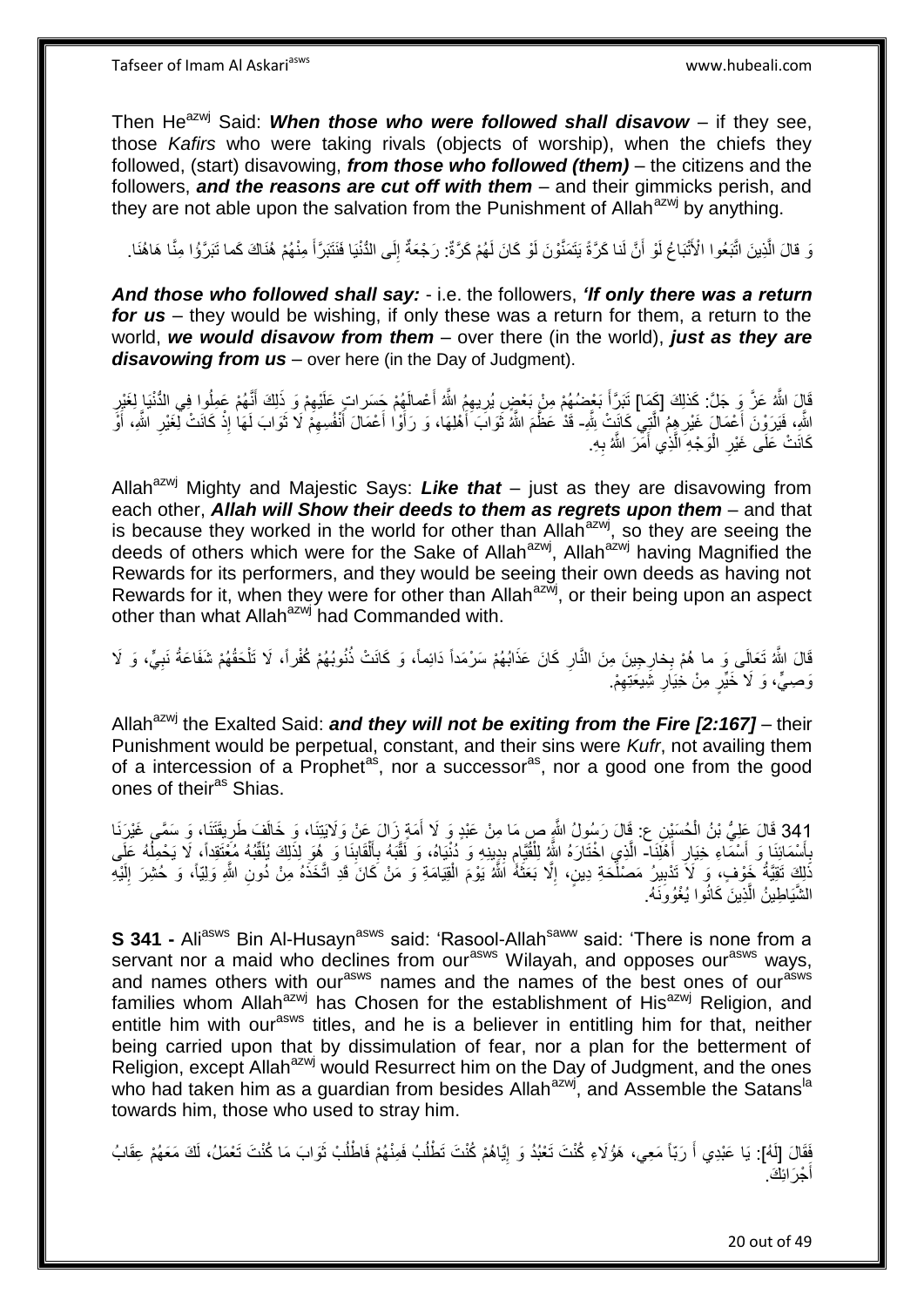So He<sup>azwj</sup> would Say to him: "O My<sup>azwj</sup> servant! Are they Lords along with Me<sup>azwj</sup>, those whom you used to worship? And they are the ones whom you used to seek? So (now), seek the rewards from them for what you used to perform. The result of your recompense is with them".

ُمَّ يَأْمُرُ اللَّهُ تَعَالَى أَنْ يُحْشَرَ الشَّيعَةُ الْمُوَالُونَ لِمُحَمَّدٍ وَ عَلِيٍّ وَ الِهِمَا ع مِمَّنْ كَانَ فِي تَقِيَّةٍ لَا يُظْهِرُ مَا يَعْتَقِدُهُ، وَ مِمَّنْ لَمْ يَكُنْ ِ ْ َ **ٔ** ِ عَلَيْهِ تَقِيَّةُ، وَ كَانَ يُظُّهِرُ مَا يَعْتَقِدُهُ. ِ

Then Allah<sup>azwj</sup> the Exalted would Command and Assemble the Shias, the loyalists of Muhammad<sup>saww</sup>, and Ali<sup>asws</sup>, and their<sup>asws</sup> Progeny<sup>asws</sup>, from the ones who were in dissimulation, not (being able to) display what they believed it, and from the ones who did not happen to have dissimulation upon him, and he could display what he believed in.

فَيَقُولُ اللَّهُ تَعَالَى انْظُرُوا حَسَنَاتٍ شِيعَةِ مُحَمَّدٍ وَ عَلِيٍّ فَضَاعِفُوهَا. قَالَ: فَيُضَاعِفُونَ حَسَنَاتِهِمْ أَضْعَافاً مُضَاعَفَةً. ثُمَّ يَقُولُ اللَّهُ َ ِ ا<br>المقام نَعَالَى:ِ انْظُرُوا ۖذُنُوبَ شِيعَةِ مُحَمَّدٍ وَ عَلِيٍّ. فَيَنْظُرُونَّ: فَمِنْهُمْ مَنْ قَلَّتْ ذُنُوبُهُ- فَكَانَتْ مَغْمُورَةً فِي طَاعَاتِهِ، فَهَؤُلَاءِ السُّعَدَاءُ مَعَ الْأَوْلِيَاءِ وَ الْأَصْفِيَاءِ

So Allah<sup>azwj</sup> the Exalted would be Saying: "Look at the good deeds of the Shias of Muhammad<sup>saww</sup> and Ali<sup>asws</sup>, and multiply these!" So they would be multiplying their good deeds with multiples and multiples (manifold). Then Allah<sup>azwj</sup> the Exalted would be Saying: "Look at the sins of the Shias of Muhammad<sup>saww</sup> and Ali<sup>asws</sup>!'. So they would be looking – so the Blessed one would be the one with a few sins as he used to be immersed in His<sup>azwj</sup> obedience, and they are the fortunate ones, the friends, and the elites.

وَ مِنْهُمْ مَنْ كَثُرَتْ ذُنُوبُهُ وَ عَظُمَتْ، فَيَقُولُ اللَّهُ تَعَالَى: قَدِّمُوا الَّذِينَ كَانُوا لَا تَقِيَّةَ عَلَيْهِمْ- مِنْ أَوْلِيَاءِ مُحَمَّدٍ وَ عَلِيٍّ، فَيُقَدَّمُونَ ِ ه روبو<br>په ِ َ

And from them would be one of numerous sins and grave ones. So Allah<sup>azwj</sup> would be Saying: "Bring forward those who had no *Taqiyya* (obligated) upon them, from the friends of Muhammad<sup>saww</sup> and Ali<sup>asws</sup>!" So they would be brought forward.

فَقِوْلُ اللَّهُ تَعَالَى: انْظُرُوا حَسَنَاتِ عِبَادِي هَؤُلَاءِ النُّصَابِ الَّذِينَ اتَّخَذُوا الْأَنْدَادَ مِنْ دُونٍ مُحَمَّدٍ وَ عَلِيٍّ وَ مِنْ دُونِ خُلَفَائِهِمْ، ِ ه فَاجْعَلُوهَا لِهَوُْلَاءِِ الْمُؤْمِنِيِنَ، لِمَا كَانَ مِنِّ اغْتِيَابِهِمْ لَهُمْ بِوَقِيعَتِهِمْ فِيهِمْ، وَ قَصْدِهِمْ إِلَى أَذَاهُمْ فَيَفْعَلُونَ ذَلِكَ، فَتَصِيرُ حَسَنَاتُ ْ ِ ا<br>ا َ ِ ِ ِ ِ النَّوَاصِبِ لِشِيعَتِنَا الَّذِينَ لَمْ يَكُنْ عَلَيْهِمْ تَقِيَّةٌ. ِ ه

Then Allah<sup>azwj</sup> the Exalted will be Saying: "Look at the good deeds of My<sup>azwj</sup> servants, these Nasibis, those who were taking rivals from besides Muhammad<sup>saww</sup> and Ali<sup>asws</sup>, from others as their Caliphs, so Make these (good deeds) to be for these *Momineen*, due to what was from their backbiting and their ploys regarding them, and their aiming to hurt them, so they were doing that!". Thus the good deeds of the *Nasibis* would come to be for our<sup>asws</sup> Shias, who did not happen to have *Taqiyya* upon them.

### ِ ُمَّ يَقُولُ: انْظُرُوا إِلَى سَيِّئَاتٍ شِيعَةِ مُحَمَّدٍ وَ عَلِيٍّ، فَإِنْ بَقِيَتْ لَهُمْ عَلَى هَؤُلَاءِ النُّصَّابِ بِوَقِيعَتِهِمْ فِيهِمْ زِيَادَاتٌ، فَاحْمِلُوا عَلَى ِ  $\frac{1}{2}$ ِ ِ أُولَٰٓئِكَ النُّصَّابِ بِقَدْرِهَا مِنَ الذُّنُوبِ الَّتِي لِهَؤُلَاءِ الَّشَّيغَةِ ۖ فَيُفْعَلُ ذَلِكَ. ه **∶ ِ** ُ

Then He<sup>azwj</sup> will be Saying: "Look at the sins of the Shias of Muhammad<sup>saww</sup> and Aliasws, so if there remains (any sins) for them, Bring those *Nasibis* who were plotting regarding them increasingly, and load upon those *Nasibis* in accordance of the sins which are for these Shias!' So they would do that.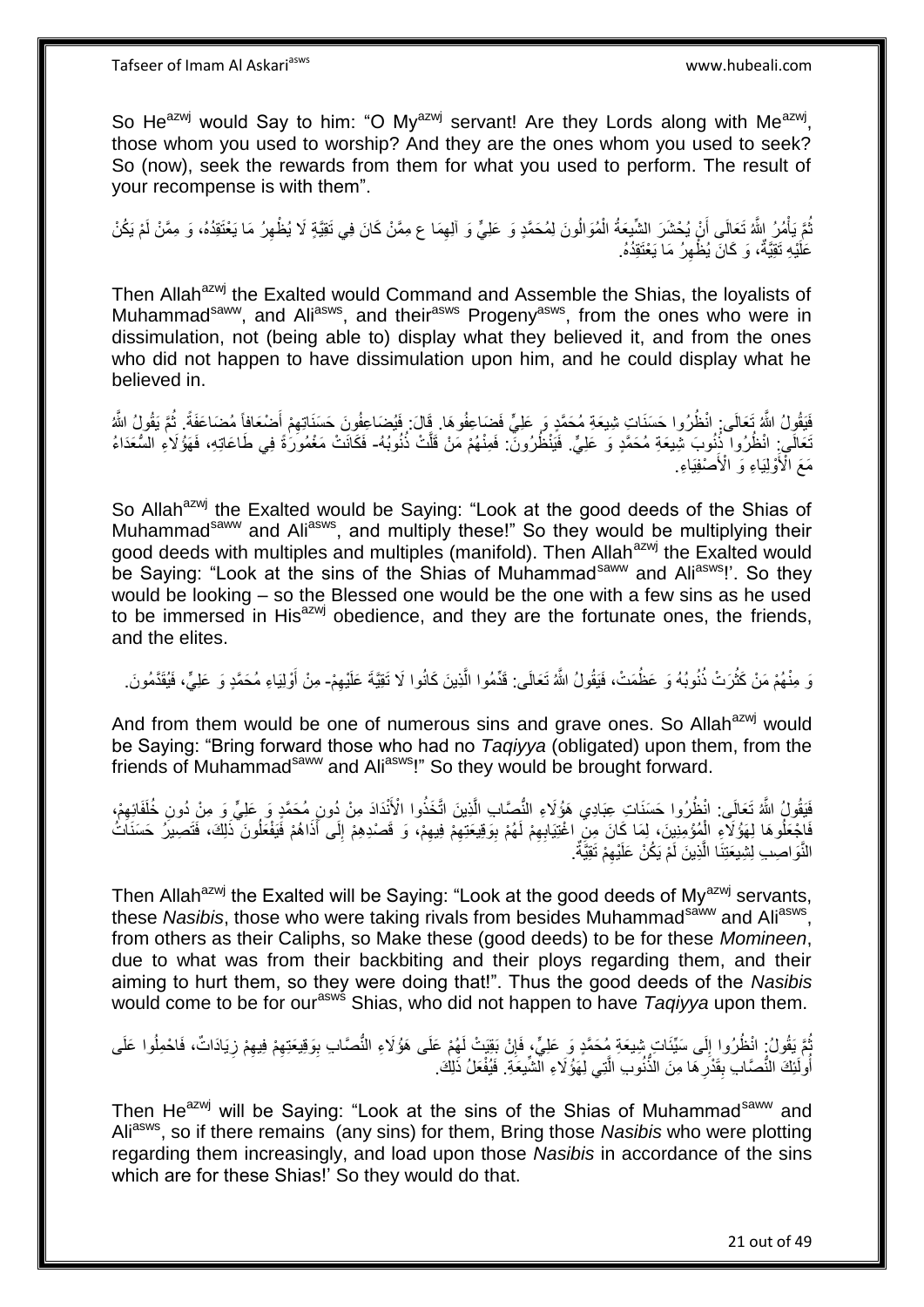ُمَّ يَقُولُ اللَّهُ عَنَّ وَ جَِلَّ: انْتُوا بِالشَّيعَةِ الْمُتَّقِينَ لِخَوْفِ الْأَعْدَاءِ، فَافْعَلُوا فِي حَسَنَاتِهِمْ وَ سَيِّئَاتِهِمْ، وَ حَسَنَاتِ هَؤُلَاءِ النُّصَّابِ وَ ْ ِ ِ ِ مَلِّيَّـَاتِـهِمْ مَا فَعَلْثُمْ بِٱلْأَوَّلِينَ. **∶** ْ ِ

Then Allah<sup>azwj</sup> Mighty and Majestic would be Saying: "Bring the Shias who used to fear the enemies, and deal with their good deeds and evil deeds, and the good deeds of those *Nasibis* and their evil deeds, what you did with the earlier ones!'

فَيَقُولُ النَّوَاصِبُ: يَا رَبَّنَا- هَؤُلَاءِ كَانُوا مَعَنَا فِي مَشَاهِدِنَا حَاضِرِينَ، وَ بِأَقَاوِيلِنَا قَائِلِينَ، وَ لِمَذَاهِبِنَا مُعْتَقِدِينَ! فَيُقَالُ: كَلَّا وَ اللَّهِ ِ َ ِ ِ ِ بَا أَيُّهَا النُّصَّابُ مَا كَانُوا لِمَذَاهِبِكُمْ مُعْتَقِدِينَ، بَلّْ كَانُوا بِقُلُوبِهِمْ لَكُمْ إِلَى اَشَّهِ مُخَالِفِينَ، وَ إِنْ كَانُوا بِقُلُوبِهِمْ لَكُمْ إِلَى اَشَّهِ مُخَالِفِينَ، وَ إِنْ كَانُوا بِقُلُوبِه ِ ِ **!** ِ َ ِ َ ِ ِ عَامِلِينَ لِلتَّقِيَّةِ مِنْكُمْ مَعَاشِرَ الْكَافِرِينَ، قَدِ اعْتَدَدْنَا لَهُمْ بِأَقَاوِيلِهِمْ وَ أَفَاعِيلِهِمُ- اعْتِدَادَنَا إِنْهِ عَائِمَةً مِنْ الْمُحْسِنِينَ، إِذْ ِ َ ِ ِ َ ِ ِ ْ ة<br>. ْ َ ْ ِ َ ِ كَانُوا بِأَمْرِنَا عَامِلِينَ: **∶** اُ **∶** 

So the *Nasibis* would be saying, 'O our Lord<sup>azwj</sup>! They used to be present with us in our gatherings, and they were saying with our words, and they were believing in our doctrines!' So it would be said: "Never! By Allahazwj, O you *Nasibis*! They were not believers in your doctrines, but their hearts were to Allah<sup>azwj</sup>, opposing to you, and even if they were saying with your words, and they were doing your deeds out of dissimulation from you, group of *Kafirs*! We<sup>azwj</sup> have counted these for them, by their statements and their deeds. We<sup>azwj</sup> have counted with the statements of the obedient ones and the deeds of the good doers, as they used to do these by Our<sup>azwj</sup> Command".

قَالَ رَسُولُ اللَّهِ ص: فَعِنْدَ ذَلِكَ تَعْظُمُ حَسَرَاتُ النُّصِّابِ إِذَا رَأَوْا حَسَنَاتِهِمْ فِي مَوَازِينِ شِيعَتِنَا أَهْلَ الْبَيْتِ، وَ رَأَوْا سَيِّئَاتِ ِ ِ اُ َ ْ َ نْبِيعَتِنَا عَلَى ظُهُورِ مَعَاشِرِ النُّصَّابِ، وَ ذَلِكَ قَوْلُهُ عَزَّ وَ جَلَ كَذلِكَ يُرِيهِمُ اَشَّهُ أَعْمالَهُمْ حَسَراتٍ عَلَيْهِمْ. ا<br>ا ِ ِ ِ َ ِ

Rasool-Allah<sup>azwj</sup> said: 'So, during that, the regrets of the *Nasibis* would be immense, when they see their good deeds in the scales of our<sup>asws</sup> Shias of the People<sup>asws</sup> of the Household, and (when) they see the evil deeds of our<sup>asws</sup> Shias upon the backs of the group of *Nasibis*, and these are His<sup>azwj</sup> Words, Mighty and Majestic Like that, *Allah will Show their deeds to them as regrets upon them [2:167]*''.

قوله عز و جل يا أَيُّهَا النَّاسُ كُلُوا مِمَّا فِي الْأَرْضِ حَلالًا طَيِّباً وَ لا تَتَّبِعُوا خُطُواتِ الشَّيْطانِ إِنَّهُ لَكُمْ عَدُوٌّ مُبِينٌ إِنَّما يَأْمُرُكُمْ ِ ِ ْ ِ ِ بِالسُّوءِ وَ الْفَحْشاءِ وَ أَنْ تَقُولُوا عَلَى اللَّهِ مَا لا تَعْلَمُونَ **∶** اً ْ

The Words of Mighty and Majestic: *O you people! Eat from what is in the earth,*  lawful, good, and do not follow the footsteps of Satan; he, for you all, is a *Clarified enemy [2:168]*

*But rather, he is instructing you with the evil and the immoralities, and that you should be saying against Allah what you are not knowing [2:169]*

342 قَالَ الْإِمَامُ عِ قَالَ اللَّهُ عَزَّ وَ جَلَّ: يا أَيُّهَا النَّاسُ- كُلُّوا مِمَّا فِي الْأَرْضِ مِنْ أَنْوَاعِ ثِمَارِهَا وَ أَطْعِمَتِهَا حَلالًا طَيِّباً لَكُمْ-<br>وَيَمْهُمُ وَأَمُّهُمْ وَعَلَيْهِ الْقُدْ عَزَّ َ َ إِذَا أَطَعْتُمْ رَبَّكُمْ فِي تَعْظِيمِ مَنْ عَظَّمَهُ، وَ الِاسْتِخْفَافِ بِمَنْ أَهَانَهُ وَ صَغَّرَهُ ا<br>أ ِ ِ

**S 342 -** The Imam (Hassan Al-Askari<sup>asws</sup>) said: 'Allah<sup>azwj</sup> Mighty and Majestic Said: O *you people! Eat from what is in the earth* – from the varieties of its fruits and its foods, *lawful, good* – for you all when your Lord<sup>azwj</sup> Feeds you, in reverence of the one He<sup>azwj</sup> Magnifies, and taking lightly with the one He<sup>azwj</sup> Humiliates and Belittles.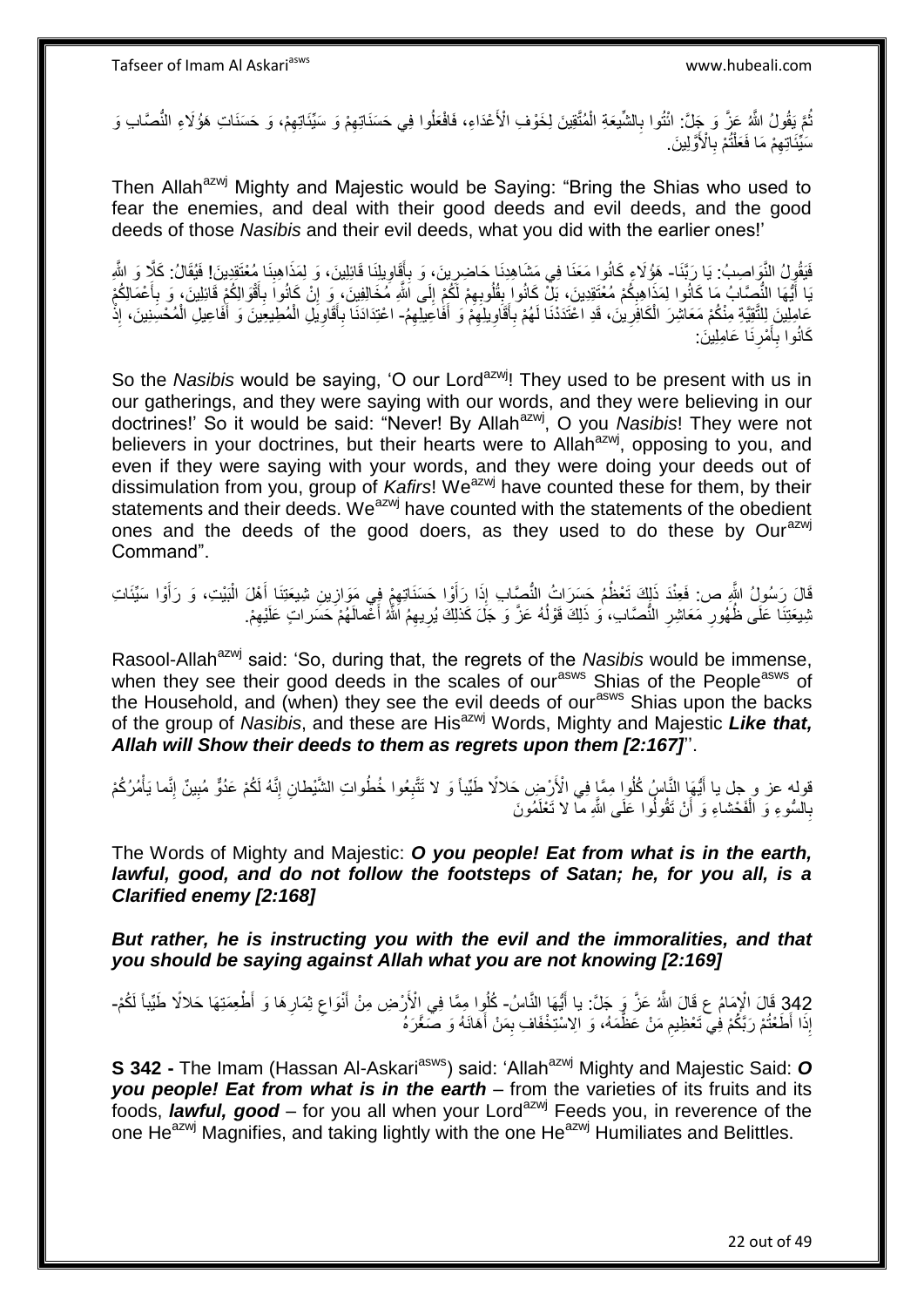وَ لا تَتَّبِعُوا خُطُواتٍ إِلشَّيْطانٍ مَا يَخْطُو بِكُمْ إِلَيْهِ، وَ يَغُرُّكُمْ بِهِ مِنْ مُخَالَفَةِ مَنْ جَعَلَهُ اللَّهُ رَسُولًا- أَفْضَلَ الْمُرْسَلِينَ، وَ أَمَرَهُ ِ ِ لَ ِ ِ َ ْ َ بِنَصْدِ مَنْ جَعَلَهُ اللَّهُ أَفْضَلَ الْوَصِيِّينَ، وَ سَائِرِ مَنْ جَعَلَ خُلَفَاءَهُ وَ أَوْلِيَاءَهُ. ِ ْ َ **ِ** َ

And do not follow the footsteps of Satan – what he<sup>la</sup> laid out for you leading to him<sup>la</sup>, and deceiving you with it to oppose the one whom Allah<sup>azwj</sup> Made him<sup>saww</sup> as a Rasool<sup>saww</sup> as being the most superior of the Mursils, and Commanded him<sup>saww</sup> to appoint the one whom Allah<sup>azwj</sup> Made him<sup>asws</sup> as the most superior of the successors<sup>asws</sup>, and the rest of His<sup>azwj</sup> Caliphs and His<sup>azwj</sup> Guardians<sup>asws</sup>.

> إِنَّهُ لَكُمْ عَدُوٌّ مُبِينٌ يُبِينُ لَكُمُ الْعَدَاوَةَ، وَ يَأْمُرُكُمْ إِلَى مُخَالَفَةِ أَفْضَلِ النَّبِيِّينَ وَ مُعَانَدَةِ أَشْرَفِ الْوَصِيِّينَ **!**  ِ **!** ْ َ ِ َ ِ ْ ْ

*He, for you all, is a Clarified enemy [2:168]* – his<sup>la</sup> enmity having been explained to you, and he<sup>la</sup> is instructing you to oppose the most superior of the Prophets<sup>as</sup> and to be inimical to the noblest of the successors<sup>asws</sup>.

إِنَّما بَأْمُرُكُمْ الشَّيْطَانُ بِالسُّوءِ بِسُوءٍ الْمَذْهَبِ وَ إِلاعْتِقَادِ فِي خَيْرِ خَلْقِ اللَّهِ [مُحَمَّدٍ رَسُولٍ اللَّهِ] وَ جُحُودِ وَلَايَةٍ أَفْضَلِ أَوْلِيَاءِ اللَّهِ ْ ِ ْ **∶ ٔ** ْ **∣ ∶** َ َ َبِّعْدَ مُحَمَّدٍ رَسُولٍ الثَّهِ صَ وَ أَنْ تَقُولُوا عَلَى الثَّهِ ما لا تَعْلَّمُونَ بِإِمَامَةِ يَجْعَلِ الثَّهُ لَهُ فِي الْإِمَامَةِ حَظَّاً، وَ مَنْ جَعَلَهُ مِنْ ן, **∶** أَرَاذِلِ أَعْدَائِهِ وَ أَعْظَمِهِمْ كُفْراً [بِهِ]. ِ ِ ة<br>أ َ اً

**But rather, he is instructing you** – the Satan<sup>la</sup>, with the evil – with the evil doctrine and the beliefs with regards to the best of the creatures of Allah<sup>azwj</sup> – Muhammad<sup>saww</sup> Rasool<sup>saww</sup> of Allah<sup>azwj</sup> – and to reject the Wilayah of the most superior of the Guardians<sup>asws</sup> of Allah<sup>azwj</sup> after Muhammad<sup>saww</sup>, Rasool<sup>saww</sup> of Allah<sup>azwj</sup>, and that you *should be saying against Allah what you are not knowing [2:169]* – with the imamate of the one whom Allah $a^{2x}$  did not Make a share to be for him in the Imamate, and the one whom Allah<sup>azwj</sup> Made to be the most despicable of His<sup>azwj</sup> enemies and the greatest of them in *Kufr* with Him<sup>azwj</sup>.

343 قَالَ عَلِيُّ بْنُ الْحُسَيْنِ عِ: قَالَ رَسُولُ اللَّهِ صِ فُضِّلْتُ عَلَى الْخَلْقِ أَجْمَعِينَ، وَ شُرِّفْتُ عَلَى جَمِيعِ النَّبِيِّينَ، وَ اخْتُصِصْتُ<br>فَأُمُوهُ عَلَيْهِ مِنْ مُؤْسُلِمَ مِنْ تَسْتَحِمْتُ اللَّهِ ِ ْ َ ْ ْ ْ بِالْقُرْآنِ الْعَظِيمِّ، وَ أُكْرِمْتُ بِعَلِيٍّ سَيِّدِ الْوَصِيِّينَ، وَ عُظِّمْتُ بِشِيعَّذِهِ خَيْرِ شِيعَةِ النَّبِيِّينَ وَ الْوَصِيِّينَ. ِ **∶** ِ :<br>ا **∶ ∶** ا<br>ا ِ ْ ْ ِ ْ

**S 343 -** Ali<sup>asws</sup> Bin Al-Husayn<sup>asws</sup> said: 'Rasool-Allah<sup>saww</sup> said: 'I<sup>saww</sup> have been Preferred over the entirety of the creatures, and Ennobled upon the entirety of the Prophets<sup>as</sup>, and Particularised with the Magnificent Quran, and Honoured with Ali<sup>asws</sup> as the Chief of the successors<sup>as</sup>, and Dignified with his<sup>asws</sup> Shias as being the best of the Shias of the Prophets<sup>as</sup> and the successors<sup>as</sup>.

، وَ قِيلَ لِي يَا مُحَمَّدُ قَابِلْ نَعْمَائِي عَلَيْكَ بِالشُّكْرِ الْمُمْتَرِي لِلْمَزِيدِ. فَقُلْتُ: يَا ر<br>بِّ قِيلَ لِي يَأْسُبَ دَيْنَ الْمُحَمَّدُ قَابِلٍ نَعْمَائِي عَلَيْكَ بِالشُّكْرِ الْمُمْتَرِي لِلْمَزِيدِ. ف ْ ِ ِ ا<br>پنج ِ ِ َ َ ْ أَفْضَلُ ذَلِّكَ بَثُّكَ فَضْلَ أَخِيكَ عَلِيٍّ وَ بَعْثُكَ سَائِرَ ۖ عِبَادِيِّ عَلَى تَعْظِيمِهِ وَ تَعْظِيم تَّثِيبِعَتِهِ، ُ َ ِ

And He<sup>azwj</sup> Said to me<sup>saww</sup>: "O Muhammad<sup>saww</sup>! Speak of My<sup>azwj</sup> Bounties upon you<sup>saww</sup> with the thankfulness continuously, for the increase". So I<sup>saww</sup> said: 'O my<sup>saww</sup> Lord<sup>azwj</sup>! And what is the most superior of what I<sup>saww</sup> can thank You<sup>azwj</sup> with?' He<sup>azwj</sup> Said to me<sup>saww</sup>: 'O Muhammad<sup>saww</sup>! The most superior of that is your<sup>saww</sup> brother Ali<sup>asws</sup>, and Sent you<sup>saww</sup> to the rest of My<sup>azwj</sup> servants upon revering him<sup>asws</sup> and reverence of his<sup>asws</sup> Shias.

وَ أَمْرُكَ إِيَّاهُمْ أَنْ لَا يَتَوَادُّوا إِلَّا فِيَّ، وَ لَا يَتَبَاغَضُوا إِلَّا فِيَّ، وَ لَا يُوَالُوا وَ لَا يُعَادُوا إِلَّا فِيَّ، وَ اََّنْ يَنْصِبُوا الْحَرْبَ لِإِبْلِيسَ وَ  $\frac{1}{2}$ **֓**ׇ֚֚֚֚֚֓֡֡֓֡֘ ْ اُ ِ ِ غُتَاةِ مَرَدَتِهِ الدَّاعِينَ إِلَى مُخَالَّفَتِي- ۖ وَ أَنْ يَجْعَلُوا جُنَّتَهُمْ مِنْهُمُ الْعَدَاوَةَ لِأَعْدَاءِ مُحَمَّدٍ وَ غَلِيٍّ، ۖ وَ أَنْ يَجْعَلُوا أَفْضَلَ سِلَاحَهِمْ عَلَى ∣∣<br>∶ ِ َ َ ْ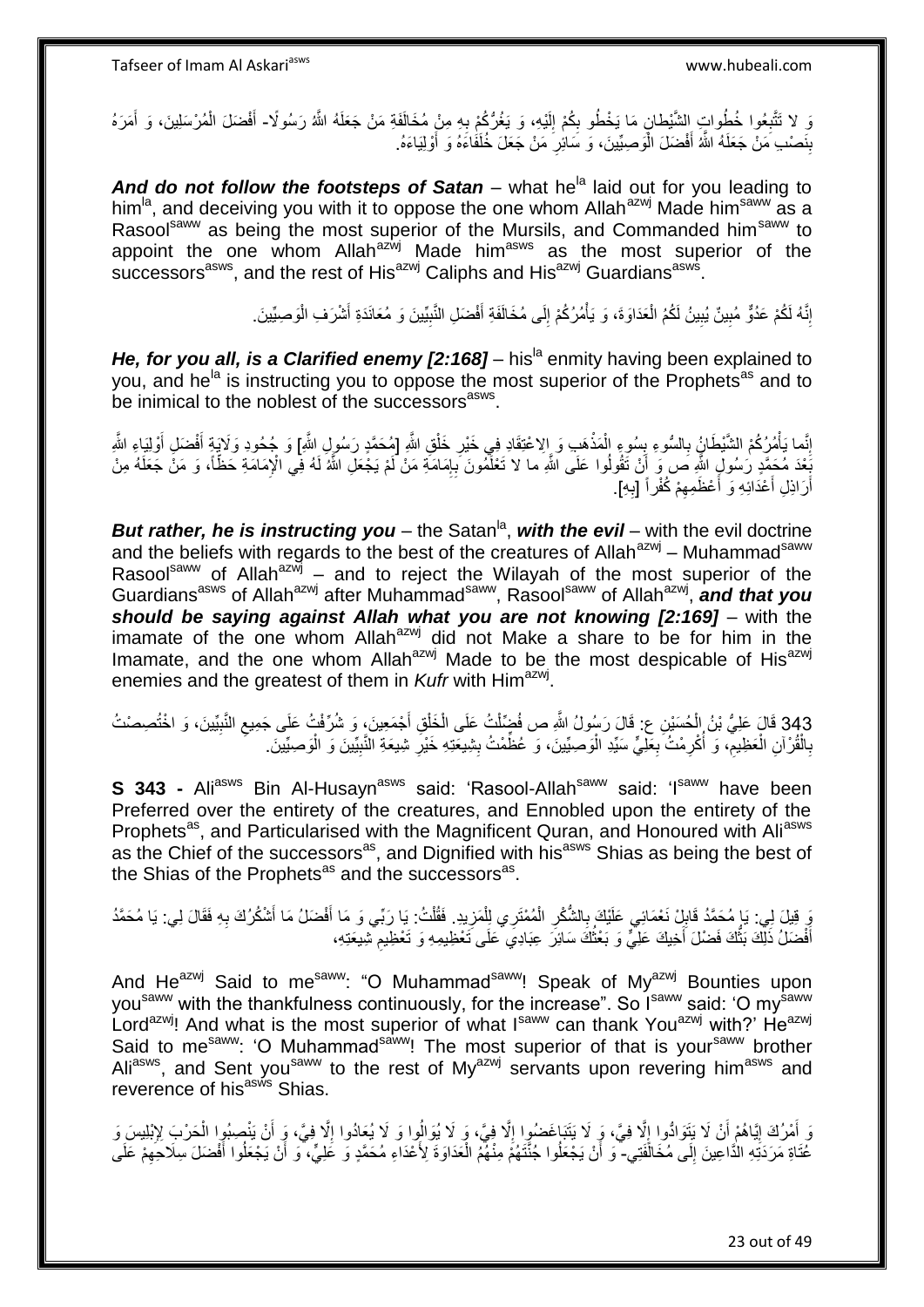إِبْلِيسَ وَ جُنُودِهِ- تَفْضِيلَ مُحَمَّدٍ عَلَى جَمِيعِ النَّبِيِّينَ، وَ تَفْضِيلَ عَلِيٍّ عَلَى سَائِرِ أَمَّتِهِ أَجْمَعِينَ، وَ اعْتِقَادَهُمْ بِأَنَّهُ الصَّادِقُ لَا <u>֖֚֚֓</u> ِ ِ َ ِ َ **ٍ** يَكْذِبُ، وَ الْحَكِيمُ لَا يَجْهَلُ، وَ الْمُصِيبُ لَا يَّغْفُلُ، ْ ْ

And for you<sup>saww</sup> to order them not to be inimical except for  $My^{azwj}$  Sake, nor to hate each other except for My<sup>azwj</sup> Sake, nor to be friends or enemies except for My<sup>azwj</sup> Sake, and that they should be establishing the war against Iblees<sup>la</sup> and the hardened ones of his<sup>la</sup> renegades, the callers to opposing Me<sup>azwj</sup>, and that they should be making their shield from them, the enmity to the enemies of Muhammad<sup>saww</sup> and Ali<sup>asws</sup>, and that they should make the best of their weapons against Iblees<sup>la</sup> and his<sup>la</sup> armies, the preferring of Muhammad<sup>saww</sup> over the entirety of the Prophets<sup>as</sup>, and the preference of Ali<sup>asws</sup> over the rest of his<sup>saww</sup> community in their entirety, and their beliefs that he<sup>saww</sup> is the truthful not a liar, and the wise not an ignorant ones, and the correct not being heedless'.

رَ الَّذِي بِمَحَبَّدِهِ تَثْقُلُ مَوَازِينُ الْمُؤْمِنِينَ، وَ بِمُخَالَفَدِهِ تَخِفُّ مَوَازِينُ النَّاصِبِينَ، فَإِذَا هُمْ فَعَلُوا ذَلِكَ كَانَ إِبْلِيسُ وَ جُنُودُهُ الْمَرَدَةُ-ِ ْ **∶** ْ ِ ه ْ ِ ِ **∶** أَخْسَأَ الْمَهْزُومِينَ وَ أَضْعَفَ الضَّعِيفِينَ َ ْ َ ا<br>ا

And the one<sup>asws</sup>, by (having) his<sup>asws</sup> love, the scales of the *Momineen* would be heavier, and by (having) hisasws hatred, the scales of the *Nasibis* would be light. So when they would be doing that, Iblees<sup>la</sup> and his<sup>la</sup> armies of despicable renegades would be vanquished and be the weakest of the weak''.

قوِلِه عز و جل وَ إِذا قِيلَ لَهُمُ اتَّبِعُوا ما أَنْزَلَ اللَّهُ قالُوا بَلْ نَتَّبِعُ ما أَلْفَيْنا عَلَيْهِ آباءَنا أَ وَ لَوْ كانَ آباؤُهُمْ لا يَعْقِلُونَ شَيْئاً وَ لا َ **∶** َ ْ َ ِ َي ْهَتُدو َن

The Words of Mighty and Majestic: *And when it is said to them, 'Follow what Allah has Revealed!', they are saying, 'But, we follow what we found our fathers to be upon', even though their fathers were neither understanding anything nor were they Guided [2:170]*

344 قَالَ الْإِمَامُ ع وَصَفَ اللَّهُ هَؤُلَاءِ الْمُتَّبِعِينَ لِخُطُوَاتِ الشَّيْطَانِ فَقَالَ وَ إِذا قِيلَ لَمُمُ تَعَالَوْا إِلَى مَا أَنْزَلَ اللَّهُ فِي كَتَابِهِ مِنْ<br>وَإِذَا قَالَ الْإِمَامُ ع وَصَفَ اللَّهُ هَؤُل ِ ْ َ ِ **∶** ْ ِ رَصْفِ مُحَمَّدٍ صْ، وَ حِلْيَةِ عَلِيٍّ عِ، وَ وَصَفْ ِفَضَائِلِهِ، وَ ذِكْرٍ مَذَاقِبِهِ وَ إِلَى الرَّسُولِ، وَ تَعَالَوْا إِلَى الرَّسُولِ لِتَقْبَلُوا مَِنْهُ مَا ِ ِ ِ :<br>ا يَأْمُرُكُمْ بِهِ- قَالُوا: «حَسْبُنَا مَا وَجَدْنَا عَلَيْهِ آبَاءَنَا مِنَ الدِّينِ وَ الْمَذْهَبِ»َ **∶** ْ **ٔ** ْ

**S 344 -** The Imam<sup>asws</sup> said: 'Allah<sup>azwj</sup> Described these followers of the footsteps of Satan<sup>la</sup>, so He<sup>azwj</sup> Said: **And when it is said to them** – Come to what Allah<sup>azwj</sup> Revealed in His<sup>azwj</sup> Book from the description of Muhammad<sup>saww</sup> and features of Ali<sup>asws</sup>, and Described his<sup>asws</sup> merits, and mentioned his<sup>asws</sup> good deeds, and (his<sup>asws</sup> good deeds) to the Rasool<sup>saww</sup>. And come to the Rasool<sup>saww</sup> to be accepting from him<sup>saww</sup> what he<sup>saww</sup> is ordering you with, they are saying, 'It is sufficient what we found our fathers to be upon, from the religion and the doctrine'.

فَاقْتَدَوْا بِآبَائِهِمْ فِي مُخَالَفَةِ رَسُولِ اللَّهِ ص وَ مُنَابَذَةِ عَلِيٍّ وَلِيٍّ اللَّهِ، قَالَ اللَّهُ عَزَّ وَ جَلَّ: أَ وَ لَوْ كانَ آباؤُهُمْ لا يَعْقِلُونَ [لَا ِ **∶** ا<br>ا يَعْلَمُونَ] شَيْئاً وَ لَا يَهْتَدُونَ إِلَى شَيْءٍ مِنَ الصَّوَابِ لَ ِ

So they were following their forefathers in the opposition of Rasool-Allah<sup>saww</sup> and the deputyship of Ali<sup>asws</sup>, Guardian<sup>asws</sup> of Allah<sup>azwj</sup>. Allah<sup>azwj</sup> Mighty and Majestic Said *even though their fathers were neither understanding*- not knowing, *anything nor were they Guided [2:170]* – to anything from the correctness.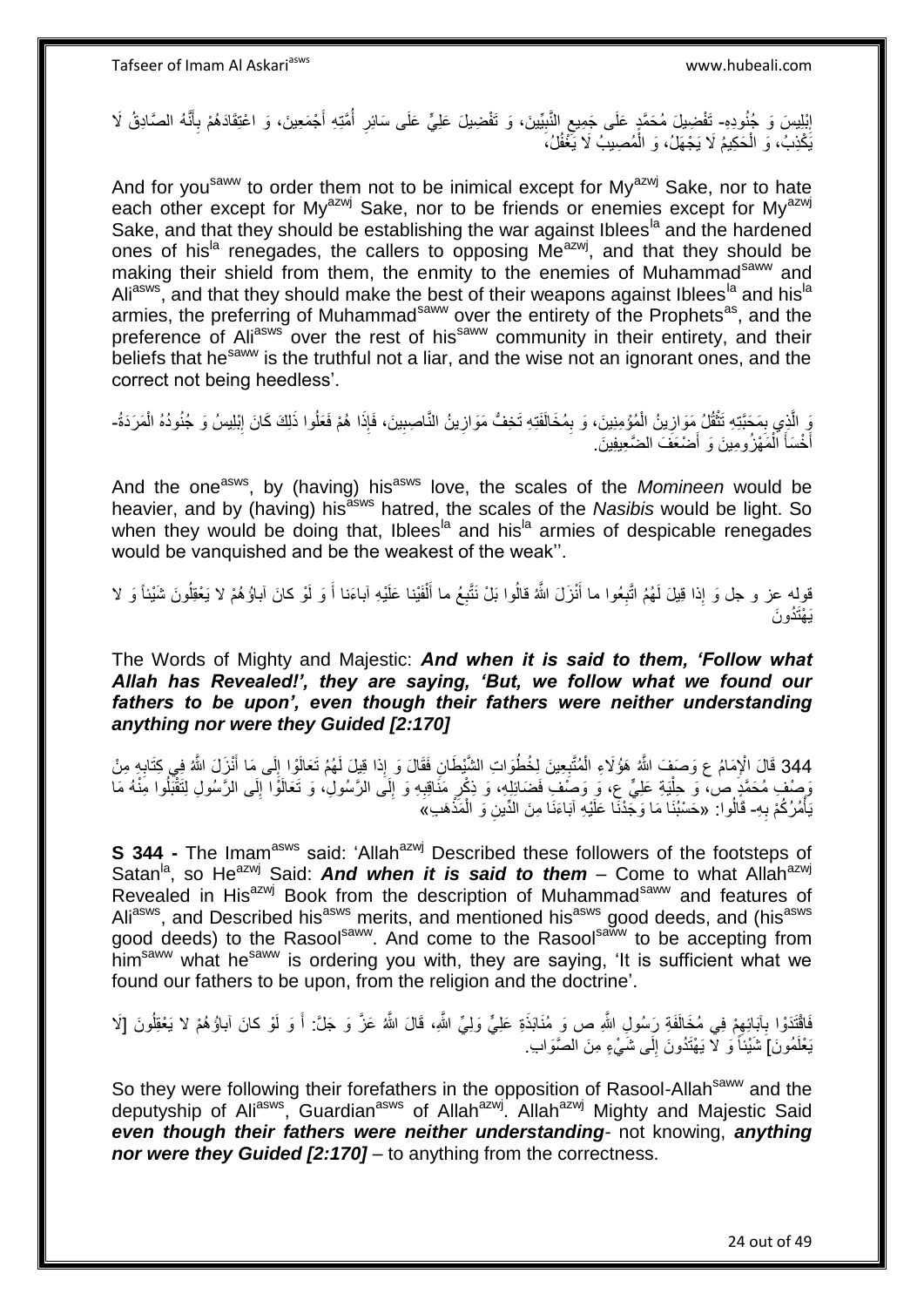345 قَالَ عَلِيُّ بِنُ الْحُسَيْنِ ع: قَالَ رَسُولُ اللَّهِ صِ يَا عِبَادَ اللَّهِ اتَّبِعُوا أَخِي وَ وَصِبِّي عَلِيِّ بْنِ أَبِي طَالِبٍ عِ بِأَمْرِ اللَّهِ ، وَ لَا<br>345 قَالَ عَلَيُّ بِنُ الْحُسَنِ ، وَ تَلْلَهُ رَسُولُ َ ِ **∶** َ َ ¦ ْ َّكُونُوا كَالَّذِينَ ۖ اتَّخَذُوا أَرْبَابَاً مِنْ دُونِ اللَّهِ- تَقْلِيداً لِلَجُهَالِ آبَائِهِمُ الْكَافِرِينَ بِّاللَّهِ، فَإِنَّ أَلْمُقَلِّدٌ دِينَهُ مِمَّنْ لَا يَعْلَمُ دِينَ اللَّهِ، يَبُوءُ ه ِّ ْ ∣ٍ إا ِ ِ ْ بِغَضَىبٍ مِنَ اللَّهِ، وَ يَكُونُ مِنْ أُسَرَاءِ إِبْلِيسَ لَعَنَهُ اللَّهُ، ِ ُ **∶** 

**S 345 -** Ali<sup>asws</sup> Bin Al-Husayn<sup>asws</sup> said: 'Rasool-Allah<sup>saww</sup> said: 'O servants of Allah<sup>azwj</sup>! Follow my<sup>saww</sup> brother, my<sup>saww</sup> successor Ali<sup>asws</sup> Bin Abu Talib<sup>asws</sup> by the Command of Allah<sup>azwj</sup>, and do not become like those who are taking lords from besides Allah<sup>azwj</sup>, in Tagleed of the ignorance of their forefathers, the disbelievers in Allah<sup>azwj</sup>, for the Muqallid (the emulator) in his religion is from the ones who does not know the Religion of Allah<sup>azwj</sup>, engulfed by the Wrath from Allah<sup>azwj</sup>, and becomes from the captives of Iblees<sup>la</sup>, may Allah<sup>azwj</sup> Curse him<sup>la</sup>'.

وَ اعْلَمُوا أَنَّ اللَّهَ عَزَّ وَ جَلَّ جَعَلَ أَخِي عَلِيّاً أَفْضِلَ زِينَةٍ عِتْرَتِي، فَقَالَ [اللَّهُ]: مَنْ وَالاهُ وَ صَافَاهُ وَ وَالَى أَوْلِيَاءَهُ وَ عَادَى ِ َ َ َ أَعْدَاءَهُ- جَعَلْتُهُ [مِنْ] أَفْضَلِ زِينَةِ جِنَانِيٌّ، وَ مِنْ أَشْرَفَ أَوْلِيَائِي وَ خُلَصَائِيٍّ. ֺ֧֦֧֦֧֦֦֦֦֖֦֪֦֪֦֧֦֪֦֪֦֪֪֦֪֪֦֪֪֦֪֦֪֪֦֝֟֟֟֟֟֟֟֟֟֟֟֟֟֟֟֟֟֟֟֟֟֟֓֕֟֓֟֓֟֓֟֓֟֓֟֓֟֓֟֓֟֓֟֓֟֟֟֝֟֟֟֟֟֟֟֝֟ َ َ ِ َ

And know that Allah<sup>azwj</sup> Mighty and Majestic Made my<sup>saww</sup> brother Ali<sup>asws</sup> as the most superior of adornments of my<sup>saww</sup> family. So Allah<sup>azwj</sup> Said: "The one who befriends him<sup>asws</sup>, and shakes his<sup>asws</sup> hand, and befriends his<sup>asws</sup> friends, and is inimical to his<sup>asws</sup> enemies, I<sup>azwj</sup> shall Make him to be from the most superior of the adornments of My<sup>azwj</sup> Gardens, and from the noblest of My<sup>azwj</sup> friends and My<sup>azwj</sup> Purified ones".

وَ مَنْ أَدْمَنَ مَجَنَّتَنَا أَهْلَ الْبَيْتِ فَتَحَ اللَّهُ عَزَّ وَ جَلَّ لَهُ مِنَ الْجَنَّةِ ثَمَانِيَةَ أَبْوَابِهَا، وَ أَبَاحَهُ جَمِيعَهَا يَدْخُلُ مِمَّا شَاءَ مِنْهَا، وَ كُلُّ َ َ ِ َ  $\ddot{\phantom{0}}$ ْ :<br>ا َ أَبْوَابِ الْجِنَانِ تُنَادِيهِ: يَا وَلِيَّ اللَّهِ أَكْمْ تَدْخُلْنِي أَكَمْ تَخُصَّنِي مِنْ بَيْنِنَا. لَ َ ْ لَ َ ْ ֞<u>֚</u>

And the one who is continuously upon our<sup>asws</sup> love of the People<sup>asws</sup> of the Household, Allah<sup>azwj</sup> Mighty and Majestic would Open for him eight gates of the Paradise, and Permit all of them for him. He can enter from whatever (gate) he so desires to, and each gate of the Gardens would be calling out to him: 'O friend of Allah<sup>azwj</sup>! Will you not enter through me? Will you not specialise me from between us (gates)?''.

> قوله عز و جل وَ مَثَّلُ الَّذِينَ كَفَرُوا كَمَثَلِ الَّذِي يَنْعِقُ بِما لا يَسْمَعُ إِلَّا دُعاءً وَ نِداءً صُمٌّ بُكُمٌ عُمْيٌ فَهُمْ لا يَعْقِلُونَ ِ ه  $\ddot{\phantom{0}}$ ه اُ

The Words of Mighty and Majestic: *And an example of those who are committing Kufr (disbelieving) is like an example of those who croak with what is not heard except for a call and a cry. (They are) deaf, dumb, blind, so they are not understanding [2:171]*

346 قَالَ الْإِمَامُ عِ قَالَ اللَّهُ عَنَّ وَ جَلَ وَ مَثَلُ الَّذِينَ كَفَرُوا فِي عِبَادَتِهِمْ لِلْأَصْنَامِ، وَ اتِّخَاذِفِمْ لِلْأَنْدَادِ- مِنْ دُونِ مُحَمَّدٍ وَ عَلِيٍّ<br>وَيَمَدُّدُ الْجَمَعِينَ الْمَرْسَمِينَ مِن **ٔ** ه ِ [ص] كَمَثَلِ الَّذِي يَّنْعِقُ بِما لا يَسْمَعُ [يَصُوتُ بِمَا لَا يَسْمَعُ] إِلَّا دُعاءً وَ نِداءً لَا يَفْهَمُ مَا يُرَادُ مِنْهُ فَيُغِيثَ الْمُسْتَغِيثَ، وَ يُعِينَ ِ ه َ ِ ِ ْ مَنِ اسْتَعَانَهُ

**S 346 -** The Imam (Hassan Al-Askari<sup>asws</sup>) said: 'Allah<sup>azwj</sup> Mighty and Majestic Said: *And an example of those who are committing Kufr (disbelieving)* – during their worshipping of the idols, and their taking the rivals from besides Muhammad<sup>saww</sup> and Ali<sup>asws</sup> – *Salawat* be upon them<sup>asws</sup> both, *is like an example of those who croak with what is not heard* – making a sound with what is not heard, *except for a call*  **and a cry** – it is not understood what is intended from it, so the helper would help the one seeking help, and assist the one seeking his assistance.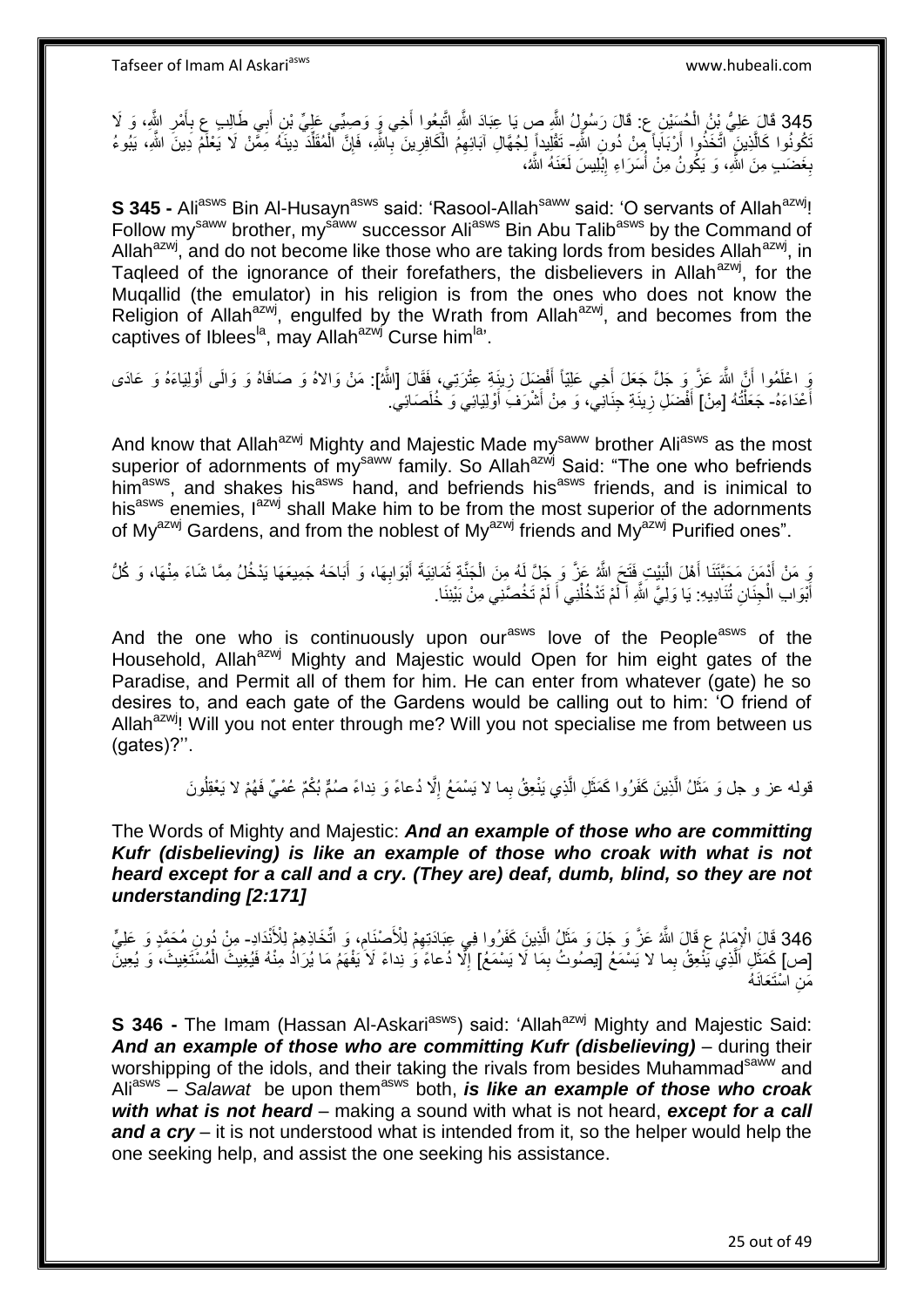صُمٍّ بُكْمٌ عُمْبٍ ۚ عَنِِ الْهُدَى- فِي اتِّبَاعِهِمُ الْأَنْدَادَ مِنْ دُونِ اللَّهِ، وَ الْأَضْدَادَ لِأَوْلِيَاءٍ اللَّهِۦ الْأَنْدَادَ مِنْ دُونِ اللَّهِ، وَ الْأَضْدَادَ لِأَوْلِيَاءٍ اللَّهِۦ الْأَشَادَ مِنْ دُونِ ْ ِّ ِ َ ِ ه نَ لَقَٰبُو هُمْ بِأَلْقَالَبِ أَفَّاضِلِ الْأَئِمَّةِ الَّذِينَ نَصْبَهُمُ اللَّهُ لِإِقَامَةٍ ۖ دِينِ اللَّهِ فَهُمْ لا يَعْقِلُونَ أَمَرَ اللَّهُ عَنَّ وَ جَلَّ. ه َ ْ َ **∶** ُ َ

*(They are) deaf, dumb, blind* – from the Guidance, with regards to their following the rivals from besides Allah<sup>azwj</sup>, and the opposites of the Guardians<sup>asws</sup> of Allah<sup>azwj</sup>, those He<sup>azwj</sup> Named them<sup>asws</sup> as the nest of the Caliphs of Allah<sup>azwj</sup>, and Entitled them with the titles of preferable Imams<sup>asws</sup>, those whom Allah<sup>azwj</sup> Appointed for the establishment of the Religion of Allah<sup>azwj</sup>, so they are not understanding – the Command of Allah<sup>azwj</sup> Mighty and Majestic.

قَالَ عَلِيُّ بْنُ الْحُسَيْنِ ع: هَذَا فِي عُبَّادِ الْأَصْنَامِ، وَ فِي النُّصَّابِ لِأَهْلِ بَيْتِ مُحَمَّدٍ ص نَبِيِّ اللَّهِ، هُمْ أَتْبَاعُ إِبْلِيسَ وَ عُتَاةُ ِ ِ َ ِ مَرَدَتِهِ، سَوْفَ يَصِيرُونَ إِلَى الْهَاوِيَةِ. ِ ْ ∣∣<br>∶

Ali<sup>asws</sup> Bin Al-Husayn<sup>asws</sup> said: 'This is regarding the worship of the idols, and regarding the Nasibi's) hostility to the People<sup>asws</sup> of the Household of Muhammad<sup>saww</sup>, Prophet<sup>saww</sup> of Allah<sup>azwj</sup>. They (*Nasibis*) are the followers of Iblees<sup>la</sup> and the hardened ones of his<sup>la</sup> renegades. Soon they would be going to the Abyss.

347 ثُمَّ قَالَ رَسُولُ اللَّهِ صِ تَعَوَّذُوا بِاللَّهِ مِنَ الشَّيْطَانِ الرَّجِيمِ، فَإِنَّ مَنْ تَعَوَّذَ بِاللَّهِ مِنْهُ أَعَاذَهُ اللَّهُ [وَ تَعَوَّذُوا] مِنْ هَمَزَاتِهِ وَ<br>يَرْكُمُ أَيْرَ مِن أَيَّهُ إِنَّ أَنْ َ َ ة **∶** ِ ِ نَفَخَاتِهِ وَ نَفَثَاتِهِ. أَ تَدْرُونَ مَا هِيَ أَمَّا هَمَزَاتُهُ: فَمَا يُلْقِيهِ فِي قُلُوبِكُمْ مِنْ بُغْضِنَا أَهْلَ الْبَيْتِ. ة<br>أ َ ِ ْ َ َ ْ

**S 347 -** Then Rasool-Allah<sup>saww</sup> said: 'Seek Refuge with Allah<sup>azwj</sup> from the Pelted Satan<sup>la</sup>, for the one who seeks Refuge with Allah<sup>azwj</sup> from him<sup>la</sup>, Allah<sup>azwj</sup> would Shelter him – and seek Refuge – from his<sup>la</sup> whispering suggestions, and his<sup>la</sup> blowing, and his<sup>la</sup> puffing. Are you knowing what it is? As for his<sup>la</sup> whispering suggestions, so it is what he<sup>la</sup> casts into your hearts from (having) our<sup>asws</sup> hatred, of the People<sup>asws</sup> of the Household.

قَالُوا: يَا رَسُولَ اللَّهِ وَ كَيْفَ نُبْغِضُكُمْ- بَعْدَ مَا عَرَفْنَا مَحَلَّكُمْ مِنَ اللَّهِ وَ مَنْزِلَتَكُمْ قَالَ ص: بِأَنْ تُبْغِضُوا أَوْلِيَاءَنَا وَ تُحِبُّوا َ أ ِ ِ أَعْدَاءَنَا، فَاسْتَعِيذُوا بِاشٍّهِ مِنْ مَحَبَّةِ أَعْدَٰائِنَا وَ عَدَاوَةِ أَوْلِيَائِنَا، فَتُعَاذُوا مِنْ بُغْضِنَا وَ عَدَاوَتا مَنْ أَحَدَا مَنْ أَحَدَا مَنْ أَعْدَاءَنَا فَقَدْ عَادَانًا َ ِ ∣ٍ َ َ نَ نَحْنُ مِنْهُ بِرَاءٌ، وَ اللَّهُ عَزَّ وَ جَلَّ مِنْهُ بَرِيءٌ. ِ

They said, 'O Rasool-Allah<sup>saww</sup>! And how can we have hatred for you<sup>asws</sup> all after you<sup>saww</sup> making us recognise your<sup>asws</sup> places from Allah<sup>azwj</sup> and your<sup>asws</sup> statuses?' He<sup>saww</sup> said: 'By your hating our<sup>asws</sup> friends and loving our<sup>asws</sup> enemies. Therefore, seek Refuge with Allah<sup>azwj</sup> from having the love of our<sup>asws</sup> enemies, and enmity of our<sup>asws</sup> friends. So seek Refuge from having our<sup>asws</sup> hatred and our<sup>asws</sup> enmity, for the one who loves our<sup>asws</sup> enemies, so he has been inimical to us<sup>asws</sup>, and we<sup>asws</sup> are disavowed from him, and Allah<sup>azwj</sup> Mighty and Majestic is Disavowed from him".

قوِله عز و جِلٍ يا أَيُّهَا الَّذِينَ آمَنُوا كُلُوا مِنْ طَيِّبات ما رَزَقْناكُمْ وَ اشْكُرُوا لِلَّهِ إِنْ كُنْتُمْ إِيَّاهُ تَعْبُدُونَ إِنَّما حَرَّمَ عَلَيْكُمُ الْمَيْتَةَ وَ ه ْ ِ ∣l<br>∶ٌ ∣l<br>∶ الذَّمَ وَ لَحْمَ الْخِنْزِيرِ وَ ما أُهِلَّ بِهِ لِغَيْرِ اللَّهِ فَمَنِ اصْطُرَّ غَيْرَ باغٍ وَ لا عادٍ فَلا إِثْمَ عَلَيْهِ ٰإِنَّ اللَّهَ غَفُولٌ رَحيمٌ الم<br>أ ِ ٍ **∶** ِ ُ **∶** ِ ْ ِ

The Words of Mighty and Majestic: *O you those who are believing! Eat from the good (things) what We Provided you (with), and give thanks to Allah if it is Him you are worshipping [2:172]*

*But rather, (it is) Prohibited upon you, the dead, and the blood, and flesh of the swine, and whatever is dedicated with for other than Allah. But the one who is*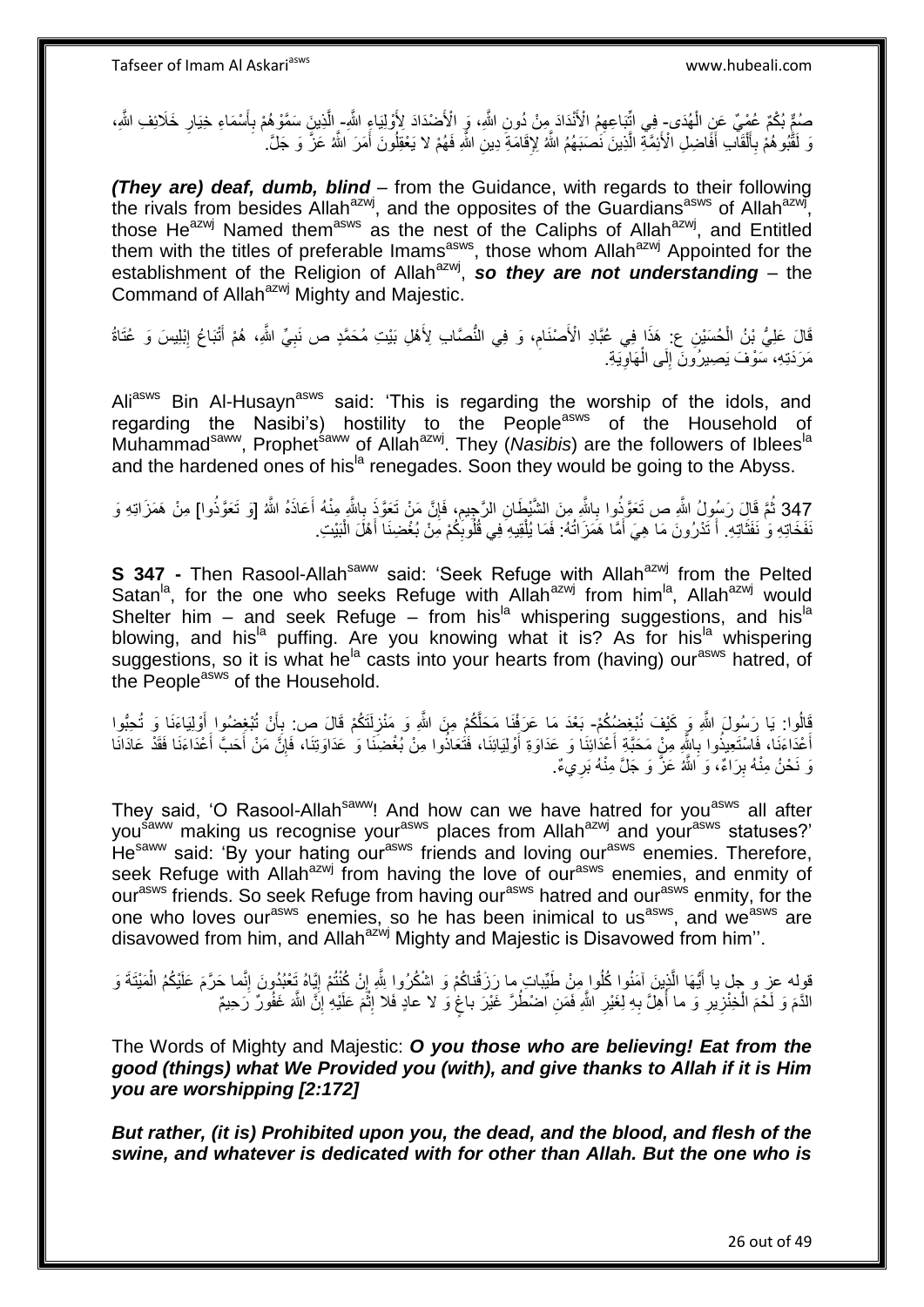Tafseer of Imam Al Askariasws www.hubeali.com

*desperate, without coveting nor transgressing, so there is no sin upon him. Surely Allah is Forgiving, Merciful [2:173]*

348 قَالَ الْإِمَامُ عِ قَالَ اللَّهُ عَنَّ وَ جَلَّ: يِا أَيُّهَا الَّذِينَ آمَنُوا بِتَوْحِيدٍ اللَّهِ، وَ نُبُوَّةٍ مُحَمَّدٍ ص رَسُولِ اللَّهِ وَ بِإِمَامَةِ عَلِيٍّ وَلِيٍّ اللَّهِ:<br>وُفُّدت تَبَعَّل الْإِمَامُ عَلَيْ ן<br>יִ **∶** ِ ه َ كُلُوا مِنْ طَيِّبَاتِ ٰمآ رَزَقْناكُمْ وَ اشْكُرُوا لِلَّهِ عَلَى مَا رَزَقَكُمْ مِنْْهَا بِالْمُقَامِ عَلَى وَلَايَةِ مُحَمَّدٍ وَ عَلِيٍّ ِ ِ ْ ِ

**S 348 -** The Imam<sup>asws</sup> said: 'Allah<sup>azwj</sup> Mighty and Majestic Said: O you those who are believing! – in the *Tawheed* (Oneness) of Allah<sup>azwj</sup>, and Prophet-hood of Muhammad<sup>saww</sup>, Rasool<sup>saww</sup> of Allah<sup>azwj</sup>, and in the Imamate of Ali<sup>asws</sup>, Guardian of Allah<sup>azwj</sup>, Eat from the good (things) what We Provided you (with), and give *thanks to Allah* – Upon what He<sup>azwj</sup> Provided you from it, with the staying upon the Wilayah of Muhammad<sup>saww</sup> and Ali<sup>asws</sup>.

لِبَقِيَكُمُ اللَّهُ تَعالَى بِذَلِكَ شُرُورَ الشَّيَاطِينِ- الْمُتَمَرِّدَةِ عَلَى رَبِّهَا عَزَ وَ جَلِّ، فَإِنَّكُمْ كُلَّمَا جَدَّدُتُمْ عَلَى أَنْفُسِكُمْ- وَلَايَةَ مُحَمَّدٍ وَ عَلِيٍّ َ ه ׀ו<br>ְי ع تَجَدُّدُ عَلَى مَرَدَةِ الشَّيَاطِينِ لَعَائِنُ اللَّهِ، وَ أَعَاذَكُمُ اللَّهُ مِنْ نَفَخَاتِهِمْ وَ نَفَثَاتِهِمْ. َ َ

Allah<sup>azwj</sup> the Exalted has Protected you all with that (from) the evils of Satans<sup>la</sup>, the renegades upon their<sup>la</sup> Lord<sup>azwj</sup> Mighty and Majestic. Therefore, every time you all renew upon yourselves the Wilayah of Muhammad<sup>saww</sup> and Ali<sup>asws</sup>, you should renew upon the renegade Satans<sup>la</sup>, the Curses of Allah<sup>azwj</sup>, and Allah<sup>azwj</sup> will Shelter you from their<sup>la</sup> blowing(s) and their<sup>la</sup> puffing.

فَلَمَّا قَالَهُ رَسُولُ اللَّهِ صِ قِيلَ: يَا رَسُولَ اللَّهِ، وَ مَا نَفَخَاتُهُمْ قَالَ: هِيَ مَا يَنْفُخُونَ بِهِ عِنْدَ الْغَضَبِ فِي الْإِنْسَانِ- الَّذِي يَحْمِلُونَهُ ْ ِ ه عَلَى هَلَاكِهِ فِي دِينِهِ وَ دُنْيَاهُ، وَ قَدْ يَنْفُخُونَ فِي غَيْرِ حَالِ الْغَضَبِ بِمَا يَهْلِكُونَ بِهِ ِ ِ ْ ِ

So when Rasool-Allah<sup>saww</sup> said it, it was said, 'O Rasool-Allah<sup>saww</sup>! And what are their blowing(s)?' He<sup>saww</sup> said: 'It is what they<sup>la</sup> are blowing with during the anger in the human being which carries him upon his destruction in his Religion and his world, and they<sup>la</sup> (also) have blown during other than the state of anger with what they<sup>la</sup> are destroying him with.

اً تَدْرُونَ مَا أَشَدُّ مَا يَنْفُخُونَ بِهِ هُوَ مَا يَنْفُخُونَ بِأَنْ يُوهِمُوهُ- أَنَّ أَحَداً مِنْ هَذِهِ الْأُمَّةِ فَاضِلٌ عَلَيْنَا، أَوْ عِدْلٌ لَنَا أَهْلِ الْبَيْتِ، َ ِ **∶** َ َ َ اُ ْ كَلَّا- وَ اللَّهِ- بَلْ جَعَلَ اللَّهُ ثَعَالَى مُحَمَّداً ص ثُمَّ آلَ مُحَمَّدٍ فَوْقَ جَمِيعٍ هَذِهِ الْأُمَّةِ، كَمَا جَعَلَ اللَّهُ تَعَالَى الْسَّمَاءَ فَوْقَ الْأَرْضِ وَ ِ .<br>• • • • كَمَا زَادَ نُورُ الشَّمْسِ وَ الْقَمَرِ عَلَى السُّهَا. **∶** ْ

Are you knowing what is the most intense of what they<sup>la</sup> are blowing with? It is what they<sup>la</sup> are blowing by worrying him that someone from this community is preferable over us<sup>asws</sup>, or equal to us<sup>asws</sup>, the People<sup>asws</sup> of the Household. Never! By Allah<sup>azwj</sup>! But Allah<sup>azwj</sup> the Exalted Made Muhammad<sup>saww</sup>, the Progeny<sup>asws</sup> of Muhammad<sup>saww</sup> to be above the entirety of this community, just as Allah<sup>azwj</sup> the Exalted Made the sky to be above the earth, and just as the light of the sun and the moon is more enhanced over the distant stars'.

قَالَ رَسُولُ اللَّهِ ص: وَ أَمَّا نَفَثَاتُهُ: فَأَنْ يَرَى أَحَدُكُمْ أَنَّ شَيْئاً بَعْدَ الْقُرُ إِنِ أَشْفَى لَهُ مِنْ ذِكْرِيَا أَهْلَ الْبَيْتِ وَ مِنَ الصَّلَاةِ عَلَيْنَا، َ ْ َ َ َ َ َ ْ َ ِ فَإِنَّ اللَّهَ عَنَّ وَ جَلٍّ جَعَلَ ذِكْرَنَا أَهْلَ الْبَيْتِ شِفَاءً لِلصُّدُورِ، وَ جَعَلَ الصُّلَوَاتِ عَلَيْنَا مَاحِيَةً لِلْأَوْزَارِ وَ النُّنُوبِ، وَ مُطَهِّرَةً مِنَ ِ ْ َ ِ ِ الْعُيُوبِ وَ مُضَاعِفَةً لِلْحَسَنَاتِ. ْ

Rasool-Allah<sup>saww</sup> said: 'And as for his<sup>la</sup> puffing – so if one of you views that there is something after the Quran as a healing for him than our<sup>asws</sup> mention of the People<sup>asws</sup> of the Household, and from the (sending of) Salawat upon us<sup>asws</sup>, for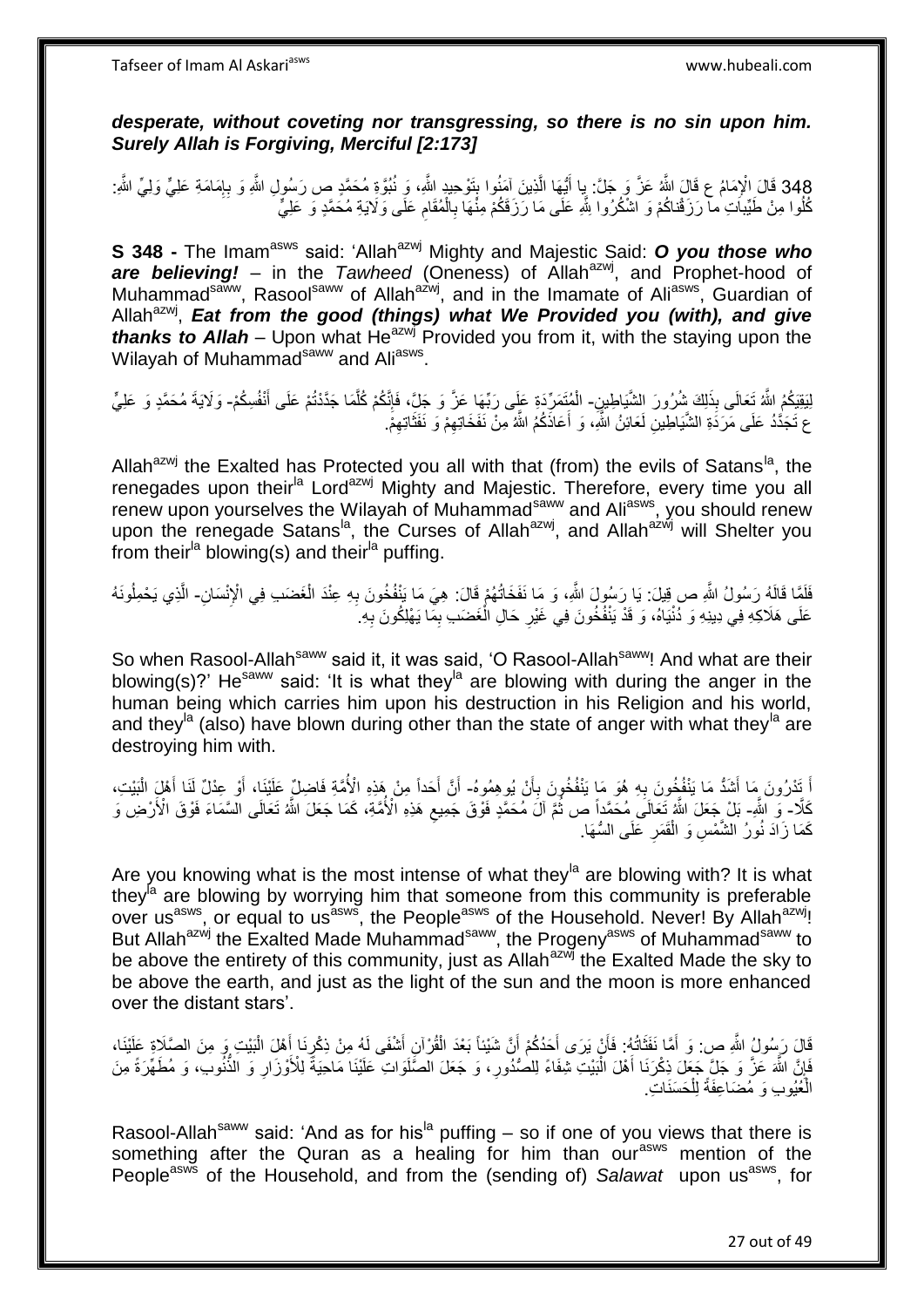Allah<sup>azwj</sup> Mighty and Majestic Made our<sup>asws</sup> mention, the People<sup>asws</sup> of the Household, as a healing for the chests, and Made the *Salawat* upon us as a deletion of the burdens of the sins, and a cleansing from the faults, and a multiplication of the good deeds.

349 قَالَ الْإِمَامُ عِ قَالَ اللَّهُ عَلَّ وَ جَلَّ: إِنْ كُنْتُمْ إِيَّاهُ تَعْبُدُونَ [أَيْ إِنْ كُنْتُمْ إِيَّاهُ تَعْبُدُونَ] فَاشْكُرُوا نِعْمَةَ اللَّهِ بِطَاعَةِ مَنْ أَمَرَكُمْ<br>349 َ ِ ِ ِ َ **֓**ׇ֚֓ ِ بِطَاعَتِهِ- مِنْ َمُحَمَّدٍ وَ عَلِيٍّ وَ خُلَفَائِهِمُ الطَّيِّبِينَ. ِ ِ ِ

**S 349 -** The Imam<sup>asws</sup> said: 'Allah<sup>azwj</sup> Mighty and Majestic Said *if it is Him you are worshipping [2:172]* – i.e., if it is Him<sup>azwj</sup> you are worshipping, then be thankful for the Bounties of Allah<sup>azwj</sup> by obeying the one He<sup>azwj</sup> Commanded with obeying him, from Muhammad<sup>saww</sup> and Ali<sup>asws</sup>, and their<sup>asws</sup> goodly Caliphs.

نُمَّ فَالَ عَزَّ وَ جَلَّ: إِنَّما حَرَّمَ عَلَيْكُمُ الْمَيْتَةَ الَّتِي مَاتَتْ حَتْفَ أَنْفِهَا بِلَا ذَبَاحَةٍ مِنْ جَيْثُ أَذِنَ اللَّهُ فِيهَا وَ الدَّمَ وَ لَحْمَ الْخِنْزِيرِ أَنْ **∶** َ ه ْ ِ ُ َ َ ِ ِ ْ تَأْكُلُوهُ وَ مَا أُهِلَّ بِهِ لِغَيْرِ اللَّهِ مَا ذُكِرَ اسْمُ غَيّْرِ اللَّهِ عَلَيْهِ مِنَ الذَّبَائِح، وَ هِيَ الَّتِي يَتَقَرَّبُ بِهَا الْكُفَّارُ بِأُسَامِي أَنْدَادِهِمُ اَلَّتِي ْ **∶** ِ ا<br>ا َ َ **∶** ِ ه  $\zeta$ ِ ه اتَّخَذُو هَا مِنْ دُونِ اَللَّهِ.

Then Allah<sup>azwj</sup> Mighty and Majestic Said: **But rather, (it is) Prohibited upon you,** *the dead*- which dies open-mouthed without having been slaughtered from where Allah<sup>azwj</sup> Permitted with regards to it, **and the blood, and flesh of the swine** – to be eating it, *and whatever is dedicated with for other than Allah* – what the name of other than Allah<sup>azwj</sup> is mentioned over it from the slaughtered, and it is which the *Kafirs* are drawing closer with by naming their rivals which they are taking to from besides Allah<sup>azwj</sup>.

نُمَّ قَالَ عَزَّ وَ جَلَّ: فَمَنِ اضْطُرَّ إِلَى شَيْءٍ مِنْ هَذِهِ الْمُحَرَّمَاتِ غَيْرَ بِاغٍ وَ هُوَ غَيْرُ بَاغٍ- عِنْدَ الضَّرُورَةِ عَلَى إِمَامٍ هُدًى وَ لإِ لَ  $\frac{1}{2}$ ْ ٍ ऽ<br>ऽ ֧֦֦֧֦֧֓֝֝֝֝֓֝ ِ عادٍ وَ لَا مُغَتَدٍ قَوَّالٍ بِالْبَاطِلِ- فِي َنُبُوَّةِ مَنْ أَيْسَ بِنَبِيٍّ، أَوْ إِمَامَةٍ مَنْ أَيْسَ بِإِمامٍ فَلا أَثْمَ عَلَيْهِ فِي تَتَاوُّلِ هَذِهِ اَلْأَمُّنْيَاءِ إِنَّ اللَّهَ ا.<br>ا **∶** ِ اُ **∶**  ِ ן, ِ ا<br>ا ِ ِ غَفُورٌ رَحِيمٌ سَتَّارٌ لِغُيُوبِكُمْ أَيُّهَا الْمُؤْمِنُونَ، رَحِيمٌ بِكُمْ حِينَ أَبَاحَ لَكُمْ فِي الضَّرُورَّةِ مَا حَرَّمَهُ فِي الْرَّخَاءِ. َ ِ ْ َ ِ

Then the Mighty and Majestic Said: *But the one who is desperate* – to something from these Prohibitions, *without coveting*– and he is without a desire (for it) – during the necessity – upon an Imam<sup>asws</sup> of Guidance, **nor transgressing** – nor giving significance by speaking with the falsehood regarding a prophet-hood of the one who isn't a Prophet<sup>as</sup>, or (speaking of) Imamate of the one who isn't an Imam<sup>asws</sup>, so there is no sin upon him – in taking these things, Surely Allah is *Forgiving, Merciful [2:173]* – a Concealer of your faults, O you *Momineen*! He<sup>azwj</sup> is Merciful with you where He $a$ <sup>zwj</sup> Permitted for you during the desperation what He $a$ <sup>zwj</sup> Prohibited during the ease''.

350 قَالَ عَلِيُّ بْنُ الْحُسَيْنِ ع قَالَ رَسُولُ اللَّهِ ص يَا عِيَادَ اللَّهِ اتَّقُوا الْمُحَرَّمَاتِ كُلَّهَا- وَ اعْلَمُوا أَنَّ غِيبَتَكُمْ لِأَخِيكُمُ الْمُؤْمِنِ-ْ َ ه ْ ْ مِنْ شِيعَةِ آلِ مِّحَمَّدٍ أَعْظَمُ فِي التَّحْرِيمِ مِنَ الْمَيْتَةِ- قَالَ اللَّهُ جَلَّ وَ عَلَا: «وَ لا يَغْتَبْ بَعْضُكُمْ بَعْضاً- أَ يُحِبُّ أَحَدُكُمْ أَنْ يَأْكُلَ ْ ِ **∶** َ **ٔ** َ َ َ لَحْمَ أَخِيهِ مَيْتَأَ فَكَرِ هُتُمُوهُ» ِ َ

**S 350 –** Ali<sup>asws</sup> Bin Al-Husayn<sup>asws</sup> said: 'Rasool-Allah<sup>saww</sup> said: 'O servants of Allah<sup>azwj</sup>! Fear the Prohibitions, all of them  $-$  and know that your backbiting of your Momin brother from the Shias of the Progeny<sup>asws</sup> of Muhammad<sup>saww</sup> – is greater Prohibition than (eating) the dead. Allah<sup>azwj</sup> Majestic and Exalted Said: **and do not** *backbite each other - would one of you like to eat the flesh of his dead brother? But you abhor it [49:12]*.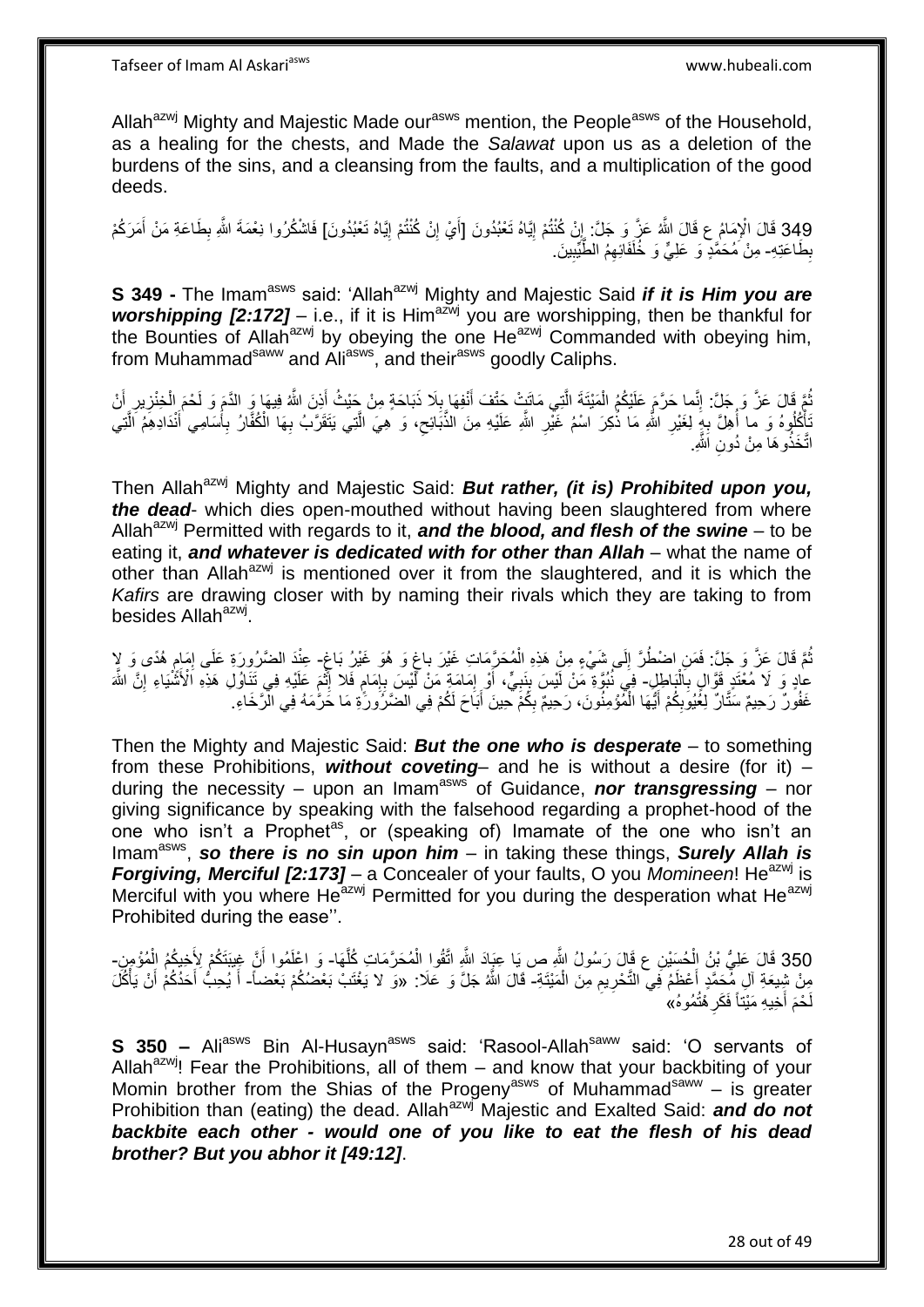رْ إِنَّ الذَّمَ أَخَفُّ عَلَيْكُمْ- فِي تَحْرِيمِ أُكْلِهِ- مِنْ أَنْ يَشِيَ أَحَدُكُمْ بِأَخِيهِ الْمُؤْمِنِ مِنْ شِيعَةِ مُحَمَّدٍ ص إِلَى سُلْطَانٍ جَائِرٍ ، فَإِنَّهُ حِينَئِذٍ َ ِ **ٍ** ا∣<br>ِ∘ِ ِ ْ َ ِ َ قَدْ أَهْلَكَ نُفْسَهُ وَ أَخَاهُ الْمُؤْمِّنَ وَ الْمُتُلْطَانَ الَّذِي وَشَيِّ بِهِ إِلَيْهِ ۢ َ اً<br>ا لَ ِ **∶** ه ْ

And that the (drinking of the) blood is lighter upon you – regarding the Prohibition of consuming it – that if one of you informs of his Momin brother from Shias of Muhammad<sup>saww</sup> to a tyrannous ruling authority, for he would have destroyed himself, and his Momin brother, and the ruling authority to whom he informed of him to him.

وَ إِنَّ لَحْمَ الْخِنْزِيرِ أَخَفُّ تَجْرِيماً- مِنْ تَعْظِيمِكُمْ مَنْ صَغَّرَهُ اللَّهُ، وَ تَسْمِيَتِكُمْ بِأَسْمَائِنَا أَهْلَ الْبَيْتِ، وَ تَلَقَّلُهُمْ بِأَلْقَابِنَا مَنْ سَمَّاهُ اللَّهُ ِ َ **∶** ِ ْ ِ اً ِ ِ ْ َ ِ ِ :<br>ا َ بِأَسَّمَاءِ الْفَاسِقِينََ، وَ لَقَّبَهُ بِأَلْقَاكِ الْفَاجِرِينَ **∶** ْ ْ َ **∶** ْ َ **∶** 

And that the flesh of the swine is lighter in Prohibition than your revering of the one whom Allah<sup>azwj</sup> Belittled, and your naming him with our<sup>asws</sup> names (titles) of the People<sup>asws</sup> of the Household, and your teknonyming him with our<sup>asws</sup> teknonyms to the one whom Allah<sup>azwj</sup> Named with the names of the mischief-makers, and Teknonymed him with the teknonyms of the evil doers.

وَ إِنَّ مَا أُهِلَّ بِهِ لِغَيْرِ اللَّهِ أَخَفُّ تَحْرِيماً عَلَيْكُمْ- مِنْ أَنْ تَعْقِدُوا نِكَاحاً أَوْ صَلَاةَ جَمَاعَةٍ بِأَسْمَاءِ أَعْدَائِنَا الْغَاصِبِينَ لِحُقُوقِنَا- إِذَا **∶** َ **∶** ِ ا<br>ا **׀** ِ ْ َ اً ِ َ اُ مْ يَكُنْ عَلَيْكُمْ مَِنْهُمْ تَقِيَّةُ، لَ

And that (consuming) whatever has been sacrificed for other than Allah $a^{2}$ y is lighter in Prohibition upon you than if you were to tie a knot of marriage or a congregational *Salat* with the names of our<sup>asws</sup> enemies, the usurpers of our<sup>asws</sup> rights – when there does not happen to be *Taqiyya* upon you, from them.

قَالَ اللَّهُ عَزَّ وَ جَلَّ: فَمَنِ اضْطُرَّ إِلَى شَيْءٍ مِنْ هَذِهِ الْمُحَرَّمَاتِ غَيْرَ بِاغٍ وَ لا عادٍ فَلا إِثْمَ عَلَيْهِ مَنِ اضْطُرَّهُ اللَّهْوُ إِلَى تَنَاوُلِ<br>وَ  $\frac{1}{2}$ **ٔ** ِ ٍ ِ ه ثَمَيْءٍ مِنْ هَذِهِ الْمُحَرَّمَاتِ- وَ هُوَ مُعْتَقِدٌ لِطَّاعَةِ اللَّهِ تَعَالَى إِذَا زَالَتِ الثَّقِيَّةَ فَلَا إِثْمَ عَلَيْهِ. **ٔ** ِ

Allah<sup>azwj</sup> Mighty and Majestic Says: **But the one who is desperate** – to anything from these Prohibitions, *without coveting nor transgressing, so there is no sin upon him [2:173]* – the one who is driven out of necessity to taking anything from these Prohibitions – and he believes in the obedience to Allah<sup>azwj</sup> the Exalted. when the *Taqiyya* is removed, then there is no sin upon him.

وَ كَذَلِكَ مَنِ اضْطُرَّ إِلَى الْوَقِيعَةِ فِي بَعْضِ الْمُؤْمِنِينَ، لِيَدْفَعَ عَنْهُ أَوْ عَنْ نَفْسِهِ بِذَلِكَ الْهَلَاكَ- مِنَ الْكَافِرِينَ النَّاصِبِينَ، وَ مَنْ اُ ْ :<br>ا יִי (ו ْ ِ ِ ْ وَشَى بِهِ أَخُوهُ الْمُؤْمِنُ – أَوْ وَشَى بِجَمَاعَةٍ مِنَ الْمُسْلِمِينَ لِيُهْلِكُهُمْ، فَانْتَصَدَ لِنَفْسِهِ وَ وَشَى بِهِ وَحْدَهُ بِمَا يَعْرِفُهُ مِنْ عُيُوبِهِ- الَّتِي ْ َ ِ ِ ِ .<br>≅ ْ **∶**  ِ ه َلَا يَكْذِبُمُ فِيهَا، وَ مَنْ عَظَّمَ مُهَانًاً فِي حُكْمِ اللَّهِ، أَوْ أَوْهَمَ الْإِزْرَاعَ عَلَى عَظِيمٍ فِي دِينِ اللَّهِ إِللَّقَيِّةِ عَلَيْهِ وَ عَلَى نَفْسِهِ، وَ مَنّْ ֧֓׆֧ َ َ ِ سَمَّاهُ بِالْأَسْمَاءِ الْشَّرِيفَةِ خَوْفاً عَلَى نَفْسِهِ، وَ مَنْ تَقَبَّلَ أَحْكَامَهُمْ تَقِيَّةً، فَلَا إِثْمَ عَلَّيْهِ فِي ذَلِّكَ، لِأَنَّ اللَّهَ تَعَلَّى وَسَّعَ لَّهُمْ فِي الثَّقِيَّةِ. **∶ ∶ ٔ** ِ

And similar to that is the one who is driven to speak ill regarding one of the Momineen, in order to defend from him or from himself with that destruction from the *Kafirs*, the Nasibis – and the one who informs on his Momin brother – or informs on a group of the Muslims to destroy them, so he helps himself, and informs with it alone with what he recognises from his faults – in which there is no lie in it, and the one who magnifies a disgraced one in the Judgment of Allah<sup>azwj</sup>, or purports the lowliness on a great one in the Religion of Allah<sup>azwj</sup> – due to the *Taqiyya* upon him and upon himself, and the one who names him with the noble names out of fear upon himself, and the one who accept their ruling out of *Taqiyya*, so there is no sin upon him in that, because Allahazwj the Exalted has Given leeway for them in during the *Taqiyya*.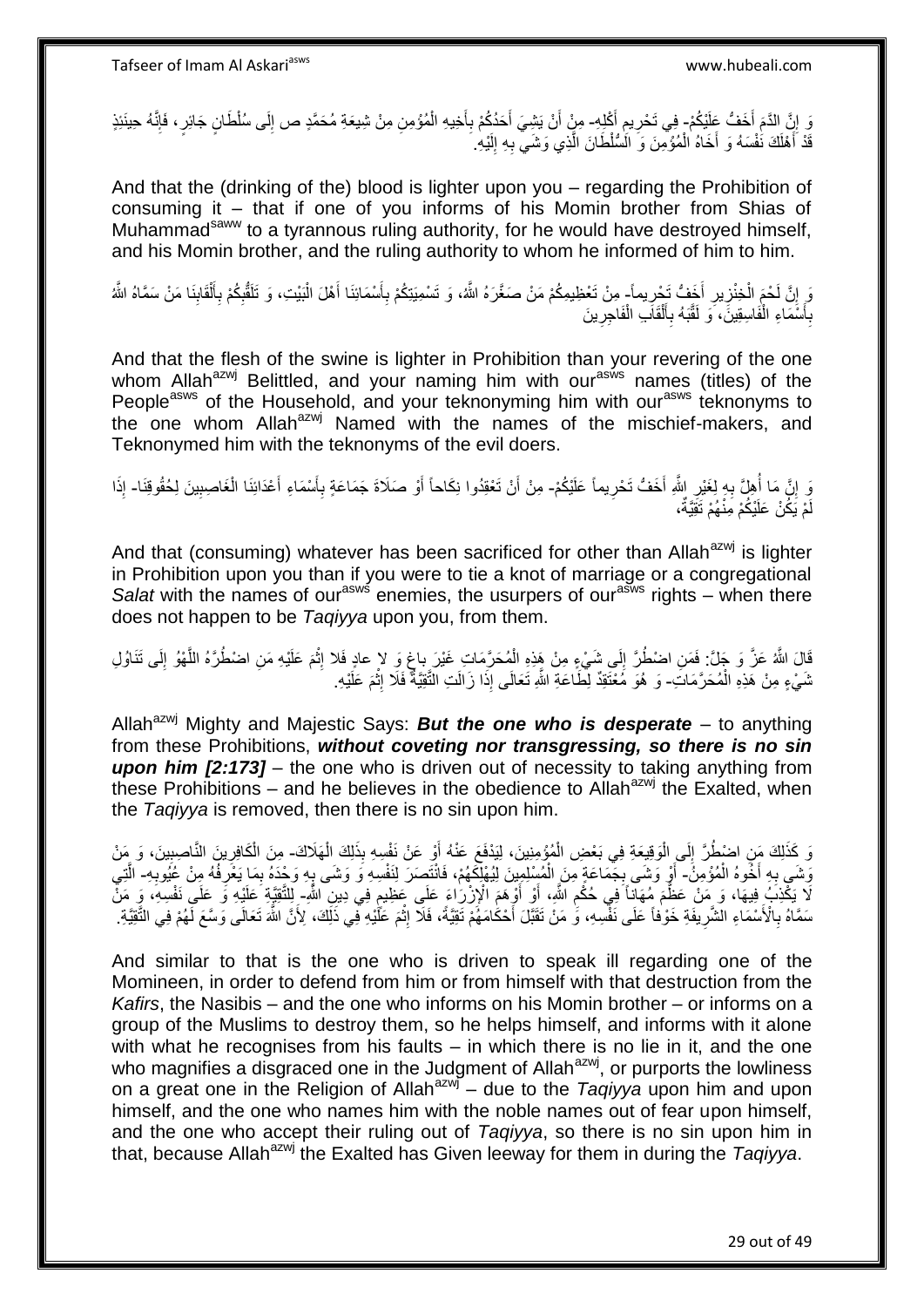351 نَظَرَ الْبَاقِرُ ع إِلَى بَعْضِ شِيعَتِهِ وَ قَدْ دَخَلَ خَلْفٍ بَعْضِ الْمُخَالِفِينَ إِلَى الصَّلَاةِ وَ أَحَسَّ الشَّيعِيُّ بِأَنَّ الْبَاقِرَ ع قَدْ عَرَفَ ْ أ ِ َ ِ ْ  $\frac{1}{2}$ ْ َذِكَ مِنْهُ، فَقَصَدَهُ وَ قَالَ: أَعْتَذِرُ إِلَيْكَ يَا ابْنَ رَسُولِ اللَّهِ مِنْ صَلَاتِي خَلْفَ فَلَآنٍ، فَإِنِّي أَنَّقِيهِ، وَ لَوْ لَا ذَٰٓلِكَ لَصَلَّيْتُ وَحْدِي َ ا∣<br>ِ∘ ْ لَ יִי<br>י اً<br>ا ه

**S 351 –** Al-Baqir<sup>asws</sup> looked at one of his<sup>asws</sup> Shias and he had entered to be behind the adversaries in the *Salat*, and he sensed the Shiite feeling that Al-Baqir<sup>asws</sup> had recognised that from him. So he aimed it and said, 'I am (presenting) an excuse to you<sup>asws</sup>, O son<sup>asws</sup> of Rasool-Allah<sup>azwj</sup>, from my praying behind so and so, for I fear him, and had it not been for that, I would have prayed alone'.

قَالِ لَهُ الْبَاقِرُ عِن يَا أَخِي- إِنَّمَا كُنْتَ تَحْتَاجُ أَنْ تَعْتَذِرَ لَوْ تَزَكْتَ، يَا عَبْدَ اللَّهِ الْمُؤْمِنَ مَا زَالَتْ مَلَائِكَةُ السَّمَاوَاتِ السَّبْع- وَ َ ْ ْ َ ֺ֧֦֧֦֧֦֧֦֧֦֦֧֦֧ׅ֦֧֦֧֦֧֦֧֦֧֦֧֦֧֦֧֦֧֦֧֦֧֦֧֦֧֦֧֦֧֦֧֦֧֚֚֝֝֝֜֜<br>֧֧֧֧֪֪֧֦֧֧֪֪֚֜֜֞֓֞֞֞֞֞֞֜֜֞֞֝֝֘֜֝ ِ الْأَرَضِينَ السَّبْعِ تُصَلِّي كَلَيْكَ، وَ تَلْعَنُ إِمَامَكَ ذَاكَ وَ إِنَّ اللَّهَ تَعَالَى أَمَرَ أَنْ تُحْسَبَ لَكَ صَلَاتُكَ خَلْفَهُ لِلتَّقِيَّةِ- بِسَبْعِمِائَةِ صَلَاةٍ ِ ِ ْ ِ ْ َ َ ِ وْ صَلَّيْتَهَا وَحْدَكَ فَعَلَيْكَ بِالتَّقِيَّةِ، ِ ه لَ

So Al-Baqir<sup>asws</sup> said to him: 'O my<sup>asws</sup> brother! But rather, you would have been needy to present an excuse if you had not done so. O Momin servant of Allah<sup>azwj</sup>! The Angels of the seven skies and the seven earth have not ceased to send Blessings upon you, and curse that prayer leader of yours, and Allah<sup>azwj</sup> the Exalted has Commanded that your *Salat* behind him out of *Taqiyya* should be reckoned with seven hundreds *Salat* had you prayed alone, therefore, it is upon you to be with the *Taqiyya*.

وَ اعْلَمْ أَنَّ اللَّهَ تَعَالَى يَمْقُتُ تَارِكَهَا كَمَا يَمْقُتُ الْمُتَّقِيَ مِنْهُ، فَلَا تَرْضَ لِنَفْسِكَ أَنْ تَكُونَ مَنْزِلَتُكَ عِنْدَ اللَّهِ كَمَنْزِلَةِ أَعْدَائِهِ. َ ْ **∶** َ لَ ِ لَ **∶** 

And know that Allah<sup>azwj</sup> the Exalted Detests its neglecter just as  $He^{azwj}$  Detests the one who abstains from it, therefore do not expose yourself for your status to happen to be in the Presence of Allah<sup>azwj</sup> like the status of His<sup>azwj</sup> enemies'.

ُقولِه عز و جل إِنَّ الَّذِينَ يَكْتُمُونَ ما أَنْزَلَ اللَّهُ مِنَ اِلْكِتابِ وَ يَشْتَرُونَ بِهِ ثَمَناً فَلِيلًا أُولئِكَ ما يَأْكُلُونَ فِي بُطُونِهِمْ إِلَّا النَّالَ وَ لا **ٔ** ا<br>ا َ ِ ْ َ ه ِ ِ ِ يُكَلِّمُهُمُ اللَّهُ يَوْمَ الْقِيامَةِ وَ ٍ لا يُزَكِّيهِمْ وَ لَهُمْ عَذابٌ أَلِيمٌ أُولِئِكَ الَّذِينَ إشْتَرَوُا الضَّلالَةَ بِالْهُدى وَ الْعَذابَ بِالْمَغْفِرَةِ فَما أَصْبَرَهُمْ ه اُ َ ِ ْ ْ ِ َ ْ ِ ْ عَلَى الْذَّارِ ذلِكَ بِأَنَّ اللَّهَ نَزَّلَ الْكِتَابَ ٰبِالْحَقِّ ۚ وَ إِنَّ الَّذِينَ ٰ اخْتَلَفُوا فِي الْكِتابِ لَفِي شِقاقٍ بَعِيدٍ اُ ِ **∶** ْ اً ِ ْ ِ ْ

*Those who are concealing what Allah Revealed from the Book and are purchasing a small price with it, they are not devouring into their bellies except for the Fire, nor will Allah be Speaking to them on the Day of Judgment, nor will He be Purifying them, and for them would be a painful Punishment [2:174]* 

*They are those who are buying the straying by (selling) the Guidance, and (buying) the Punishment by (selling) the Forgiveness. So what would be their patience upon the Fire? [2:175]*

*That is because Allah Revealed the Book with the Truth, and those who are differing regarding the Book, they are in discord, remote (from the Truth) [2:176]*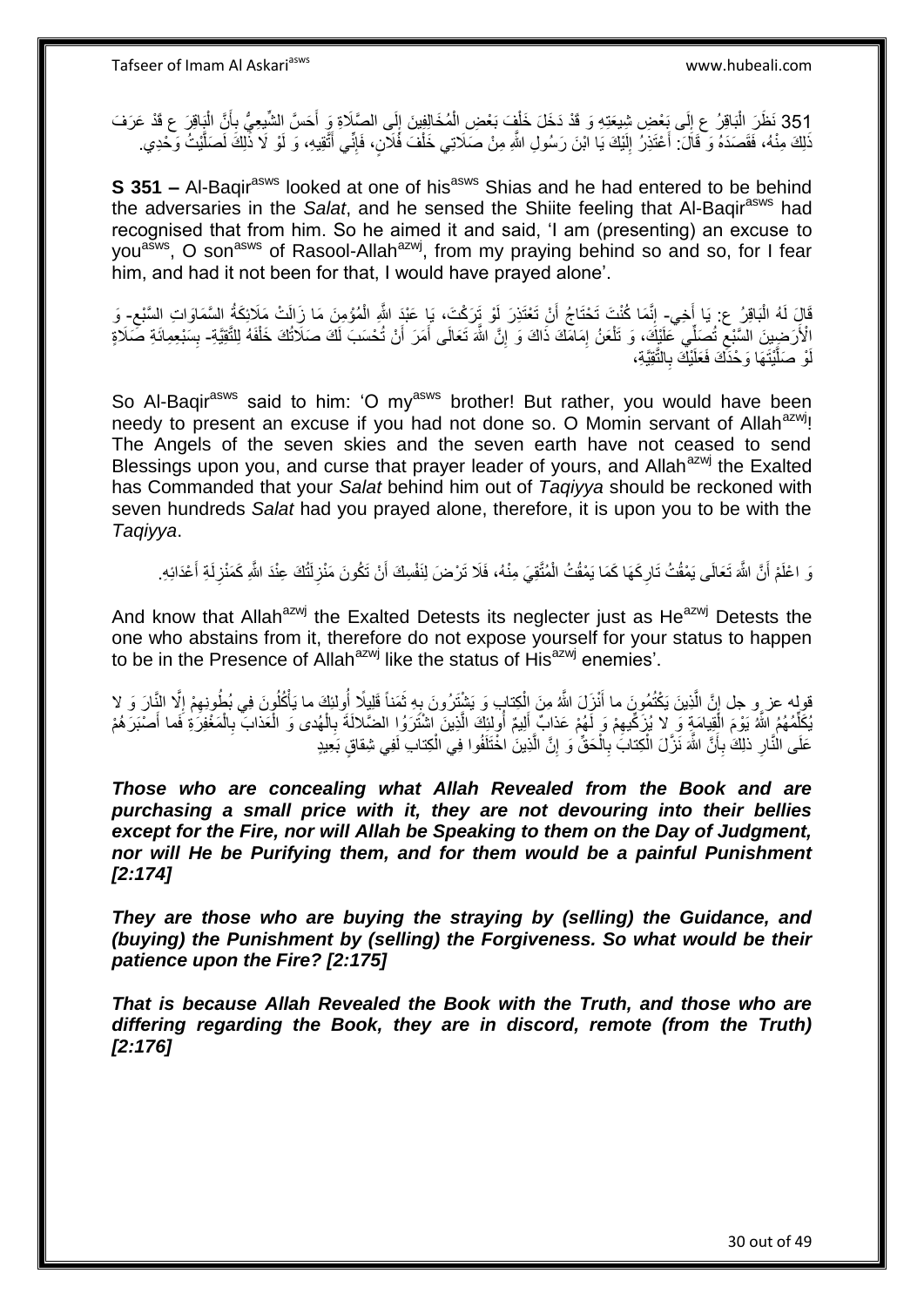### **]في عقاب من كتم شيئا من فضائلهم ع:[**

# **Re: The punishment of the one who conceals something from theirasws merits**

352 قَالَ الْإِمَامُ عِ قَالَ اللَّهُ عَنَّ وَ جَلٍّ فِي صِفَةٍ الْكَاتِمِينَ لِفَضْلِنَا أَهْلَ الْبَيْتِ: إِنَّ الَّذِينَ يَكْتُمُونَ ما أَنْزَلَ اللَّهُ مِنَ الْكِتابِ<br>- 352 قَالَ الْإِمَامُ ع ْ <u>ٔ</u> َ ه ِ ْ َ ْ الْمُشْتَمِلِ عَلَى ذِكْرٍ فَضْلِ مُحَمَّدٍ صٍ عَلَى جَمِيعِ النَّبِيِّينَ، وَ فَضْلِ عَلِيٍّ ع عَلَى جَمِيعِ الْوَصِيِّينَ وَ يَشْتَرُونَ بِهِ بِالْكِتْمَانِ ثَمَناً ْ ِ ِ ِ ِ ِ ْ **∶** َ َفَلِيلًا يَكْتُمُونَهُ لِيَأْخُذُوا عَلَيْهِ عَرَضناً مِنَ الذَّنْيَا يَسِيراً، َوَ يَنَالُوا بِهِ فِي الذَّنْيَا عِنْدَ جُهَّالِ عِبَادِ اللَّهِ رِئَاسَةً. ْ ِ ِ

**S 352 -** The Imam (Hassan Al-Askari<sup>asws</sup>) said: 'Allah<sup>azwj</sup> Mighty and Majestic Said in describing the concealment of our<sup>asws</sup> merits, the People<sup>asws</sup> of the Household: *Those who are concealing what Allah Revealed from the Book* – the inclusive upon the mention of the preference of Muhammad<sup>saww</sup> over the entirety of the Prophets<sup>as</sup>, and the preference of Ali<sup>asws</sup> over the entirety of the successors<sup>as</sup>, and *are purchasing* – by the concealment - *a small price with it* – concealing it in order to be taking upon it displays from the world easily, and they would be attaining with it in the world, by the ignorance of the servants of Allah $a$ <sup>zwj</sup>, a governance.

قَالَ اللَّهُ تَعَالَى: «أُولِئِكَ ما يَأْكُلُونَ فِي بُطُونِهِمْ يَوْمَ الْقِيَامَةِ إِلَّا النَّارَ » بَدَلًا مِنْ [إِصَابَتِهِمُ] الْيَسِيرَ مِنَ الدُّنْيَا لِكِتْمَانِهِمُ الْحَقَّ. وَ ُ  $\frac{1}{2}$ ِ ْ ِ ِ ْ لا يُكَلِّمُهُمُ اللَّهِ يَوْمَ الْقِبِامَةِ بِكَلامٍ خَيْرٍ - بَلْ يُكَلِّمُهُمْ بِأَنْ يَلْعَنَهُمْ وَ يُخْزِيَهُمْ وَ يَقُولُ: بِّئْسَ الْعِبَادُ أَنْتُمْ، غَيَّرْتُمْ تَرْتِيبِي، وَ أَخَّرْتُمْ مَنْ<br>كَيْمُهُمْ اللَّهِ ٍ ِ ْ َ ِ ْ َ ْ  $\frac{1}{2}$ ْ ز<br>أ ِ ِّ قَدَّمْتُهُ، وَ قَدَّمْتُمْ مَنْ أُخَّرْتُهُ وَ وَّالَيْتُمْ مَنْ عَادَيْتُهُ، وَ عَادَيْتُمْ مَنْ وَالَيْتُهُ. َ

Allah<sup>azwj</sup> the Exalted Said: *they are not devouring into their bellies* – on the Day of Judgment - *except for the Fire* – instead from their small achievement from the world due to their concealment of the Truth. *nor will Allah be Speaking to them on the Day of Judgment* – with good Speech, but He<sup>azwj</sup> would be Speaking to them by Cursing them and Disgracing them, and He<sup>azwj</sup> would be Saying: "You are evil servants! You altered My<sup>azwj</sup> sequence and placed last the one whom l<sup>azwj</sup> Placed as first, and placed first the one whom  $I^{axmj}$  Placed last (Rejected), and befriended the one whom  $I^{azwj}$  was Inimical to, and were inimical to the one  $I^{azwj}$  Befriended.

هُ وَ لِلْهُ تَوْمِهِمْ مِنْ ذُنُوبِهِمْ، لِأَنَّ الذُّنُوبَ إِنَّمَا تَذُوبُ وَ تَضْمَحِلُّ- إِذَا قَرَنَ بِهَا مُوَالاةُ مُحَمَّدٍ وَ عَلِيٍّ وَ الْهِمَا الطَّيِّبِينَ ع- فَأَمَّا مَا ِ ِ ِ ان<br>المنابعة ِ ِ **∶** َ بَقْرُنُ بِهَا اَلْزَّوَالُ عَنْ َمُوَالاةِ مُحَمَّدٍ وَ اَلِهِ، فَتِلْكَ ذُنُوبٌ تَتَضَاعَفُ وَ أَجْرَامٌ تَتَزَايَدُ، وَ عُقُوبَاتُهَا تَتَعَاظَمُ. وَ لَهُمْ عَذابٌ أَلِيمٌ َ ْ **∶** َ مُوجِعٌ َفِي النَّارِ **ٍ** 

*Nor will He be Purifying them* – from their sins, because the sins rather, tend to melt and vanish when paired with the Wilayah of Muhammad<sup>saww</sup> and Ali<sup>asws</sup> and their<sup>asws</sup> goodly Progeny<sup>asws</sup>. So, as for what is not paired with it, what is declined from the Wilayah of Muhammad<sup>saww</sup> and his<sup>saww</sup> Progeny<sup>asws</sup>, so those sins would be multiplied, and its crime is increased, and its consequential Punishment would be magnified. *And for them would be a painful Punishment [2:174]* – Excruciating pain in the Fire.

أُولِئِكَ الَّذِينَ اشْتَرَوُا الضَّلالَةَ بِالْهُدى أَخَذُوا الضَّلَالَةَ عِوَضاً عَنِ الْهُدَى وَ الرَّدَى- فِي دَارِ الْبَوَارِ بَدَلًا مِنَ السَّعَادَةِ- فِي دَارِ ه ْ **∶** ْ ْ الْقَرَارِ وَ مَحَلٍّ الْأَبْرَارِ ِ ِ ْ

*They are those who are buying the straying by (selling) the Guidance – taking* the straying instead of the Guidance, and the annihilation in the House of doom in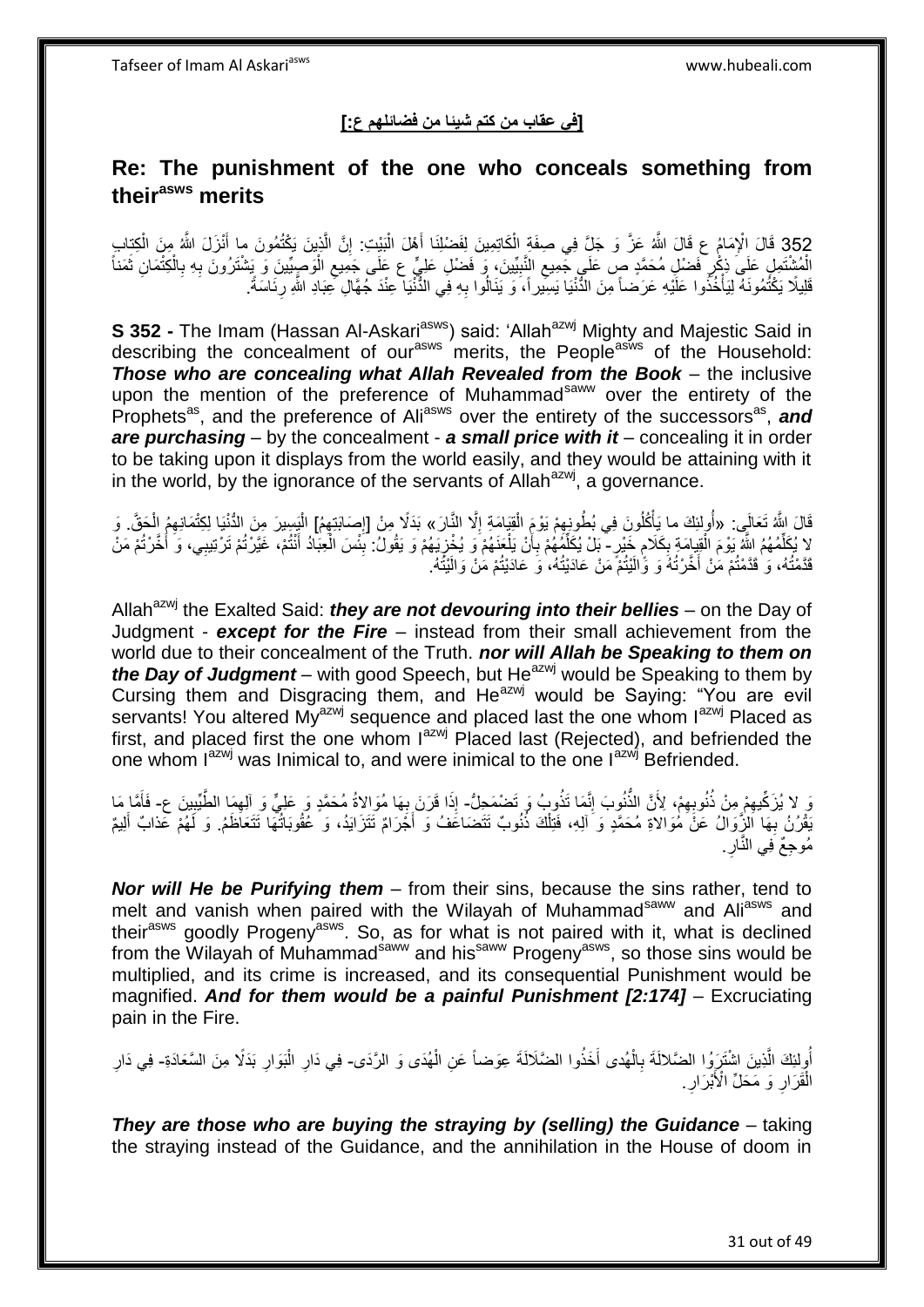exchange from the happiness in the House of the tranquillity and the place of the righteous ones.

وَ الْعَذابَ بِالْمَغْفِرَةِ اشْتَرَوُا الْعَذَابَ- اِلَّذِي اسْتَحَقُّوهُ بِمُوَالاتِهِمْ لِأَعْدَاءِ اللَّهِ- بَدَلًا مِنَ الْمَغْفِرَةِ الَّتِي كَانَتْ تَكُونُ لَهُمْ- لَوْ وَالَوْا ْ ْ **∶** ه ِ ِ ه ْ لَ أَوْلِيَاءَ اللَّهِ فَما أَصْبَرَ هُمْ عَلَى النَّارِ مَا أَجْرَأَهُمْ عَلَى عَمَلٍ- يُوحِبُ عَلَيْهِمْ عَذَابَ النَّارِ ر<br>ا َ َ ِ َ ِ ِ

*And (buying) the Punishment by (selling) the Forgiveness* – they are buying the Punishment which they are deserving of due to their friendship with the enemies of Allah<sup>azwj</sup> in exchange from the Forgiveness which would have happened to be for them if they had befriended the friends of Allah<sup>azwj</sup>, **So what would be their patience upon the Fire? [2:175]** – how audacious they are upon doing what would Obligated upon them the Punishment of the Fire.

ْذَلِكَ يَعْنِي ذَلِكَ الْعَذَابَ الَّذِي وَجَبَ عَلَى هَؤُلَاءِ- بِآثَامِهِمْ وَ أَجْرَامِهِمْ لِمُخَالَفَتِهِمْ لِإِمَامِهِمْ، وَ زَوَالِهِمْ عَنْ مُوَالاةِ سَيِّدِ خَلْقِ اللَّهِ-ه ْ ِ َ ِ ْ ِ ِ ِ ِ َ بَعْدَ مُحَمَّدٍ نَبِيِّهِ، أُخِيهِ وَ صَفِيِّهِ. **!** 

*That* – meaning that Punishment which is Obligated upon them due to their sins and their crimes of opposing their Imam<sup>asws</sup>, and their decline from the friendship of the Chief of the creatures of Allah<sup>azwj</sup> after Muhammad<sup>saww</sup>, His<sup>azwj</sup> Prophet<sup>saww</sup>, is his<sup>saww</sup> brother, his<sup>saww</sup> successor<sup>asws</sup>.

بِأَنَّ اللَّهَ نَزَّلَ الْكِتابَ بِإِلْحَقِ نَزَّلَ الْكِتَابَ- الَّذِي نَوَ عَدَ فِيهِ مَنْ خَالَفَ الْمُحِقِّينَ وَ جَانَبَ الصَّادِقِينَ، وَ شَرَعَ فِي طَاعَةِ الْفَاسِقِينَ، ْ  $\frac{1}{2}$ ْ ز<br>ا ِ ْ ْ ْ نَّزَلَ الْكِتَابَ بِالْحَقِّ- أَنَّ مَاَ يُوعَدُونَ بِهِ يُصِيبُهُمْ وَ لَا يُخْطِئُهُمْ. ْ **∶** ْ **∶** 

*Is because Allah Revealed the Book with the Truth* – Revealed the Book which, wherein are threats against the one who oppose the rightful ones and keep aside from the truthful ones, and proceeded in the obedience of the mischief-makers. The Book was Revealed with the Truth that what they are being threatened with would hit them and will would not miss them

زَ إِنَّ الَّذِينَ اخْتَلَفُوا فِي الْكِتابِ فَلَمْ يُؤْمِنُوا بِهِ، قَالَ بَعْضُهُمْ: إِنَّهُ سِحْرٌ وَ بَعْضُهُمْ: إِنَّهُ شَعْرٌ. وَ بَعْضُهُمْ إِنَّهُ كِهَانَةٌ لَفِي شِقاقٍ ْ ه ֺ֦֦֦֦֦֦֦֖֚֚֚֚֚֝֝֝֝֝֬֝֓֕֝֓֬֝֝֝֓ ِ لَ ِ ِ بَعِيدٍ مُخَالَفَةٍ بَعِيدَةٍ عَنِ الْحَقِّ، كَأَنَّ الْحَقَّ فِي شِقٍّ وَ هُمْ فِي شِقٍّ غَيْرِهِ يُخَالِفُهُ. ِ ْ َ ْ

*And those who are differing regarding the Book* – so they are not believing in it. Some of them say, 'It is sorcery'. And some of them say, 'It is poetry'. And some of them (say), 'It is divination, *they are in discord, remote (from the Truth) [2:176]* – in opposition, far from the Truth, as if the Truth is (to be found) in doubt, and they are in a doubt other than it, opposing it''.

َفَالَ عَلِيُّ بْنُ الْحُسَيْنِ عِ. هَذِهِ أَحْوَالُ مَنْ كَتَمَ فَضَائِلَنَا، وَ جَحَدَ حُقُوقَنَا وَ سَمَّى بِأَسْمَائِنَا، وَ لَقَّبَ بِأَلْقَابِذَا وَ أَعَلَى ظَالِمَنَا عَلَى َ َ ِ َ ِ ْ ĺ ِ غَصْب خُقُوقِنَا، وَ مَاَلاً عَلَيْنَا أَعْدَاءَنَا، وَ النَّقِيَّةُ [عَلَيْكُمْ] لَا تُرْعِجُهُ، وَ الْمَخَافَةُ عَلَى نَفْسِهِ وَ مَالِهِ وَ حَالِهِ لَا تَبْعَثُهُ َ ْ ُ

Ali Bin Al Husayn<sup>asws</sup> said: 'These are the states of the ones who conceals our<sup>asws</sup> merits, and rejects our<sup>asws</sup> rights, and names with our<sup>asws</sup> names (titles), and teknonyms with our teknonyms, and assists those who oppress us<sup>asws</sup> upon usurping our<sup>asws</sup> rights, and helps our<sup>asws</sup> enemies against us<sup>asws</sup> – and the *Taqiyya* is upon (him) for his worries and fear upon himself, and his wealth, and his brethren, of not being pursued.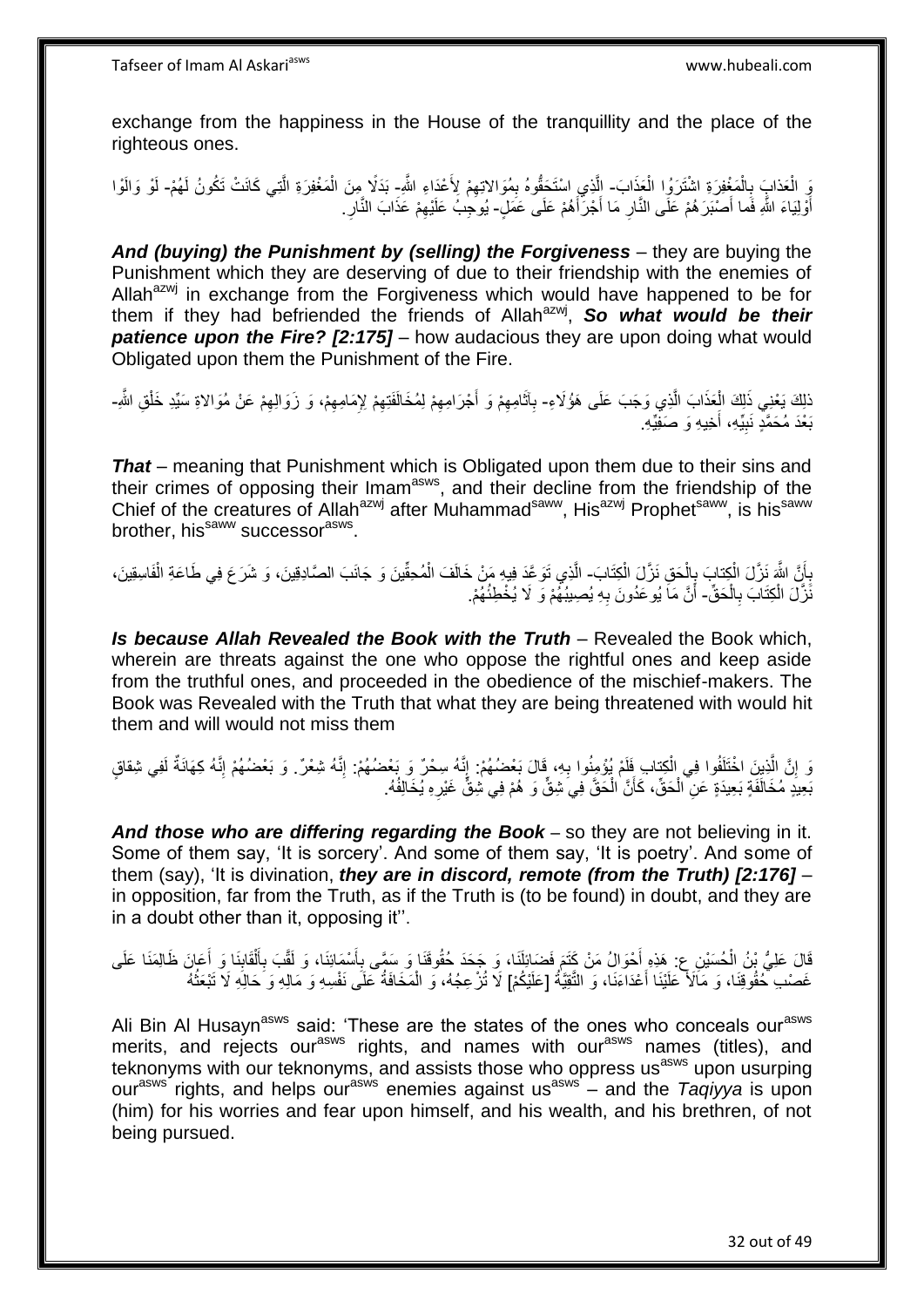فَاتَّقُوا اللَّهَ مَعَاشِرَ شِيعَتِنَا، لَا تَسْتَعْمِلُوا الْهُوَيْنَا وَ لَا تَقِيَّةَ عَلَيْكُمْ، وَ لَا تَسْتَعْمِلُوا الْمُهَاجَرَةَ وَ التَّقِيَّةُ تَمْنَعُكُمْ، وَ سَأُحَدِّثُكُمْ فِي ذَلِكَ ْ ا<br>ا ا<br>أ ْ بِمَا يَرْدَعُكُمْ وَ يَعِظُكُمْ: ِ

Therefore fear Allah<sup>azwj</sup>, group of our<sup>asws</sup> Shias, and do not be utilising the gentleness while there is no *Taqiyya* upon you, nor be utilising the openness and the *Taqiyya* is preventing you, and lasws shall narrate to you regarding that with what would deter you and caution you: -

َخَلَ عَلَى أَمِيرِ الْمُؤْمِنِينَ ع رَجُلَانٍ مِنْ أَصْحَابِهِ، فَوَطِئَ أَحَدُهُمَا عَلَى حَيَّةٍ فَلَدَغَتْهُ، وَ وَقَعَ عَلَى الْآخَرِ فِي طَرِيقِهِ مِنْ حَائِطٍ َ ِ ْ ِ َ ِ ِ عَقْرَبٌ فَلَسَعَتْهُ َو سَقَطًا جَمِيعاً فَكَأَنَّهُمَا لِمَا بِهِمَا يَتَضَرَّ عَانِ وَ يَبْكِيَانِ، ِ َ

There came to Amir Al-Momineen<sup>asws</sup>, two men from his<sup>asws</sup> companions. One of them had trodden upon a snake, so it had bit him, and a scorpion had fallen from a wall upon the other one in his way, so it had stung him, and they had both fallen down. It was as if they were both beseeching and crying due to what had befallen with them.

فَقِيلَ لِأَمِيرِ الْمُؤْمِنِينَ ع. فَقَالَ: دَعُوهُمَا فَإِنَّهُ لَمْ يَحِنْ حِينُهُمَا، وَ لَمْ تَتِمَّ مِحْنَتُهُمَا فَحُمِلَا إِلَى مَنْزِلَيْهِمَا، فَبَقِيَا عَلِيلَيْنِ الِيمَيْنِ فِي ْ ِ ِ لَ ِ ِ ِ عَذَابٍ شَدِيَدٍ شَهْرَيْنِ.

It was told to Amir Al-Momineen<sup>asws</sup>, so he<sup>asws</sup> said: 'Leave them, for it is not the time for them yet (to be cured), and their ordeal is not completed'. So they were carried over to their houses, and they remained in pain in severe punishment for two months.

> تُمَّ إِنَّ أَمِيرَ الْمُؤْمِنِينَ ع بَعَثَ إِلَيْهِمَا فَحُمِلَا إِلَيْهِ، وَ النَّاسُ يَقُولُونَ. سَيَمُوتَانِ عَلَى أَيْدِي الْحَامِلِينَ لَهُمَا. ْ َ יֲ<br>י ُ ْ َ لَ ِ ِ لَ ِ

Then Amir Al-Momineen<sup>asws</sup> sent for them, and they were carried over to him<sup>asws</sup>, and the people were saying, 'They will soon be dying upon the hands of their carriers'.

> فَقَالَ لَهُمَا: كَيْفَ حَالُكُمَا قَالا: نَحْنُ بِأَلَم عَظِيم، وَ فِي عَذَابٍ شَدِيدٍ. ٍ ٍ Í ِ

He<sup>asws</sup> said to them: 'How is your state?' They said, 'We are in great pain and in intense punishment'.

قَالَ لَهُمَا: اسْتَغْفِرَا اللَّهَ مِنْ [كُلِ] ذَنْبِ أَدَّاكُمَا إِلَى هَذَا، وَ تَعَوَّذَا بِاللَّهِ مِمَّا يُحْبِطُ أَجْرَكُمَا، وَ يُعْظِمُ وِزْرَكُمَا. قَالا: وَ كَيْفَ ذَلِكَ يَا **∶** َ ِ **∶** ∣∣<br>∶ َ :<br>نا أَمِيرَ ۖ الْمُؤْمِنِينَ ۚ. ْ َ

He<sup>asws</sup> said to them:' Seek Forgiveness of Allah<sup>azwj</sup> from every sin you have committed up to this (time), and seek Refuge with Allah<sup>azwj</sup> from Having your Recompense Thwarted and your burdens to be magnified'. They said, 'And how can that be so, O Amir Al-Momineen<sup>asws</sup>?'

َت َي َفَقا َل ] َعلِ ٌي ا فُ ََل ُن نْ هما أ ِه: أ ب نْ ِذَ هَّل ب ِصي َب َوا ِحٌد ِمنْ ُكَما إ [ ع: َما أ - َحِد ِه َما َب َل َعلَى أ قْ َو أ - َما َن َ ُك ُر َيْو َم َغ َم َز َعلَى َسل َفَتذ َ َ **∶** יֲ<br>יִי ُ َ ْ **ٔ** الْفَارِسِيِّ رَحِمَهُ اللَّهُ فُلَانٌ- وَ طَعِنَ عَلَيْهِ لِمُوَالاتِهِ لَنَا، فَلَمْ يَمْنَعْكَ مِنَ الرَّدِّ وَ الِاسْتِخْفَافِ بِهِ- خَوْفٌ عَلَى نَفْسِكَ وَ لَا عَلَى ¦ ِ أَهْلِكَ وَ ۖ لَا عَلَى وُلْدِكَ وَ مَالِكَ، أَكْثَرَ مِنْ أَنَّكَ اسْتَحْيَيْتَهُ، فَلِذَٰلِكَ أَصَابَكَ. َ َ َ َ ْ َ

So Aliasws said: 'One of you two has not been hit except due to his sins. As for you, O so and so' – and he<sup>asws</sup> faced towards one of them – 'Recall the day so and so winked against Salman Al-Farsy<sup>ra</sup>, may Allah<sup>azwj</sup> have Mercy on him<sup>ra</sup>, and spoke ill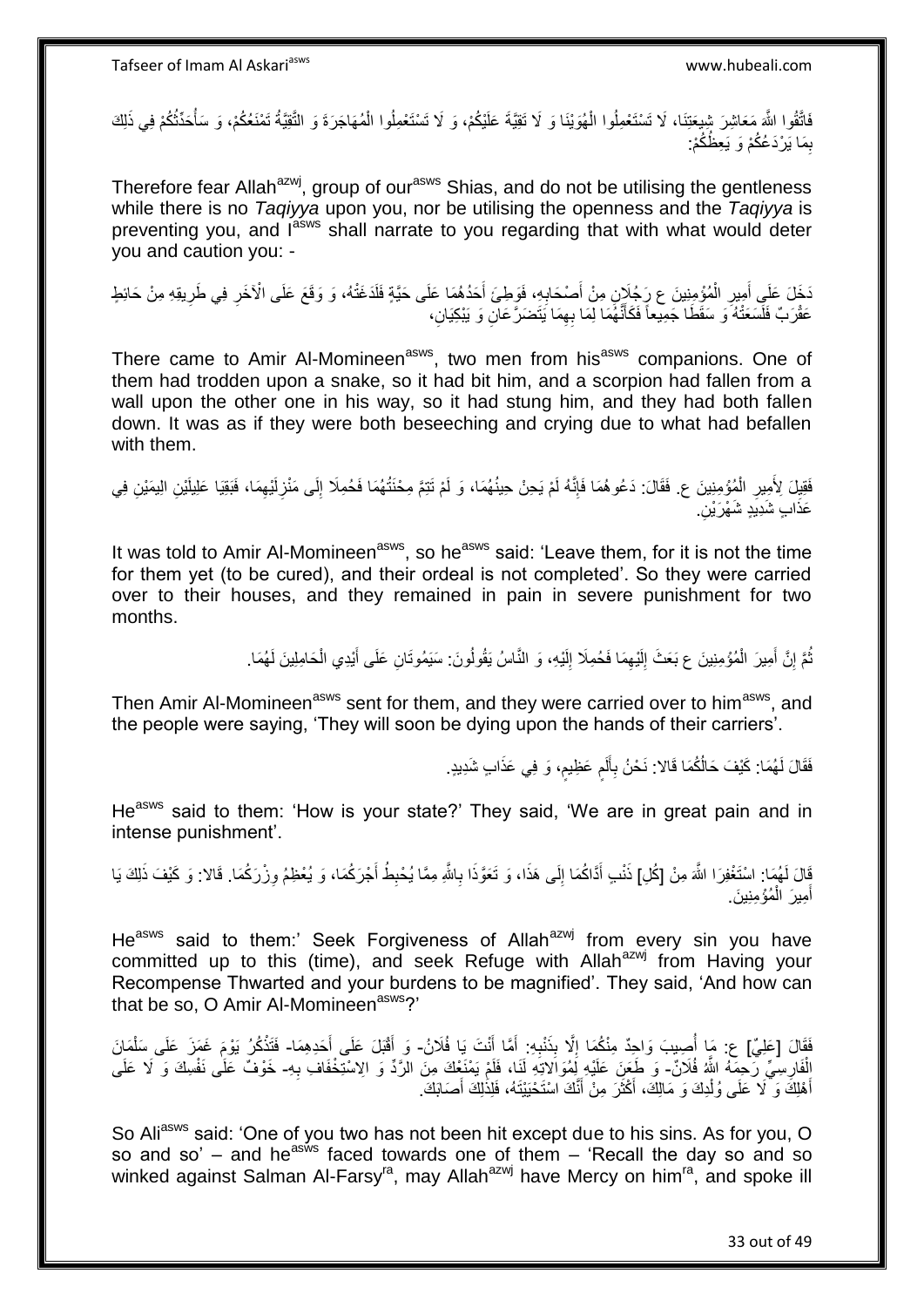against him<sup>ra</sup> due to his<sup>ra</sup> Wilayah for us<sup>asws</sup>? You were not prevented from the responding and the taking lightly with it – neither fear upon yourself, nor upon your family, nor upon your children and your wealth, more that you being embarrassed of it. Thus, due to that, you were hit.

فَإِنْ أَرَدْتَ أَنْ يُزِيلَ اللَّهُ مَا بِكَ، فَاعْتَقِهْ أَنْ لَا تَرَى مُزْرِنَا عَلَى وَلِيٍّ لَنَا- تَقْدِرُ عَلَى نُصْرَتِهِ بِظَهْرِ الْغَيْبِ إِلَّا نَصَرْتَهُ، إِلَّا أَنْ ِ ِ ِ ِ َ ِ ِ ْ ِ ِ َخَافَ عَلَى نَفْسِكَ أَوْ أَهْلِكَ أَوْ وُلْدِكَ أَوْ مَالِكَ. ْ َ َ

So if you want that Allah<sup>azwj</sup> Removes what is with you, then be of the belief that you will not see someone faulting upon a friend of ours<sup>asws</sup> while you are able upon helping him, whether in his presence or absence, except that you will help him, unless if you fear upon yourself, or your family, or your children, or your wealth'.

> نَ قَالَ لِلْأَخَرِ . فَأَنْتَ، أَ فَتَدْرِي لِمَا أَصَابَكَ مَا أَصَابَكَ قَالَ: لَا ـ َ َ ِ

And he<sup>asws</sup> said to the other: 'You, do you know why you were hit by what hit you?' He said, 'No'.

قَالَ أَ مَا تَذْكُرُ حَيْثُ أَقْبَلَ قَنْبَرٌ خَادِمِي- وَ أَنْتَ بِحَضْرَةِ فُلَانٍ الْعَاتِي، فَقُمْتَ إِجْلَالِدًا لِي لِي فَقَالَ لَكَ: وَ تَقُومُ لِهَذَا َ **ٔ :** יִי.<br>י ْ **∶** َ بِحَضْرِيَتِي! فَقُلْتَ لَهُ: وَ مَا بَالِي لَا أَقُومُ- وَ مَلَائِكَةُ اللَّهِ تَضَعُ لَهُ أَجْنِحَتَهَا فِي طَرِيقِهِ، فَعَلَيْهَا يَمْشِي. َ ْ ِ **∶** 

He<sup>asws</sup> said: 'Do you not recall when my<sup>asws</sup> servant Qanbar came over and you were in the presence of so and so tyrant? So you stood up in reverence to him due to your reverence for me<sup>asws</sup>. So he said to you, 'And you are standing up for this one in my presence!' You said to him, 'And why should I not stand, and the Angels of Allah<sup>azwj</sup> are placing their wings down for him in his way, and it is upon these that he walks?'

فَلَّتَ هَذَا لَهُ، قَامَ إِلَى قَتْبَرٍ وَ ضَرَبَهُ وَ شَتَمَهُ، وَ آذَاهُ، وَ تَهَدَّدَهُ وَ تَهَدَّدَنِي، وَ أَلْزَمَنِي الْإِغْضَاءَ عَلَى قَذًى، فَلِهَذَا سَقَطَتْ ِ ْ ْ َ عَلَيْكَ هَذِهِ الْحَيَّةُ. ْ

So when you said this, He stood against Qanbar and struck him, and insulted him, and hurt him, and threatened him and threatened measws, and necessitating measws (to tolerate) the speck upon  $mv^{asws}$  eye. Thus, due to this, this snake fell upon you'.

فَإِنْ أَرَدْتَ أَنْ يُعَافِيَكَ اللَّهُ تَعَالَى مِنْ هَذَا، فَاعْتَقِدْ أَنْ لَا تَفْعَلَ بِذَا، وَ لَا بِأَحَدٍ مِنْ مَوَالِينَا بِحَضْرَةِ أَعْدَائِنَا مَا يُخَافُ عَلَيْنَا وَ َ ِ **∣** اُ اً َ ِ َ **∶** عَلَيْهِمْ مِنْهُ. ِ

So if you want the Allah<sup>azwj</sup> the Exalted should Pardon you from this, then be of the belief that you will not deal with us<sup>asws</sup>, nor with anyone from our<sup>asws</sup> friends, in the presence of our<sup>asws</sup> enemies, what is feared upon us<sup>asws</sup> and upon them, from him.

أَمَا إِنَّ رَسُولَ اللَّهِ صِ كَانَ مَعَ تَفْضِيلِهِ لِي- لَمْ يَكُنْ يَقُومُ لِي عَنْ مَجْلِسِهِ إِذَا حَضَرْتُهُ- كَمَا [كَانَ] يَفْعَلُهُ بِبَعْضِ مَنْ لَا يُعَشِّرُ ِ ِ  $\overline{a}$ مِعْشَارَ جُزْءٍ مِنْ مِائَةٍ أَلْفِ جُزْءٍ مِنْ إِيجَآيِهِ لِٰي ِ لِأَنَّهُ عَٰلِمَ أَنَّ ذَلِكَ يَحْمِلُ بَعْضَ أَعْدَاءِ اللَّهِ عَلَى مَا يَغُمُّهُ، وَ يَغُمُّهُ وَ يَغُمُّ **∶** ֦֧֦֧֦֧֦֧֦֧֦֧֦֧֦֧ׅ֦֦֦֧֦֧֦֧֦֧֦֧֦֧֦֧֦֧֦֧֦֧֦֚֚֬֜֜֡ ْ َ َ اُ َ الْمُؤْمِنِينَ، وَ قَدْ كَانَ يَقُومُ لِقَوْمٍ لَاَ يَخَافُ عَلَى نَفْسِهِ وَ لَا عَلْيْهِمْ- مِثْلَ مَا خَافَ عَلَيَّ لَوْ فَعَلَ ذَلِكَ بِي. ٍ ِ ِ ْ

However, Rasool-Allah<sup>saww</sup> was with his<sup>saww</sup> preferences for me<sup>asws</sup> – (but) he<sup>saww</sup> did nowever, recover means the continuum of the contract of last presented – just as he<sup>saww</sup> used to do with some (others) who cannot be compared by one part from a hundred thousand from his<sup>asws</sup> response to me<sup>asws</sup>, because he<sup>saww</sup> knew that, that would carry some of the enemies of Allah<sup>azwj</sup> upon (doing something) what would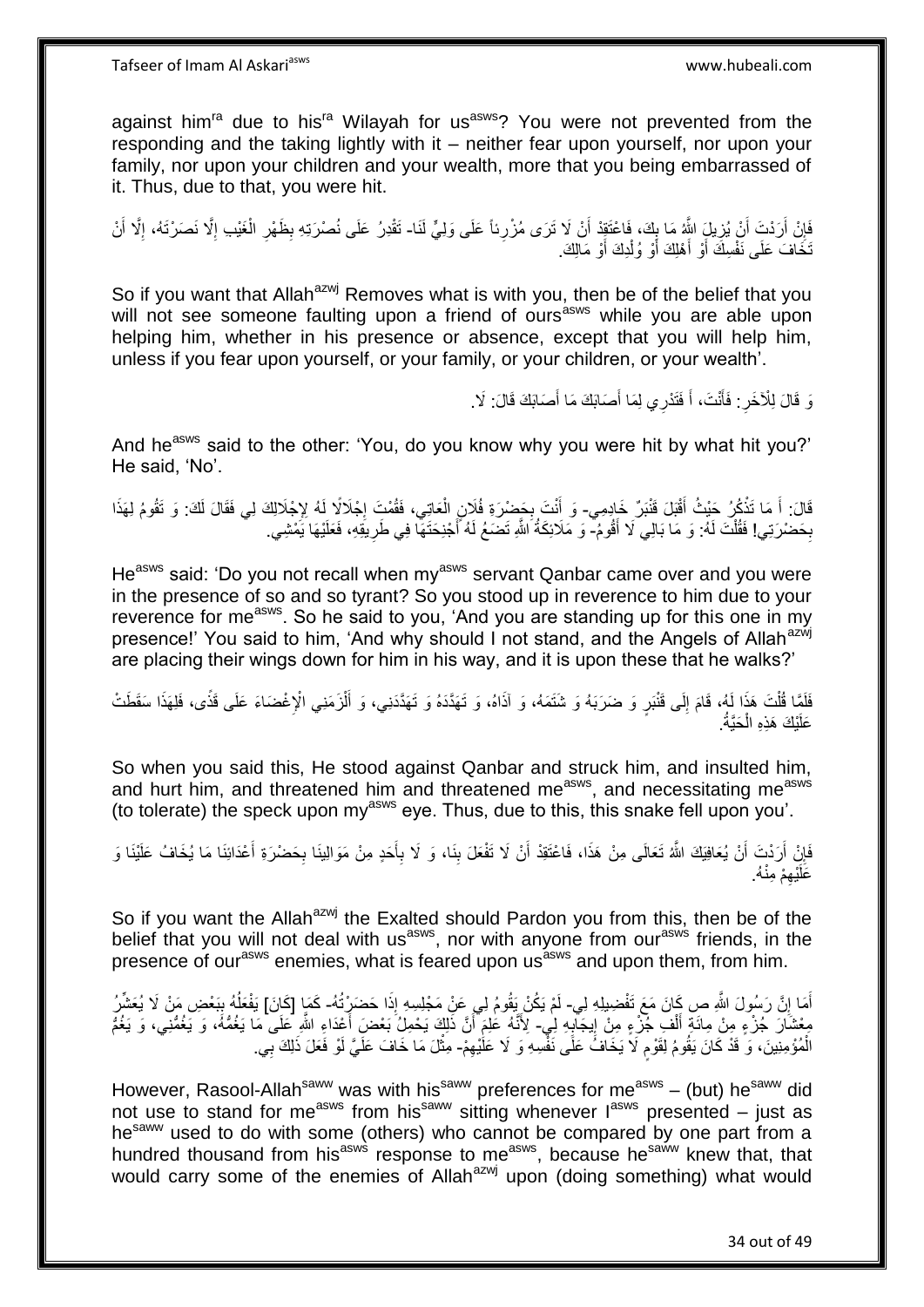Tafseer of Imam Al Askariasws www.hubeali.com

grieve him<sup>saww</sup>, and grieve me<sup>asws</sup>, and grieve the Momineen. And he<sup>saww</sup> used to stand up for people, not out of fear upon himself<sup>saww</sup> nor upon them, like what he<sup>saww</sup> feared upon me<sup>asws</sup>, had he<sup>saww</sup> done that with me<sup>asws</sup>'.

قوله عز و جل أَيْسَ الْبِرَّ أَنْ تُوَلُّوا وُجُوهَكُمْ قِبَلَ الْمَشْرِقِ وَ الْمَغْرِبِ وَ لَكِنَّ الْبِرَّ مَنْ آمَنَ بِاللَّهِ وَ الْفَوْمِ الْآخِرِ وَ الْمَلائِكَةِ وَ<br>إِي اللَّهُ عَلَيْهِ الْآخِرِ وَ الْمَلائِكَةِ و ِ ْ ْ ِ ِ ْ ِ ِ ْ ِ ْ ْ الْكِتَابِ وَ النَّبِيِّينَ وَ آتَى الْمالَ عَلى حُبِّهِ ذَوِي الْقُرْبى وَ اَلْيَتامى وَ الْمَساكِينَ وَ ابْنَ السَّبِيلِ وَ السَّائِلِينَ وَ فِي الرِّقابِ وَ أَقامَ ْ ِ ْ ِ ْ َ الصَّلاةَ وَ آتَيُ الزَّكاةَ وَ الْمُوفُونَ بِعَهْدِهِمْ إِذاَ عاهَدُوا وَ الصَّابِرِينَ فِي الْبَأْساءِ وَ الضَّرَّاءِ وَ حِينَ الْبَأْسِ أُولَئِكَ الَّذِينَ صَدَقُوا وَ ْ ْ ِ ِ ْ ه اُ ْ ْ أُولئِكَ هُمُ الْمُتَّقُونَ ْ ُ

The Words of Mighty and Majestic: *It isn't righteousness that you should be turning your faces facing the east and the west, but the righteous is the one who believes in Allah, and the Last Day, and the Angels, and the Book, and the Prophets, and gives the wealth over his own love (for it) to the ones with relationships, and the orphans, and the poor, and the travellers, and the beggars, and regarding the necks (freeing slaves), and establishes the Salat, and gives the Zakat, and they fulfil their promises when they are promising, and the patient ones during the adversity and the desperation and when distressed; they are those who are true, and these, they are the fearing ones [2:177]*

353 قَالَ الْإِمَامُ عِ: قَالَ عَلِيُّ بْنُ الْحُسَيْنِ عِ لَيْسَ الْبِرَّ أَنْ تُوَلُّوا الْآيَةَ قَالَ: إِنَّ رَسُولَ النَّهِ صِ لَمَّا فَضَّلٍّ عَلِيَّاً ع وَ أَخْبَرَ عَنْ َ ِ َ ِ ْ ْ جَلَالَتِهِ عِنْدَ رَبِّهِ عَنَّ وَ جَلَّ، وَ أَبَانَ عَنْ فَضَّائِلِ شِيعَتِهِ وَ أَنْصَارِ دَعْوَتِهِ، وَ وَبَّخَ الْيَهُودَ وَ النَّصِارَى عَلَى كُفْرِهِمْ، وَ كِتْمَانِهِمْ ْ ِ َ َ ِ ِ لِذِكْرِ مُحَمَّدٍ وَ عَلِيٍّ وَ الِهِمَا ع فِي كُتُبِهِمْ بِفَضَائِلِهِمْ وَ مَحَاسِنِهِمْ، فَخَرَتِ الْيَهُودُ وَ النَّصَارَى عَلَيْهِمْ. ِ ِ ْ ِ ِ ِ ِ ِ

**S 353 –** The Imam (Hassan Al-Askari<sup>asws</sup>) said: 'Ali<sup>asws</sup> Bin Al-Husayn<sup>asws</sup> said: '*It isn't righteousness that you should be turning* – the Verse. When Rasool-Allah<sup>saww</sup> preferred Ali<sup>asws</sup> and informed about his<sup>asws</sup> majesty in the Presence of his<sup>asws</sup> Lord<sup>azwj</sup> Mighty and Majestic, and clarified about the merits of his<sup>asws</sup> Shias and the helpers of his<sup>asws</sup> call, and Rebuked the Jews and the Christians upon their *Kufr* and their concealment of the mention of Muhammad<sup>saww</sup>, and Ali<sup>asws</sup>, and their<sup>asws</sup> Progeny<sup>asws</sup>, (which were) in their Books of their<sup>asws</sup> merits and their<sup>asws</sup> beauties, the Jews and the Christians prided against them<sup>asws</sup>.

فَقَالَتِ الْيَهُودُ: قَدْ صَلَّيْنَا إِلَى قِبْلَتِنَا هَذِهِ الصَّلَاةَ الْكَثِيرَةَ، وَ فِينَا مَنْ يُحْيِي اللَّيْلَ صَلَاةً إِلَيْهَا، وَ هِيَ قِبْلَةُ مُوسَى الَّتِي أَمَرَنَا بِهَا. ِ ه ْ  $\frac{1}{2}$ ه :<br>ا ِ َ ه

So the Jews said, 'We have prayed this *Salat* towards our Qiblah numerously, and among us are ones who revive the night (stay awake) praying towards it, and it is the  $Qiblah$  of Musa<sup>as</sup> which he<sup>as</sup> has ordered us with'.

ه وَ قَالَتِ النَّصَارَى: قَدْ صَلَّيْنَا إِلَى قِبْلَتِنَا هَذِهِ الصَّلَاةَ الْكَثِيرَةَ، وَ فِينَا مَنْ يُحْيِي اللَّيْلَ صَلَاةً إِلَيْهَا، وَ هِيَ قِبْلَةُ عِيسَى الَّتِي أَمَرَنَا ْ  $\frac{1}{2}$ ه َ ه لَ ِ َها. ب **∶** 

And the Christians said, 'We have prayed this *Salat* numerously towards our Qiblah, and among us are ones who revive the night (stay awake) praying towards it, and it is a Qiblah which Isa<sup>as</sup> ordered us with'.

لَ ِ وَ قَالَ كُلُّ وَاحِدٍ مِنَ الْفَرِيقَيْنِ: أَ تَرَى رَبُّنَا بُيْطِلُ أَعْمَالَنَا هَذِهِ الْكَثِيرَةَ، وَ صَلَوَاتِنَا إِلَى قِبْلَتِنَا- لِأَنَّا لَا نَتَّبِعُ مُحَمَّداً عَلَى هَوَاهُ فِي ْ َ َ ِ ْ ِ ه نَفْسِهِ وَ أَخِيهِ!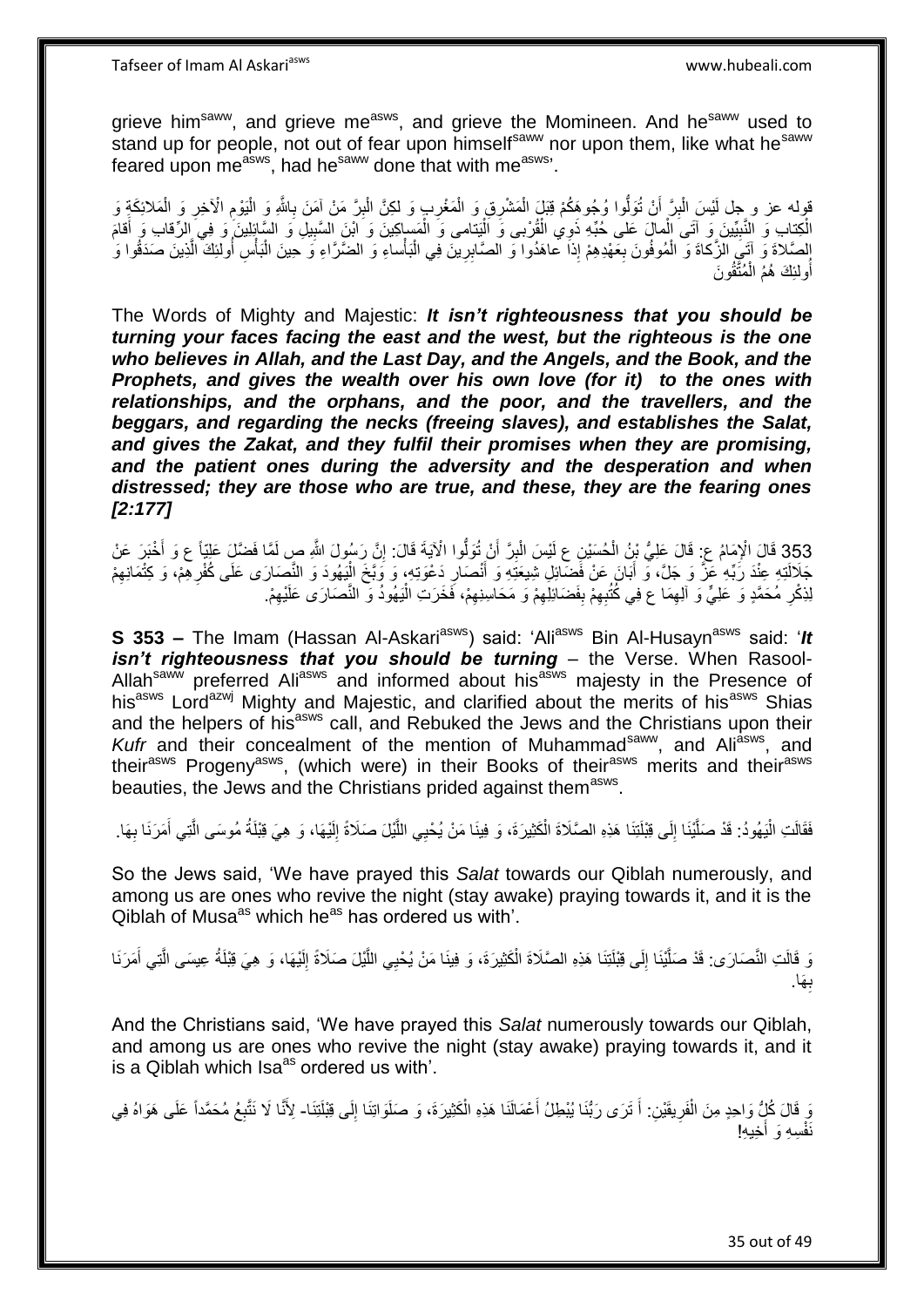And each one of the two groups said, 'Do you<sup>saww</sup> view that our Lord<sup>azwj</sup> would Invalidate these numerous deeds of ours, and our prayers towards our Qiblah because we are not following Muhammad<sup>saww</sup> upon his<sup>saww</sup> personal desires with regards to himself<sup>saww</sup> and his<sup>saww</sup> brother Ali<sup>asws</sup>?'

فَأَنْزَلَ اللَّهُ تَعَالَى: قُلْ يَا مُحَمَّدُ ص لِيْسَ الْبِرَّ الطَّاعَةَ الَّتِي تَنَالُونَ بِهَا الْجِنَانَ وَ تَسْتَجِؤُونَ بِهَا الْخُفْرَانَ وَ الرِّصْنَوانَ. أَنْ تُوَلُّوا َ ْ ¦ ْ ِ ه ِ ْ ُّ َ وُجُوهَكُمْ بِصَلَاتِكُمْ قِبَلَ الْمَشْرِقِ أَيُّهَا النَّصَارَى، وَ قِبَلَ الْمَغْرِبَ أَيُّهَا الْيَهُودُ، وَ أَنْتُمْ لِأَمْرِ اللَّهِ مُخَالِفُونَ وَ عَلَى وَلِيٍّ اللَّه ِ ِ ْ ِ َ :<br>ا َ ُظو َن. ُمْغَتا

So Allah<sup>azwj</sup> the Exalted Revealed: "Say, O Muhammad<sup>saww</sup>! **It isn't righteousness** – the obedience by which you would be achieving the Gardens with and be deserving the Forgiveness and the (Divine) Pleasure with it, *that you should be turning your faces* – by your prayers - *facing the east* - O you Christians – *and* – facing *the*  west – O you Jews, and you are opposing the Command of Allah<sup>azwj</sup> are enraged upon the Guardian<sup>asws</sup> of Allah<sup>azwj</sup>.

وَ لِكِنَّ الْبِرَّ مَنْ آمَنَ بِاللَّهِ بِأَنَّهُ الْوَاحِدُ الْأَحَدُ، الْفَرْدُ الصَّمَدُ، يُعَظِّمُ مَنْ يَشَاءُ وَ يُكْرِمُ مَنْ يَشَاءُ، وَ يُهِينُ مَنْ يَشَاءُ وَ يُذِلّْهُ، لَا **∶** ِ َ ِ ُّ ِ ِ ْ ا<br>ا َرَادَّ لِأَمْرِهِ، وَ لَا مُعَقَّبَ لِٰحُكْمِهِ ِ

*But the righteous is the one who believes in Allah* **– that He<sup>azwj</sup> is the One, the** Alone, the Individual, the Solid. He<sup>azwj</sup> Reveres the one He<sup>azwj</sup> so Desires to. and Honours the one He<sup>azwj</sup> so Desires to, and Disgraces the one He<sup>azwj</sup> so Desires to and Humiliates him. There is neither a repeller of His<sup>azwj</sup> Command, nor is there an overturner of His<sup>azwj</sup> Decision.

وَ آمَنَ بِ الْيَوْمِ الْآخِرِ يَوْمَ الْقِيَامَةِ الَّذِي أَفْضِلُ مَنْ يُوَافِيهَا مُحَمَّدٌ سَيِّدُ الْمُرْسَلِينَ وَ بَعْدَهُ عَلِيٌّ أَخُوهُ وَ وَصِيُّهُ سَبِّدُ الْوَصِيِّينَ، وَ ْ َ ه ْ ِ ِ الَّتِي لَا يَحْضُرُهَا مِنْ شِيعَةِ مُحَمَّدٍ أَخَدٌ- إِلَّا أَضَاءَتْ فِيهَا أَنْوَارُهُ، فَسَارَ فِيهَا إِلَى جَنَّاتِ النَّعِيمِ، هُوَ وَ إِخْوَانُهُ وَ أَرْوَاجُهُ وَ َ َ ן<br>י ِ ِ َ  $\overline{\phantom{a}}$ ذُرِّيَّاتُهُ وَ الْمُحْسِنُونَ إِلَيْهِ، وَ الدَّافِعُونَ فِي اَلدُّنْيَا عَنْهُ، لَ ِ ْ ا<br>المنابعة

*And* - believe in, *the Last Day* – Day of Judgment in which the most superior one to be Fulfilled with, would be Muhammad<sup>saww</sup>, Chief of the Mursils<sup>as</sup>, and after him<sup>asws</sup> would be Ali<sup>asws</sup>, his<sup>saww</sup> brother, and his<sup>saww</sup> successor<sup>asws</sup>, Chief of the successors<sup>asws</sup>. And (the Day) in which no one from his<sup>asws</sup> Shias would be present except there would be an increase in his light during it, so they will be travelling in it to the Gardens of Bliss, him and his brothers, and his wives, and his offspring, the doer of good to him, and the defenders of his in the world.

ِ نَ لَا يَحْضُرُ هَا مِنْ أَعْدَاءِ مُحَمَّدٍ أَحَدٌ إِلَّا غَشِيَتْهُ ظُلُمَاتُهَا فَيَسِيرُ فِيهَا إِلَى الْعَذَابِ الْأَلِيمِ- هُوَ وَ شُرَكَاؤُهُ فِي عَقْدِهِ وَ دِينِهِ وَ ْ ِ ا<br>ا ِ َ اً<br>ا مَّذْهَبِهِ، وَ الْمُتَقَرِّبُونَ كَانُوا فِي الْدُّنْيَا إِلَيْهِ- لِغَيْرِ تَقِيَّةٍ لَحِقَتْهُمْ [مِنْهُ]. ْ **∶** لَ  $\frac{1}{2}$ ِ

Nor would anyone from the enemies of Muhammad<sup>saww</sup> be present except its darkness would overwhelm him, so he would travel in it to the painful Punishment, him and his associates in his beliefs, and his religion, and his doctrines, and those who were going closer to them when they were in the world, without there being dissimulation, to get their rights from him.

وَ الَّتِي تُنَادِي الْجِنَانُ فِيهَا: إِلَيْنَا، إِلَيْنَا أُوْلِيَاءَ مُحَمَّدٍ وَ عَلِيٍّ وَ شِيعَتَهُمَا، وَ عَنَّا عَنَّا أَعْدَاءَ مُحَمَّدٍ وَ عَلِيٍّ وَ أَهْلَ مُخَالَفَتِهِمَا. َ لَ ِ لَ  $\frac{1}{2}$ ْ ِ َ َ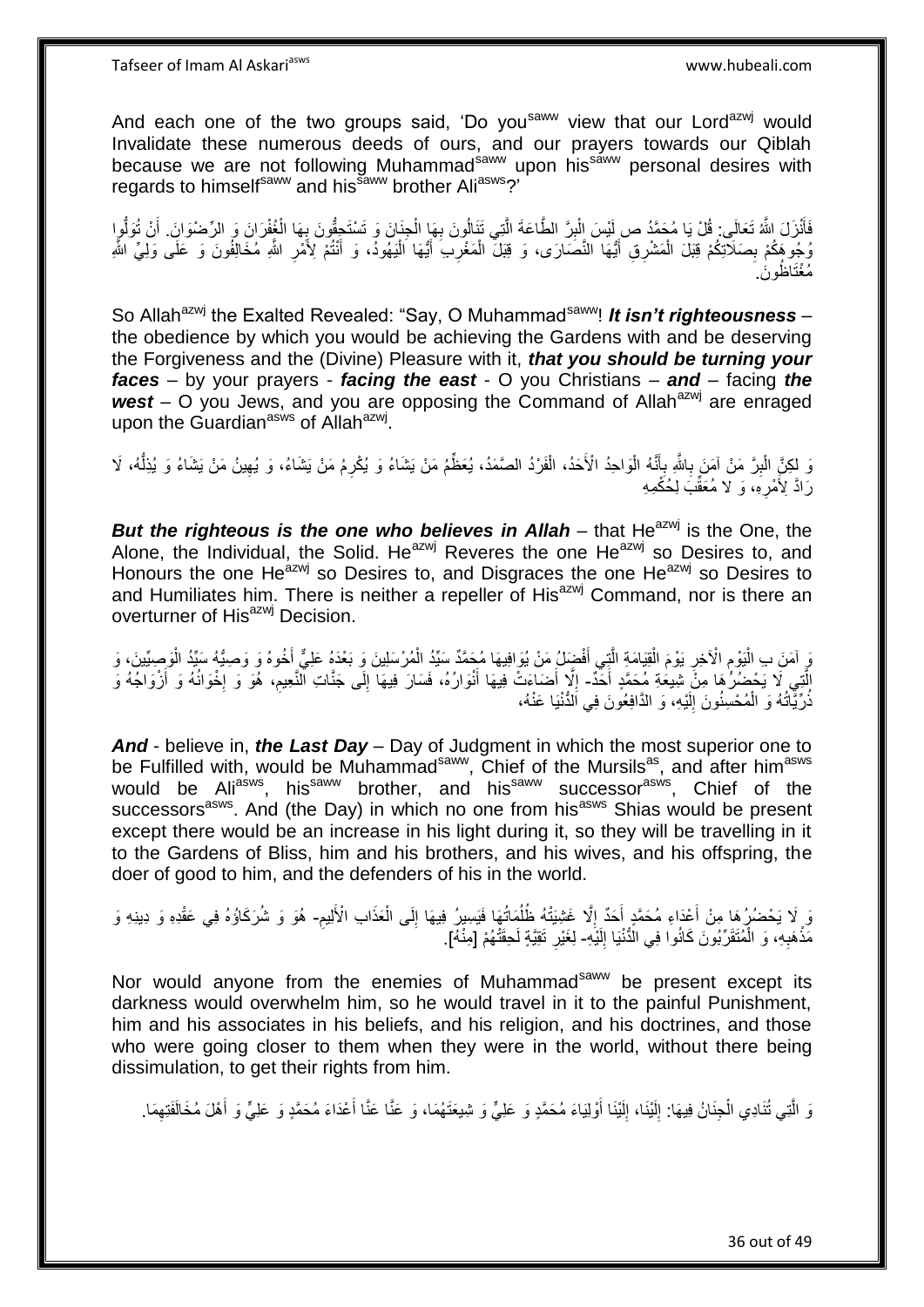And the Day) in which the Gardens would be calling out: 'To us! To us, O friends of Muhammad<sup>sáww</sup> and Ali<sup>asws</sup> and their<sup>asws</sup> Shias!' And 'Away from us! Away from us, enemies of Muhammad<sup>saww</sup> and Ali<sup>asws</sup> and the people who opposed them<sup>asws</sup>!'

> رَ تُنَادِي النِّيرَانُ: عَنَّا عَنَّا أُوْلِيَاءَ مُحَمَّدٍ وَ عَلِيٍّ وَ شِيعَتَهُمَا، وَ إِلَيْنَا إِلَيْنَا أَعْدَاءَ مُحَمَّدٍ وَ عَلِيٍّ وَ شِيعَتَهُمَا. َ لَ ِ لَ ِ َ

And the Fires would be calling out: 'Away from us! Away from us, friends of Muhammad<sup>saww</sup> and Ali<sup>asws</sup> and their<sup>asws</sup> Shias!' And, 'To us! To us, enemies of Muhammad<sup>saww</sup> and Ali<sup>asws</sup> and their<sup>asws</sup> Shias!'

يَوْمَ تَقُولُ الْجِنَانُ: يَا مُجَمَّدُ وَ يَا عَلِيُّ إِنَّ اللَّهَ تَعَالَى أَمَرَنَا بِطَاعَتِكُمَا، وَ أَنْ تَأْذَنَا فِي الدُّخُولِ إِلَيْنَا مَنْ تُدْخِلَانِهِ، فَامْلَنَانَا ْ َ ِ َ יֲ<br>י ْ لَ ِ بِشِيعَتِكُمَا، مَرْحَباً بِهِمْ وَ أَهْلًا وَ سَهْلًا ِ َ ِ **∣** 

The Day (in which) the Gardens would be saying: 'O Muhammad<sup>saww</sup>, and O Ali<sup>asws</sup>! Allah<sup>azwj</sup> the Exalted Commanded us with being obedient to you<sup>asws</sup> both, and that we (only) Permit the entry into us the ones whom you<sup>asws</sup> (permit to) enter. Therefore fill us with your<sup>asws</sup> Shias. Welcome to them, welcome to them!'

وَ تَقُولُ النِّيرَانُ: يَا مُحَمَّدُ وَ يَا عَلِيُّ إِنَّ اللَّهَ تَعَالَى أَمَرَنَا بِطَاعَتِكُمَا، وَ أَنْ يُحْرِقَ بِذَا مَنْ تَأْمُرَانِنَا بِحَرْقِهِ، فَامْلَنَانَا بِأَعْدَائِكُمَا. **! ∶** َ ِ َ ِ َ ِ **∶** ْ

And the Fires would be saying: 'O Muhammad<sup>saww</sup> and O Ali<sup>asws</sup>! Allah<sup>azwj</sup> the Exalted Commanded us with being obedient to you<sup>asws</sup> both, and he should be incinerated with us, the one whom your<sup>asws</sup> both order with his incineration. Therefore fill us with yourasws enemies!'

يَ الْمَلائِكَةِ وَ مَنْ آمَنَ بِالْمَلَائِكَةِ- بِأَنَّهُمْ عِبَادٌ مَعْصُومُورٍنَ، لا يَعْصُونَ اللَّهَ عَزَّ وَ جَلَ ما أَمَرَهُمْ، وَ يَفْعَلُونَ ما يُؤْمَرُونَ، وَ أَنَّ ْ **∶** َ ِ ُ َ أَشْرَفَ أَعْمَالِهِمْ فِي مَرَ اَنِتِهِمٍ - الَّتِي َقَدْ رُنَّبُوا فِيهَا مِنَ إِلَيّْهَى إِلَي الْعَرْشِ الصَّلَاةُ عَلَى مُحَمَّدٍ وَ أَلِهِ الْطُّيِّبِينَ، وَ اسْتِدْعَاءُ رَحْمَةِ  $\ddot{\bm{\zeta}}$ ِ ِ ْ ِ ه اللَّهِ وَ رِضْوَانِهِ لِشِيْعَتِهِمُ الْمُتَّقِينَ، وَ اللَّعْنُ لِلْمُتَابِعِينَ لِأَعْدَائِهِمُ الْمُجَاهِرِينَ وَ الْمُنَافِقِينَ ۖ ِ ْ ه ْ ِ ْ **∶** ْ

*And the Angels* – And the one who believes in the Angels that they are infallible servants, not disobeying Allah<sup>azwj</sup> Mighty and Majestic is whatever He<sup>azwj</sup> Commands them and they are doing whatever they are being Commanded with, and that the noblest of their deeds regarding their ranks is what which they are being ranked with, from the earth to the Throne, is the Salawat upon Muhammad<sup>saww</sup> and his<sup>saww</sup> goodly Progeny<sup>asws</sup>, and to supplicate for the Mercy of Allah<sup>azwj</sup> for their<sup>asws</sup> pious Shias, and (supplicating for) the consecutive Curses for their<sup>asws</sup> outspoken enemies, the hypocrites.

وَ الْكِتابِ وَ يُؤْمِنُونَ بِالْكِتَابِ الَّذِي أَنْزَلَ اللَّهُ، مُشْتَمِلًا عَلَى ذِكْرِ فَضْلِ مُحَمَّدٍ وَ عَلِيٍّ عِ سَيِّدِ (الْمُسْلِمِينَ وَ الْوَصِيِّينَ) وَ َ ه ْ **∶** ْ ْ ِ الْمَخْصُوصِينَ بِمَا لَمْ يَخُصَّ بِهِ أَخَداً مِنَ الْعَالَمِينَ، وَ عَلَى ذِكْرِ فَضْلِ مَنْ تَبِعَهُمَا وَ أَطَاعَهُمَا مِنَ الْمُؤْمِنِينَ، وَ بُغْضِ مَنْ ِ **∶** ْ َ ِ ِ ْ خَالَفَهُمَا مِنَ الْمُعَانِدِينَ وَ الْمُنَافِقِينَ ْ ْ

And the Book – and believing in the Book which Allah<sup>azwj</sup> Revealed, inclusive upon the mention of the merits of Muhammad<sup>saww</sup> and Ali<sup>asws</sup>, Chief of the Muslims and the successors<sup>as</sup>, the one particularised with what no one from the worlds has been particularised with, and (inclusive) of the mention of the merits of the one who follows themasws and obeys themasws, from the *Momineen*, and hate the one opposes them<sup>asws</sup> from the enemies and the hypocrites.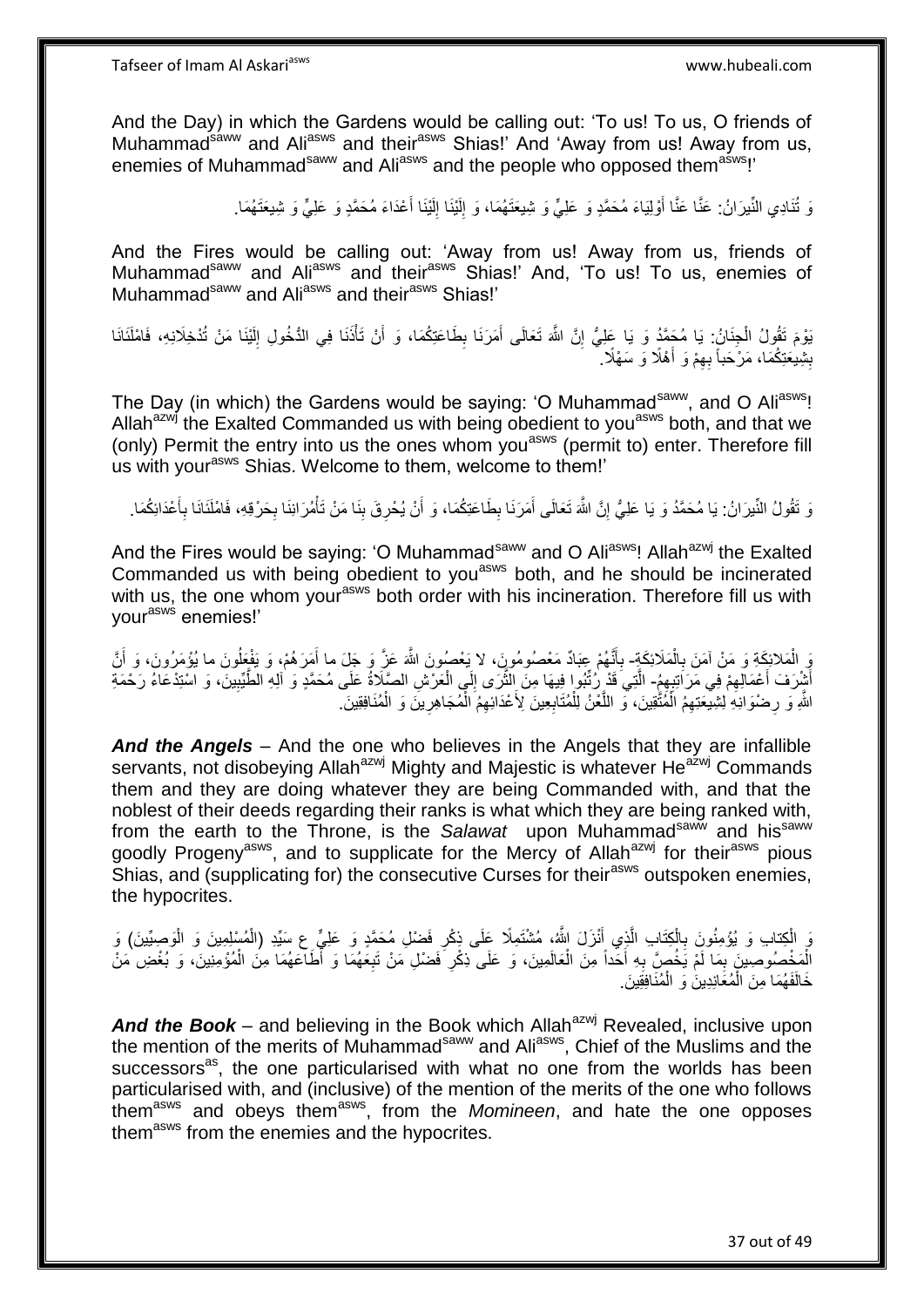وَ النَّبِيِّينَ [وَ مَنْ] آمَنَ بِالنَّبِيِّينَ- أَنَّهُمْ أَفْضَالُ خَلْقِ اللَّهِ أَجْمَعِينَ، وَ أَنَّهُمْ كُلِّهُمْ دَلُّوا عَلَى فَضْلِ مُحَمَّدٍ سَيِّدِ الْمُرْسَلِينَ، وَ فَضْلِ **!** ِ ِ ْ ه َ ْ َ َ ِ ُمْؤ ِمِني َن ب ال َما َعلَى َساِئر َو ِصِّيي َن، َو َف ْض ِل ِشي َعِته َعلِ ٍّي َسِّيِد ال َف ْض ِل ُم َح همٍد َو َعلِيٍ ُهْم َكانُوا ب نه أ ِّيي َن َو ب ب الن َما ه ُهَما ب ِفي َن َو لَ ُمْعَتر ْ **∶** ِ ْ ِ َ ِ ِ ِ ِ خَصَّـهُمَا [الثَّهُ] بِهِ مُسَلِّمِينَ، ِّ **∶** 

And the Prophets – and the one who believes in the Prophets<sup>as</sup> that they<sup>as</sup> are the most superior of the creatures of Allah<sup>azwj</sup> in their entirety, and they<sup>as</sup>, all of them<sup>as</sup>, pointed upon the merits of Muhammad<sup>saww</sup>, the Chief of the Mursils<sup>as</sup>, and the merits of Ali<sup>asws</sup>, Chief of the successors<sup>as</sup>, and merits of their<sup>asws</sup> Shias over the rest of the believers in the Prophets<sup>as</sup>, and that they (the previous Prophets<sup>as</sup> were acknowledging the merits of Muhammad<sup>saww</sup> and Ali<sup>asws</sup>, and they<sup>as</sup> were submitting to them<sup>asws</sup> both with what Allah<sup>azwj</sup> had Particularised them<sup>asws</sup> with.

وَ أَنَّ اللَّهَ تَعَالَى أَعْطَى مُحَمَّداً ص مِنَ الشَّرَفِ وَ الْفَضْلِ- مَا لَمْ تَسْمُ إِلَيْهِ نَفْسُ أَحَدٍ مِنَ النَّبِيِّينَ- إِلَّا نَهَاهُ اللَّهُ تَعَالَى عَنْ ذَلِكَ وَ َ اً ْ ِ َ لَ ِ  $\frac{1}{2}$ َنَ جَرَهُ وَ أَمَرٍَ هُ-ۖ أَنْ بُسَلِّمَ لِمُحَمَّدٍ وَ عَلِيٌّ وَ آلِهِمَا الطُّيِّبِينَ فَضلَهُمْ، وَ أَنَّ اللَّهَ قَدْ فَضَلَ مُحَمَّداً بِفَاتِحَةٍ الْكِتَابِ عَلَى جَمِيعِ النَّبِيِّينَ، َ َ ِ ِ ِّ َ ِ ِ ْ ֧֦֦֦֖֦֦֧֦֧֦֧֦֧֦֧֧֦֧֚֚֬֝֝֝֝֝֓֝֬֝֝֝֬֝ مَا أَعْطَاهَا أَحَداً قَبْلَهُ إِلَّا مَا أَعْطَى سُلَيْمَانَ بْنَ دَاوُدَ ع مِنْهَا «بِسْمِ اللَّهِ الرَّحْمنِ الرَّحِيمِ» فَرَأَهَا أَشْرَفَ مِنْ جَمِيعِ مَمَكِّلِكِهِ الَّتِي اً<br>ا ِ َ ِ ِ **!** ه ِ َ عْطِيَهَا. ا<br>ا أ

And that Allah<sup>azwj</sup> the Exalted Gave Muhammad<sup>saww</sup>, from the nobility and the merits, what no one from the Prophets<sup>as</sup> have named with, except Allah<sup>azwj</sup> the Exalted Forbid him<sup>as</sup> from that, and Rebuked him<sup>as</sup>, and Commanded him<sup>as</sup> that he<sup>as</sup> submits to Muhammad<sup>saww</sup> and Ali<sup>asws</sup>, and their<sup>asws</sup> goodly Progeny<sup>asws</sup> of their<sup>asws</sup> merits. And Allah<sup>azwj</sup> has Graced Muhammad<sup>saww</sup> with the Opening of the Book over the entirety of the Prophets<sup>as</sup>, and did not Give to anyone before him<sup>saww</sup> except what He<sup>azwj</sup> Gave to Suleyman<sup>as</sup> Bin Dawood<sup>as</sup> from it, '*In the Name of Allah<sup>azwj</sup> the* **Beneficent, the Merciful [1:1]**, so he<sup>as</sup> viewed it as the noblest than the entirety of his<sup>as</sup> kingdom, what he<sup>as</sup> had been Given.

فَقَالَ: يَا رَبِّ مَا أَشْرَفَهَا مِنْ كَلِمَاتٍ- إِنَّهَا لَأَثَرُ عِنْدِي مِنْ جَمِيعِ مَمَالِكِيَ- الَّذِي وَهَنْتَهَا لِي. قَالَ اللَّهُ تَعَالَى: يَا سُلَيْمَانُ وَ كَيْفَ َ ֺ֖֦֦֦֦֦֧ׅ֦֧ׅ֦֧ׅ֚֚֚֚֚֚֚֚֚֚֚֚֚֚֚֚֝֡֝֡֡֝֬֝֓֡֜֓֡֜֓֡֜ ว<br>ว لَا يَكُونُ كَذَٰلِكَ- وَ مَّا مِنْ عَبْدٍ وَ لَا أُمَةٍ سَمَّانِي بِهَا- إِلَّا أَوْجَبْتُ لَهُ مِنَ الثَّوَابِ أَلْفَ ضِعْف- مَا أُوجِبُ لِمَنْ تَصَدَّقَ بِأَلْفِ ِ َ ْ َ ه َ ْ ĺ ِ ضِعْفِ مَمَالِكِكَ. يَا سُلَيْمَانُ، هَذِهِ سُبُعُ مَا أَهَبُهُ لِمُحَمَّدٍ سَيِّدِ النَّبِيِّينَ، تَمَامَ فَاتِحَةِ الْكِتَابِ إِلَى آخِرِ هَا. َ ِ ِ ْ ِ

So he (Suleyman<sup>as</sup>) said: 'O Lord<sup>azwj</sup>! How noble are these from the words. These are more preferable in my<sup>as</sup> presence that the entirety of my<sup>as</sup> kingdom which You<sup>azwj</sup> have Granted to me<sup>as</sup>'. Allah<sup>azwj</sup> the Exalted Said: "O Suleyman<sup>as</sup>! And how can it not happen to be like that, and there is none from a servant nor a maid who names  $Me^{a^2}$  with it except  $I^{a^2}$  shall Obligate for him, from the Rewards, a thousand multiple of what I<sup>azwj</sup> would Obligate for the one who gives in charity with a thousand multiple of your<sup>as</sup> kingdom. O Suleyman<sup>as</sup>! These are seven (Verses) what I<sup>azwj</sup> would be Granting to Muhammad<sup>saww</sup>, Chief of the Prophets<sup>as</sup>, complete Opening of the Book, up to its end".

> فَقَالَ: يَا رَبِّ أَ تَأْذَنُ لِي أَنْ أَسْأَلَكَ تَمَامَهَا قَالَ اللَّهُ تَعَالَى: يَا سُلَيْمَانُ اقْنَعْ بِمَا أَعْطَيْتُكَ، فَلَنْ تَبْلُغَ شَرَفَ مُحَمَّدٍ، َ ِ لَ َ َ َ :<br>ا َ ُ

So he<sup>as</sup> said: 'O Lord<sup>azwj</sup>! Will You<sup>azwj</sup> Permit me<sup>as</sup> to ask for the complete of it?' Allah<sup>azwj</sup> the Exalted Said: "O Suleyman<sup>as</sup>! Be content with what  $I^{azwj}$  have Given you<sup>as</sup>, for you<sup>as</sup> will never (be able to) reach the nobility of Muhammad<sup>saww</sup>.

رَ إِيَّاكَ أَنْ تَقْتَرِحَ عَلَى دَرَجَةِ مُحَمَّدٍ وَ فَضْلِهِ وَ جَلَالِهِ، فَأُخْرِجَكَ عَنْ مُلْكِكَ كَمَا أُخْرَجْتُ آدَمَ عَنْ تِلْكَ الْجِذَانِ لَمَّا اقْتَرَحَ **∶** ֖֧֚֚֚֚֚֚֚֚֚֚֚֚֚֓֡֡֓֡֘<u>֚֓</u> ْ ْ َ ْ **∤** :<br>ا لَ دَرَجَةَ مُحَمَّدٍ فِيَ الشَّجَرَةِ- الَّتِي أَمَرْتُهُ أَنْ لَا يَقْرَبَهَا، يَرُومُ أَنْ يَكُونَ لَهُ فَضْلُهُمَا، ا<br>ا اُ َ ه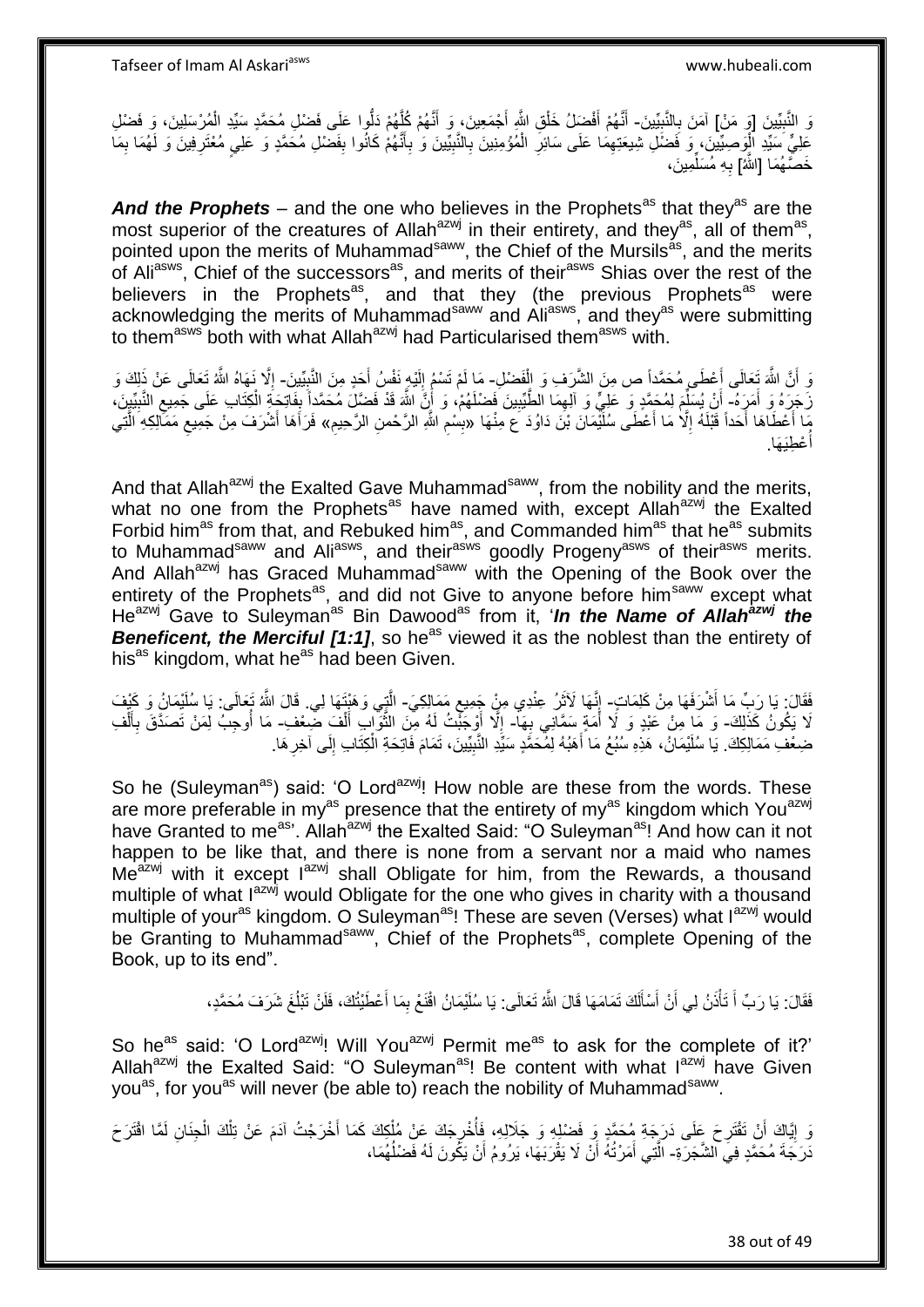And beware of suggesting upon Me<sup>azwj</sup> a level of Muhammad<sup>saww</sup>, and his<sup>saww</sup> merits, and his<sup>saww</sup> majesty, for l<sup>azwj</sup> will Exit you<sup>as</sup> from your<sup>as</sup> kingdom just as l<sup>azwj</sup> Exited Adam<sup>as</sup> from those Gardens due to what he<sup>as</sup> suggested of the level of Muhammad<sup>saww</sup> regarding the tree which lazwj had Commanded Himazwj that he<sup>as</sup> should not go near it. He<sup>as</sup> was (also) wishing that their<sup>asws</sup> merits would happen to be for him<sup>as</sup>.

َرٍ هِيَ شَجَرَةٌ أَصْلُهَا مُحَمَّدٌ، وَ أَكْبَرُ أَغْصَانِهَا عَلِيٌّ، وَ سَائِرُ أَغْصَانِهَا آلُ مُحَمَّدٍ عَلَى قَدْرِ مَرَاتِبِهِمْ، وَ قُضْبَانُهَا شِيعَتُهُ وَ<br>تُمُمَّدُ َ َ َ ٔ<br>ا َ ِ ِ أَمَّتُهُ- ۖ عَلَى [قَدْرِ ] مَرَ اتبِهِمْ وَ أَخْوَالِهِمْ، إِنَّهُ لَيْسَ لِأَحَدٍ ۖ (يَا سُلَيْمَانُ مِنْ دَرَجَاتِ الْفَضَاَئِلِ عِنْدِي مَا لِمُحَمَّذٍ). ُ ْ ِ ِ َ ِ ِ

And it is a tree, its origin (roots) is Muhammad<sup>saww</sup>, and the biggest of its branch is Ali<sup>asws</sup>, and the rest of its branches are the Progeny<sup>asws</sup> of Muhammad<sup>saww</sup> in accordance of their<sup>asws</sup> ranks, and its twigs (leaves) are his<sup>saww</sup> Shias and his<sup>saww</sup> community – upon a measurement of – their ranks and their states. It isn't for anyone,  $\overrightarrow{O}$  Suleyman<sup>as</sup>, from the levels of the merits in My<sup>azwj</sup> Presence, what is for Muhammad<sup>saww</sup>".

فَعِنْدَ ذَلِكَ قَالَ سُلَيْمَانُ: يَا رَبِّ- قَنَّعْنِي بِمَا رَزَقْتَنِي. فَأَقْنَعَهُ. فَقَالَ: يَا رَبِّ سَلَّمْتُ وَ رَضِيتُ، وَ قَنِعْتُ وَ عَلِمْتُ أَنْ لَيْسَ لِأَحَدٍ َ ِ ه َ مِثْلُ دَرَجَاتِ مُحَمَّدٍ. ْ

So during that, Suleyman<sup>as</sup> said: 'O Lord<sup>azwj</sup>! Cause me<sup>as</sup> to be content with whatever You<sup>azwj</sup> have Graced me<sup>as</sup>'. So He<sup>azwj</sup> Caused him<sup>as</sup> to be content. He<sup>as</sup> said: 'O Lord<sup>azwj</sup>! I<sup>as</sup> submit, and am pleased, and am content, and know that there isn't for anyone the like of the levels of Muhammad<sup>saww</sup>.

وَ إِنَّى الْمِالَ عَلى حُبِّهِ أَعْطَى فِي اللَّهِ الْمُسْتَحِقِّينَ مِنَ الْمُؤْمِنِينَ- عَلَى حُبِّهِ لِلْمَالِ وَ شِدَّةِ حَاجَتِهِ إِلَيْهِ، يَأْمُلُ الْحَيَاةَ وَ يَخْشَى ْ ْ َ ْ ْ ْ لَ ِ الْفَقْرَ ، لِأَنَّهُ صَحِيحٌ شَحِيحٌ. ْ

And gives the wealth over his own Love (for it) – gives for the Sake of Allah<sup>azwj</sup> to the deserving ones from the *Momineen* upon His<sup>azwj</sup> love over his own lover for the wealth and the intensity of his own need to it, (although) he hopes for the life and fears the poverty, because it is correct, scarce (hard to come by).

َنْوِي الْقُرْبِيِ أَعْطَى لِقَرَابَةٍ النَّبِيِّ الْفُقَرَاءِ- هَدِيَّةً أَوْ بِرّاً لَا صَدَقَةً، فَإِنَّ اللَّهَ عَزَّ وَ جَلَّ قَدْ أَجَلَّهُمْ عَنِ الصَّدَقَةِ، وَ آتَى قَرَابَةَ ْ ْ ِ اً<br>ا ه َ ِ ِ َنْفُسِهِ صَدَقَةً وَ بِرِّ أَ وَ عَلَى أَيِّ سَبِيلٍ أَرَادَ. ِ َ **!** 

**To the ones with relationships** – gives to the relatives of the Prophet<sup>saww</sup>, the poor ones, as a gift or (as an act of righteousness), not as charity, for Allah<sup>azwj</sup> Mighty and Majestic has Deemed them as being loftier that (be recipients) of the charity. And gives to his own relatives as charity, and (as an act of) righteousness, and upon whichever cause he so wants to.

> وَ الْيَتامى وَ آتَى الْيَتَامَى مِنْ بَنِي هَاشِمِ الْفُقَرَاءَ بِرّاً، لَا صَدَقَةً، وَ آتَى يَتَامَى غَيْرِهِمْ صَدَقَةً وَ صِلَةً. ֦֦֖֦֖֦֖֧֦֦֧֦֦֦֧֦֧֦֧֦֧֦֧֦֧֦֧֦֧֦֧֦֧֦֧֝֟֟֓֕֝֟֓֓֝֓֓֝֟֓֓֞֟֓֓֞֟֓֡֟֓֓֞֓֓֞֟֓֓֞֟֓֡֟֓֓֞֓֟֓֝֬֓֞ **ٍ** ِ ْ ٍ ا<br>ا

And the orphans – and gives to the orphans from the Clan of Hashim<sup>as</sup>, the poor ones, as (an act of) righteousness, not charity, and gives to the orphans of others as charity and as a help.

> وَ الْمَساكِينَ مَسَاكِينَ النَّاسِ. ْ

> > 39 out of 49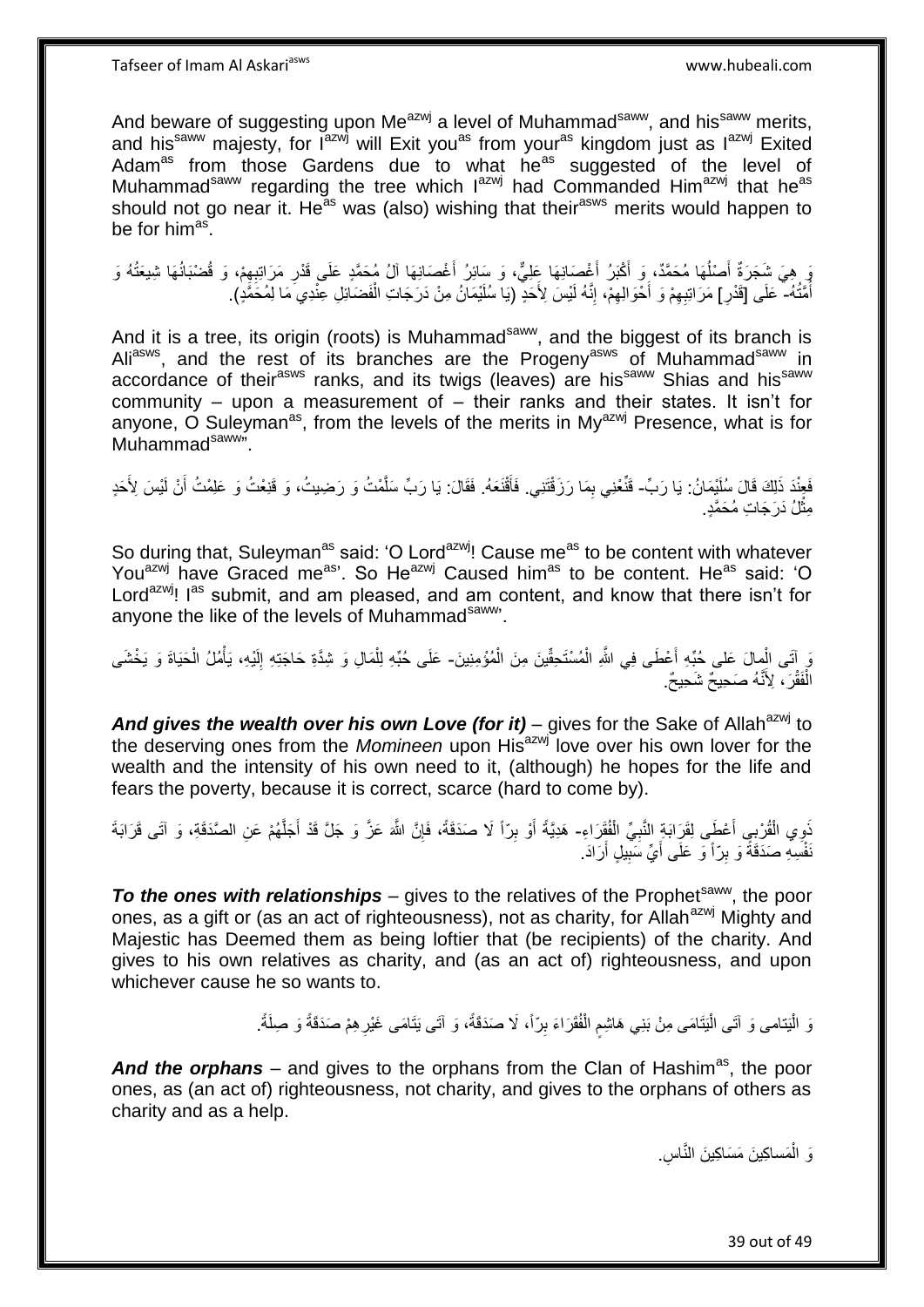*And the poor* – the poor ones of the (general) people.

وَ ابْنَ السَّبِيلِ الْمُجْتَازَ الْمُنْقَطَعَ بِهِ لَا نَفَقَةَ مَعَهُ. **! ∶** ْ ْ

*And the travellers* – The one who travelled more than he anticipated, the ones cut off from his means, there being no expense monies with him.

> وَ السَّائِلِينَ الَّذِينَ يَتَكَفَّفُونَ وَ يَسْأَلُونَ الصَّدَقَاتِ. ا<br>ا َ

*And the beggars* – those who are begging and are asking for the charities.

نَ فِي الرِّقابِ الْمُكَاتَبِينَ يُعِينُهُمْ لِيُوَدُّوا فَيُعْتَقُوا. **!** ْ

*And regarding the necks (freeing slaves)* – the contracted ones, assisting them to pay off (their outstanding contract) so they would be liberated.

قَالَ: فَإِنْ لَمْ يَكُنْ لَهُ مَالٌ يَحْتَمِلُ الْمُوَاسَاةَ، فَلْيُجَدِّدِ الْإِقْرَارَ بِتَوْحِيدٍ الثَّهِ، وَ نُبُوَّةٍ مُحَمَّدٍ رَسُولٍ الثَّهِ ص، وَ لْيَجْهَرْ بِتَفْضِيلِنَا، وَ<br>الله عَلَيْهِ مَا يَسْتَمِمُونَ بِت **∣** ْ ْ ِ ِ ْ إِلاعْتِرَاف بِوَاجِب خُقُوقِنَا أَهْلَ الْبَيْتِ وَ بِتَفْضِيلِنَا عَلَى سَائِرِ [آلِ] النَّبِيِّينَ وَ تَفْضِيلِ مُحَمَّدٍ عَلَى سَائِرِ النَّبِيِّينَ، وَ مُوَالاةِ ¦ **!** :<br>ا َ ِ ِ ِ ِ ْوَلِيَائِنَا، وَ مُعَادَاةِ أَعْدَائِنَا، وَ الْبَرَاءَةِ مِنْهُمْ كَائِناً مَنْ كَانَ، آبَاَؤُهُمْ وَ أُمَّهَاتُهُمْ وَ ذَوِي قَرَابَاتِهِمْ وَ مَوَدًاتِهِمْ، فَإِنَّ وَلَايَةَ اللَّهِ لَا اً<br>ا َ ∣ٍ<br>∶ ِ ِ ُ :<br>ا تُنَالُ إِلَّا بِوَلَايَةِ أَوْلِيَائِهِ وَ مُعَادَاةِ أَعْدَائِهِ. َ َ ِ ِ

He<sup>asws</sup> said: 'So if there does not happen to be wealth for him, he should carry the sympathy, so let him renew the acknowledgment of the *Tawheed* of Allah<sup>azwj</sup>, and the Prophet-hood of Muhammad<sup>saww</sup>, Rasoolsaww of Allahazwj, and let him be vocal with our<sup>asws</sup> merits, and the acknowledgement with the Obligatory of our<sup>asws</sup> rights, the People<sup>asws</sup> of the Household, and with our<sup>asws</sup> preferences over the rest of the progenies of the Prophets<sup>as</sup>, and the preference of Muhammad<sup>saww</sup> over the rest of the Prophets<sup>as</sup>, and the friendship of our<sup>asws</sup> friends and the enmity of our<sup>asws</sup> enemies, and the disavowment from them, whoever they may be, (whether they are) their fathers, and their mothers, and the ones with their relationships and their cordiality, for the Wilayah of Allah<sup>azwj</sup> cannot be attained except by the Wilayah of  $His<sup>azwj</sup>$  friends and the enmity of His $a<sup>azwj</sup>$  enemies.

وَ أَقامَ الصَّلاةَ قَالَ: وَ الْبِرُّ، بِرُّ مَنْ أَقَامَ الصَّلَاةَ بِحُدُودِهَا، وَ عَلِمَ أَنَّ أَكْبَرَ حُدُودِهَا الذُخُولُ فِيهَا، وَ الْخُرُوجُ مِنْهَامٍ مُعْتَرِفاً اُ ِ ِ ِ ْ ِ بِفَضْلِ مُحَمَّدٍ ص سَيِّدِ عَبِيدِهِ َو إِمَائِهِ وَ الْمُوَالاةِ لِسَيِّدِ الْأَوصِيَاءِ- وَ أَفْضَلِ الْأَنْقِيَاءِ عَلِيٍّ سَيِّدِ الْأَبْرَارِ، وَ فَأَئِذِ الْأَخْيَارِ، وَ ֧֦֧֝<u>֚֓</u>ׇ֖֖֦֖֦֖֖֖֖֖֖֖֧֦֧֦֧֦֧֦֧֦֧֦֧֦֧֦֧֦֧֚֚֚֚֚֚֚֚֚֚֚֚֚֚֬֝֓֡֝ ْ ِ **!** ِ ِ َ **∶** أَفْضَلِ أَهْلِ دَارِ الْقَرَارِ - بَعْدَ النَّبِيِّ الزَّكِي الْمُخْتَارِ . ْ ِ َ َ ِ **∶** ِ ْ

*And establishes the Salat* – And the righteousness. And act of righteousness of the one who establishes the *Salat* with its limits, and knows that the greatest of its limits entering into it, and the exiting from it, is acknowledgment of the merits of Muhammad<sup>saww</sup> as the Chief of His<sup>azwj</sup> servants and His<sup>azwj</sup> maids, and the Wilayah of the Chief of the successors<sup>as</sup>, and the best of the pious ones, Aliasws, Chief of the righteous ones, and guide of the chosen ones, and the most superior of the inhabitants of the House of Bliss after the Prophet<sup>saww</sup>, the Pure, the Chosen one.

َ إِنَّي الزَّكاةَ الْوَاجِبَةَ عَلَيْهِ لِإِخْوَانِهِ الْمُؤْمِنِينَ، فَإِنْ لَمْ يَكُنْ لَهُ مَالٌ يُزَكِّيهِ فَزَكَاةَ بَذَنِهِ وَ عَقْلِهِ، وَ هُوَ أَنْ يَجْهَرَ بِفَضْلِ عَلِيٍّ وَ<br>وَإِنَّتَى الزَّكاةَ الْوَاجِبَةَ عَ ِ ْ ْ ِ َ الْطَّيِّبِينَ مِنْ آلِهِ إِذَا قَدَرَ، وَ يَسَتَعْمِلَ التَّقِيَّةَ عِنْدَ الْبَلَادِا إِذَا عَمَّتْ، وَ الْمِحَنِ إِذَا نَزَلَتْ، وَ الْأَعْدَاءِ إِذَا غَلَبُوا، وَ يُعَاشِرَ عِبَادَ الثَّو **!** ْ ֦֧֦֪֦֧֦֦֧֦֦֦֧֦֧֦֧֦֧֦֦֧֦֧֦֧֦֪֪֦֧֦֧֦֧֦֧֦֧֦֧֡֝֟֟֟֟֟֟֟֟֟֟֟֟֟֟֕֟֟֟֟֟֕֟֟֡֟֟֡֟֟֟֩֕֟֩֕֞֟֞֟֩֕֟֩֕֟֞֟֞֟ بِمَا لَا يَثْلِمُ دِينَهُ، وَ لَا يَقْدَحُ فِي عَرْضِهِ، وَ بِمَا يَسْلَمُ مَعَهُ دِينُهُ وَ دُنْيَاهُ، ِ ْ ِ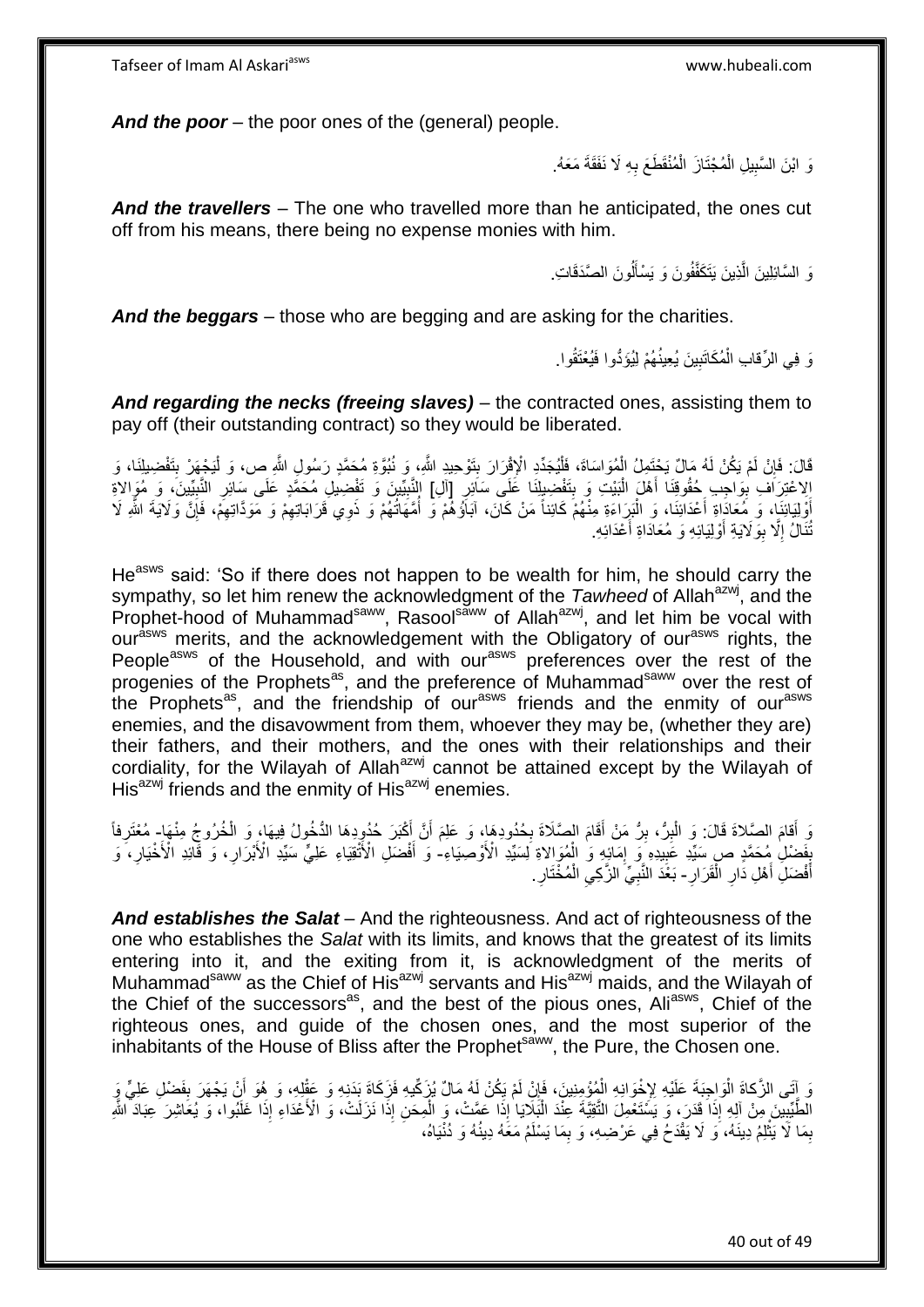*And gives the Zakat* – the Obligatory upon him, to his *Momineen* brethren. So if there does not happen to be wealth for him to pay Zakaat with, so the *Zakat* of his body and his intellect, and it is that he should be vocal with the merits of Ali<sup>asws</sup> and the goodly ones from his<sup>asws</sup> Progeny<sup>asws</sup> when he is able to, and he should utilise the dissimulation during the affliction when they prevail, and the tribulations when they descend, and the enemies when they overcome, and interact with the servants of Allah<sup>azwj</sup> with what neither would be Religion be dented with, nor would his honour be slandered with and with what his Religion would be safe with and (as well as) his world.

فَهُوَ بِاسْتِعْمَالِ التَّقِيَّةِ يُوَفِّرُ نَفْسَهُ عَلَى طَاعَةِ مَوْلَاهُ، وَ يَصُونُ عِرْضَهُ الَّذِي فَرَضَ اللَّهُ [عَلَيْهِ] صِيَانَتَهُ، وَ يَحْفَظُ عَلَى نَفْسِهِ ه ِ أَهْوَالَمُه الَّذِي قَدْ جَعَلَهَا اللَّهُ لَهُ قِيَاماً، وَ لِدِينِهِ وَ عِرْضِهِ وَ بَدَنِهِ قَوَاماً، َ ه

So it is the utilization of the dissimulation, to save himself (to be) upon the obedience of his Master<sup>asws</sup>, and protect the honour which Allah<sup>azwj</sup> has Necessitated upon him to protect it, and preserves his wealth upon himself which Allah<sup>azwj</sup> has Made to him as a standing, and for his Religion, and his honour, and his body as a strength.

رَ لَعَنَ الْمَغْضُوبَ عَلَيْهِمُ الْآخِذِينَ مِنَ الْخِصَالِ بِأَرْذَلِهَا، وَ مِنَ الْخِلَالِ بِأَسْخَطِهَا لِدَفْعِهِمُ الْحُقُوقَ عَنْ أَهْلِهَا وَ تَسْلِيمِهِمُ ْ َ ْ َ **∶** ْ َ **∶** ْ الْوِلَايَاتِ إِلَى غَيْرِ مُسْتَحِقِّهَا. ِ ِ ِ

And curse be upon the ones (Allah $^{azwj}$  is) Wrathful upon, the seizers of the characteristics with its disgrace, and traits of its anger, in order to repel the rights from its rightful ones, and their submission of the Mastership to other than its rightful ones.

ُمَّ قَالَ: وَ الْمُوفُونَ بِعَهْدِهِمْ إِذا عاهَدُوا قَالَ: وَ مِنْ أَعْظَمِ عُهُودِهِمْ أَنْ لَا يَسْتُرُوا مَا يَعْلَمُونَ- مِنْ شَرَفِد مَنْ شَرَّفَهُ النَّهُ، وَ ِ ْ َ  $\ddot{\phantom{a}}$ فَضْلٍ مَنْ فَضَّلَهُ النَّهُ، وَ أَنْ لَا يَضَعُوا الْأَسْمَاءَ الشَّرِيفَةَ عَلَى مَنْ لَا يَسْتَحِقُّهَا- مِنَ الْمُقَصِّرِينَ وَ الْمُسْرِفِينَ الضَّالِّينَ- الَّذِينَ ِ َ ِ ْ ِ ه ضَلُّوا عَمَّنٍْ دَلَّ اللَّهُ عَلَيْهِ بِدَلاَلَتِهِ- وَ اخْتَصَبُهُ بِكَرَامَاتَهِ، إِلْوَاصِفِينَ لَهُ بِخِلَافِ صِفَاتِهِ، وَ الْمُنْكِرِينَ لِمَا عَرَفُوا مِنْ دَلَالاتِهِ وَ ِ **∶** ْ **∶** :<br>ا ِ عَلَامَاتِهِ، الَّذِينَ سَمَّوْا بِأَسْمَائِهِمْ مَنْ لَيْسُوا بِأَكْفَائِهِمْ- مِنَ الْمُقَصِّرِينَ الْمُتَمَرِّدِينَ ِ َ **∶** ه ِ َ **∶** ْ **∶** ْ

Then He<sup>azwj</sup> Said: And they fulfil their promises when they are promising – and from the greatest of their promises is that they will not conceal what they are knowing from the nobilities of the one whom Allah<sup>azwj</sup> Ennobled, and the merits of the one whom Allah<sup>azwj</sup> Merited, and that they will not be wasting the noble names upon the one who is not rightful of it, from the derogators, and the extravagant ones, the straying ones, those who are straying from the one<sup>asws</sup> whom Allah<sup>azwj</sup> Pointed upon with His<sup>azwj</sup> Evidence, and Particularised with His<sup>azwj</sup> Prestige, those who are describing him<sup>asws</sup> with opposite to his<sup>asws</sup> description, and the deniers to what they are recognising from his<sup>asws</sup> evidences and his<sup>asws</sup> signs, those who are naming with their<sup>asws</sup> names the ones who aren't with the qualifications, from the derogators and the insurgents.

نُّمَّ قَالَ: وَ الصَّابِرِينَ فِي الْبَأْساءِ يَعْنِي فِي مُحَارَبَةِ الْأَعْدَاءِ، وَ لَا عَدُوَّ يُحَارِبُهُ أَعْدَى مِنْ إِبْلِيسَ وَ مَرَدَتِهِ، يَهْتِفُ بِهِ، وَ يَذْفَعُهُ ْ ا.<br>ا ِ ِ َ ِ ِ وَ ٰإِيَّاهُمْ- بِالصَّلَاَةِ عَلَى مُحَمَّدٍ وَ آلِهِ الْطَّيِّبِيْنَ ع ֖֧֧֚֚<u>֚֓</u>֚֓֡ ِ **∶** 

*And the patient ones during the adversity* – meaning during the wars of the enemies, and there is no enemy more inimical that Iblees<sup>la</sup> and his<sup>la</sup> renegades cheering him<sup>la</sup>, and he can repel him<sup>la</sup> and them with the Salawat upon Muhammad<sup>saww</sup> and his<sup>saww</sup> goodly Progeny<sup>asws</sup>.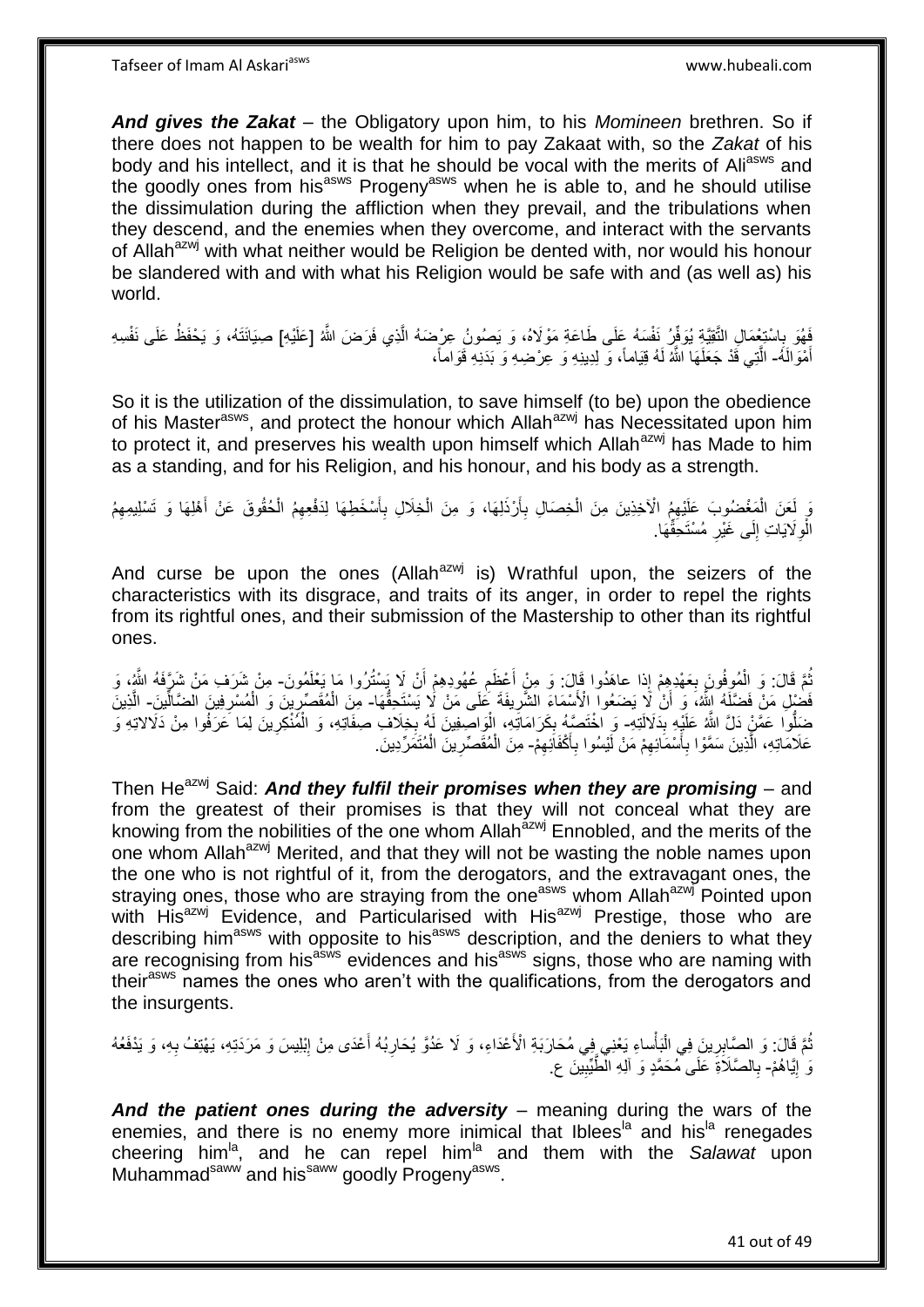نَ الضَّرَّاءِ الْفَقْرِ وَ الشُّدَّةِ، وَ لَا فَقْرَ أَشَدُّ مِنْ فَقْرِ الْمُؤْمِنِ، يَلْجَأُ إِلَى التَّكَفُّفِ مِنْ أَعْدَاءِ آلِ مُحَمَّدٍ، ْ ْ ِ َ **∶** ∣∣<br>ِ ∫<br>∫ َ

*And the desperation* – the poverty and the difficulties, and there is no poverty more intense that the poverty of the Momin, leading him to the sufficing from the enemies of the Progeny<sup>asws</sup> of Muhammad<sup>saww</sup>.

بَصِيْرِرُ عَلَى ذَلِكَ، وَ يَرَى مَا يَأْخُذُهُ مِنْ مَالِهِمْ مَغْنَماً يَلْعَنُهُمْ بِهِ، وَ يَسْتَعِينُ بِمَا يَأْخُذُهُ- عَلَى تَجْدِيدِ ذِكْرِ وَلَايَةِ الطَّيِّبِينَ ْ ِ ِ ْ ِ ْ **ِ** ِ ِ الطَّاَهِرِينَ ِ

He should be patient upon that, and he should view what he takes from his wealth as booty to cursing them with, and he should seek assistance with what he is taking upon renewing the mention of the Wilayah of the goodly, the Pure (Masomeen<sup>asws</sup>).

ِّي حِينَ إِلْبَأْسِ عِنْدَ شِدَّةٍ الْقِنَالِ يَذْكُرُ اللَّهَ، وَ يُصَلِّي عَلَى مُحَمَّدٍ رَسُولِ اللَّهِ ص وَ عَلَى عَلِيٍّ وَلِيٍّ اللَّهِ، وَ يُوَالِي بِقَلْبِهِ وَ لِسَانِهِ ا.<br>ا ْ ْ ِ ْ ِ أَوْلِيَاءَ اللَّهِ، وَ يُعَادِي كَذَلِكَ أَعْدَاءَ اللَّهِ اً<br>ا َ

And when distressed – during the intensity of the fighting, he mentioned Allah<sup>azwj</sup> and sends Salawat upon Muhammad<sup>saww</sup>, Rasool<sup>saww</sup> of Allah<sup>azwj</sup> and upon Ali<sup>asws</sup>, Guardian<sup>asws</sup> of Allah<sup>azwj</sup>, and befriend with his hear and his tongue, the friends of Allah<sup>azwj</sup>, and be inimical like that to the enemies of Allah<sup>azwj</sup>.

قَالَ اللَّهُ عَزَّ وَ جَلَّ: أُولَئِكَ أَهْلُ هَذِهِ الصِّفَاتِ الَّتِي ذَكَرَ هَا، الْمَوْصُوفُونَ بِهَا الَّذِينَ صَدَقُوا فِي إِيمَانِهِمْ فَصَدَّقُوا أَقَاوِيلَهُمْ ُ ِ َ ِ ِ ه ِ ْ ه بِأَفَاعِيلِهِمْ. ِ َ ِ

Allah<sup>azwj</sup> Mighty and Majestic Said: **they** – the ones of this description which  $I^{asws}$ mentioned, and the ones described with these, *are those who are true* – in their Eman, so they are ratifying their words with their deeds.

> وَ أُولئِكَ هُمُ الْمُتَّقُونَ لِمَا أُمِرُوا بِاتَّقَائِهِ مِنْ عَذَابِ النَّارِ ، وَ لِمَا أُمِرُوا بِاتَّقَائِهِ مِنْ شُرُورِ النَّوَاصِبِ الْكُفَّارِ ْ ُ ِ ُ **∶** ِ ا<br>ا ِ ِ

*And these, they are the fearing ones [2:177]* – Due to what they had been Commanded with fearing from the Punishment of the Fire, and due to what they had been Commanded with the fearing from the evil deeds of the *Nasibis*, the *Kafirs*''.

قوله عز و جل يا أَيُّهَا الَّذِينَ آمَنُوا كُتِبَ عَلَيْكُمُ الْقِصاصُ فِي الْقَتْلى الْحُرُّ بِالْحُرِّ وَ الْحَبْدِ وَ الْأُنْشِي فِالْأُنْثِي فَمَنْ عُفِيَ لَهُ ْ ْ ه ْ **∶** ْ ْ ِ **∶** مِنْ أَخِيهِ شَيْءٌ فَاتِّباعٌ بِالْمَعْرُوفِ وَ أَداءٌ إِلَيْهِ بِإِحْسانٍ ذلِكَ تَّخْفِيفٌ مِنْ رَبِّكُمْ وَ رَحْمَةٌ فَمَنِ اعْتَدى بَعْدَ ذلِكَ فَلَهُ عَذابٌ أَلِيمٌ وَ َ  $\frac{1}{2}$ َ ْ **∶** ן<br>יי ِ َ لَكْمْ فِي الْقِصَاصِ حَياةٌ َيا أُولِّي الْأَلْبَابِ لَعَلُّكُمْ تَتَّقُونَ ْ ا<br>ا ْ

The Words of Mighty and Majestic: *O you those who are believing! The retaliation is Prescribed upon you regarding the murdered – the free with the free, and the slave with the slave, and the female with the female. But the one who has pardon for him from his brother with something, so he should pursue it with the reasonableness, and pay to him with goodness. That is a Lightening from your Lord and a Mercy. So the one who exceeds after that, for him would be a painful Punishment [2:178]*

*And for you, in the retaliation, there is life, O ones of understanding, perhaps you would be fearing [2:179]*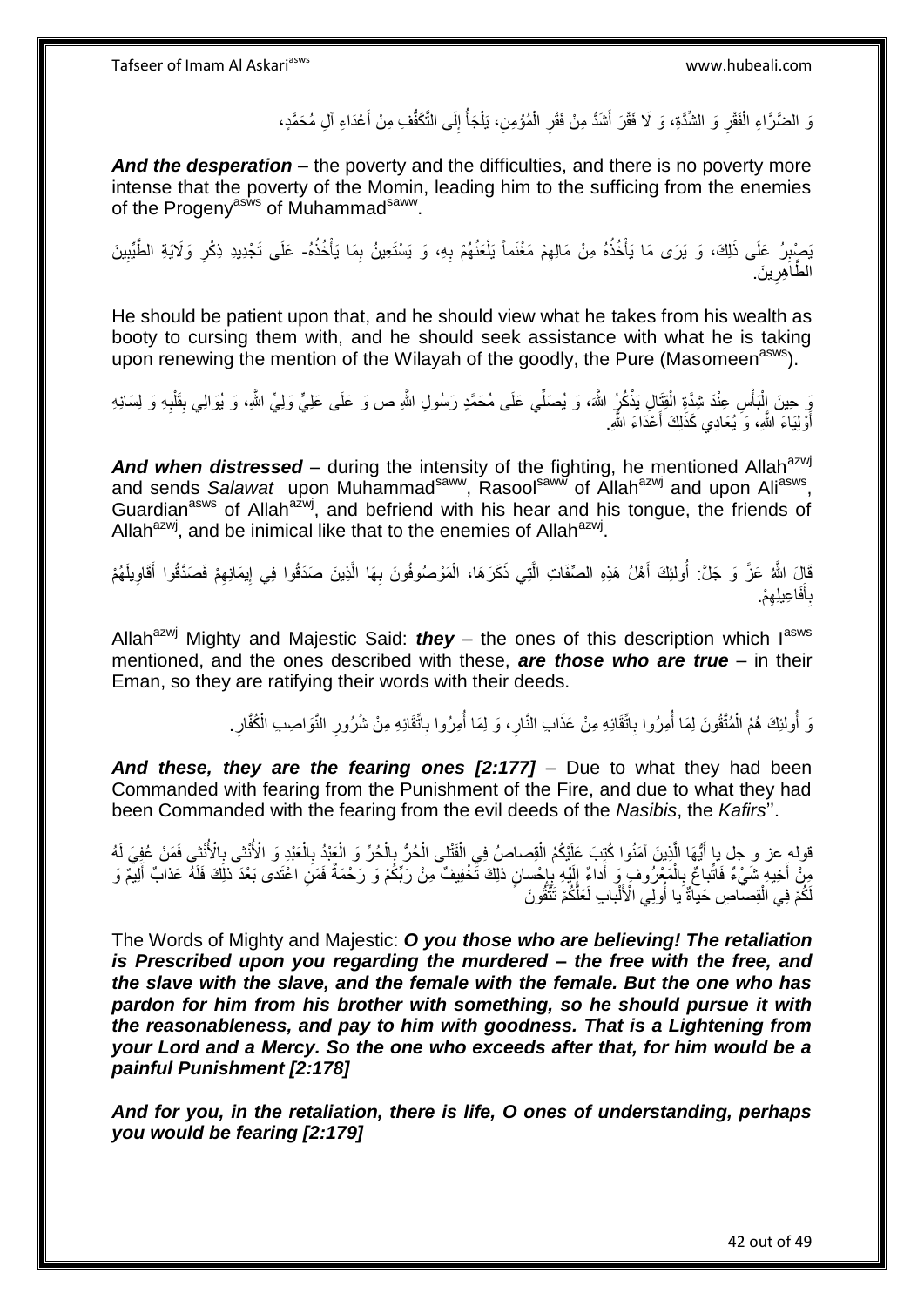354 قَالَ الْإِمَامُ عِ: قَالَ عَلِيُّ بْنُ الْحُسَيْنِ عِ يا أَيُّهَا الَّذِينَ آمَنُوا كُتِبَ عَلَيْكُمُ الْقِصاصُ فِي الْقَتْلِي يَعْنِي الْمُسَاوَاةَ، وَ أَنْ يُسْلَكَ<br>يأتِين عَلَيْهِ الْمُسَاوَاةَ، وَبَيْنَ الْجَامَع َ ْ ْ ْ ه َ ْ بِالْقَاتِلِ طَرِيقُ الْمُقْتُولِ- الَّذِي سَلَكُهُ بِهِ لَمَّا ۖ قَتَلَهُ الْحُرُّ بِالْحُرِّ وَ الْعَبْدُ بِالْعَبْدِ وَ الْأُنْثَى وَالْأَنْثَى تُقْتَلُ الْمَرْأَةَ بِالْمَرْأَةِ إِذَا قَتَلَتْهَا ْ ِ ْ **∶** ِ ْ **∶** ْ ْ **∶** ِ َ ْ ِ َ ْ

**S 354 -** The Imam (Hassan Al-Askari<sup>asws</sup>) said: 'Ali<sup>asws</sup> Bin Al Husayn<sup>asws</sup> said: 'O you *those who are believing! The retaliation is Prescribed upon you regarding the murdered* – meaning the equalisation, and that you should deal with the killing, the way in which the murdered had been dealt with when he was murdered, *the free*  with the free, and the slave with the slave, and the female with the female – you should kill the woman with the woman, when she is killed.

فَمَنْ عُفِيَ لَهُ مِنْ أَخِيهِ شَيْءٌ فَمَنْ عُفِيَ لَهُ- الْقَاتِلُ- وَ رَضِيَ هُوَ وَ وَلِيُّ الْمَقْتُولِ أَنْ يَذْفَعَ الدِّيَةَ وَ عَفَا عَنْهُ بِهَا فَاتّباعٌ مِنَ َ ْ **∶** َ الْوَلِيِّ (الْمُطَالَبَةُ، وَ) تَقَاصُّ بِالْمَعْرُوفِ وَ أَداءٌ مِنَ (الْمَعْفُوِّ لَهُ) الْقَاتِلِ بِإِحْسانٍ لَا يُضَارُهُ وَ كَمْ يُمَاطِلُهُ [لِقَضَائِهَا] ْ ا.<br>ا ْ ْ َ ْ **∶** יֲ. ِ ُ

*But the one who has pardon for him from his brother with something* – So the one who has pardon for him  $-$  the killer  $-$  and he pleases the guardian of the murdered one that he (the killer) should hand over the wergild and he would be pardoned from it, due to it, *so he should pursue* – from the guardian, the (wergild) sought as a clearance, with the reasonableness, and pay to him - the one who pardoned the killing for him, *with goodness* – neither hurting him nor delaying its fulfilment.

نَاكَ تَخْفِفْ مِنْ رَبِّكُمْ وَ رَحْمَةٌ إِذْ أَجَازَ أَنْ يَعْفُوَ وَلِيُّ الْمَقْتُولِ عَنِ الْقَاتِلِ عَلَى دِيَةٍ يَأْخُذُهَا، فَإِنَّه لَوْ لَمْ يَكُنْ لَهُ إِلَّا الْقَتْلُ أَوِ ْ ْ اُ َ **ٔ** َ ْ ِ  $\frac{1}{2}$ ْ الْعَفْوُ - لَقَلَّمَا طَابَ نَفْسُ وَلِيٍّ الْمَقْتُولِ بِالْعَفْوِ بِلَا عِوَضٍ يَأْخُذُهُ فَكَانَ فَلَّمَا يَسْلَمُ الْقَاتِلُ مِنَ الْقَتْلِ. ْ ْ ه ْ ِ **∶** ْ **∶** ْ ه

*That is a Lightening from your Lord and a Mercy – when He<sup>azwj</sup> Allowed that a* guardian of the murdered one can pardon the murder upon the taking of the wergild, for it, if there did not happen to be anything for him except for the killing or the pardoning, seldom would the guardian of the murdered have taken (the wergild) instead. And it would have been so that seldom would the killer have been safe from being killed.

فَمَنِ اعْتَدى بَعْدَ ذلِكَ مَنِ اعْتَدَى بَعْدَ الْعَفْوِ عَنِ الْقَتْلِ بِمَا يَأْخُذُهُ مِنَ الدِّيَةِ ۖ فَقَتَلَ الْقَاتِلَ بَعْدَ عَفْوِهِ عَنْهُ بِالذَّيَةِ ۖ الَّتِي بَذَلَهَا وَ ا<br>المسموع ِ ْ ِ ْ **∶** ِ لَ ه رَضِيَ هُوَ بِهَا فَلَهُ عَذابٌ أَلِيمٌ فِي الْأَخِرَةِ عِنْذَ اللَّهِ عَزَّ وَ جَلَّ، وَ فِي الدُّنْيَا الْقَتْلُ بِالْقِصَاصِ لِقَتْلِهِ مَنْ لَا يَحِلُّ لَهُ قَتْلُهُ. َ **∶**  $\overline{a}$ ْ **∶** ْ

*So the one who exceeds after that* – The one who exceeds after the pardoning from the killing due to what he has taken from the wergild, so he kills the killer after having forgiven him with the wergild (payment) which he (the killer) had made efforts with and pleased him (the guardian of the murdered one) with it, *for him would be a*  **painful Punishment [2:178]** - in the Hereafter in the Presence of Allah<sup>azwj</sup> Mighty and Majestic, and in the world is the killing with the retaliation for his killing the one whom is was not Permissible to kill.

قَالَ اللَّهُ عَنَّ وَ جَلِّ: وَ لَكُمْ يَا أُمَّةَ مُحَمَّدٍ فِي الْقِصاصِ حَياةٌ لِأَنَّ مَنْ هَمَّ بِالْقَتْلِ فَعَرَفَ أَنَّهُ يُقْتَصِيُّ مِنْهُ، فَكَفَّ لِذَلِكَ عَنِ الْقَتْلِ-ْ ِ ْ ؚ<br>ٌ ْ َ كَانَ جَيَاةً لِلَّذِي [كَانَ] هِمَّ بِقَنْلِهِ، وَ حَيَاةً لِهَذَا الْجَانِي الَّذِي أَرَادَ أَنْ يَقْتُلَ، وَ حَيَاةً لِهَذَا الْجَانِي الَّذِي أَرَادَ أَنْ يَقْتُلَ، وَ حَيَاةً لِهَذَا الْجَانِي الَّذِي أَرَبَادَ أَنْ ي ه ِ َ َ ه ْ ْ َ وَاجِبٌ - لَا يَجْرَءُونَ عَلَىٰ اَلْقَتْلِ مَخَافَةَ الْقِصَاصِ يا أُولِي الْأَلْبابِ أُولِي الْعُقُولِ «لَعَلَّكُمْ تَتَّقُونَ ْ ْ ْ ُ ْ

Allah<sup>azwj</sup> Mighty and Majestic Said: **And for you** – O community of Muhammad<sup>saww</sup>, *in the retaliation, there is life* – because the one who thinks of murdering, so he would know that he would be retaliated from it. Thus he would refrain from the killing. There would be life for the one whom he had thought of killing him, and life for this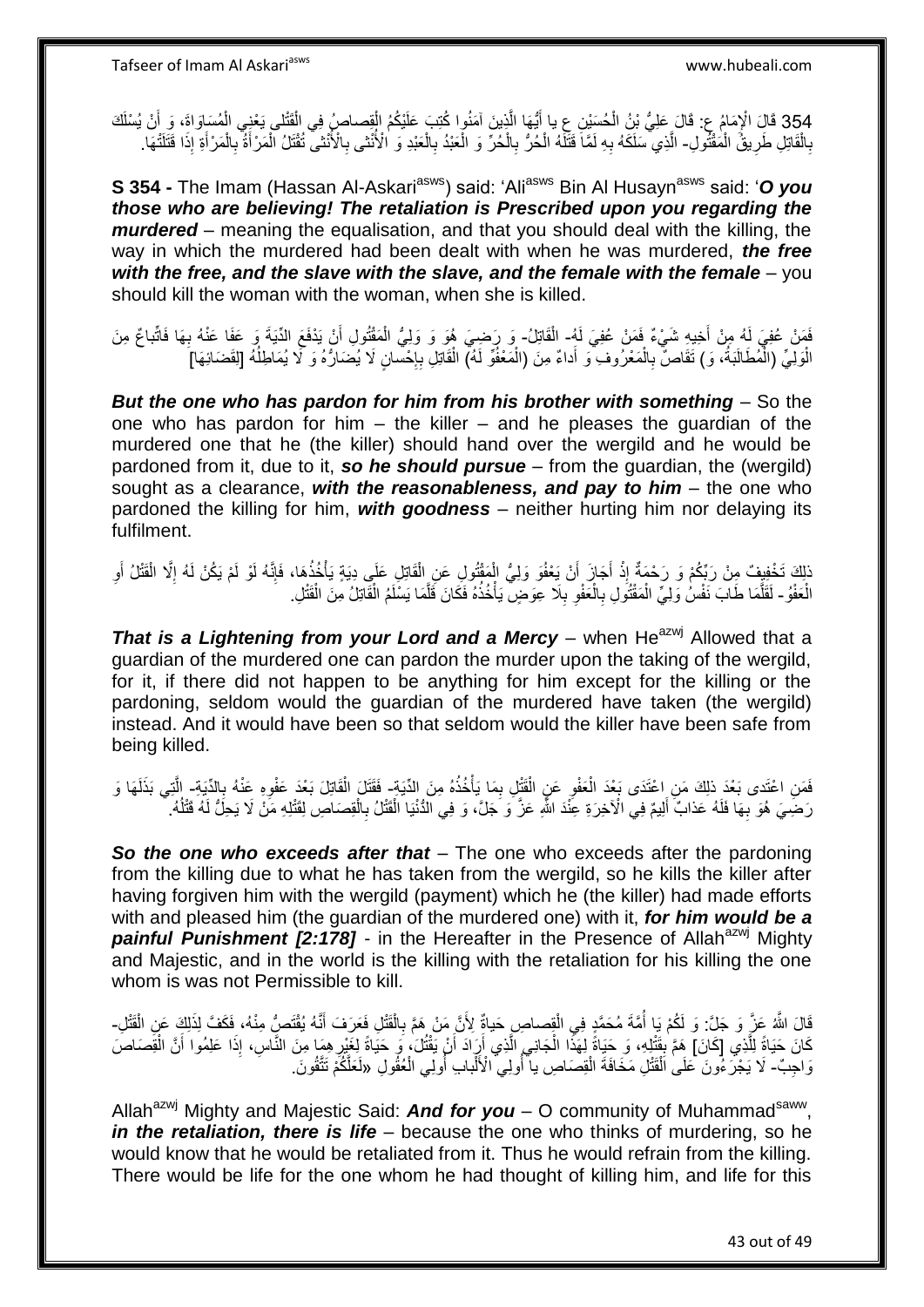offender who intended the murder, and life for other than these two from the people, when they (also) know that the retaliation is an Obligation, they would not be audacious upon the killing, fearing the retaliation, *O ones of understanding* – the ones with the intellects, *perhaps you would be fearing [2:179]*'.

355 قَالَ عَلِيُّ بْنُ الْحُسَيْنِ ع عِبَادَ اللَّهِ هَذَا قِصَاصٍُ قَتْلِكُمْ- لِمَنْ تَقْتُلُونَهُ فِي الدُّنْنِيَا وَ تُفْنُونَ رُوحَهُ، أَ وَ لَا أُنَبِّئُكُمْ بِأَعْظَمَ مِنْ َ ِ ْ ؚ<br>ۣ َ هَذَا الْقَتْلِ، وَ مَا يُوحِبُ [اللَّهُ] عَلَى قَاتِلِهِ مِمَّا هُوَ أَعْظَمُ مِنْ هَذَا الْقِصَاصِ قَالُوا: بَلَى يَا ابْنَ رَسُولِ اللَّهِ ْ َ ْ

S 355 - Ali<sup>asws</sup> Bin Al-Husayn<sup>asws</sup> said: 'Servants of Allah<sup>azwj</sup>! This retaliation, your killing the one whom you are killing in the world and perishing his soul, shall lasws give you the news of (of a killing) greater than this killing, and what Allah<sup>azwj</sup> has Obligated, upon killing him from what is greater than this retaliation?' They said, 'Yes, O son<sup>asws</sup> of Rasool-Allah<sup>saww</sup>!'

قَالَ: أَعْظَمُ مِنْ هَذَا اِلْقَتْلِ أَنْ تَقْتُلَهُ قَتْلًا لَا يَنْجَبِرُ، وَ لَإِ يَحْيَى بَعْدَهُ أَيَداً. قَالُوا: مَا هُوَ قَالَ: أَنْ تُضِلَّهُ عَنْ نُبُوَّةِ مُحَمَّدٍ وَ عَنْ َ ْ َ َ ِ ه َ وَلَايَةِ عَلِيٌّ بْنِ أَبِي طَالِبٍ صِ وَ تَسْلُكَ بِهِ غَيْرَ سَبِيلِ النَّهِ، وَ ثَغْرِيَهُ بِاتَّبَاعِ طَرِيقِ أَعْدَاءِ عَلِيٍّ ع وَ الْقَوْلِ بِإِمَامَتِهِمْ وَ دَفْعِ عَلِيٍّ ِ ِ **∶** ُ َ َ ِ ِ ِ ِ ِ ן, ِ ْ عَنْ حَقِّهِ، ۚ وَ جَحْدِ فَضْلِهِ، وَ لَا تُبَالِيَ بِإِعْطَائِهِ وَاجِبَ تَعْظِيمِهِ. ِ **∶** 

He<sup>asws</sup> said: 'Greater than this killing is that you kill him with a killing which can neither be amended, nor be revived after it, ever!' They said, 'And what is it?' He<sup>asws</sup> said: 'If you stray him from the Prophet-hood of Muhammad<sup>saww</sup> and from the Wilayah of Aliasws Bin Abu Talib<sup>asws</sup>, and travel with him in other than the Way of Allah<sup>azwj</sup>, and the deceive him to follow the path of the enemies of Ali<sup>asws</sup>, and the speaking with their imamate, and repel Aliasws from hisasws right, and reject hisasws merits, and you don't care that obeying him<sup>asws</sup> is an Obligation, to revere him<sup>asws</sup>.

فَهَذَا هُوَ الْقَتْلُ الَّذِي هُوَ تَخْلِيدُ هَذَا الْمَقْتُولِ فِي نَارِ جَهَنَّمَ، خَالِداً مُخَلَّداً أَبَداً فَجَزَاءُ هَذَا الْقَتْلِ- مِثْلُ ذَلِكَ الْخُلُودِ فِي نَارِ جَهَنَّمَ. ه ْ ْ َ اُ ِ ْ ْ

Thus, this is the killing which is eternal. This is the killed one in the Fire of Hell, abiding eternally, forever. Thus the Recompense of this killing would be like that eternity in the Fire of Hell''.

356 وَ لَقَدْ جَاءَ رَجُلٌ يَوْماً إِلَي عَلِيِّ بْنِ الْحُسَيْنِ ع بِرَجُلٍ يَزْعُمُ أَنَّهُ قَاتِلُ أَبِيهِ فَاعْتَرَفَ، فَأَوْجَبَ عَلَيْهِ الْقِصَاصَ، وَ سَأَلَهُ أَنْ<br>356 وَ لَقَدْ جَاءَ رَجَّنَ اُ لَ َ ْ َ ِ َ ه َ ْ  $\frac{1}{2}$ بَعْفُوَ عَنْهُ لِيُعْظِمَ اللَّهُ ثَوَابَهُ، فَكَأَنَّ نَفْسَهُ لَمْ تَطِبْ بِذَلِكَ ِ اُ ة<br>أ

**S 356 –** And a man had come to Ali<sup>asws</sup> Bin Al-Husayn<sup>asws</sup> with (another) man claiming that he had killed his father, and he acknowledge it, and the retaliation was Obligated upon him, and he<sup>asws</sup> had asked him to forgive him from it in order for Allah<sup>azwj</sup> to Magnify his Rewards. But it was as if he was not good with that.

فَقَالَ عَلِيُّ بْنُ الْجُسَيْنِ عِ لِلْمُدَّعِي- وَلِيِّ الذَّمِ الْمُسْتَجِقِّ لِلْقِصَاصِ. إِنْ كُنْتَ تَذْكُرُ لِهَذَا الرَّجُلِ عَلَيْكَ حَقَّاً فَهَبْ لَهُ هَذِهِ الْجِذَايَةَ، ْ ْ ْ **ٔ** ِ ْ ْ ِ نَ اغْفِرْ لَّهُ هَذَا الذَّنْبَ ۚ قَالَ: يَا ابْنَ رَسُولِ اللَّهِ ص لَهُ عَلَيَّ حَقٌّ- وَ لَكِنْ لَمْ يَبْلُغْ [بِهِ] أَنْ أَعْفُوَ لَمُ عَنْ قَتْلِ وَالِدِي. َ َ ِ ان<br>ا

So Ali Bin Al-Husayn<sup>asws</sup> said to the claimant, the guardian of the blood, the one rightful of the retaliation: 'If you remember a right for this man against you, then gift this crime of his and forgive this sin of his'. He said, 'O son<sup>asws</sup> of Rasool-Allah<sup>saww</sup>! The is a right for him upon me, but it would not reach by it (the equalisation) that I should forgive for him about the killing of my father'.

> قَالَ: فَتُرِيدُ مَا ذَا قَالَ: أُرِيدُ الْقَوَدَ فَإِنْ أَرَادَ لِحَقِّهِ عَلَيَّ أَنْ أُصَالِحَهُ عَلَى الذِّيَةِ صَالَحْتُهُ وَ عَفَوْتُ عَنْهُ. ا<br>ا َ اُ ِ ْ ِ ُ ِ

> > 44 out of 49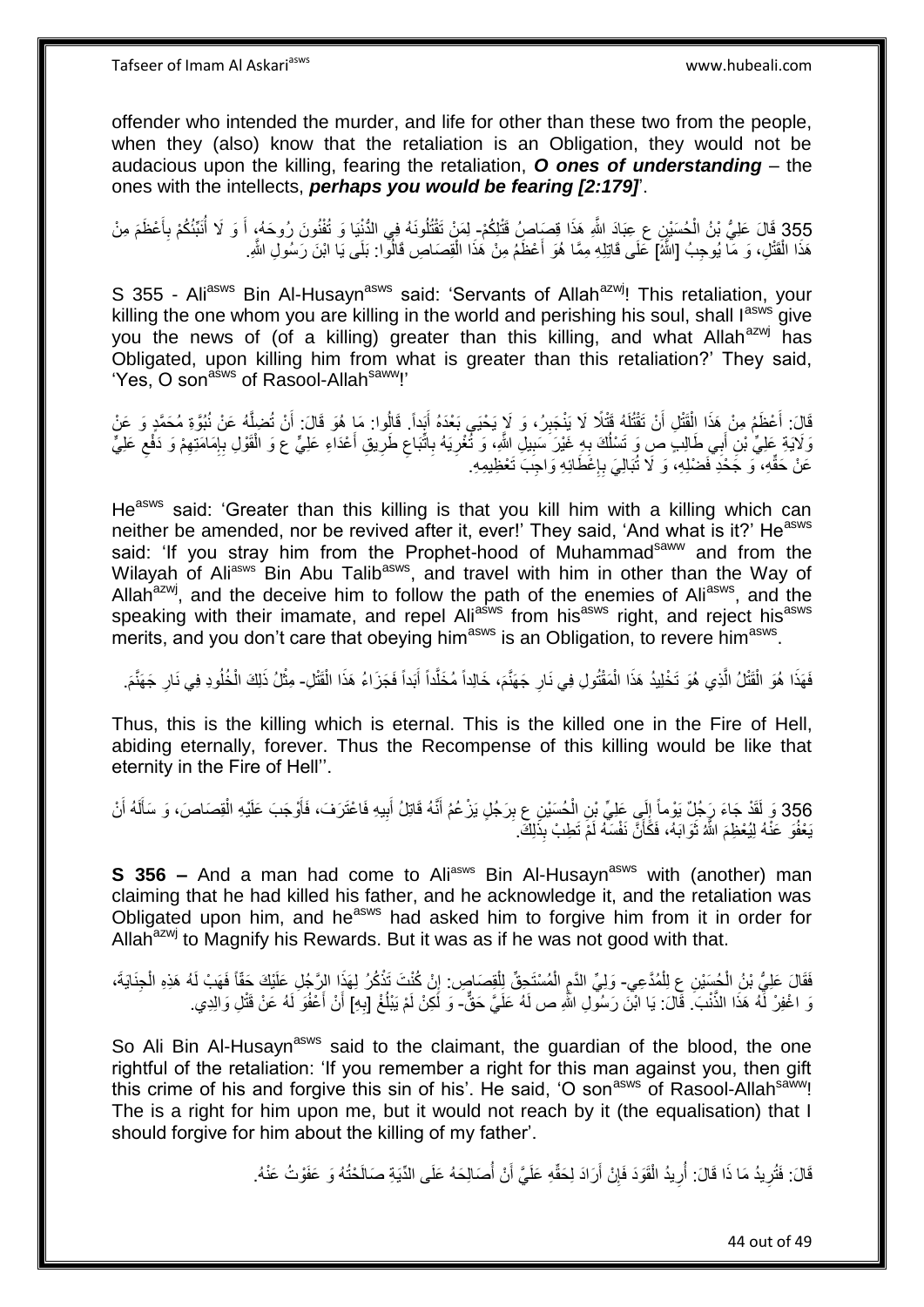He<sup>asws</sup> said: 'So what is that which you want?' He said, 'I want the (reconciliatory) sitting, for I want, for his right upon me, that I should reconcile upon the wergild, reach an agreement upon it, and forgive him'.

ْ قَالَ عَلِيُّ بْنُ الْمُصِّنِينِ ع: فَمَا ذَا حَقُّهُ عَلَيْكَ قَالَ يَا ابْنَ رَسُولِ اللَّهِ ص لَقَّنَنِي تَوْحِيدَ اللَّهِ وَ نُبُوَّةَ رَسُولِ اللَّهِ، وَ إِمَامَةَ عَلِيِّ بْنِ ِ أَبِي طَالِّبٍ وَ الْأَئِمَّةِ عَ َ

Ali<sup>asws</sup> Bin Al-Husayn<sup>asws</sup> said: 'So what is that right of his upon you?' He said, 'O son<sup>asws</sup> of Rasool-Allah<sup>saww</sup>! He taught me *Tawheed* of Allah<sup>azwj</sup>, and Prophet-hood of Rasool-Allah<sup>saww</sup>, and Imamate of Ali<sup>asws</sup> Bin Abu Talib<sup>asws</sup> and of the Imams<sup>asws</sup>'.

ِ فَقَالٍَ عَلِيُّ بْنُ إِنْْحِسَيْنِ عِ: فَهَذَا لَا يَفِي بِدَمِ أَبِيكَ! بَلَى وَ اللَّهِ، هَذَا يَفِيَ بِدِمَاءٍ أَهْلِ الْأَرْضِ كُلِّهِمْ- مِنَ الْأَوَّلِينَ وَ الْآخِرِينَ سِوَى  $\frac{1}{2}$ ْ ِ ِّ َ ِ ِ ِ [الْأَنْبِيَاءِ ۖ وَ ] الْأَئِمَّةِ عَ إِنْ قُتِلُوا فَإِنَّهُ لَا يَفِي بِدِمَائِهِمْ شَيْءٌ، أَ وَ تَقْنَعُ مِنّْهُ بِالدِّيَةِ قَالَ: بَلَّى ِ ِ ِ ِ **!** ِ َ

So Aliasws Bin Al-Husaynasws said: 'So this does not equate to the blood of your father? By Allah<sup>azwj</sup>! This would equate with the bloods of the people of the earth, all of them – from the former ones and the latter ones, besides the Prophets<sup>as</sup> and the Imams<sup>asws</sup>, if they were killed, for nothing would equate with their blood. Are you not content from it with the wergild?' He said, 'Yes'.

قَالَ عَلِيُّ بْنُ الْحُسَيْنِ عِ لِلْقَاتِلِ: أَ فَتَجْعَلُ لِي ثَوَابٍ تَلْقِينِكَ لَهُ حَتَّى أَبْذُلَ لَكَ الدِّيةَ فَتَنْجُوَ بِهَا مِنَ الْقَتْلِ قَالَ يَا اِبْنَ رَسُولِ اللَّهِ :<br>ا َ **∫** ْ َ ْ ِ صِ أَنَا مُحْتَاجٌ إِلَيْهَا، وَ أَنْتَ مُسْتَغْنٍ عَنْهَا فَإِنَّ ذُنُوبِي عَظِيمَةٌ، وَ ذَنْبِي إِلَى هَذَا الْمَقْتُولِ َأَيْضاً بَيْنِي وَ بَيْنَهُ، لَا بَيْنِي وَ بَيْنَ َ ْ ∣∣<br>∶ ∣lٍ لَ ِ ا. َولِِّي ِه َهذَ

Aliasws Bin Al-Husayn<sup>asws</sup> said to the killer: 'Would you make the Rewards of your indoctrination to be for me<sup>asws</sup>, and l<sup>asws</sup> would pay the wergild for you, in order to save you from being killed (in retaliation)?' He said, 'O son<sup>asws</sup> of Rasool-Allah<sup>saww</sup>! I am needy to it, and you<sup>asws</sup> are needless from it, for my sin is great, and my sin to this killed ones as well is between me and him, not between me and this guardian of his'.

> قَالَ عَلِيُّ بْنُ الْحُسَيْنِ ع: فَتَسْتَسْلِمُ لِلْقَتْلِ- أَحَبُّ إِلَيْكَ مِنْ نُزُولِكَ عَنْ ثَوَابِ هَذَا النَّلْقِينِ قَالَ: بَلَى يَا ابْنَ رَسُولِ اللَّهِ ْ لَ ∣∣<br>∶ َ ْ ة<br>أ

Aliasws Bin Al-Husayn<sup>asws</sup> said: 'So your submitting to the killing is more beloved to you than your removal from the Rewards for this indoctrination?' He said, 'Yes, O son<sup>asws</sup> of Rasool-Allah<sup>saww</sup>!'

فَقَالَ عَلِيُّ بْنُ إِلْحُسَيْنِ عِ لِوَلِيٍّ الْمَقْتُولِ. يَا عَبْدَ اللَّهِ قَابِلْ بَيْنَ ذَنْبِهِ هَذَا إِلَيْكَ، وَ بَيْنَ تَطَوُّلِهٍ عَلَيْكَ، قَتَلَ أَبَاكَ فَحَرَمَهُ لَذَّة الِدُّنْيَاءِ لَ ِ ِ ِ ْ َ َن حَرَمَكَ التَّمَتُّعَ بِهِ فَبِهَا، عَلَّى أَنَّكَ إِنْ صَبَرْتَ وَ سَلَّمْتَ فَرَفِيقُ أَبِيكَ فِي الْجِنَانِ، وَ لَقَّنَكَ الْإِيمَانَ فَأَوْجَبَ لَكَ بِهِ جَنَّةَ اشَّوِ<br>نَقِيبٍ فَيَبَيَنَ مَنْ الْأَمَرُ بِي الْمَسْ **∶** ِ َ ه יֲ<br>י َ ِ ِ<br>أ ْ الدَّائِمَةَ، وَ أَنْقَذَكَ مِنْ عَذَابِهِ الدَّائِم، ِ **∶** َ

So Aliasws Bin Al-Husayn<sup>asws</sup> said to the guardian of the killed one: 'O servant of Allah<sup>azwj</sup>! Compare between this sin of his to you, and between his conferment upon you. He killed your father, and deprived him of the pleasures of the world and deprived you of the enjoyment (of spending life) with him in it. On top of that, if you are patient and accept, so you would be a companion of your father in the Gardens, and he taught you the Eman, thus Obligation for you the Paradise of Allah<sup>azwj</sup> by it, eternally, and saved you from His<sup>azwj</sup> eternal Punishment.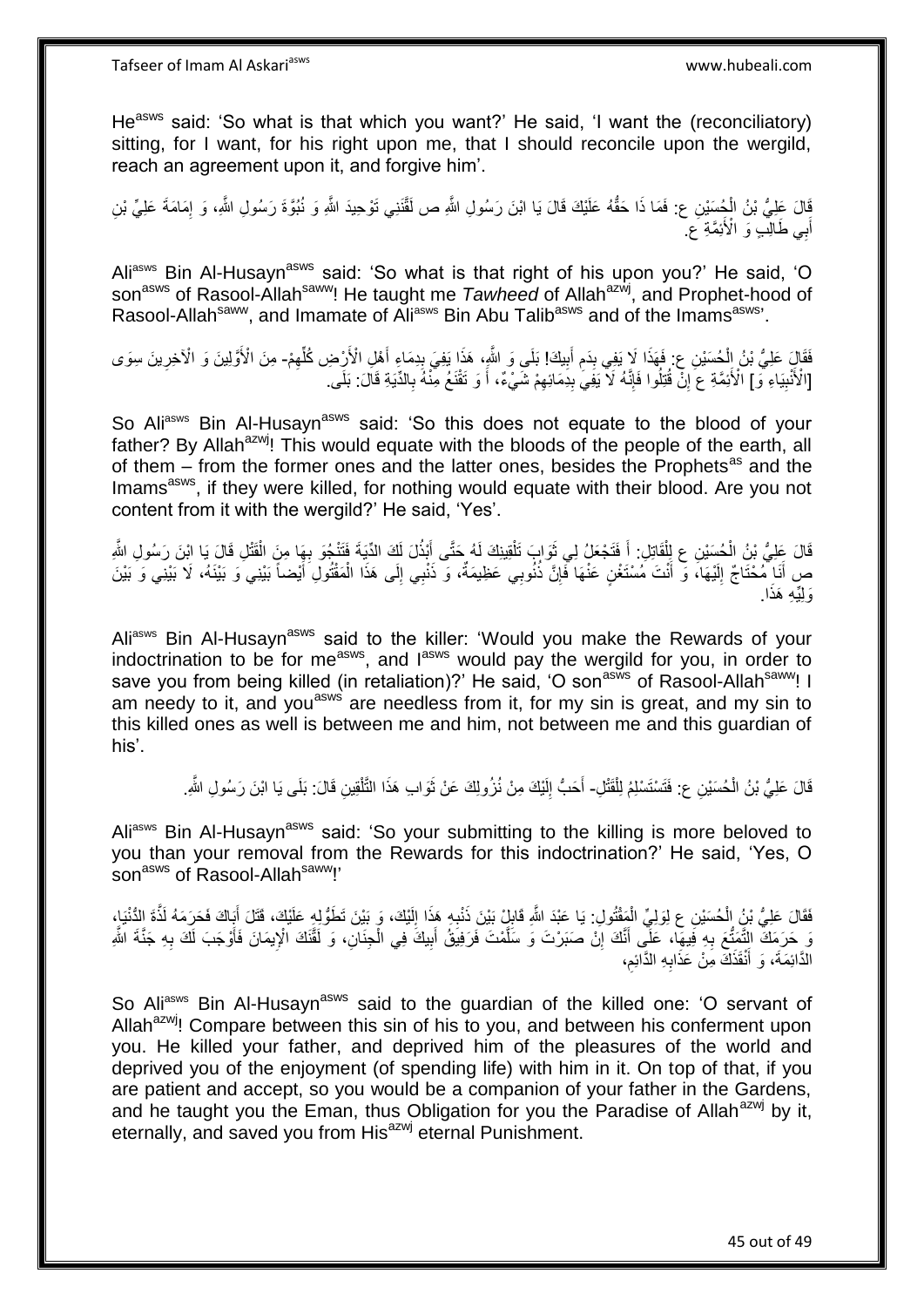فَإِحْسَانُهُ إِلَيْكَ [أَضْعَافٍ) أَضْعَافٍ جِذَايَتِهِ عَلَيْكَ فَإِمَّا أَنْ تَعْفُوَ عَنْهُ جَزَاءً عَلَى إِجْسَانِهِ إِلَيْكَ! لِأُحَدِّثَكُمَا بِحَدِيثٍ مِنْ فَضِيْلِ َ لَ  $\frac{1}{2}$  $\frac{1}{2}$ ِ لَ ِ יֲ<br>י اُ  $\frac{1}{2}$ رَسُولِ اللَّهِ صِ خَيْرٌ لَكُمَا مِنَ الدُّنْنِا بِمَا فِيهَا، وَ إِمًّا أَنْ تَأْتُبِى أَنْ تَعْفُو عَنْهُ- حَتَّى أَبْدُلَ لَكَ الدِّيَةَ لِتُصَالِحَهُ عَلَيْهَا، ثُمَّ أُحَدِّثُهُ ْ ِ ِ ا<br>ا ُ َ بِالْحَدِيثِ دُونَكَ، وَ لَمَا يَفُوتُكَ مِنْ ذَلِكَ الْحَدِيثِ- خَيْرٌ مِنَ الدُّنْيَا بِمَا فِيهَا لَوِ اعْتَبَرْتَ بِهِ ْ ْ **∶** ِ **∶** ِ

Therefore, his favour to you is a manifold multiple than his crime upon you, and if you were to forgive him from it, as a recompense of his favour to you, lasws shall narrate to you from the grace of Rasool-Allah<sup>saww</sup> which would be better for both of you than the world and whatever is in it. And if you refuse to forgive him from it, until Insws extend the wergild to you for you to reconcile upon it, then Insws shall narrate to you with the Hadeeth to (someone else) besides you, and what you would have lost from that Hadeeth would have been better than the world with whatever is in it, if you were to take a lesson from it'.

فَقَالَ الْفَتَيِي: يَا ابْنَ رَسُولِ اللَّهِ. قَدْ عَفَوْتُ عَنْهُ بِلَا دِيَةٍ، وَ لَا شَيْءٍ إِلَّا ابْنَغَاءَ وَجْهِ اللَّهِ وَ لِمَسْأَلَتِكَ فِي أَمْرِهِ، فَحَدِّثْنَا يَا ابْنَ ِ ْ ا<br>ا ْ ِ َ لَ رَسُولِ اللَّهِ بِالْحَدِيثِ. ْ **∶** 

So the youth said, 'O son<sup>asws</sup> of Rasool-Allah<sup>saww</sup>! I have forgiven him from it without (taking) a wergild, nor anything, except seeking the Face of Allah<sup>azwj</sup> and for asking you<sup>asws'</sup> regarding His<sup>azwj</sup> Command, therefore narrate to us, O son<sup>asws</sup> of Rasool-Allah<sup>saww</sup>!'

قَالَ عَلِيُّ بْنُ الْمُسَبْنِ عِ: إِنَّ رَسُولَ اللَّهِ ص لَمَّا بُعِثَ إِلَى النَّاسِ كَافَّةً بِالْحَقِّ بَشِيراً وَ نَذِيراً، وَ داعِياً إِلَى اللَّهِ بِإِنْذِهِ وَ سِراجاً ْ **∶** ِ ِ **ٔ ∶** ِ مُنِير أَ، جَعَلَتِ الْوُفُوذُ نَرِّدُ عَلَيْهِ، وَ الْمُنَازِعُونَ يَكْثُرُونَ لَدَيْهِ، افعال<br>أم ِ ْ ِ ْ لَ

Ali<sup>asws</sup> Bin Al-Husayn<sup>asws</sup> said: 'Verily Rasool-Allah<sup>saww</sup>, when Allah<sup>azwj</sup> Sent to all the people with the Truth *as a bearer of good news and as a warner [33:45] And as one inviting to Allah by His Permission, and as an illuminating lamp [33:46]*, delegates were made to refer to him<sup>saww</sup>, and the disputations became numerous in front of him<sup>saww</sup>.

فَمِنْ مُرِيدٍ قَاصِدٍ لِلْحَقِّ مُنْصِفٍ مُتَبَيِّنٍ- مَا يُورِدُهُ عَلَيْهِ رَسُولُ اللَّهِ ص مِنْ آيَاتِهِ وَ يُظْهِرُ لَهُ مِنْ مُعْجِزَاتِهِ، فَلَا يَلْبَثُ أَنْ يَصِيرَ ْ ِ **∶** َ ْ ِ أَحَبَّ خَلْقِ اللَّهِ تَعَالَى إِلَيْهِ- وَ أَكْْرَمَهُمْ عَلَيْهِ، لَ  $\frac{1}{2}$ ْ َ َ

So from the followers was one who aimed for the Truth  $-$  What Rasool-Allah<sup>saww</sup> displayed upon him from His<sup>azwj</sup> Signs, and manifested to him from his<sup>saww</sup> miracles. So it was not long before he became the most beloved of the creatures of Allah<sup>azwj</sup> the Exalted, to him<sup>saww</sup>, and the most prestigious of them to him<sup>saww</sup>.

وَ مِنْ مُعَانِدٍ يَجْحَدُ مَا يَعْلَمُ وَ يُكَابِرُهُ فِيمَا، يَفْهَمُ- فَيَبُوءُ بِاللَّغْذَةِ عَلَى اللَّغْذَةِ قَدْ صَوَّرَهُ عِنَادُهُ- وَ هُوَ مِنَ الْعَالِمِينَ فِي صُورَةِ ِ ه ه ِ ْ جَاهِلِينَ. ْ ال

And from the obstinate ones, he rejected what he knew and he contended him<sup>saww</sup> regarding what he understood, so he got hit with the curses upon the curses, for he had formed his obstinacy – and he was from the scholarly ones (wearing) the image of the ignorant ones.

فَكَانَ مِمَّنْ قَصَدَ رَسُولَ اللَّهِ لِمُحَاجَّذِهِ وَ مُنَازَ عَذِهِ طَوَائِفُ- فِيهِمْ مُعَانِدُونَ مُكَابِرُونَ وَ فِيهِمْ مُنْصِفُونَ مُتَنَيِّنُونَ مُتَفَهِّمُونَ، ِ ِ ِ

And it was so from the ones who aimed for Rasool-Allah<sup>saww</sup> to argue with him<sup>saww</sup> and contend with him<sup>saww</sup>, were groups – among them were the obstinate ones, the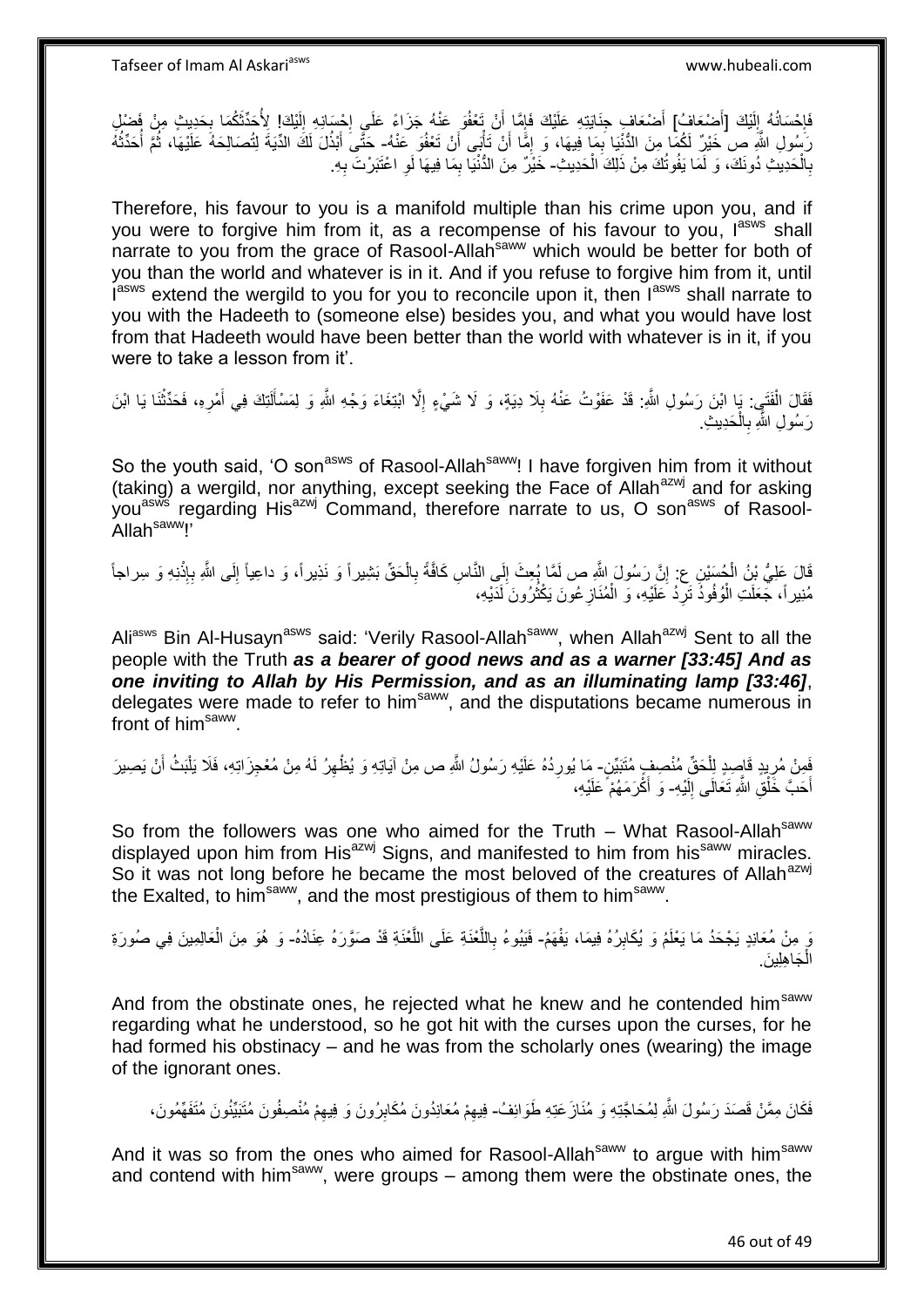contending ones, and among them were the fair ones, the following ones, the understanding ones.

**∶** َفَكَانَ مِنْهُمْ سَيْعَةُ نَفَرٍ يَهُودُ وَ خَمْسَةٌ نَصَارَى وَ أَرْبَعَةٌ صَابِئُونَ وَ عَشَرَةٌ مَجُوسٌ وَ عَشَرَةٌ تَنَوِيَّةٌ وَ عَشَرَةٌ بَرَاهِمَةٌ وَ عَشَرَةٌ َ اُ َدْهِرِيَّةٌ مُعَطِّلَةٌ وَ عِثَّنْرُونَ مِنْ مُشْرِكِي الْعَرَبِ جَمَعَهُمْ مَنْزِلٌ قَبْلَ وُرُودِهِمْ عَلَى رَسُولِ اللَّهِ ص وَ فِي الْمَنْزِلِ مِنْ خِيَارِ **∶** ْ ِ ِ ِ ِ ْ الْمُسَلِمِينَ نَفَرٌ - مِنْهُمْ: عَمَّارُ بْنُ يَاسِرٍ ، وَّ خَبَّابُ بْنُ الْأَرَتُ، وَ الْمِقْدَادُ بْنُ الْأَسْوَدِ، وَ بِلَالٌ. ِ ْ

So there were from them – seven number of Jews, and five Christians, and four Sabeans, and ten Magians and ten Dualists, and ten Brahmins, and ten Eternalists deserters, and twenty from the Arab polytheists. Their gathering was in a house before their arrival to Rasool-Allahsaww, and in the house, from the best of the Muslims were are number – from them was Ammar Bin Yasser<sup>ra</sup>, and Khabbab Bin Al-Arat<sup>ra</sup>, and Al-Miqdad Bin Al-Aswad<sup>ra</sup>, and Bilal<sup>ra</sup>.

> َ فَاجْتَمَعَ أَصْنَافُ الْكَافِرِينَ يَتَحَدَّثُونَ عَنْ رَسُولِ اللَّهِ ص وَ مَا يَدَّعِيهِ مِنَ الْآيَاتِ، وَ يَذْكُرُ فِي نَفْسِهِ مِنَ الْمُعْجِزَاتِ، **ٔ** ُ **∶** ْ

So the variety of the *Kafirs* were discussing about Rasool-Allah<sup>saww</sup> and what he<sup>saww</sup> had claimed from the Signs, and mentioned regarding himself<sup>saww</sup> from the miracles.

فَقَالَ بَعْضُهُمْ: إِنَّ مَعَنَا فِي هَذَا الْمَنْزِلِ نَفَرٍاً مِنْ أَصْحَابِهِ، وَ هَلُمُّوا بِنَا إِلَيْهِمْ نَسْأَلُهُمْ عَنْهُ قَبْلَ مُشَاهَدَتِهِ، فَلَعَلَّنَا أَنْ نَقِفَ مِنْ ُ اً<br>أ ِ لَ ِ ِ ُ ِ َ **∶** ْ ِ َ ه جِهَتِهِمْ- عَلَىٰ بَعْضِ أَحْوَالِّهِ فِي صِدْقِهِ وَ كِذْبِهِ، ِ :<br>-<br>-َ

So one of them said, 'With us, in this house, there are a number of his<sup>saww</sup> companions, and come with us to them, we will ask about him<sup>saww</sup> before witnessing him<sup>saww</sup>, perhaps if we stop from their aspect, upon one of his<sup>saww</sup> states, with regards to his<sup>saww</sup> truthfulness and his<sup>saww</sup> lies'.

فَجَاءُوا إِلَيْهِمْ، فَرَحَّبُوا بِهِمْ وَ قَالُوا: أَنْتُمْ مِنْ أَصْحَابِ مُحَمَّدٍ قَالُواٍ بَلَى، نَحْنُ مِنْ أَصْحَابِ مُحَمَّدٍ سَبِّدِ الْأَوَّلِينَ وَ الْأَخِرِينَ، وَ َ ِ ِ لَ  $\frac{1}{2}$ ِ الْمَخْصُوصِ بِأَفْضَلِ الشَّفَاعَاتِ فِي يَوْمِ الدِّينِ، وَ مَنْ لَوْ نَشَرَ اللَّهُ تَعَالَى جَمِيعَ أَنْبِيَائِهِ، فَحَضَرُوهُ لَمْ يَلْقَوْهُ إِلَّا مُسْتَفِيدِينَ مِنْ ِ َ ِ َ **∶** ا<br>ا ْ عُلُومِهِ، آخِذِينَ مِنْ حِكْمَتِهِ، خَتَمَ اللَّهُ تَعَالَّى بِهِ النَّبِيِّينَ، وَ تَمَّمَ بِهِ الْمَكَارِمَ، وَ كَمَّلَ بِهِ الْمَحَاسِنَ، ِ ِ ْ **∶** ْ ِ

So they came over to them, and they (Muslims) welcome them, and they (*Kafirs*) said, 'Are you (all) from the companions of Muhammad<sup>saww</sup>?' They said, 'Yes, we are from the companions of Muhammad<sup>saww</sup>, Chief of the former ones and the latter ones, and the one particularised with the most superior of the intercessions during the Day of the Religion (Judgment), and the one<sup>saww</sup> who, if Allah<sup>azwj</sup> were to Resurrect the entirety of His<sup>azwj</sup> Prophets<sup>as</sup>, and they present (themselves) to him<sup>saww</sup>, they<sup>as</sup> would not meet him<sup>saww</sup> except by benefitting from his<sup>saww</sup> knowledge, taking from his<sup>saww</sup> wisdom. Allah<sup>azwj</sup> the Exalted Sealed the Prophets<sup>as</sup> with him<sup>saww</sup>, and Completed the Prestige with him<sup>saww</sup>, and Perfected the goodness's with him<sup>saww</sup>

فَقَالُوا: فَبِمَا ذَا أَمَرَكُمْ مُحَمَّدٌ فَقَالُوا: أَمَرَنَا أَنْ نَعْبُدَ اللَّهَ وَحْدَهُ لَا نُشْرِكَ بِهِ شَيْئاً، وَ أَنْ نُقِيعَ الصِّلَاةَ، وَ نُوْتِيَ الزِّكَاةَ، وَ نَصِلَ ِ ِ َ َ َ ِ الْإِرْحَامَ، وَ نُنْصِفَ لِلْأَنَامِ، وَ لَا نَأْتِيَ إِلَى عِبَادِ اللَّهِ بِمَا لَا نُحِبُّ أَنْ يَأْتُوا بِهِ إِلَّيْنَا، وَ أَنْ نَعْتَقِدَ وَ نَعْتَرِفَ أَنَّ مُحَمَّداً سَيِّدُ ِ َ ِ أ لَ ِ ِ ْ َ ِ ِ ْ الْأَوَّلِينَ وَ الْآخِرِينَ، وَ أَنَّ عَلِّيٍّا عِ أَخَّاهُ سَيِّدُ الْوَصِيِّينَ، وَ أَنَّ الطَّيِّيينَ مِنْ ذُرِّيَّتِهِ الْمَخْصُوصِينَ بِالْإِمَامَةِ- هُمْ الْأَئِمَّةُ عَلَى ֧֦֧֦֧֦֧֦֧֦֧ׅ֧֚֬֝֝֝֜֓֓<u>֚</u> َ ْ َ َ ِ ِ جَمِيعِ الْمُكَلَّفِينَ- َالَّذِينَ أَوْجَبَ اللَّهُ تَعَالَى طَاعَتَهُمْ- وَ أَلْزَمَ مُتَابَعَتَهُمْ وَ مَُوَالاتِهِمْ. ه ْ  $\zeta$ َ ِ ْ َ

So they said, 'So regarding what is that which Muhammad<sup>saww</sup> ordered you with?' They said, 'He<sup>saww</sup> has ordered us that we should worship Allah<sup>azwj</sup> Alone, not associating anything with Him<sup>azwj</sup>, and that we should establish the *Salat*, and we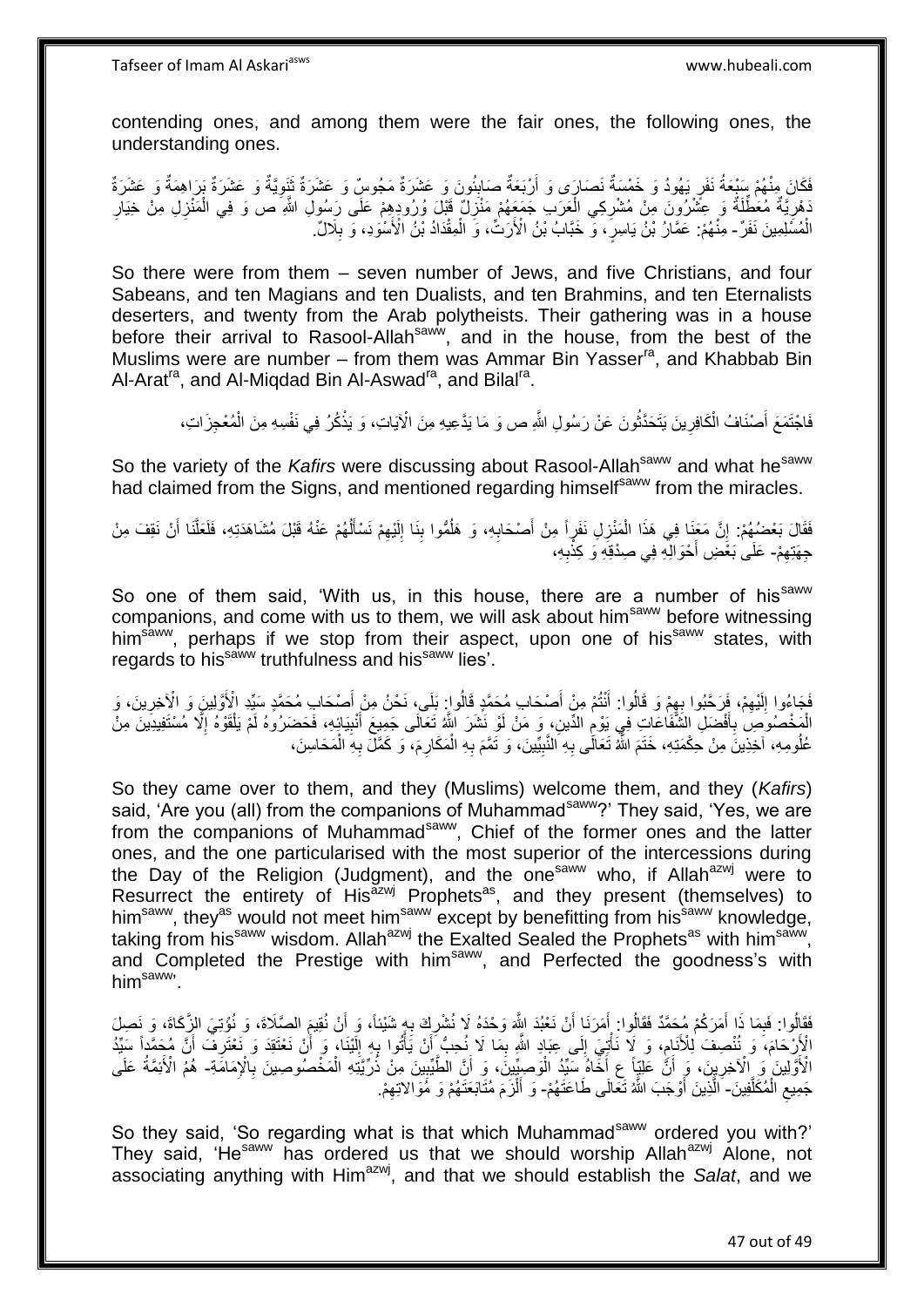should give the *Zakat*, and we should help the relatives, and we should be fair to the animals, and we should not go to the servants of Allah $a$ <sup>zwj</sup> with what we do not like that they should be coming to us with it, and that we should believe and acknowledge that Muhammad<sup>saww</sup> is the Chief of the former ones and the latter ones, and that Ali<sup>asws</sup>, his<sup>saww</sup> brother<sup>asws</sup>, is the Chief of the successors<sup>as</sup>, and that the goodly ones from his<sup>asws</sup> offspring are the ones particularised with the Imamate  $$ they<sup>asws</sup> are the Imams<sup>asws</sup> upon the entirety of the encumbered ones – those whose obedience Allah<sup>azwj</sup> the Exalted has Obligated, and Necessitated following them<sup>asws</sup> and their<sup>asws</sup> Wilayah'.

فَقَالُوا: يَا هَؤُلَاءِ- هَذِهِ أُمُورٌ لَا تُعْرَفُ إِلَّا بِحُجَج ظَاهِرَةٍ، وَ دَلَائِلَ بَاهِرَةٍ، وَ أُمُورٌ بَيِّنَةٌ- لِيْسَ لِأَحَدٍ أَنْ يُلْزِمَهَا أَحَدًا بِلَا أَمَارَةٍ ا<br>ا ٍ ِ ِ ُ ِ َ ِ َ َ ْ تُدُلُّ عَلَيْهَا، وَ لَا عَلَامَةٍ صَحِيحَةٍ تَهْدِي إِلَيْهَا، أَكْرَ أَيْتُمْ لَهُ آيَاتٍ بَهَرَتْتُكُمْ، وَ عَلَامَاتٍ أَلْزَمَتْكُمْ َ َ َ لَ ∣∣<br>∶

They said, 'O you all! These matters cannot be recognised except by an apparent arguments, and remarkable evidence, and clear proofs. It isn't for anyone that he necessitate anyone without a construction to point towards it, nor a correct sign guiding towards it. Have you seen for him<sup>saww</sup> Signs dazzling you all and markings necessitating you?'

َفِّالُوا: بَلَى وَ اللَّهِ، لَقَدْ رَأَيْنَا مَا لَا مَحِيصَ عَنْهُ، وَ لَا مَعْدِلَ وَ لَا مَلْجَأَ، وَ لَا مَنْجَى لِجَاجِدِهِ مِنْ عَذَابِ اللَّهِ، وَ لَا مَوْئِلَ فَعَلِمْنَا َ َ ْ أَنَّهُ الْمَخْصُوصُ بِرِسَالاتِ اللَّهِ- الْمُؤَيَّدُ بِآيَاتِ اللَّهِ، الْمُشَرَّفُ بِمَا اخْتَصَدُهُ اللَّهُ بِهِ مِنْ عِلْمِ اللَّهِ. ِ ْ َ ِ ْ ِ ْ ِ ْ ِ

They said, 'Yes. By Allah<sup>azwj</sup>! We have seen what there is no avoidance from it, nor an escape, nor a shelter, nor a salvation to reject it, from the Punishment of Allah<sup>azwj</sup>, nor a cover. So we know that he<sup>saww</sup> is the one specialised with the Message of Allah<sup>azwj</sup>, the one entrusted with the Signs of Allah<sup>azwj</sup>, and one Ennobled with what Allah<sup>azwj</sup> has Particularised him<sup>saww</sup> with, from the Knowledge of Allah<sup>azwj</sup>.

قَالُوا: فَمَا الَّذِي رَأَيْتُمُوهُ قَالَ عَمَّارُ بْنُ يَاسِرٍ. أَمَّا الَّذِي رَأَيْتُهُ أَنَا، فَإِنِّي قَصَدْتُهُ وَ أَنَا فِيهِ شَاكٌ، فَقُلْتُ: يَا مُحَمَّدُ لَا سَبِيلَ إِلَى َ ه ِ ْ َ ِ َ َ ه َ لَ ِ التَّصْدِيقِ بِكَ- مَعَ اسْتِيلَاءِ الشَّكِّ فِيكَ عَلَى قَلَّبِي، فَهَلْ مِنْ دَلَالَةٍ  $\frac{1}{2}$ ْ

They said, 'So what is which you saw him<sup>saww</sup> with?' Ammar Bin Yasser<sup>ra</sup> said, 'As for that which I<sup>ra</sup> (personally) saw, so I<sup>ra</sup> aimed for him<sup>saww</sup> and I<sup>ra</sup> was in doubt regarding him<sup>saww</sup>. So  $I^{ab}$  said, 'O Muhammad<sup>saww</sup>! There is no way for the verification with you<sup>saww</sup> – along with the seizure of the doubt upon my heart regarding you<sup>saww</sup>. So, is there anything from the evidence?'

قَالَ: بَلَي. قُلْتُ: مَا هِيَ قَالَ: إِذَا رَجَعْتَ إِلَى مَنْزِلِكَ- فَاسْأَلْ عَنِّي مَا لَقِيتَ مِنَ الْأَحْجَارِ وَ الْأَشْجَارِ- تُصَدِّقُنِي بِرِسَالَتِي، وَ ِ ِ ْ ِ ِ َ ِ تَشْهَدُ عِنْدَكَ بِنُبُوَّتِي. **∣** 

He<sup>saww</sup> said: 'Yes'. I<sup>ra</sup> said, 'What is it?' He<sup>saww</sup> said: 'When you<sup>ra</sup> return to your<sup>ra</sup> house, then ask about me<sup>saww</sup> whatever you meet - from the rocks and the trees – to ratify me<sup>saww</sup> with my<sup>saww</sup> Message, and to testify in your<sup>ra</sup> presence with my<sup>saww</sup> Prophet-hood'.

فَرَجَعْتُ فَمَا مِنْ جَجَرٍ لَقِيتُهُ، وَ لَا شَجَرٍ رَأَيْتُهُ إِلَّا نَادَيْتُهُ: يَا أَيُّهَا الْحَجَرُ، يَا أَيُّهَا الشَّجَرُ، إِنَّ مُحَمَّداً يَدَّعِي شَهَادَتَكَ بِنُبُوَّتِهِ، وَ َ ْ َ ِ َ ِ ِ تَصْدِيقَكَ لَهُ بِرِسَالَتِهِ، ًفَبِمَا ذَا تَشْهَدُ لَهُ ِ ِ

So I<sup>ra</sup> returned and there was none from a rock which I<sup>ra</sup> faced, nor a tree which I<sup>ra</sup> saw, except I<sup>ra</sup> called out at it, 'O you rock! O you tree! Muhammad<sup>saww</sup> is claiming